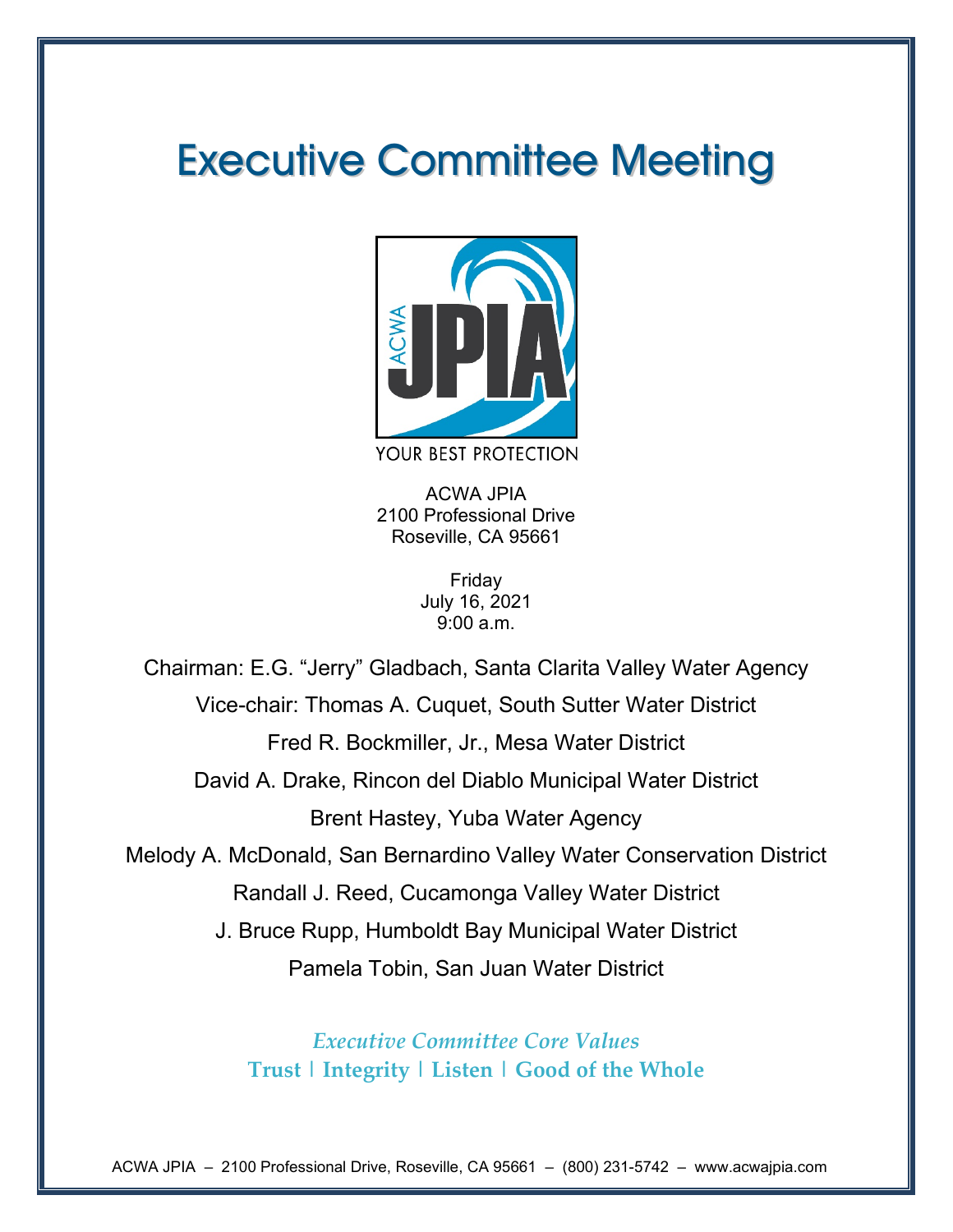

# **EXECUTIVE COMMITTEE MEETING AGENDA**

## **[Link to Zoom](https://us02web.zoom.us/j/6615162566?pwd=azhrRU1uR3ZrZVRLd0EyakthWHQ4dz09)**

MEETING #: **661 516 2566**

PASSCODE: **1234**

## ZOOM CALL IN #: **(669) 900-6833**

*Executive Committee Core Values* **Trust | Integrity | Listen | Good of the Whole**

## **Friday, July 16, 2021 – 9:00 a.m.**

This meeting shall consist of a simultaneous Zoom teleconference call at the ACWA JPIA, 2100 Professional Drive, Roseville, CA 95661 and remote sites.

## **WELCOME**

## **CALL TO ORDER AND ANNOUNCEMENT OF QUORUM**

**ANNOUNCEMENT RECORDING OF MEETING** This meeting may be recorded to assist in preparation of minutes. Recordings will only be kept 30 days following the meeting, as mandated by the California Brown Act.

## **PLEDGE OF ALLEGIANCE**

**PUBLIC COMMENT** Members of the public will be allowed to address the Executive Committee on any agenda item prior to the Committee's decision on the item. They will also be allowed to comment on any issues that they wish which may or may not be on the agenda. If anyone present wishes to be heard, please let the Chairman know.

## **INTRODUCTIONS**

# **ADDITIONS TO OR DELETIONS FROM THE AGENDA**

Presenter Page # Page # Page # Page # Page # Page # Page # Page # Page # Page # Page # Page # Page # Page # Page # Page # Page # Page # Page # Page # Page # Page # Page # Page # Page # Page # Page # Page # Page # Page # Pa

## **I. CONSENT AGENDA**

- Gladbach **\*** A. Approve the minutes of the June 17, 2021 and June 30, 2021 meetings.
	- B. Approve the JPIA disbursements of:
	- Vendor Payments, Employee Benefits Claim Payments, Payroll, and summary of confidential claims payments for the Liability, Property, & Workers Compensation Programs: July 1-15, 2021.

**1**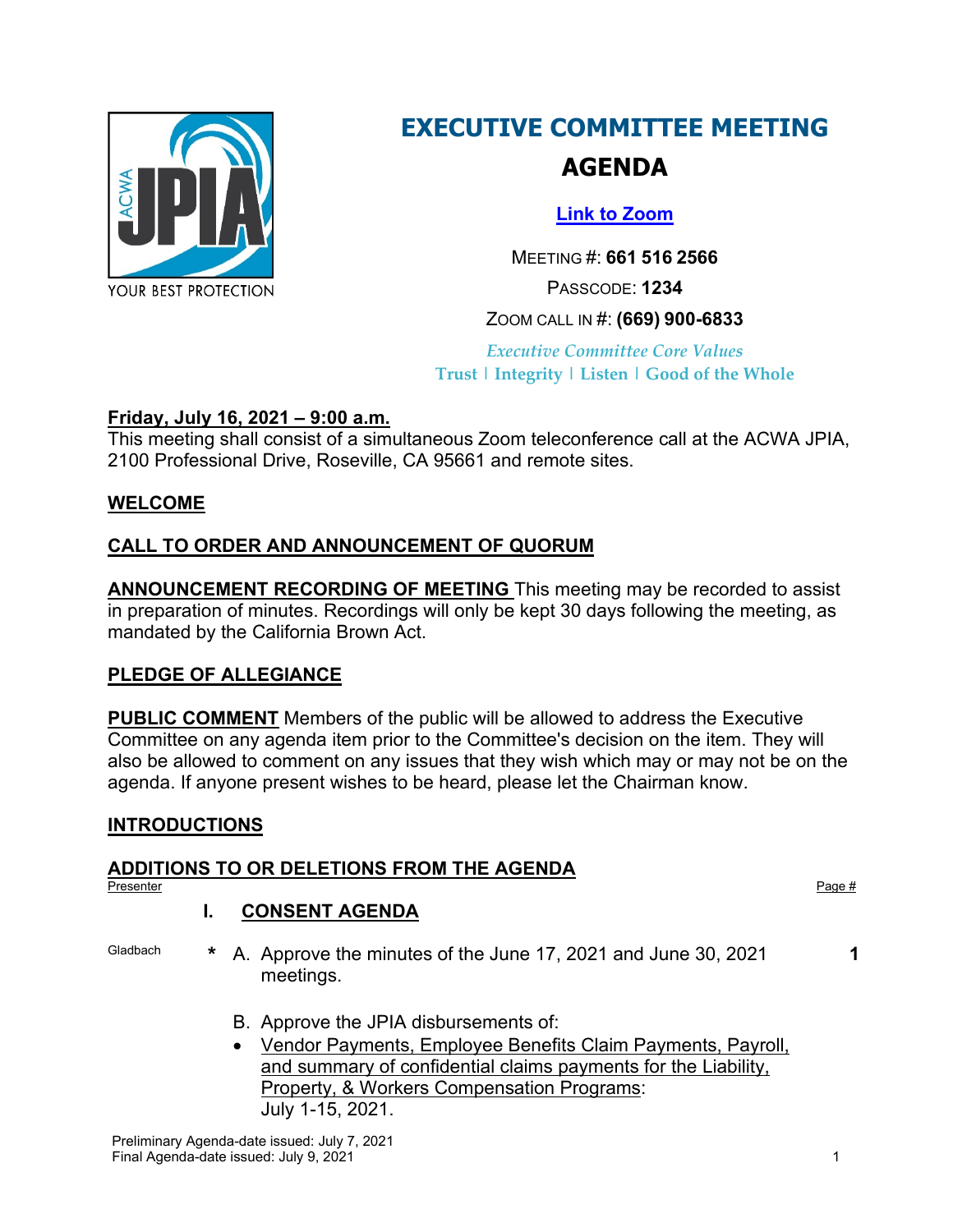| Presenter<br>Gladbach |      | Page #<br>C. Approve an excused absence for any Executive Committee<br>member.                                                                                                                                                                                                                                                                                                                                                                                                                                                       |    |  |  |  |  |  |  |
|-----------------------|------|--------------------------------------------------------------------------------------------------------------------------------------------------------------------------------------------------------------------------------------------------------------------------------------------------------------------------------------------------------------------------------------------------------------------------------------------------------------------------------------------------------------------------------------|----|--|--|--|--|--|--|
|                       | Ⅱ.   | <b>ADMINISTRATION</b>                                                                                                                                                                                                                                                                                                                                                                                                                                                                                                                |    |  |  |  |  |  |  |
| Gladbach              |      | A. Report on meetings attended on behalf of the JPIA.                                                                                                                                                                                                                                                                                                                                                                                                                                                                                |    |  |  |  |  |  |  |
| Cuquet                |      | B. Update on CWIF Board meeting of July 15, 2021.                                                                                                                                                                                                                                                                                                                                                                                                                                                                                    | 10 |  |  |  |  |  |  |
| Watkins               | *    | C. Approve Recreational Activities/Special Events:<br>Orange County Water District - Anaheim Aquapark                                                                                                                                                                                                                                                                                                                                                                                                                                | 11 |  |  |  |  |  |  |
| Sells                 | *    | D. Review and take action on claims approval limits.                                                                                                                                                                                                                                                                                                                                                                                                                                                                                 | 12 |  |  |  |  |  |  |
|                       | III. | <b>PROGRAMS</b>                                                                                                                                                                                                                                                                                                                                                                                                                                                                                                                      |    |  |  |  |  |  |  |
| Nogosek               | *    | A. Significant claims report.                                                                                                                                                                                                                                                                                                                                                                                                                                                                                                        | 14 |  |  |  |  |  |  |
|                       | IV.  | <b>PERSONNEL COMMITTEE</b>                                                                                                                                                                                                                                                                                                                                                                                                                                                                                                           |    |  |  |  |  |  |  |
| Gladbach              | *    | A. Review and take action on recommendation of the Personnel<br>Committee from its meeting on July 1, 2021 (see Committee<br>packet for details). Action item from this meeting:<br><b>Organizational Appraisal and Goals</b>                                                                                                                                                                                                                                                                                                        | 15 |  |  |  |  |  |  |
|                       | V.   | <b>EMPLOYEE BENEFITS PROGRAM COMMITTEE</b>                                                                                                                                                                                                                                                                                                                                                                                                                                                                                           |    |  |  |  |  |  |  |
| Rupp                  | *    | A. Review and take action on recommendations of the Employee<br>Benefits Program Committee from its meeting on July 15, 2021<br>(see Committee packet for details). Action items from this<br>meeting include:<br>Modern Health mental health benefit<br>2022 pricing for Anthem PPO medical plans<br>٠<br>2022 pricing for Anthem HMO medical plans<br>2022 pricing for Kaiser medical plans<br>2022 pricing for United Healthcare Medicare Advantage PPO<br>2022 pricing for the dental plans<br>2022 pricing for the vision plans | 17 |  |  |  |  |  |  |
|                       | VI.  | <b>MISCELLANEOUS</b>                                                                                                                                                                                                                                                                                                                                                                                                                                                                                                                 |    |  |  |  |  |  |  |
| Gladbach              |      | A. Discuss future agenda items.                                                                                                                                                                                                                                                                                                                                                                                                                                                                                                      |    |  |  |  |  |  |  |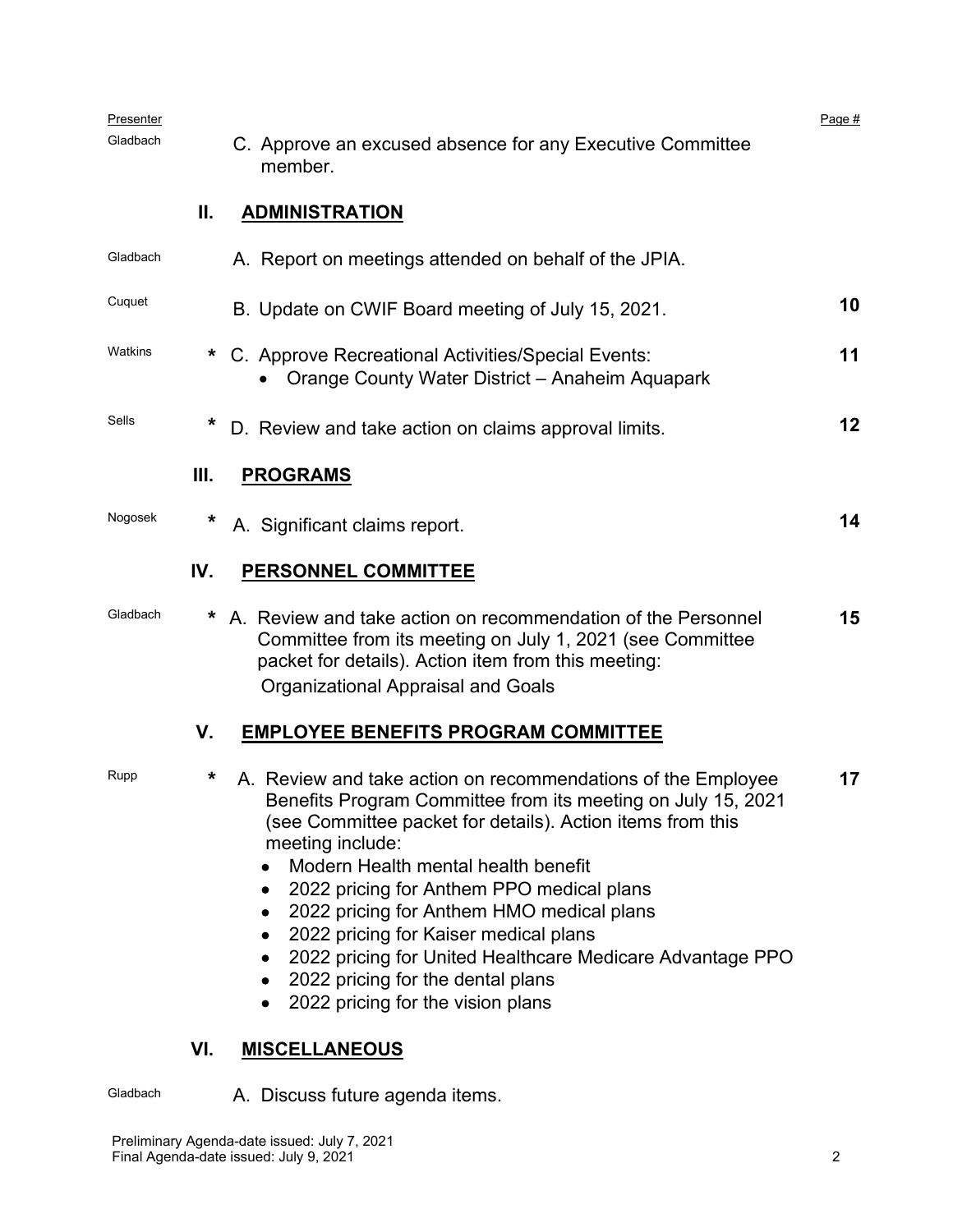| Presenter  |      |                                                                                                                                          | Page # |
|------------|------|------------------------------------------------------------------------------------------------------------------------------------------|--------|
| Sells      | *    | B. CEO and Directors' update.                                                                                                            | 20     |
| Greenfield |      | * C. General Counsel update.                                                                                                             | 21     |
| Gladbach   |      | * D. Review the availability of the Committee members for next<br>meeting: September 29, 2021.                                           | 22     |
|            | VII. | <b>CLOSED SESSION</b>                                                                                                                    |        |
|            |      | A. Conference with Legal Counsel (tort liability losses, public liability<br>losses/claims, or workers' compensation liability claims) - |        |

Pursuant to Government Code Sec. 54956.95.

Greenfield 1. Pending Litigation under California Government Code Sec. 54956.9. Conference with General Counsel regarding anticipated exposure to litigation.

#### **ADJOURN**

**\***Related items enclosed.

*Americans with Disabilities Act – The JPIA conforms to the protections and prohibitions contained in Section 202 of the Americans with Disabilities Act of 1990 and the Federal Rules and Regulations adopted in*  implementation thereof. A request for disability-related modification or accommodation, in order to participate in *a public meeting of the JPIA, shall be made to: Chimene Camacho, Executive Assistant to the CEO, ACWA JPIA, PO Box 619082, Roseville, CA 95661-9082; telephone (916) 786-5742. The JPIA's normal business hours are Monday – Friday, 7:30 a.m. to 4:30 p.m. (Government Code Section 54954.2, subdivision. (a)(1).)*

*Written materials relating to an item on this Agenda that are distributed to the JPIA's Executive Committee within 72 hours before it is to consider the item at its regularly scheduled meeting will be made available for public inspection at ACWA JPIA, 2100 Professional Drive, Roseville, CA 95661-3700; telephone (916) 786- 5742. The JPIA's normal business hours are Monday – Friday, 7:30 a.m. to 4:30 p.m.*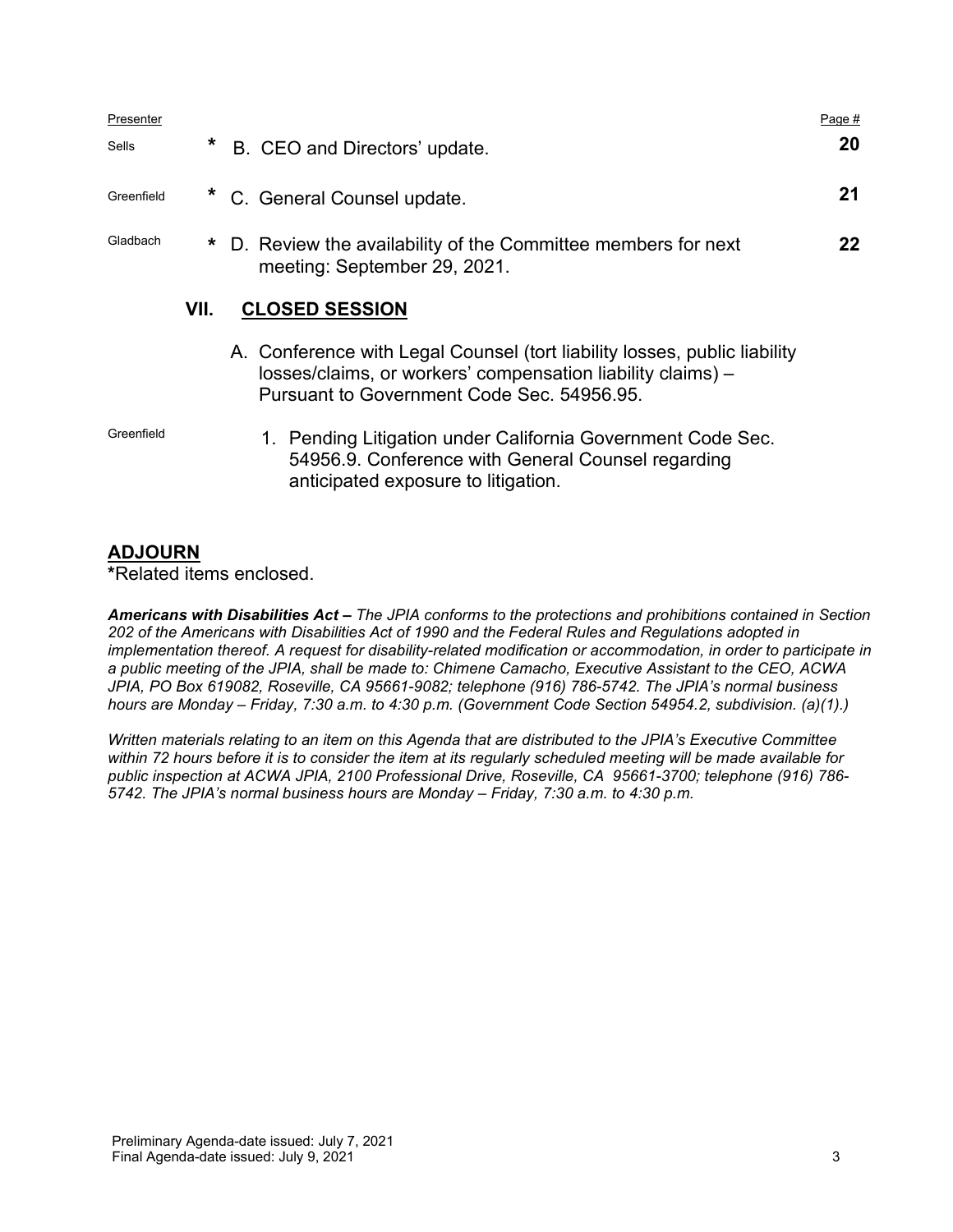*Unapproved Minutes*

**1**



## **Executive Committee Meeting**

ACWA JPIA 2100 Professional Drive Roseville, CA 95661 (800) 231-5742

**June 17, 2021**

This meeting consisted of a simultaneous Zoom teleconference call at the ACWA JPIA, 2100 Professional Drive, Roseville, CA 95661 and remote sites.

## **MEMBERS PRESENT**

Chairman: E.G. "Jerry" Gladbach, Santa Clarita Valley Water Agency Vice-chair: Thomas A. Cuquet, South Sutter Water District Fred R. Bockmiller, Mesa Water District David Drake, Rincon del Diablo Municipal Water District Brent Hastey, Yuba Water Agency (*left meeting @ 11:05 a.m.*) Melody A. McDonald, San Bernardino Valley Water Conservation District Randall Reed, Cucamonga Valley Water District Pam Tobin, San Juan Water District, ACWA VP

## **MEMBERS ABSENT**

J. Bruce Rupp, Humboldt Bay Municipal Water District

## **STAFF PRESENT**

Chief Executive Officer/Secretary: Walter "Andy" Sells Chimene Camacho, Executive Assistant to the CEO *(Recording Secretary)* Sarah Crawford, Training Manager Robin Flint, Risk Control Manager Robert Greenfield, General Counsel Peter Kuchinsky, Lead Risk Control Advisor Debbie Kyburz, Lead Member Service Representative Jennifer Nogosek, Liability/Property Claims Manager Patricia Slaven, Director of Human Resources and Admin. Sandra Smith, Employee Benefits Manager Dan Steele, Finance Manager Karen Thesing, Director of Insurance Services Shelley Tippit, Accountant II Melody Tucker, Workers' Compensation Manager Cece Wuchter, Lead Sr. Claims Adjuster

## **OTHERS IN ATTENDANCE**

Tiffany Giammona, ACWA Senior Director of Operations and Member Engagement Cindy Saks, Chief Financial Officer, San Bernardino Valley Municipal Water District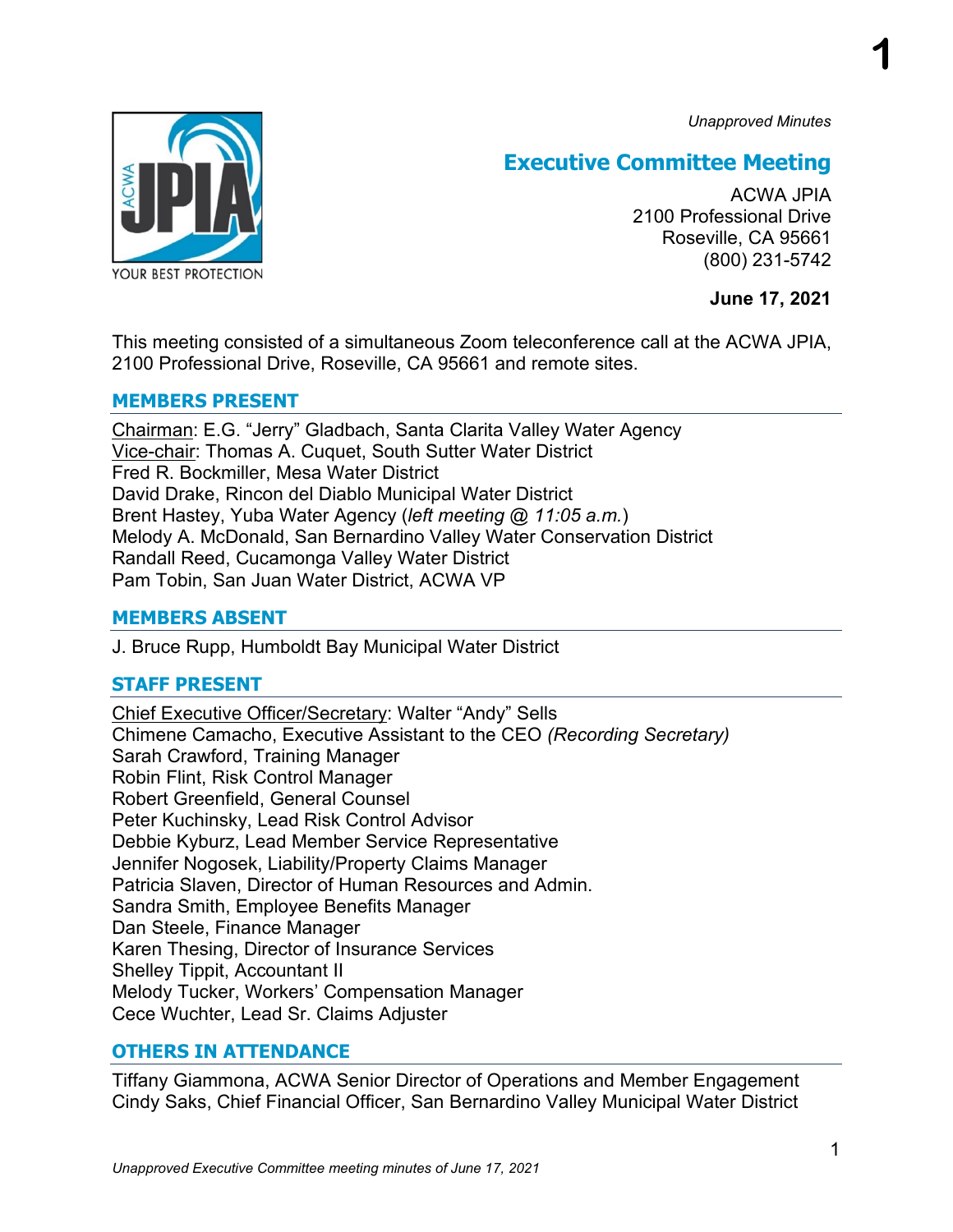## **WELCOME**

Chairman Gladbach welcomed everyone in attendance.

## **CALL TO ORDER AND ANNOUNCEMENT OF QUORUM**

Chairman Gladbach called the meeting to order at 10:02 a.m. He announced there was a quorum.

## **PLEDGE OF ALLEGIANCE**

Chairman Gladbach led the Pledge of Allegiance.

## **ANNOUNCEMENT RECORDING OF MEETING**

Chairman Gladbach announced that the meeting would be recorded to assist in preparation of minutes. Recordings are kept 30 days following the meeting, as mandated by the California Brown Act.

#### **PUBLIC COMMENT**

Chairman Gladbach noted that, as the agenda stated, members of the public would be allowed to address the Executive Committee on any agenda item prior to the Committee's decision on that item. Comments on any issues on the agenda, or not on the agenda, were also welcomed. No comments were brought forward.

## **INTRODUCTIONS**

Chairman Gladbach introduced the Executive Committee and asked Mr. Sells to introduce staff in attendance.

## **ADDITIONS TO OR DELETIONS FROM THE AGENDA**

Chairman Gladbach asked for any additions to, or deletions from, the agenda. Mr. Sells stated that Item 5A. Membership – San Diego County Water Authority will be deleted from the agenda.

## **CONSENT AGENDA**

Chairman Gladbach called for approval of the Consent Agenda:

M/S/C (Hastey/Reed) (Bockmiller-Yes; Cuquet-Yes; Drake-Yes; Hastey-Yes; McDonald-Yes; Reed-Yes; Rupp-Yes; Tobin-Yes; Gladbach-Yes): That the Executive Committee approve the minutes of the May 21, 2021 meeting; and approve the JPIA disbursements of:

Vendor Payments, Employee Benefits Claim Payments, Payroll, and summary of confidential claims payments for the Liability, Property, & Workers' Compensation Programs: May 16-31, 2021, and June 1-15, 2021.

## **ADMINISTRATION**

Meetings attended on behalf of the JPIA None reported.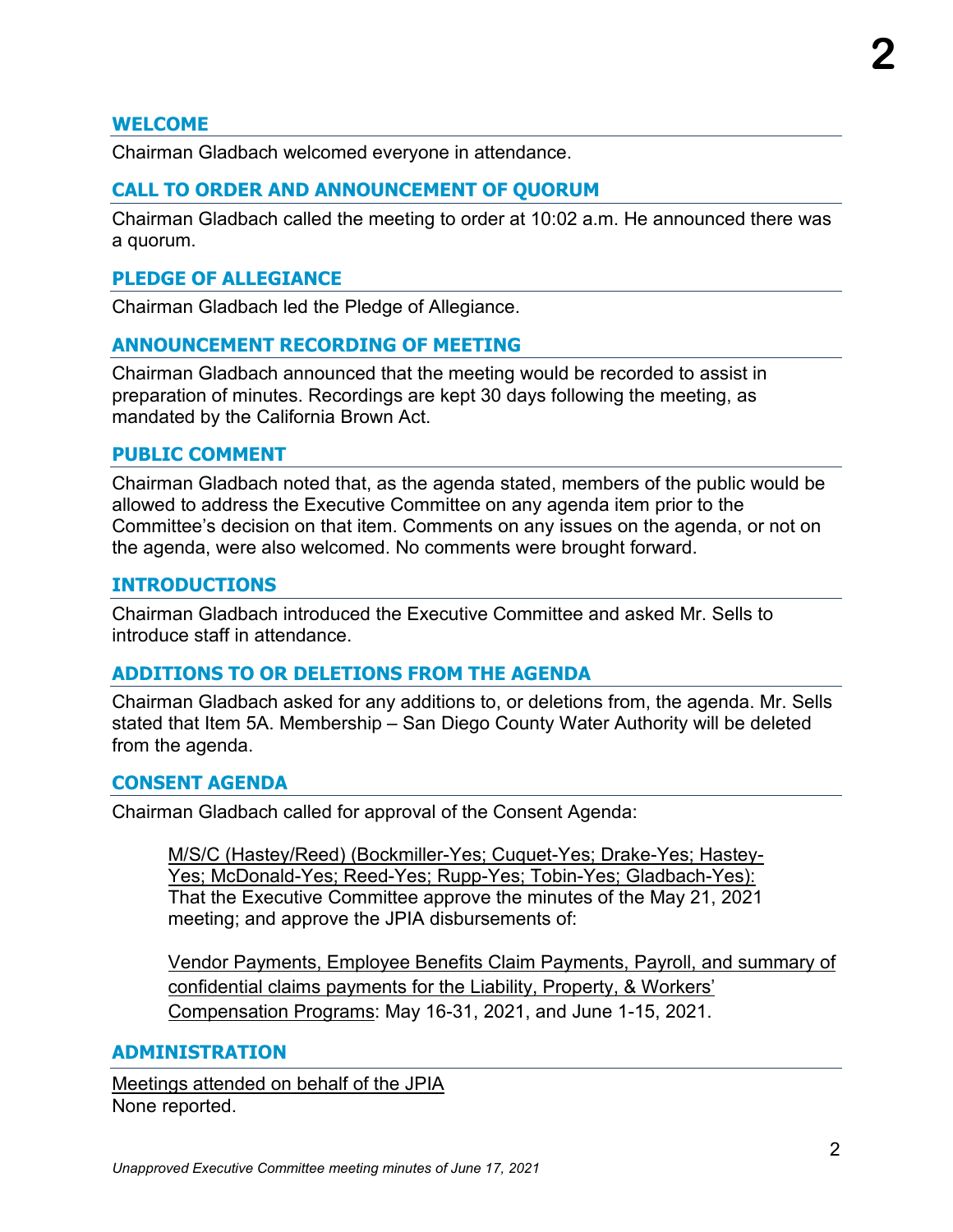## Review of Organization Evaluation Process

Ms. Slaven stated that each summer, a Performance Appraisal for the Organization is conducted for the period September 1 through August 31. Executive Committee members are asked to complete an individual appraisal along with suggested goals. This year, the organizational appraisal will be conducted via Survey Monkey and each member of the committee will receive a link to complete the survey on June 18, 2021. Due to circumstances presented by the pandemic and desires of the committee, the goals have had no measurable progress and therefore, only comments will be requested. Input will be collected through June 29, 2021 after which Ms. Slaven will compile the results to be shared at the July 16, 2021 Executive Committee meeting.

## **WORKERS' COMPENSATION PROGRAM COMMITTEE**

Director Drake presented the recommendations of the Workers' Compensation Program Committee from its meeting on June 14, 2021.

M/S/C (Drake/Tobin) (Bockmiller-Yes; Cuquet-Yes; Drake-Yes; Hastey-Yes; McDonald-Yes; Reed-Yes; Tobin-Yes; Gladbach-Yes): That the Executive Committee approve the Memorandum of Workers' Compensation Coverage, effective July 1, 2021.

M/S/C (Drake/Hastey) (Bockmiller-Yes; Cuquet-Yes; Drake-Yes; Hastey-Yes; McDonald-Yes; Reed-Yes; Tobin-Yes; Gladbach-Yes): That the Executive Committee approve Safety National's excess renewal terms, as presented, with an effective date of July 1, 2021.

M/S/C (Drake/Hastey) (Bockmiller-Yes; Cuquet-Yes; Drake-Yes; Hastey-Yes; McDonald-Yes; Reed-Yes; Tobin-Yes; Gladbach-Yes): That the Executive Committee approve no changes to the pricing for the Workers' Compensation Program, policy year 7/1/21-22.

## **PROPERTY PROGRAM COMMITTEE**

Director Hastey presented the recommendations of the Property Program Committee from its meeting on June 14, 2021.

M/S/C (Hastey/Tobin) (Bockmiller-Yes; Cuquet-Yes; Drake-Yes; Hastey-Yes; McDonald-Yes; Reed-Yes; Tobin-Yes; Gladbach-Yes): That the Executive Committee approve the amended 2021-2022 Memorandum of Property Coverage, effective July 1, 2021, as presented.

M/S/C (Hastey/McDonald) (Bockmiller-Yes; Cuquet-Yes; Drake-Yes; Hastey-Yes; McDonald-Yes; Reed-Yes; Tobin-Yes; Gladbach-Yes): That the Executive Committee approve the 2021-2022 Renewal Terms and Pricing "Not to Exceed" 20% rate increase.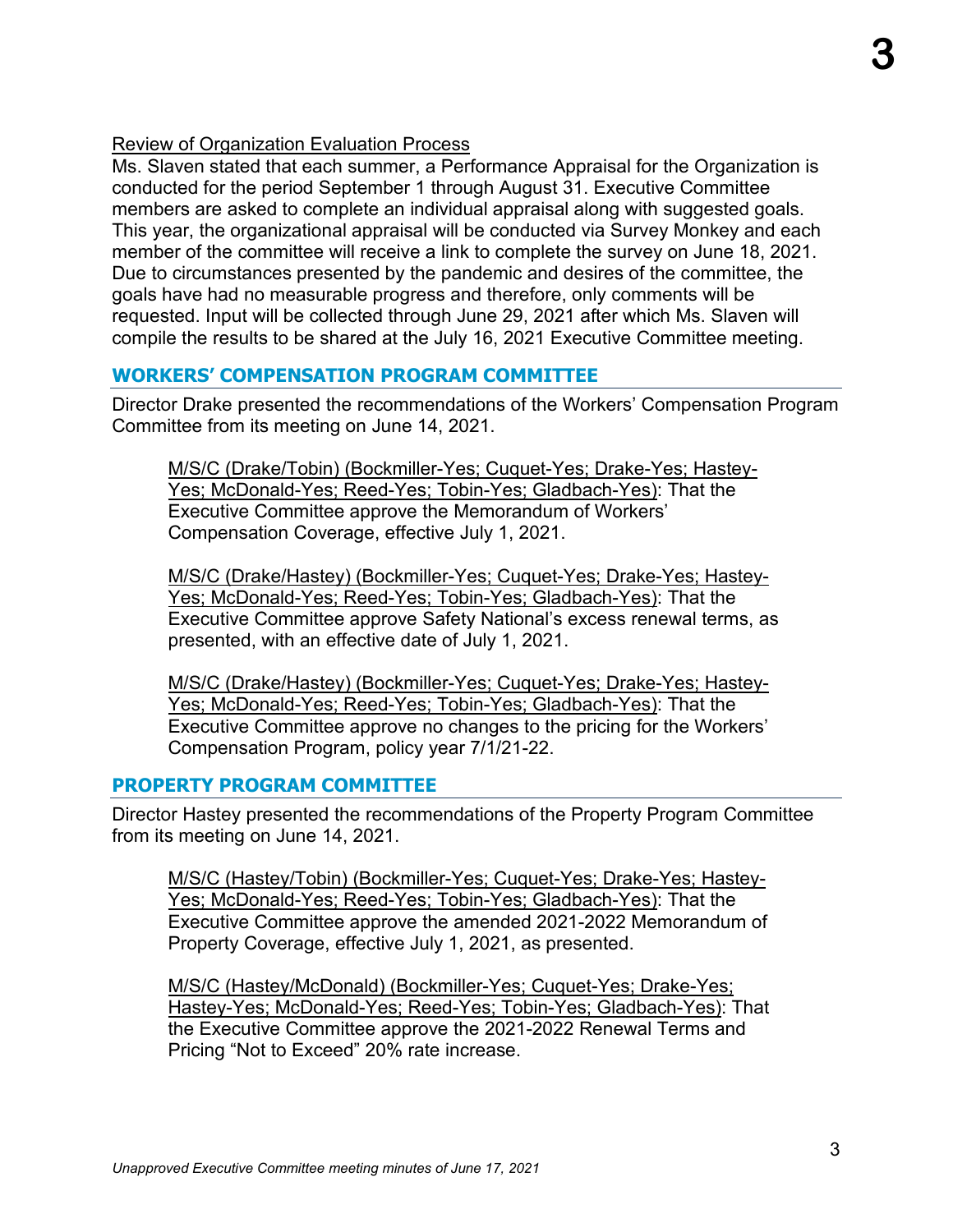M/S/C (Hastey/Reed) (Bockmiller-Yes; Cuquet-Yes; Drake-Yes; Hastey-Yes; McDonald-Yes; Reed-Yes; Tobin-Yes; Gladbach-Yes): That the Executive Committee approve Option 3, 15% increase to the pricing with the rates as follows:

| <b>Real and Personal Property</b> | \$0.102 |
|-----------------------------------|---------|
| Mobile Equipment                  | \$0.154 |
| Automobiles                       | \$0.871 |

#### **MEMBERSHIP**

San Bernardino Valley Municipal Water District

Ms. Kyburz presented San Bernardino Valley Municipal Water District's application for admission into the Liability, Property and Workers' Compensation Program.

M/S/C (Tobin/Drake) (Bockmiller-Yes; Cuquet-Yes; Drake-Yes; Gladbach-Yes; Hastey-Yes; McDonald-Yes; Reed-Yes; Tobin-Yes): That the Executive Committee approve San Bernardino Valley Municipal Water District's admission into the Liability, Property and Workers' Compensation Program.

**San Diego County Water Authority** This item was deleted from the agenda.

#### **MISCELLANEOUS**

Future agenda items None.

CEO and Directors' updates

Mr. Sells and JPIA Directors updated the Executive Committee on relevant current issues. Items reported included:

- General Liability renewal progress
- Cal-OSHA's pending decision regarding mask-wearing requirements at workplaces
- Training department activities including virtual live training, the new streaming contract, and the upcoming in-person Training Conference in September.
- CUEMA Leadership Summit in Carlsbad in September
- Leadership Program scheduled to start in the Fall
- Update on the recruitment for the Risk Control Advisor and Assistant Executive Officer positions
- Cyber coverage: In March 2021, Alliant sent a cyber coverage survey to over 270 members and, to date, only 117 members have completed it. Mr. Sells emphasized the importance of completing this survey to determine the future of

**4**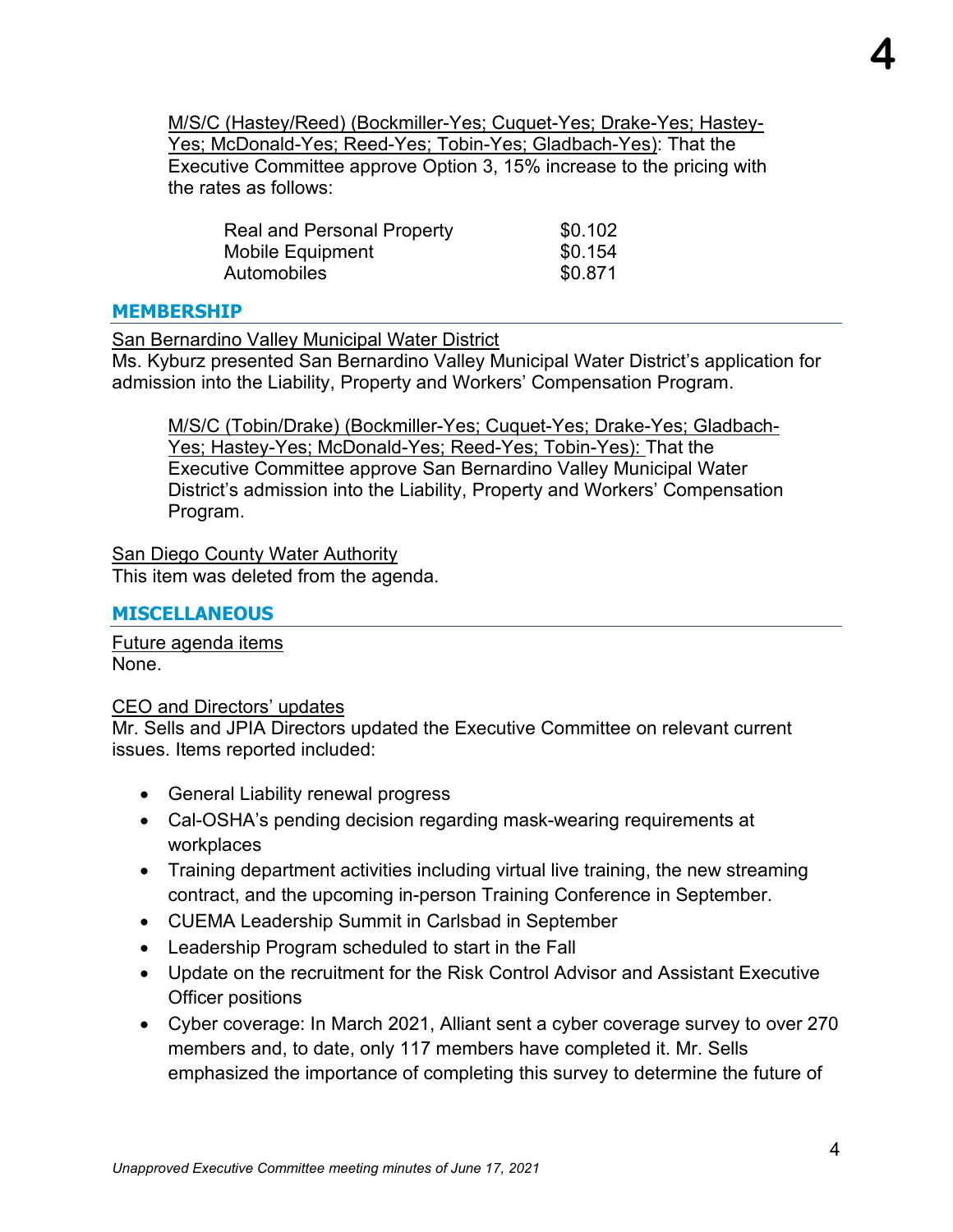the JPIA cyber coverage. After much discussion, the Committee decided to schedule a meeting in the next couple of weeks to further discuss this matter.

Ms. Giammona provided an update on ACWA's current activities and the upcoming Fall Conference in Pasadena.

*Director Hastey left the meeting at 11:05 a.m.*

Availability for next meeting: The Executive Committee is scheduled to meet for a workshop on July 15, 2021 at 8:30 a.m. and a meeting on July 16, 2021 at 9:00 a.m.

## **CLOSED SESSION**

Before proceeding into closed session, General Counsel announced the items to be discussed.

M/S/C (McDonald/Tobin) (Bockmiller-Yes; Cuquet-Yes; Drake-Yes; McDonald-Yes; Reed-Yes; Tobin-Yes; Gladbach-Yes): That the Executive Committee adjourn to closed session.

At approximately 11:20 a.m., the Executive Committee, upon advice of General Counsel, adjourned to closed session pursuant to Government Code(s) Section 54956.95 to discuss Liability and/or Workers' Compensation claims in:

- 1. City of Chula Vista v. Otay Water District
- 2. Poland v. Hi-Desert Water District

M/S/C (Reed/McDonald) (Bockmiller-Yes; Cuquet-Yes; Drake-Yes; McDonald-Yes; Reed-Yes; Tobin-Yes; Gladbach-Yes): That the Executive Committee reconvene to open session.

The Committee returned to open session at approximately 11:37 a.m.

• Closed session item #1:

M/S/C (Drake/McDonald) (Bockmiller-Yes; Cuquet-Yes; Drake-Yes; McDonald-Yes; Reed-Yes; Tobin-Yes; Gladbach-Yes): That the Executive Committee give authority for settlement of City of Chula Vista v. Otay Water District up to the amount of \$502,048.83.

• Closed session item #2:

M/S/C (Bockmiller/McDonald) (Bockmiller-Yes; Cuquet-Yes; Drake-Yes; McDonald-Yes; Reed-Yes; Tobin-Yes; Gladbach-Yes): That the Executive Committee give authority for settlement of Poland v. Hi-Desert Water District in the amount of \$205,000.

The Executive Committee meeting adjourned at 11:38 a.m.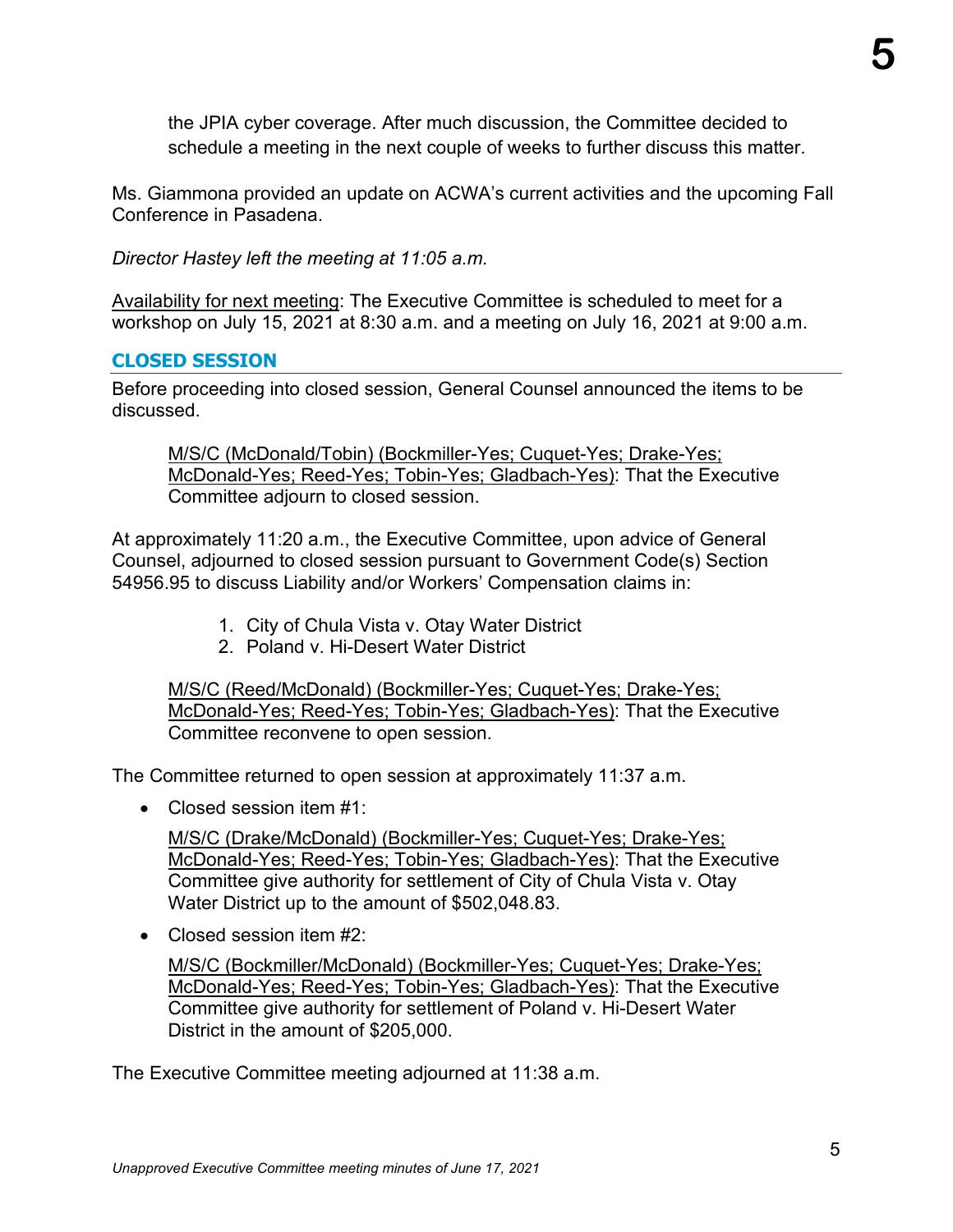Attest:



E.G. "Jerry" Gladbach Chairman

X

Walter A. Sells Secretary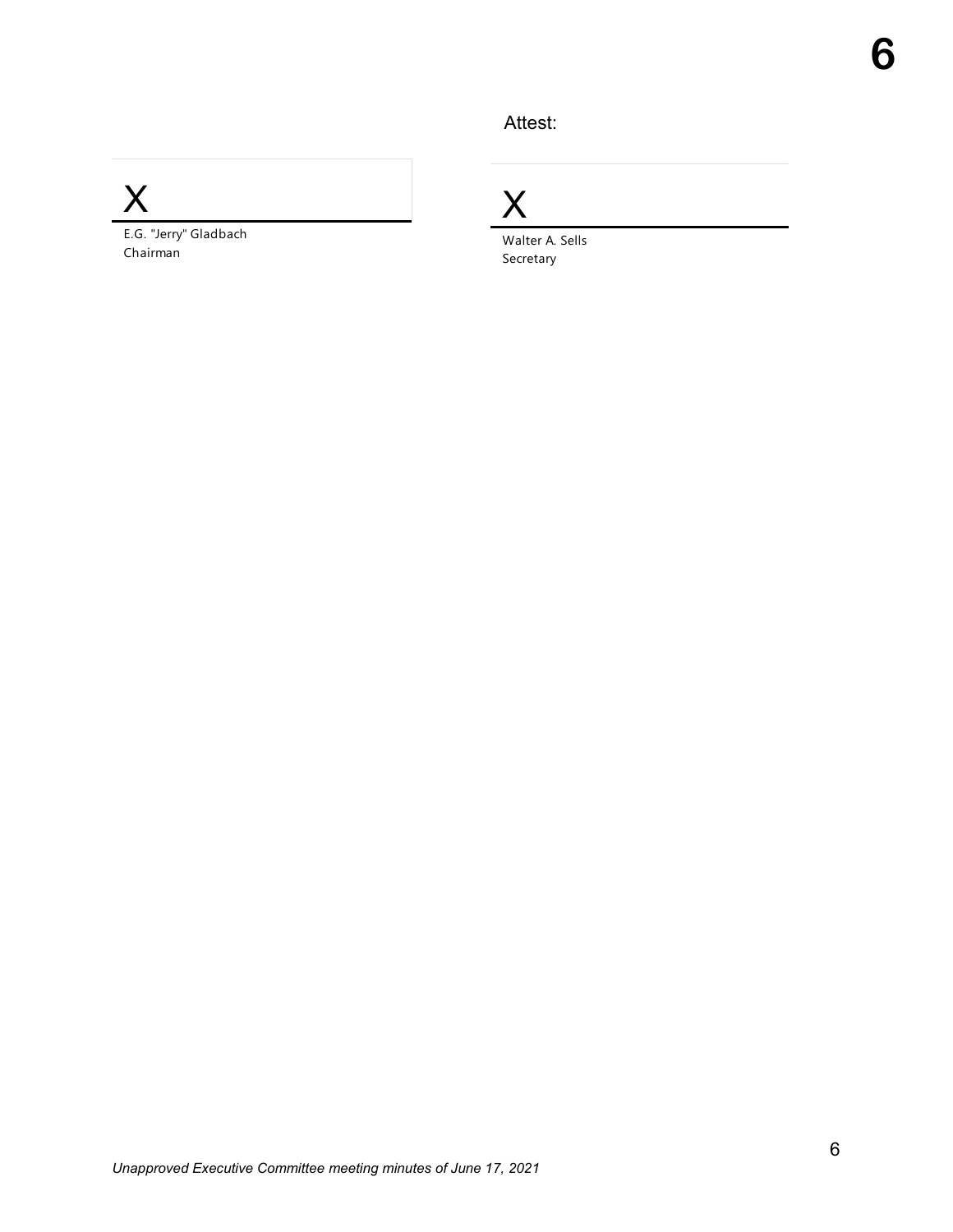*Unapproved Minutes*

**7**



## **Executive Committee Meeting**

ACWA JPIA 2100 Professional Drive Roseville, CA 95661 (800) 231-5742

## **June 30, 2021**

This meeting consisted of a simultaneous Zoom teleconference call at the ACWA JPIA, 2100 Professional Drive, Roseville, CA 95661 and remote sites.

## **MEMBERS PRESENT**

Chairman: E.G. "Jerry" Gladbach, Santa Clarita Valley Water Agency Vice-chair: Thomas A. Cuquet, South Sutter Water District Fred R. Bockmiller, Mesa Water District David Drake, Rincon del Diablo Municipal Water District Brent Hastey, Yuba Water Agency Melody A. McDonald, San Bernardino Valley Water Conservation District Randall Reed, Cucamonga Valley Water District J. Bruce Rupp, Humboldt Bay Municipal Water District Pam Tobin, San Juan Water District, ACWA VP (*called in @ approx. 3:25 p.m.*)

## **MEMBERS ABSENT**

None.

## **STAFF PRESENT**

Chief Executive Officer/Secretary: Walter "Andy" Sells David deBernardi, Director of Finance Robin Flint, Risk Control Manager Robert Greenfield, General Counsel Pete Korfhage, IT Solutions Developer Erik Kowalewski, System/Network Administrator Debbie Kyburz, Lead Member Services Representative Milena Neshkova, Lead IT Solutions Developer Jennifer Nogosek, Liability and Property Claims Manager Patricia Slaven, Director of Human Resources and Admin. (Recording Secretary) Sandra Smith, Employee Benefits Manager Dan Steele, Finance Manager Karen Thesing, Director of Insurance Services Melody Tucker, Workers' Compensation Manager Nidia Watkins, Member Services Representative II

## **OTHERS IN ATTENDANCE**

Robert Lowe, Alliant Insurance Services Dave Eggerton, ACWA Executive Director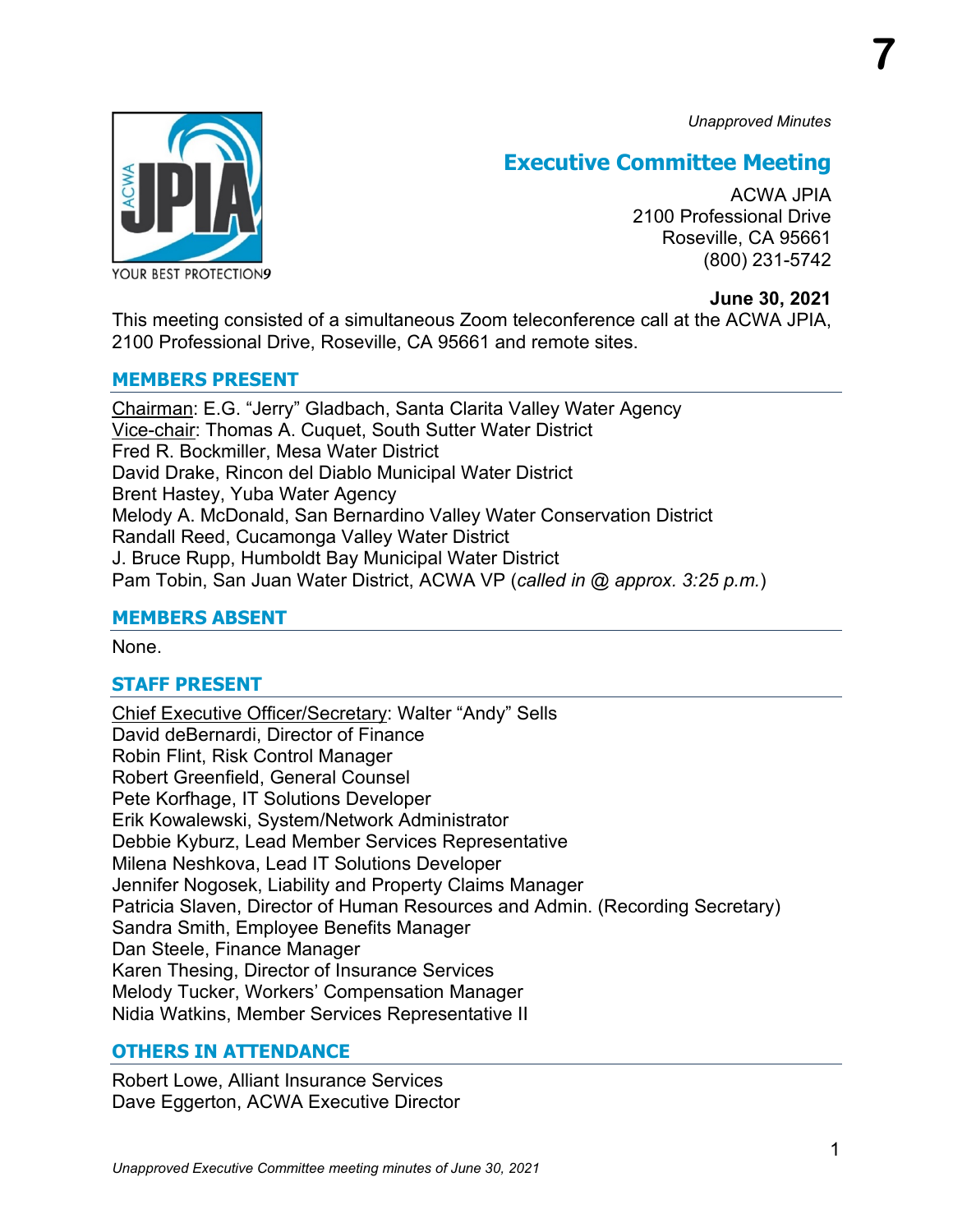## **WELCOME**

Chairman Gladbach welcomed everyone in attendance.

#### **CALL TO ORDER AND ANNOUNCEMENT OF QUORUM**

Chairman Gladbach called the meeting to order at 2:36 p.m. He announced there was a quorum.

#### **PLEDGE OF ALLEGIANCE**

Chairman Gladbach led the Pledge of Allegiance.

#### **ANNOUNCEMENT RECORDING OF MEETING**

Chairman Gladbach announced that the meeting would be recorded to assist in preparation of minutes. Recordings are kept 30 days following the meeting, as mandated by the California Brown Act.

#### **PUBLIC COMMENT**

Chairman Gladbach noted that, as the agenda stated, members of the public would be allowed to address the Executive Committee on any agenda item prior to the Committee's decision on that item. Comments on any issues on the agenda, or not on the agenda, were also welcomed. No comments were brought forward.

#### **INTRODUCTIONS**

Chairman Gladbach introduced the Executive Committee and asked Mr. Sells to introduce staff in attendance.

#### **ADDITIONS TO OR DELETIONS FROM THE AGENDA**

Chairman Gladbach asked for any additions to, or deletions from, the agenda; staff had none.

#### **CONSENT AGENDA**

Chairman Gladbach called for approval of the Consent Agenda:

M/S/C (Drake/Rupp) (Bockmiller-Yes; Cuquet-Yes; Drake-Yes; Hastey-Yes; McDonald-Yes; Reed-Yes; Rupp-Yes; Gladbach-Yes): That the Executive Committee excuse the absence of Pam Tobin.

#### **CYBER LIABILITY PROGRAM RENEWAL**

Mr. Sells stated that the Cyber Liability Program is a fully insured program that provides coverage for all members of the JPIA Liability Program. Premiums for the Cyber Liability Program are included in the cost of the Liability Program. This program renews on July 1, 2021 and the expiring premium is approximately \$140,000. The preliminary quote for the 7/1/21-22 policy year is approximately \$900,000.

M/S/C (Hastey/Rupp) (Bockmiller-Yes; Cuquet-Yes; Drake-Yes; Hastey-Yes; McDonald-Yes; Reed-Yes; Rupp-Yes; Gladbach-Yes): That the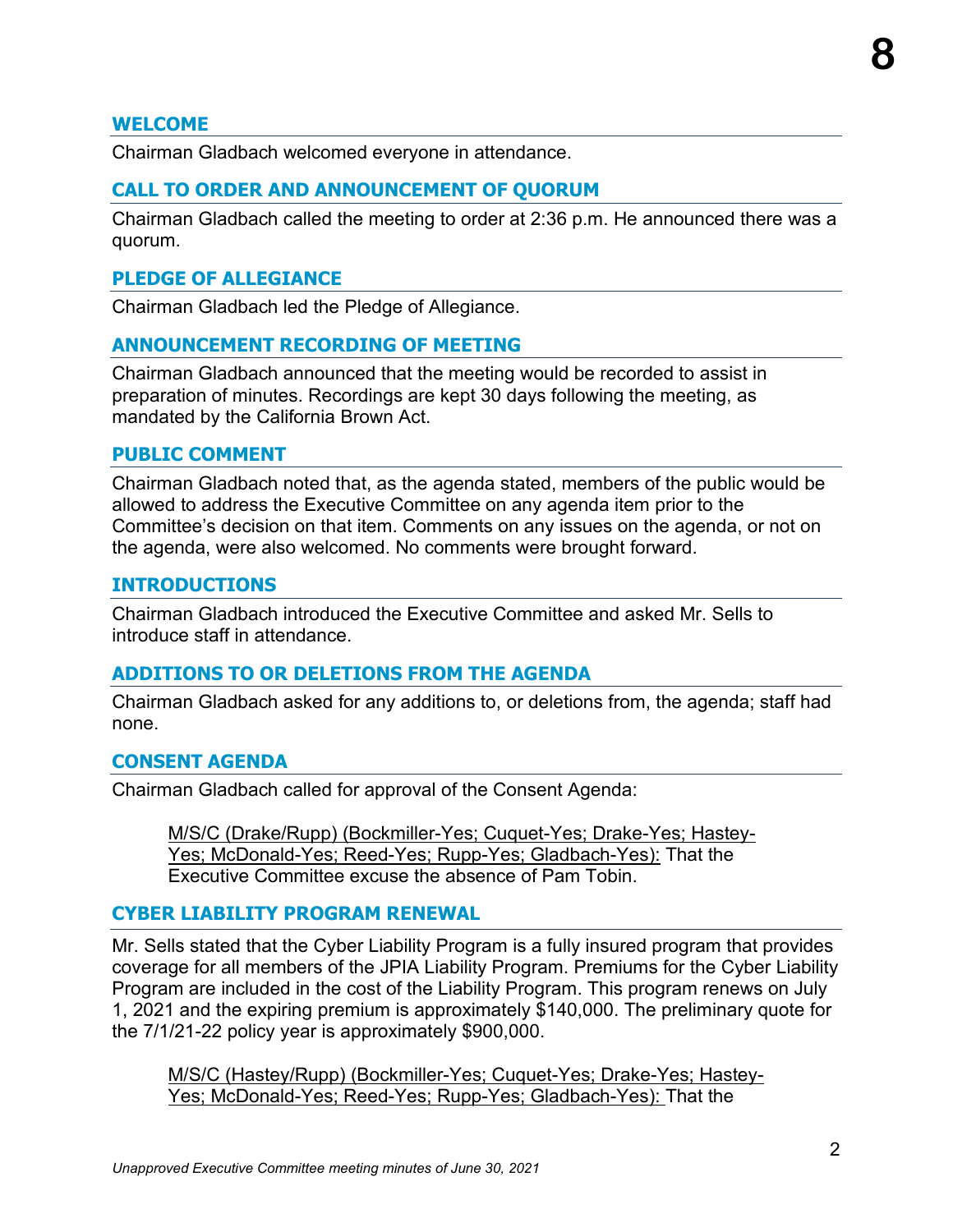Executive Committee approve renewing the existing Cyber Liability Program for the 7/1/21-22 policy year to an amount not to exceed \$990,000.

#### **CLOSED SESSION**

Before proceeding into closed session, General Counsel announced the items to be discussed.

M/S/C (McDonald/Drake) (Bockmiller-Yes; Cuquet-Yes; Drake-Yes; Hastey-Yes; McDonald-Yes; Reed-Yes; Gladbach-Yes): That the Executive Committee adjourn to closed session.

At approximately 3:05 p.m., the Executive Committee, upon advice of General Counsel, adjourned to closed session pursuant to:

- A. Pending Litigation under California Government Code Section 54956.9. Conference with General Counsel regarding anticipated exposure to litigation.
- B. Public Employee Performance Evaluation (Personnel) Pursuant to Government Code Sections 54957 and 54957.6 (conference with Labor Negotiators), Position: Chief Executive Officer.

M/S/C (Hastey/McDonald) (Bockmiller-Yes; Cuquet-Yes; Drake-Yes; Hastey-Yes; McDonald-Yes; Reed-Yes; Tobin-Yes; Gladbach-Yes): That the Executive Committee reconvene to open session.

The Committee returned to open session at approximately 3:40 p.m.

- Closed session item A: No action taken.
- Closed session item B: No action taken.

The Executive Committee meeting adjourned at 3:42 p.m.

Attest:

X

E.G. "Jerry" Gladbach Chairman

X

Walter A. Sells Secretary

**9**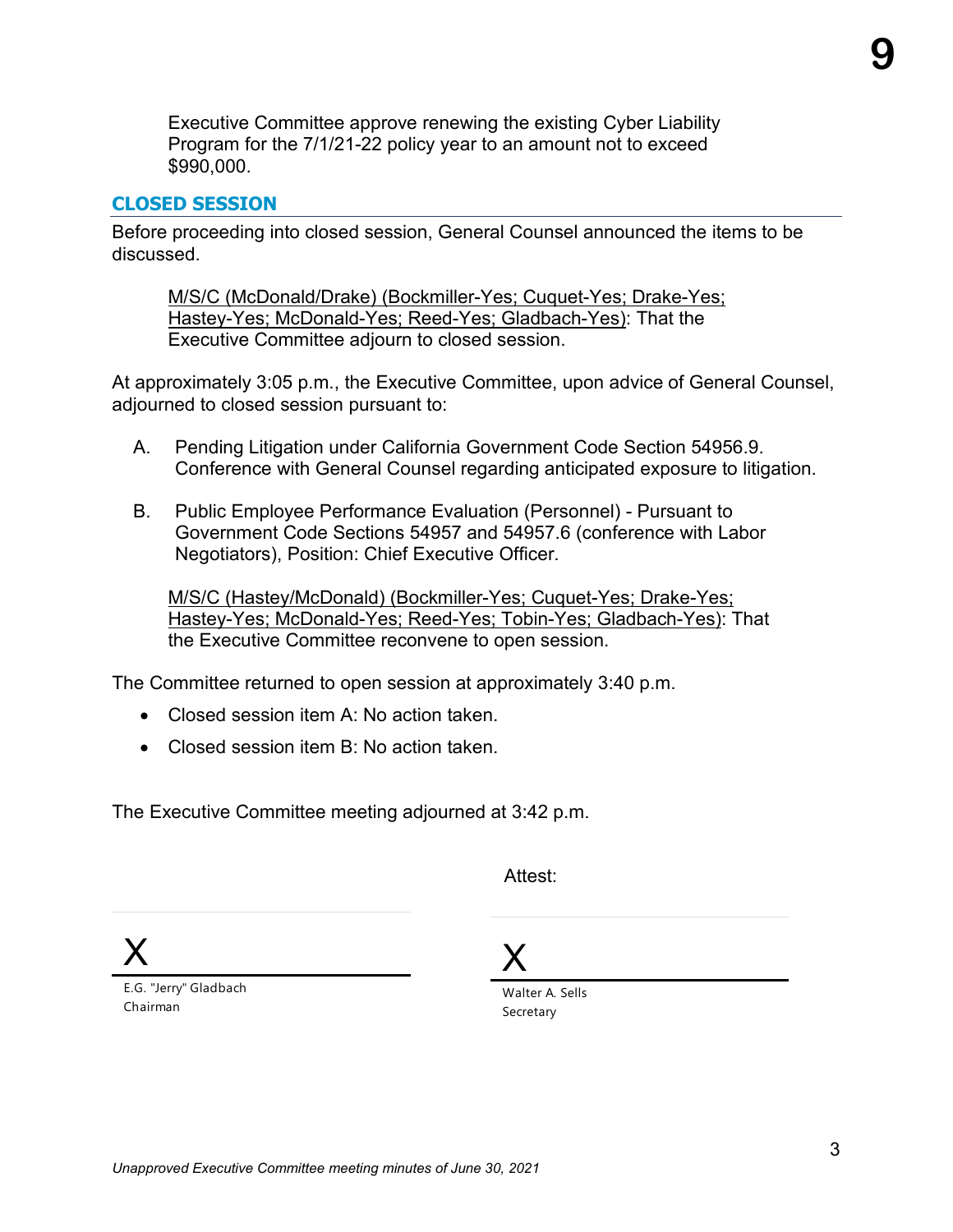

California Water Insurance Fund

# **Board of Directors Meeting AGENDA**

MEETING #: **876 5761 9550**

PASSCODE: **1234**

ZOOM CALL IN #: **(669) 900-6833**

**[Link to Zoom Meeting](https://us02web.zoom.us/j/87657619550?pwd=MU10L2F5czlsWTJCUnc2Zm1iNVE2UT09)**

## **Thursday – July 15, 2021 – 2:05 PM**

| Presenter    |         |                                                                                  | Page#        |
|--------------|---------|----------------------------------------------------------------------------------|--------------|
|              | L.      | <b>ADMINISTRATION</b>                                                            |              |
| <b>Sells</b> | *       | A. Ratify new Board of Directors<br>Term: June 1, 2021 to May 31, 2023           | 1            |
| <b>Sells</b> | $\star$ | B. Elect Chair and Vice-chair of the Board<br>Term: June 1, 2021 to May 31, 2023 | $\mathbf{2}$ |
|              | П.      | <b>INVESTMENT PORTFOLIO</b>                                                      |              |
| <b>PFM</b>   |         | A. PFM Investment Portfolio update.                                              | 3            |
|              | Ш.      | <b>WORKERS' COMPENSATION PROGRAM</b>                                             |              |
| Sells        | $\star$ | A. Reinsurance Agreement for 2021-22 policy year.                                | 19           |
| Sells        | IV.     | PLAN 2021 ANNUAL BOARD OF DIRECTORS MEETING                                      |              |

## **ADJOURN**

*\*Related items enclosed.*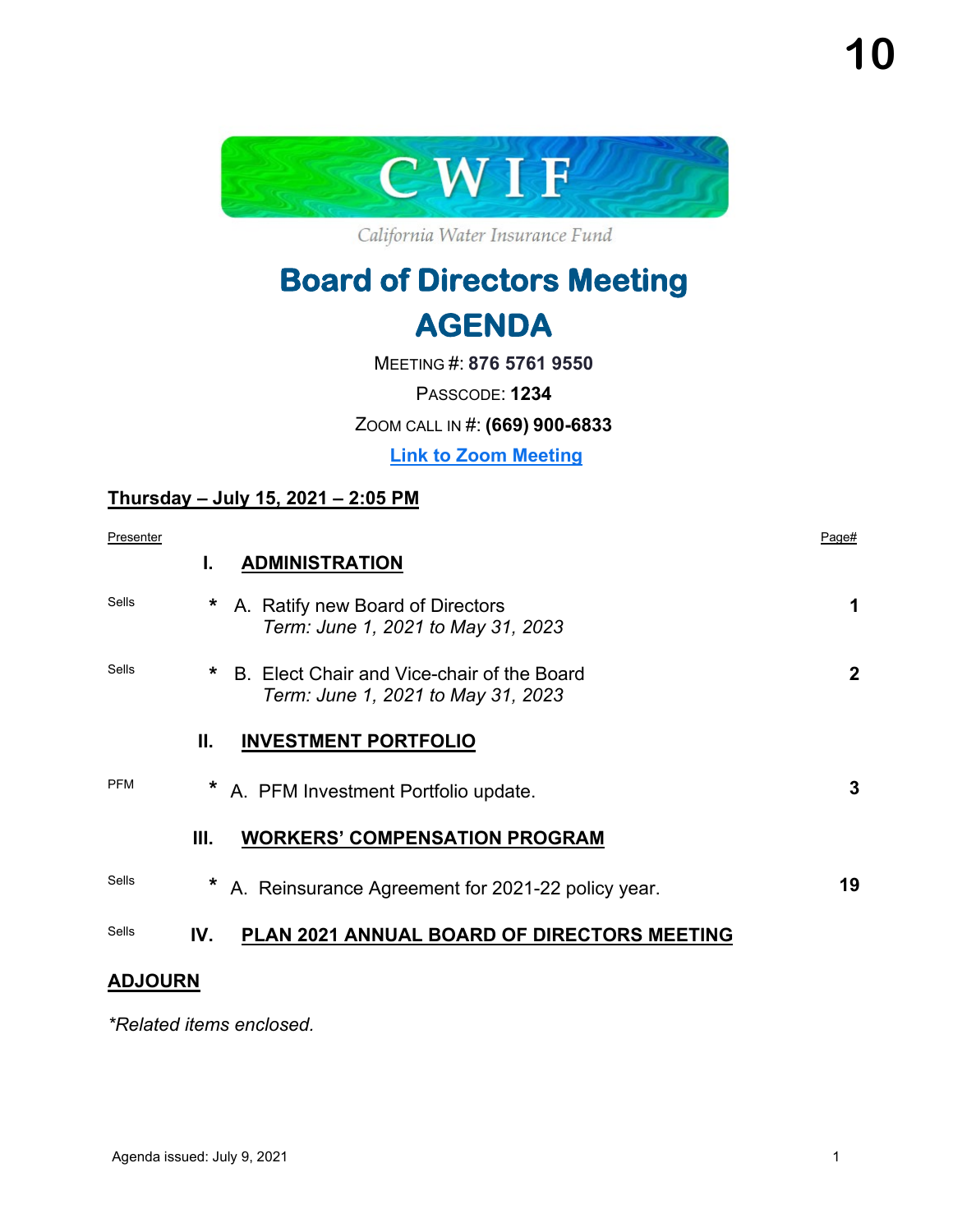## **ACWA JPIA Recreational Activity Approval Request** July 16, 2021

## **BACKGROUND**

The JPIA Recreational/Special Event policy was established to assist Members in managing their recreational activities and events. The following Class III activities are considered high risk and require Executive Committee approval prior to granting coverage:

- Swimming Pools
- Water Parks
- Water Playgrounds
- Water Slides

## **CURRENT SITUATION**

Orange County Water District (District) has leased the Miraloma Basin to the Anaheim Adventure Park, LLC (Park). The Park is a water-based recreation including inflatable slides, runways, jumping pillows, bouncers, swings, ramps, jumps, ladders, selfpropelled features like rafts, paddleboards, other equipment rentals, and food truck service.

The District contacted JPIA for assistance with appropriate risk transfer language and insurance requirements in January 2019. After discussions with JPIA staff, the District provided copies of the agreement and the Park's certificate of coverage evidencing liability limits of \$10 million per occurrence and \$12 million aggregate limit, and the endorsement adding the District as an additional insured. In addition, the District will provide policy forms that properly identify the Park as the insured on the excess coverages declaration pages.

## **RECOMMENDATION**

That the Executive Committee approve and grant liability coverage for the Orange County Water District lease to Anaheim Adventure Park, LLC.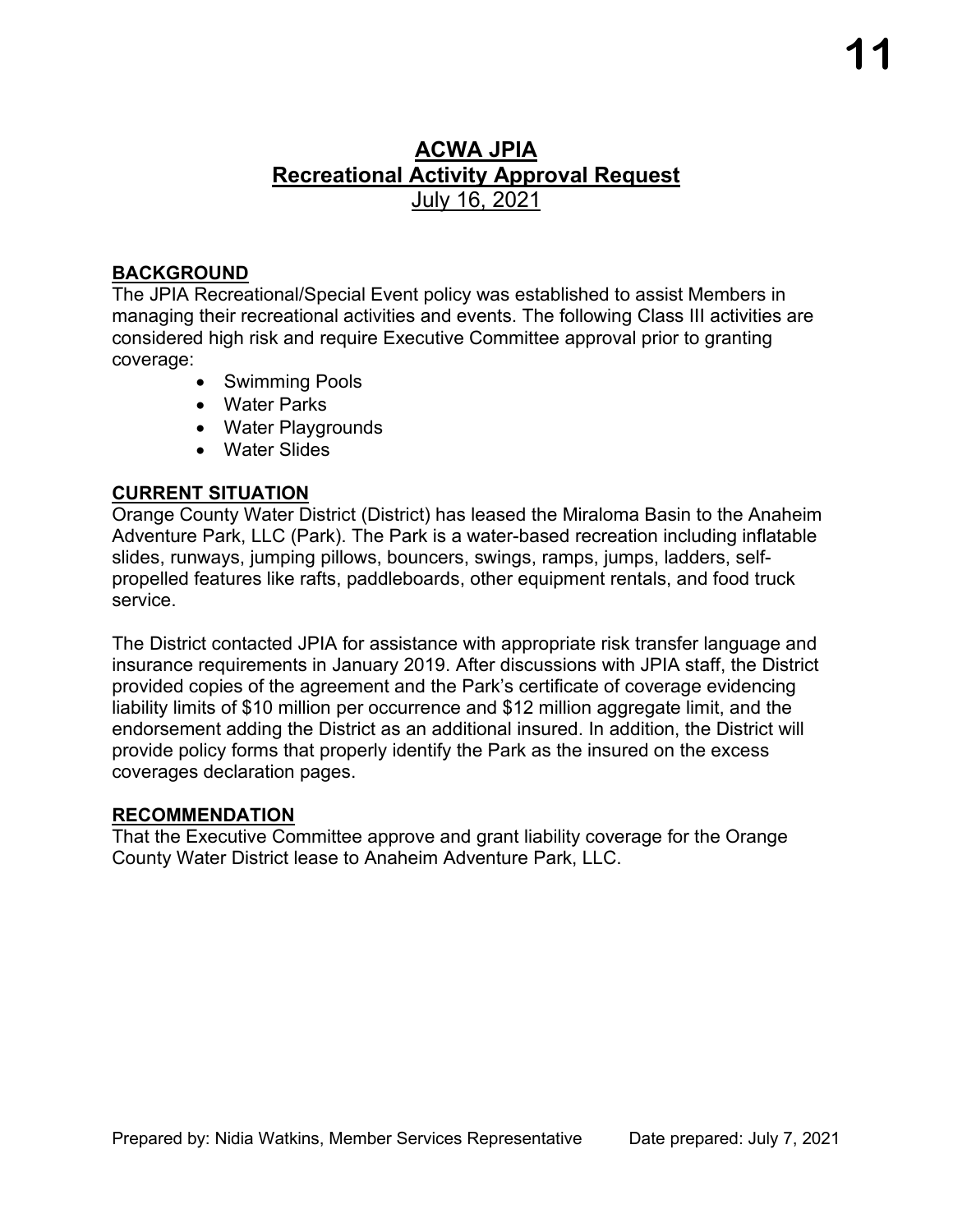## **ACWA JPIA Approval Limits** July 16, 2021

## **BACKGROUND**

On October 31, 2017, the Executive Committee approved the new approval limits for reserves, settlements and checks for the Claims Examiners, Claims Managers, General Counsel, Chief Executive Officer, Chair & Vice-chair, and Executive Committee.

#### **CURRENT SITUATION**

With the Claims Managers now reporting to the General Counsel, there is a need to review and re-evaluate the approval limits and authority. The current and proposed limits (highlighted) are as follows:

#### **Lead Senior Claims Adjuster**

Reserve: \$100,000.00 Settlement: \$35,000.00 Check:  $$15,000.00$  when manager is out of the office

## **Liability & Property Claims Manager**

| Reserve:    | \$999,999.00 |
|-------------|--------------|
| Settlement: | \$50,000.00  |
| Check:      | \$15,000.00  |

## **Workers Compensation Claims Manager**

| Reserve:    | \$999,999.00 |
|-------------|--------------|
| Settlement: | \$50,000.00  |
| Check:      | \$15,000.00  |

#### **General Counsel**

| Reserve:          | \$999,999.00 |
|-------------------|--------------|
| <b>Settlement</b> | \$75,000.00  |
| Check:            | \$50,000.00  |

#### **Chief Executive Officer**

Reserve: No limit Settlement: \$100,000.00 Check: No limit

## **Executive Committee Chair & Vice Chair**

Settlement: \$150,000.00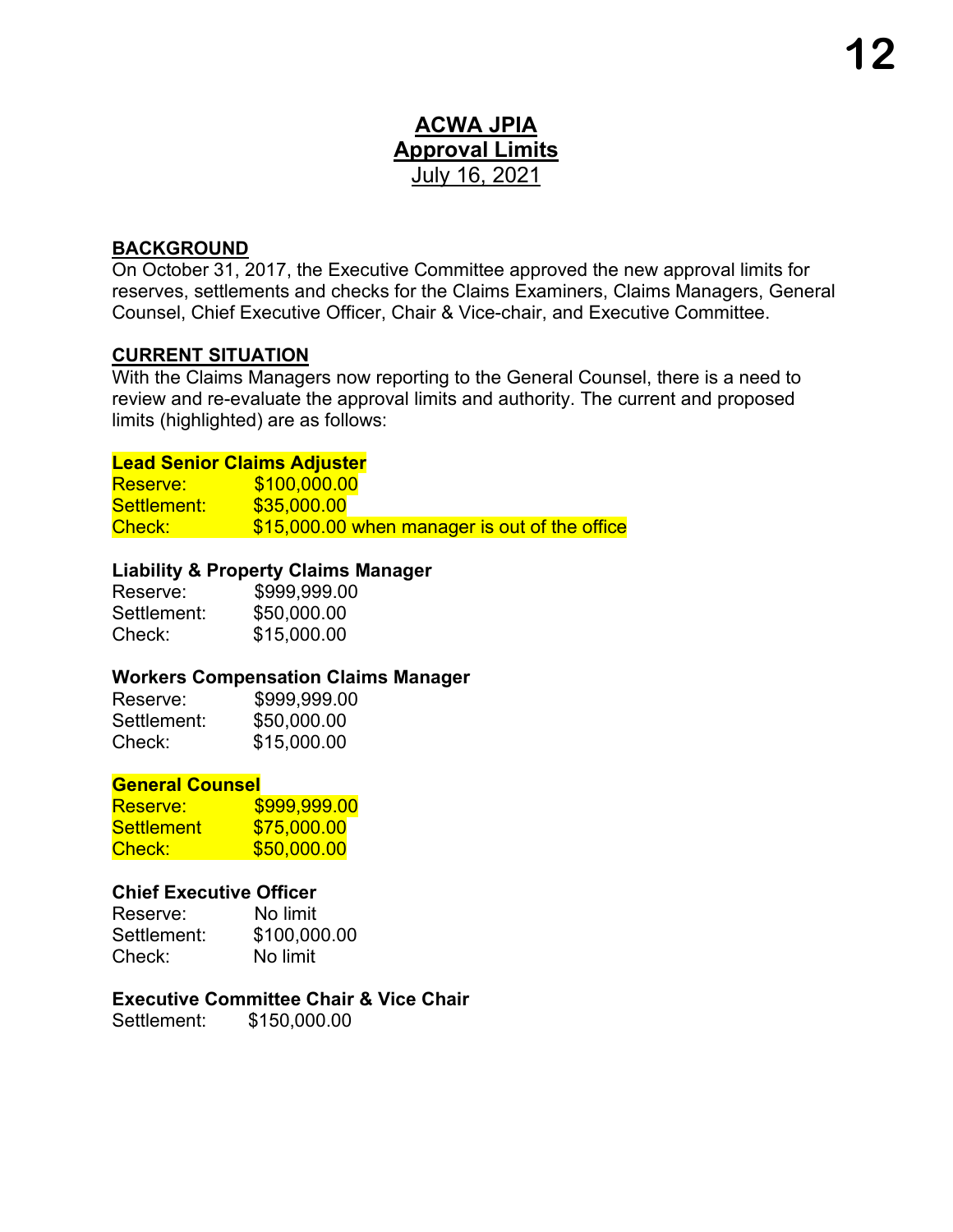## **Executive Committee**

Settlement All settlements greater than \$150,000.00

**Director of Finance** Check: When CEO is out of office, unlimited check authority

Remove all check and reserve authority from the eliminated position Director of Insurance Services

## **RECOMMENDATION**

That the Executive Committee approve the new claims approval limits for the General Counsel, Claims Managers, Lead Senior Claims Adjuster and Director of Finance, as presented.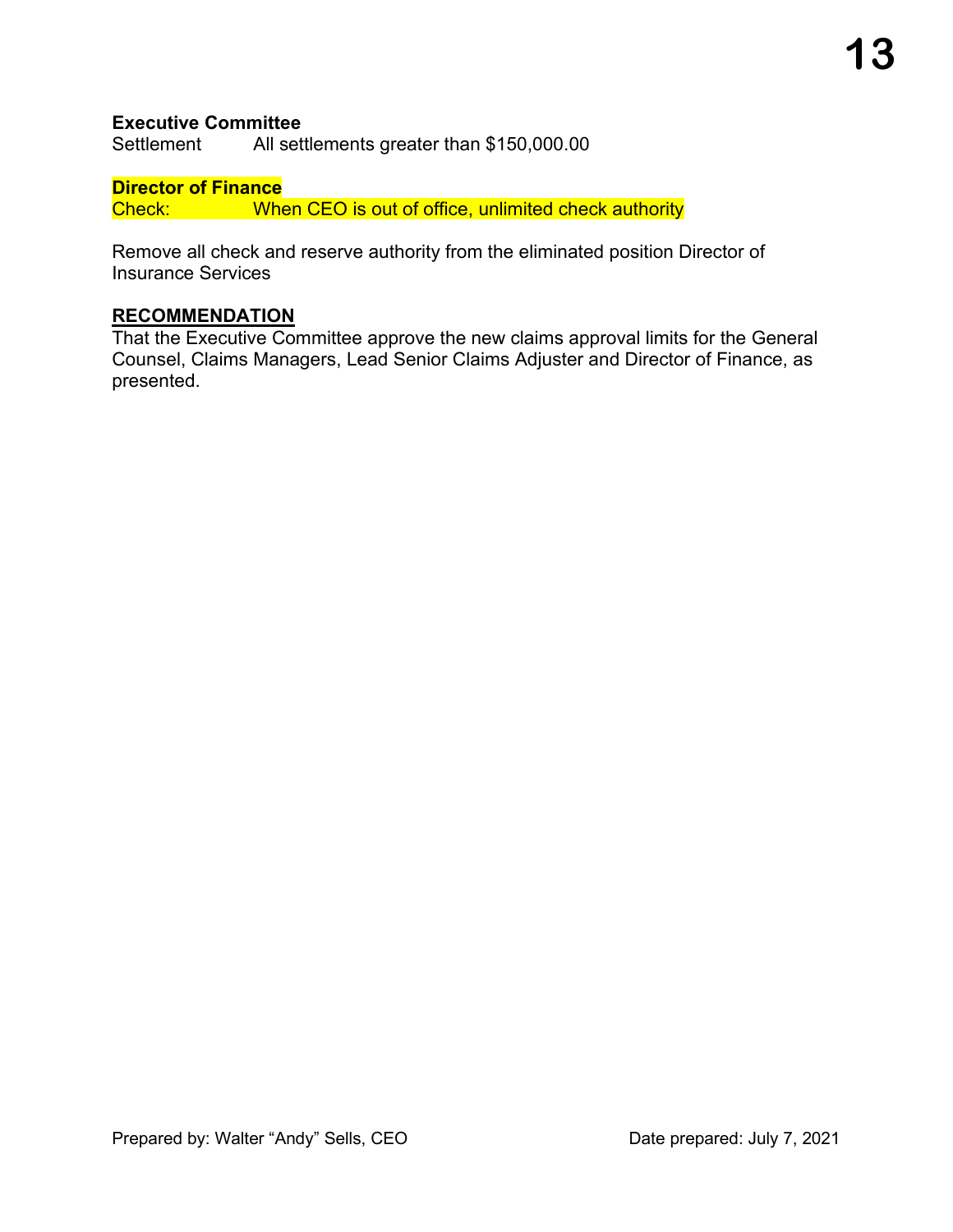## **ACWA JPIA Significant Claims** July 16, 2021

## **BACKGROUND**

The Executive Committee has requested to be kept abreast of settlements on those claims that had been previously presented for authority. The following cases have been settled since this Committee's last meeting.

## **CURRENT SITUATION**

## **Rogers vs Mid-Peninsula Water District (11/17/19)**

The loss involved a broken 6" cast iron water main (installed in 1948), which caused water damage to two homes, crawl spaces and basements. All claims have now been resolved for a total of \$197,203.33.

## **RECOMMENDATION**

None, informational only.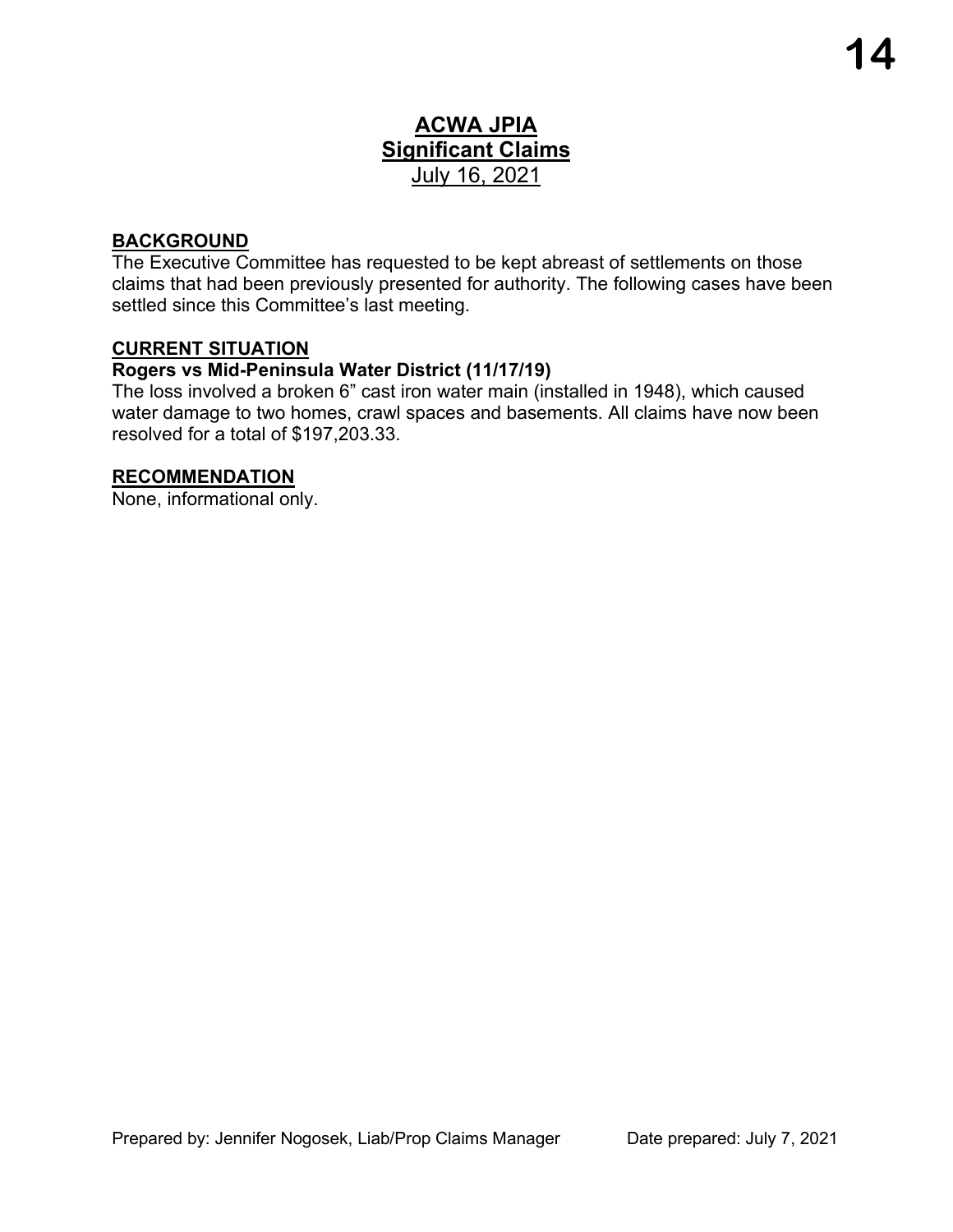

# **PERSONNEL COMMITTEE MEETING**

## **AGENDA**

**[Link to Zoom Meeting](https://us02web.zoom.us/j/85211029147?pwd=VGY4Z1VDTW5QR0hKT1BpSE5GWU0xZz09)**

Meeting ID: 852 1102 9147

Passcode: 200747

Zoom Call In #: **(669) 900-6833**

## **Thursday, July 1, 2021, 10:00 AM**

## **WELCOME**

## **CALL TO ORDER AND ANNOUNCEMENT OF QUORUM**

**PUBLIC COMMENT** Members of the public will be allowed to address the Personnel Committee on any agenda item prior to the Committee's decision on the item. They will also be allowed to comment on any issues that they wish which may or may not be on the agenda. If anyone present wishes to be heard, please let the Chairman know.

## **INTRODUCTIONS**

## **ADDITIONS TO OR DELETIONS FROM THE AGENDA**

| Presenter |     |          |                                                             | Page# |
|-----------|-----|----------|-------------------------------------------------------------|-------|
| Gladbach  | $*$ |          | Approve the meeting minutes of February 22, 2021.           |       |
| Slaven    |     | $*$      | Review staffing status.                                     | 3     |
| Slaven    |     | $*$ III. | Review the organizational performance appraisal results.    | 5     |
| Sells     |     | $*$ IV.  | Review the Assistant Executive Officer recruitment process. | 6     |
| Slaven    |     | $*$ V.   | Review staffing activities.                                 |       |
| Gladbach  | *   | VIII.    | Discuss next meeting date.                                  | 8     |

## **ADJOURN**

\*Related items enclosed.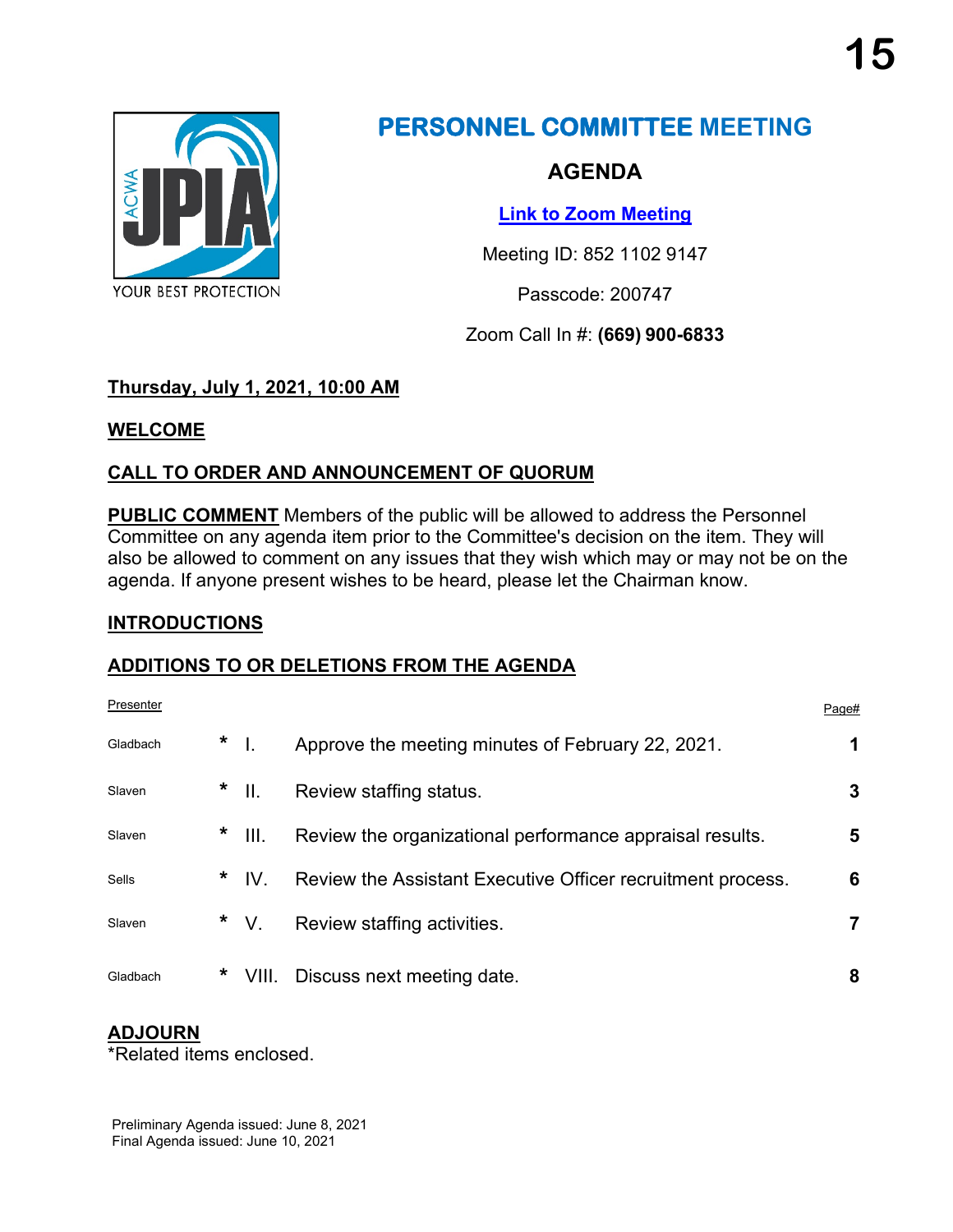#### Presenter Presenter Page to the Control of the Control of the Control of the Control of the Page to the Page to the Page to the Page to the Page to the Page to the Page to the Page to the Page to the Page to the Page to th

*Americans With Disabilities Act – The ACWA JPIA conforms to the protections and prohibitions contained in Section 202 of the Americans with Disabilities Act of 1990 and the Federal Rules and Regulations adopted in implementation thereof. A request for disability-related modification or accommodation, in order to participate in a public meeting of the ACWA JPIA, shall be made to: Patricia Slaven, Director of Human Resources and Administration, ACWA JPIA, P.O. Box 619082, Roseville, CA 95661-9082; telephone (916) 786-5742. ACWA JPIA's normal business hours are Monday – Friday, 7:30 a.m. to 4:30 p.m. (Government Code Section 54954.2, subdivision. (a)(1).)*

*Written materials relating to an item on this Agenda that are distributed to the ACWA JPIA Personnel Committee within 72 hours before it is to consider the item at its regularly scheduled meeting will be made available for public inspection at ACWA JPIA, 2100 Professional Drive, Roseville, CA 95661-3700; telephone (916) 786-5742. ACWA JPIA's normal business hours are Monday – Friday, 7:30 a.m. to 4:30 p.m.*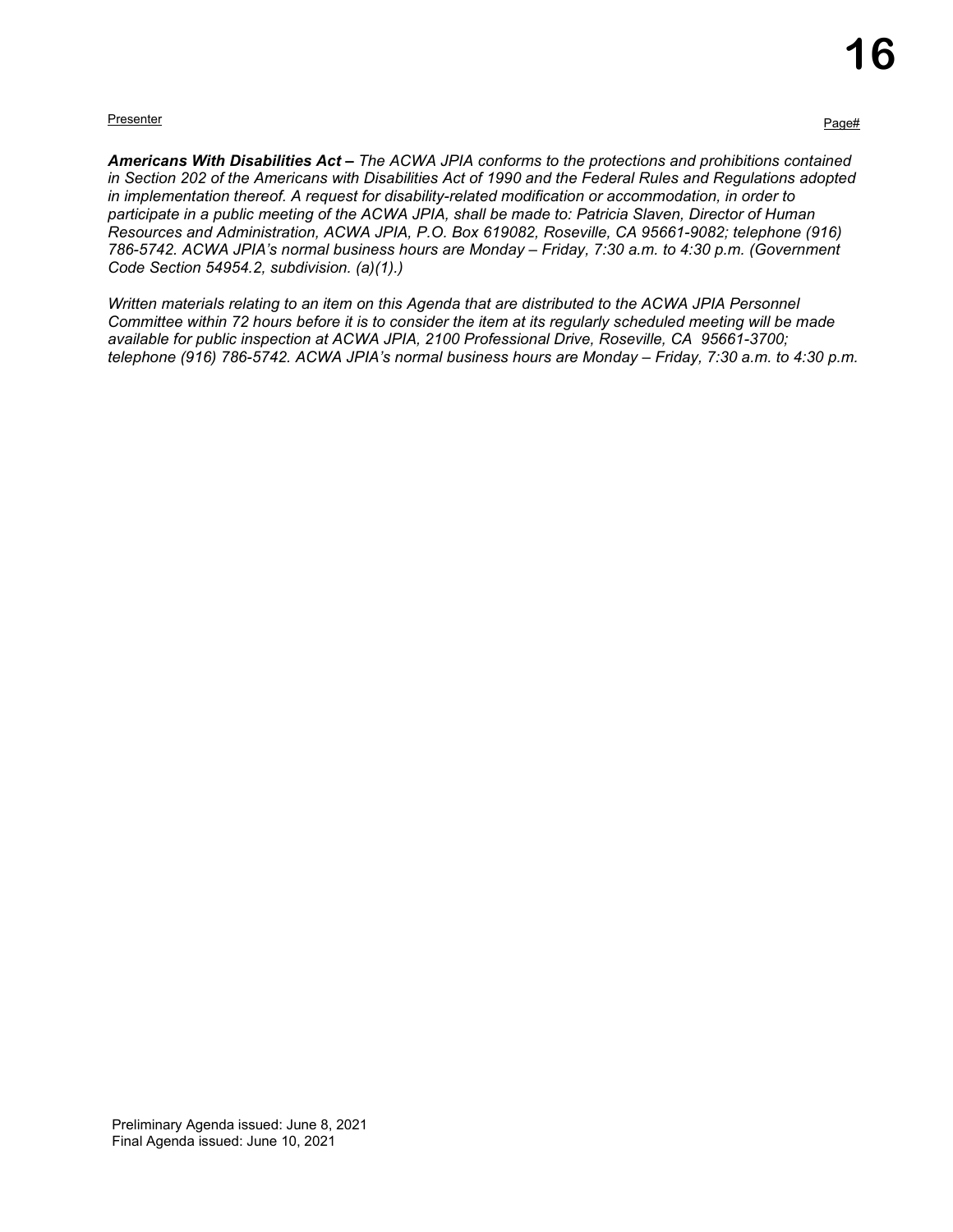

## **EMPLOYEE BENEFITS PROGRAM COMMITTEE MEETING**

AGENDA

## **[Link to Zoom](https://us02web.zoom.us/j/6615162566?pwd=azhrRU1uR3ZrZVRLd0EyakthWHQ4dz09)**

MEETING ID: **661 516 2566**

PASSCODE: **1234**

## ZOOM CALL IN #: **(669) 900-6833**

## **Thursday, July 15, 2021 9:00 a.m.**

This meeting shall consist of a simultaneous Zoom teleconference call at the ACWA JPIA, 2100 Professional Drive, Roseville, CA 95661 and remote sites.

## **WELCOME**

## **CALL TO ORDER AND ANNOUNCEMENT OF QUORUM**

**ANNOUNCEMENT RECORDING OF MEETING** This meeting may be recorded to assist in preparation of minutes. Recordings will only be kept 30 days following the meeting, as mandated by the California Brown Act.

**PUBLIC COMMENT** Members of the public will be allowed to address the Employee Benefits Program Committee on any agenda item prior to the Committee's decision on the item. They will also be allowed to comment on any issues that they wish which may or may not be on the agenda. If anyone present wishes to be heard, please let the Chairman know.

## **INTRODUCTIONS**

## **ADDITIONS TO OR DELETIONS FROM THE AGENDA**

| Presenter<br>Rupp | $\star$ | Ъ.   | Approval of minutes of the meeting of May 21, 2021.                                | Page# |
|-------------------|---------|------|------------------------------------------------------------------------------------|-------|
| All               |         | Ш.   | Report on meetings attended on behalf of JPIA.                                     |       |
| Smith             | *       | III. | Overview of Program History and Current Status.                                    | 5     |
| Sells             | *       | IV.  | Review reserve fund balance.                                                       | 9     |
| Smith             | $\star$ | V.   | Review and possibly make recommendation on Modern<br>Health mental health benefit. | 13    |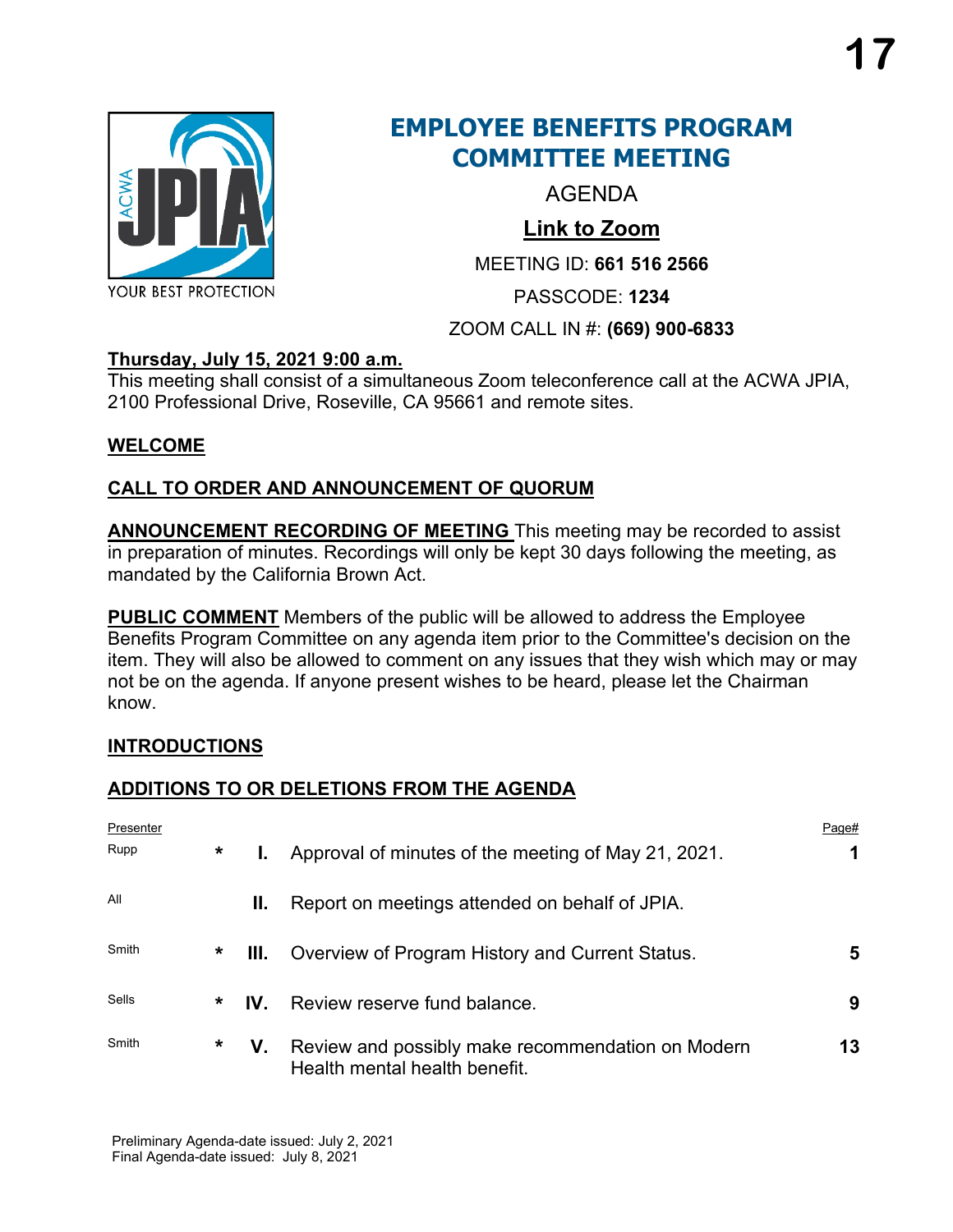# **18**

| Presenter   |         |           |                                                                                                 | Page# |
|-------------|---------|-----------|-------------------------------------------------------------------------------------------------|-------|
| Smith/Sells | $\star$ | VL.       | Review and make recommendation on 2022 benefits and<br>pricing for Anthem PPO medical plans.    | 17    |
| Smith       |         | $*$ VII.  | Review and make recommendation on 2022 benefits and<br>pricing for Anthem HMO medical plans.    | 22    |
| Smith       |         | * VIII.   | Review and make recommendation on 2022 benefits and<br>pricing for Kaiser medical plans.        | 27    |
| Smith       | $\ast$  | IX.       | Review and make recommendation on 2022 pricing for United<br>Healthcare Medicare Advantage PPO. | 31    |
| Smith       | *       | <b>X.</b> | Review and make recommendation on 2022 benefits and<br>pricing for the dental plans.            | 33    |
| Smith       | *       | XI.       | Review and make recommendation on 2022 benefits and<br>pricing for the vision plans.            | 36    |
| Rupp        | *       | XII.      | Discuss next meeting date.                                                                      | 40    |

## **ADJOURN**

**\***Related items enclosed.

*Americans with Disabilities Act – The JPIA conforms to the protections and prohibitions contained in Section 202 of the Americans with Disabilities Act of 1990 and the Federal Rules and Regulations adopted in implementation thereof. A request for disability-related modification or accommodation, in order to participate in a public meeting of the JPIA, shall be made to: Michelle Stites, Benefits Administrator II, ACWA JPIA, PO Box 619082, Roseville, CA 95661-9082; telephone (916) 786-5742. The JPIA's normal business hours are Monday – Friday, 7:30 a.m. to 4:30 p.m. (Government Code Section 54954.2, subdivision. (a)(1).)*

*Written materials relating to an item on this Agenda that are distributed to the JPIA's Employee Benefits Program Committee within 72 hours before it is to consider the item at its regularly scheduled meeting will be made available for public inspection at ACWA JPIA, 2100 Professional Drive, Roseville, CA 95661-3700; telephone (916) 786-5742. The JPIA's normal business hours are Monday – Friday, 7:30 a.m. to 4:30 p.m.*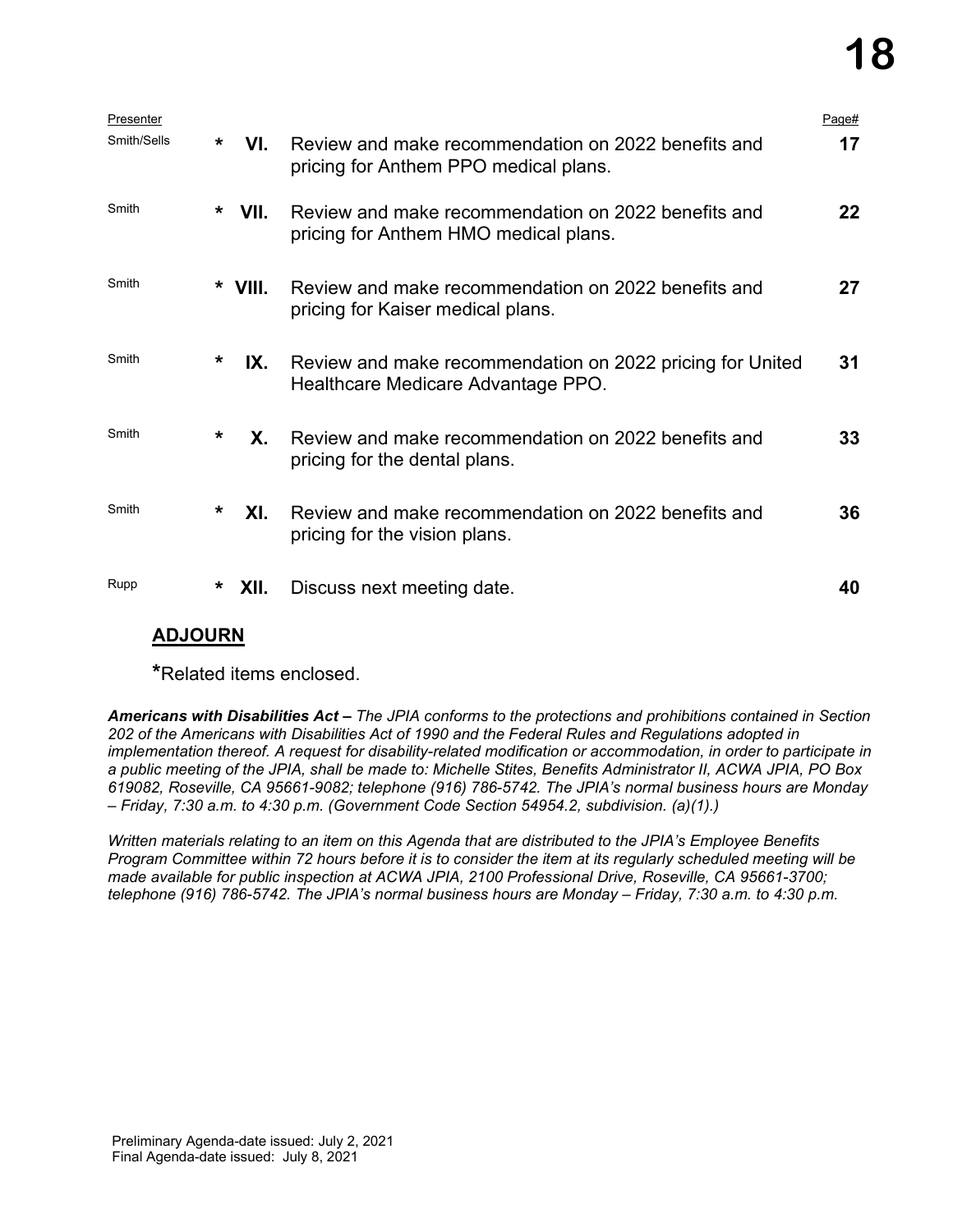## Modern Health

That the Employee Benefits Program Committee recommend that the Executive Committee approve including Modern Health as **a component of all JPIA medical plans**, effective September 1, 2021.

## Anthem PPOs

That the Employee Benefits Committee recommend that the Executive Committee approve an aggregate **decrease of 5%** for the Anthem Blue Cross self-funded PPO plans, effective January 1, 2022.

## Anthem HMOs

That the Employee Benefits Committee recommend that the Executive Committee approve an aggregate **increase of 3.73%** for the Anthem Blue Cross HMO plans, with a 4.18% increase in Other South and Los Angeles and a 2.18% increase in Sacramento, Other North, and Bay Area regions, effective January 1, 2022.

## Kaiser HMOs

That the Employee Benefits Committee recommend that the Executive Committee approve **coverage of certain maintenance medications prior to meeting the deductible on the CDHP** and an aggregate **decrease of 1.79%** to Kaiser rates, effective January 1, 2022.

## United HealthCare Medicare Advantage PPO

That the Employee Benefits Committee recommend that the Executive Committee **approve the rates presented**, effective January 1, 2022.

## Delta Dental PPOs and HMO

That the Employee Benefits Committee recommend that the Executive Committee approve Delta Dental PPO **100% coverage** for Preventive and Diagnostic services and renewal of Delta Dental PPO and DeltaCare HMO plans, with **no change** in rates, effective January 1, 2022.

## Vision Service Plan

That the Employee Benefits Committee recommend that the Executive Committee approve **increasing the contact lens allowance to \$150** and **providing antireflective coating at a \$25 copay**, with **no change** in rates, effective January 1, 2022.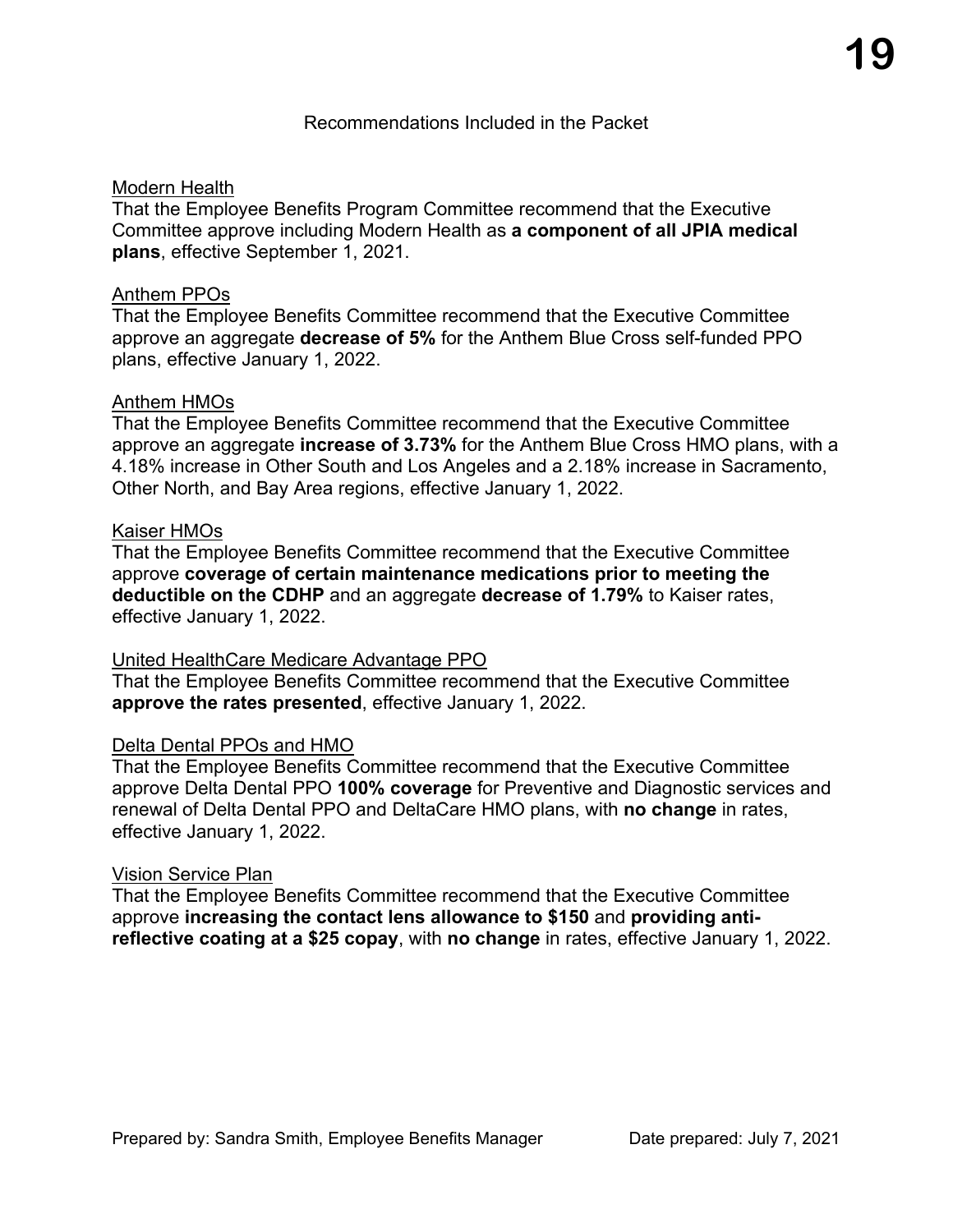## **ACWA JPIA CEO and Directors' Update** July 16, 2021

## **BACKGROUND**

This is a standing item on Executive Committee agendas.

## **CURRENT SITUATION**

The JPIA's Chief Executive Officer and Managers will update the Executive Committee on relevant current issues, progress on the current Goals & Objectives, and potential future opportunities and challenges.

- CEO update
- Directors' updates

## **RECOMMENDATION**

None, informational only.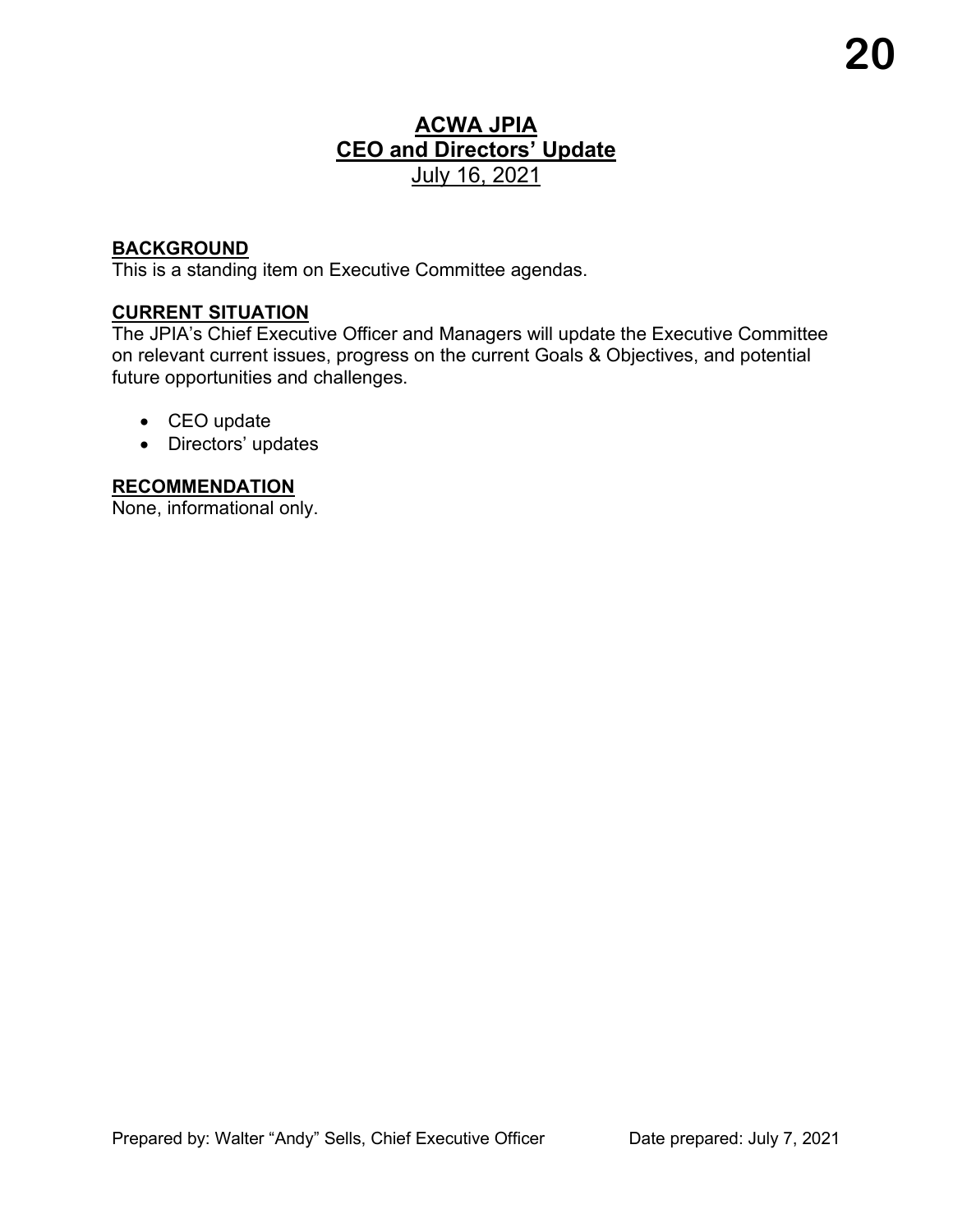## **ACWA JPIA General Counsel Report** July 16, 2021

## **BACKGROUND**

This is a standing item on Executive Committee agendas.

## **CURRENT SITUATION**

The JPIA's General Counsel, Robert Greenfield, will update the Executive Committee on new legislation or case law which may have an impact on the JPIA. In addition, Counsel will provide an update of coverage denials since the last report:

#### **RECOMMENDATION**

None, informational only.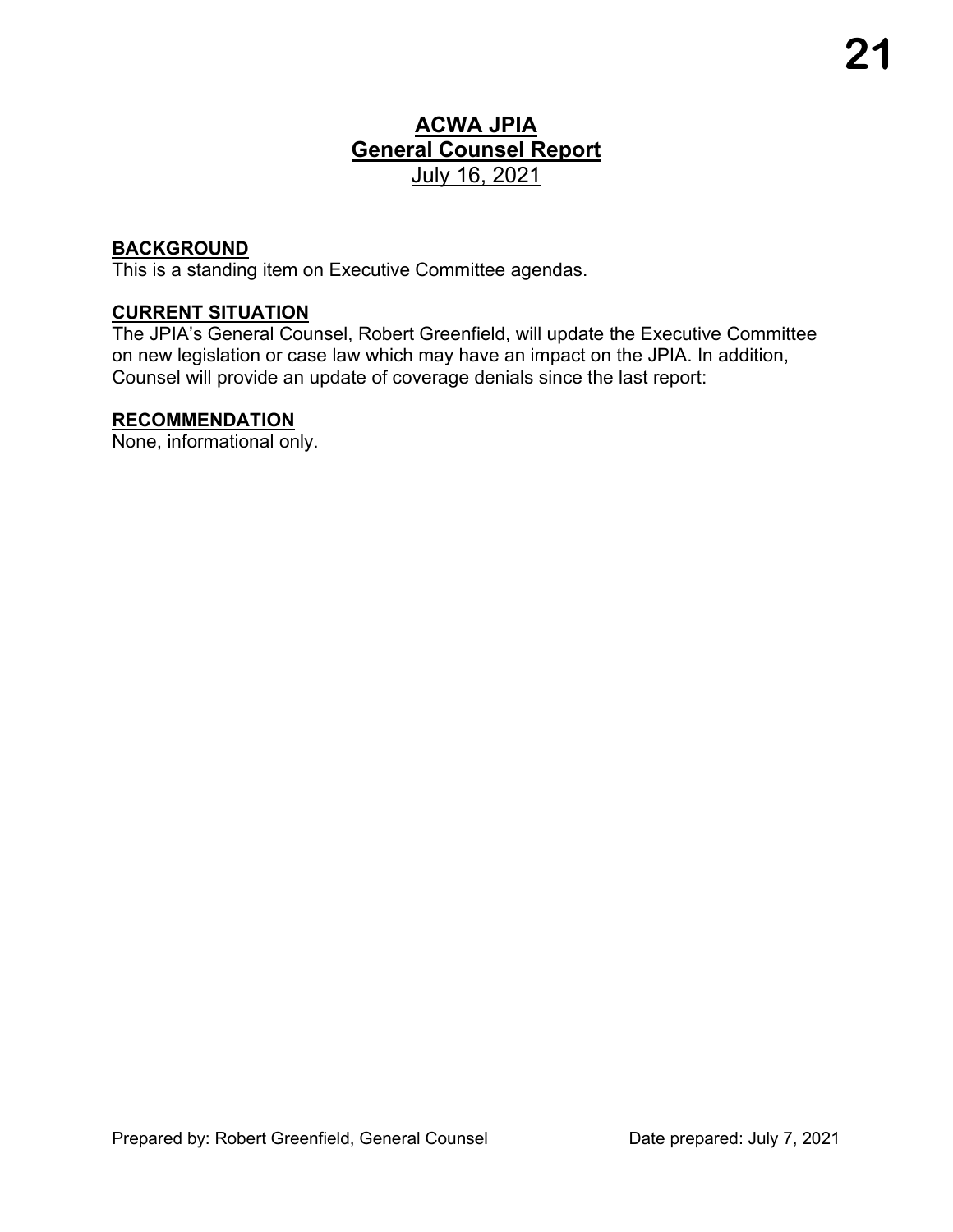# **JPIA MEETING & CONFERENCE CALENDAR – 2021**



#### **ACWA VIRTUAL CONFERENCE MAY 12–13**

| <b>MAY 21</b>  | 10:30 AM<br><b>ZOOM</b>                     |                         | 9:30 AM<br><b>ZOOM</b> |                         |                        |  |
|----------------|---------------------------------------------|-------------------------|------------------------|-------------------------|------------------------|--|
| <b>JUNE 14</b> |                                             |                         |                        | 10:30 AM<br><b>ZOOM</b> | 8:30 AM<br><b>ZOOM</b> |  |
| <b>JUNE 17</b> | 10:00 AM<br><b>ZOOM</b>                     |                         |                        |                         |                        |  |
| <b>JUNE 30</b> | 2:30 PM<br><b>ZOOM</b>                      |                         |                        |                         |                        |  |
| JULY 1         | 8:30 AM<br><b>ZOOM</b>                      | 10:00 AM<br><b>ZOOM</b> |                        |                         |                        |  |
| JULY 15        | $1:00$ PM<br><b>WORKSHOP</b><br><b>ZOOM</b> |                         | 9:00 AM<br><b>ZOOM</b> |                         |                        |  |
| <b>JULY 16</b> | 9:00 AM<br><b>ZOOM</b>                      |                         |                        |                         |                        |  |

#### **CAJPA CONFERENCE – SEPTEMBER 21-24**

| SEPT <sub>27</sub>                                |     |                         |  | 8:30 AM<br><b>TBD</b> |  | 10:30 AM<br><b>TBD</b> |  |  |  |
|---------------------------------------------------|-----|-------------------------|--|-----------------------|--|------------------------|--|--|--|
| <b>SEPT 29</b>                                    |     | $1:00$ PM<br><b>TBD</b> |  |                       |  |                        |  |  |  |
| <b>Nov 29</b>                                     | TBD |                         |  |                       |  |                        |  |  |  |
| <b>ACWA CONFERENCE - NOVEMBER 30 - DECEMBER 3</b> |     |                         |  |                       |  |                        |  |  |  |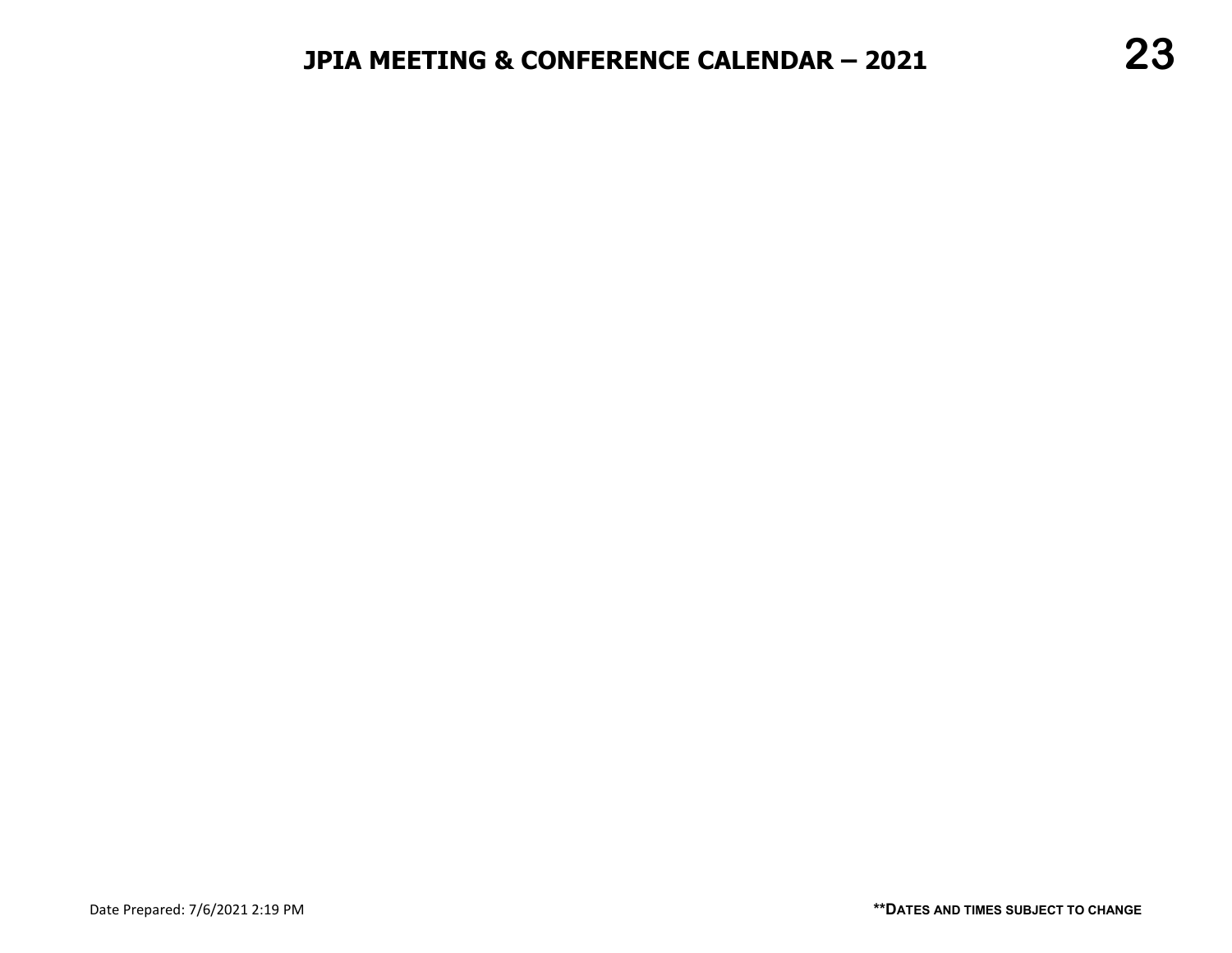| <b>Date</b> | Vendor                                        | <b>Document No</b> | <b>Amount</b> |
|-------------|-----------------------------------------------|--------------------|---------------|
|             | Bank: CBTGen 1961 - California Bank and Trust |                    |               |
| 06/16/2021  | V000026--ALLIANT INSURANCE SERVICES INC-      |                    | 3,379.00      |
| 06/17/2021  | V000534--LINCOLN FINANCIAL GROUP              |                    | 2,130.77      |
| 06/17/2021  | V000693--PAYLOCITY CORPORATION                |                    | 183,388.57    |
| 06/17/2021  | V000035--AMERICAN FUNDS GROUP                 |                    | 336.50        |
| 06/17/2021  | V000848--SCHOLARSHARE COLLEGE SAVINGS PLAN    |                    | 295.00        |
| 06/17/2021  | V000740--RANDALL J. REED                      | 1098               | 343.00        |
| 06/17/2021  | V000654--OCCU-MED, LTD.                       | 1096               | 25,037.10     |
| 06/17/2021  | V000013--ACWA JPIA EMPLOYEE FUND              | 1088               | 63.00         |
| 06/17/2021  | V000986--UNITED STATES TREASURY               | 1105               | 265.00        |
| 06/17/2021  | V000860--SECRETARY OF STATE                   | 1100               | 1.00          |
| 06/17/2021  | V000985--UNITED PARCEL SERVICE                | 1104               | 308.88        |
| 06/17/2021  | V001240--PILLSBURY WINTHROP SHAW PITTMAN LLP  | 1097               | 1,314.00      |
| 06/17/2021  | V001238--RIVER CITY STAFFING INC              | 1099               | 1,134.38      |
| 06/17/2021  | V000136--CALIFORNIA CHAMBER OF COMMERCE       | 1094               | 759.00        |
| 06/17/2021  | V000985--UNITED PARCEL SERVICE                | 1103               | 133.63        |
| 06/17/2021  | V000259--DENISE J. DURAN-HANRATTY             | 1095               | 424.34        |
| 06/17/2021  | V000026--ALLIANT INSURANCE SERVICES INC-      | 1091               | 400.00        |
| 06/17/2021  | V000131--CAGWIN AND DORWARD                   | 1093               | 244.00        |
| 06/17/2021  | V000026--ALLIANT INSURANCE SERVICES INC-      | 1092               | 400.00        |
| 06/17/2021  | V000026--ALLIANT INSURANCE SERVICES INC-      | 1089               | 400.00        |
| 06/17/2021  |                                               | 1090               | 400.00        |
|             | V000026--ALLIANT INSURANCE SERVICES INC-      | 1102               | 188.16        |
| 06/17/2021  | V000956--THOR A BENZING                       |                    |               |
| 06/17/2021  | V000956--THOR A BENZING                       | 1101               | 103.04        |
| 06/18/2021  | V000074--BANK CARD CENTER                     |                    | 16,359.35     |
| 06/18/2021  | V000693--PAYLOCITY CORPORATION                |                    | 987.03        |
| 06/18/2021  | V000375--HEALTH EQUITY                        |                    | 2,794.38      |
| 06/18/2021  | V000999--VENTIV TECHNOLOGY, INC.              |                    | 1,688.00      |
| 06/18/2021  | V000999--VENTIV TECHNOLOGY, INC.              |                    | 2,250.00      |
| 06/18/2021  | V000999--VENTIV TECHNOLOGY, INC.              |                    | 3,375.00      |
| 06/18/2021  | V000999--VENTIV TECHNOLOGY, INC.              |                    | 54,504.00     |
| 06/18/2021  | V000999--VENTIV TECHNOLOGY, INC.              |                    | 176,288.37    |
| 06/18/2021  | V000439--JOHN BRUCE RUPP                      |                    | 343.00        |
| 06/18/2021  | V000435--JESUS COTA                           |                    | 100.00        |
| 06/18/2021  | V001087--JILLIAN SCIANCALEPORE                |                    | 5.60          |
| 06/18/2021  | V000701--PETER KUCHINSKY II                   |                    | 100.00        |
| 06/21/2021  | V000135--CALIFORNIA BANK AND TRUST            |                    | 6,973.83      |
| 06/21/2021  | V000723--PUBLIC EMPLOYEES RETIREMENT SYSTEM   |                    | 33,162.14     |
| 06/21/2021  | V000723--PUBLIC EMPLOYEES RETIREMENT SYSTEM   |                    | 9,588.22      |
| 06/22/2021  | V000026--ALLIANT INSURANCE SERVICES INC-      |                    | 17,932.46     |
| 06/22/2021  | V000026--ALLIANT INSURANCE SERVICES INC-      |                    | 2,224.00      |
| 06/23/2021  | V000702--PFM ASSET MANAGEMENT, LLC.           |                    | 6,361.04      |
| 06/24/2021  | V001144--XL INSURANCE AMERICA INC             |                    | 28,784.25     |
| 06/24/2021  | V000887--SOUTH COAST WATER DISTRICT           | 1113               | 100.00        |
| 06/24/2021  | V000740--RANDALL J. REED                      | 1110               | 343.00        |
| 06/24/2021  | V001173--OTAY WATER DISTRICT                  | 1109               | 100.00        |
| 06/24/2021  | V001238--RIVER CITY STAFFING INC              | 1111               | 1,113.75      |
| 06/24/2021  | V000868--SHRED-IT                             | 1112               | 150.00        |
| 06/24/2021  | V001090--CANON FINANCIAL SERVICES INC         | 1107               | 1,542.01      |
| 06/24/2021  | V001041--XEROX CORPORATION                    | 1114               | 2,337.46      |
| 06/24/2021  | V000217--CV STRATEGIES                        | 1108               | 5,940.00      |
| 06/24/2021  | V001241--BALANCING LIFE'S ISSUES INC          | 1106               | 200.00        |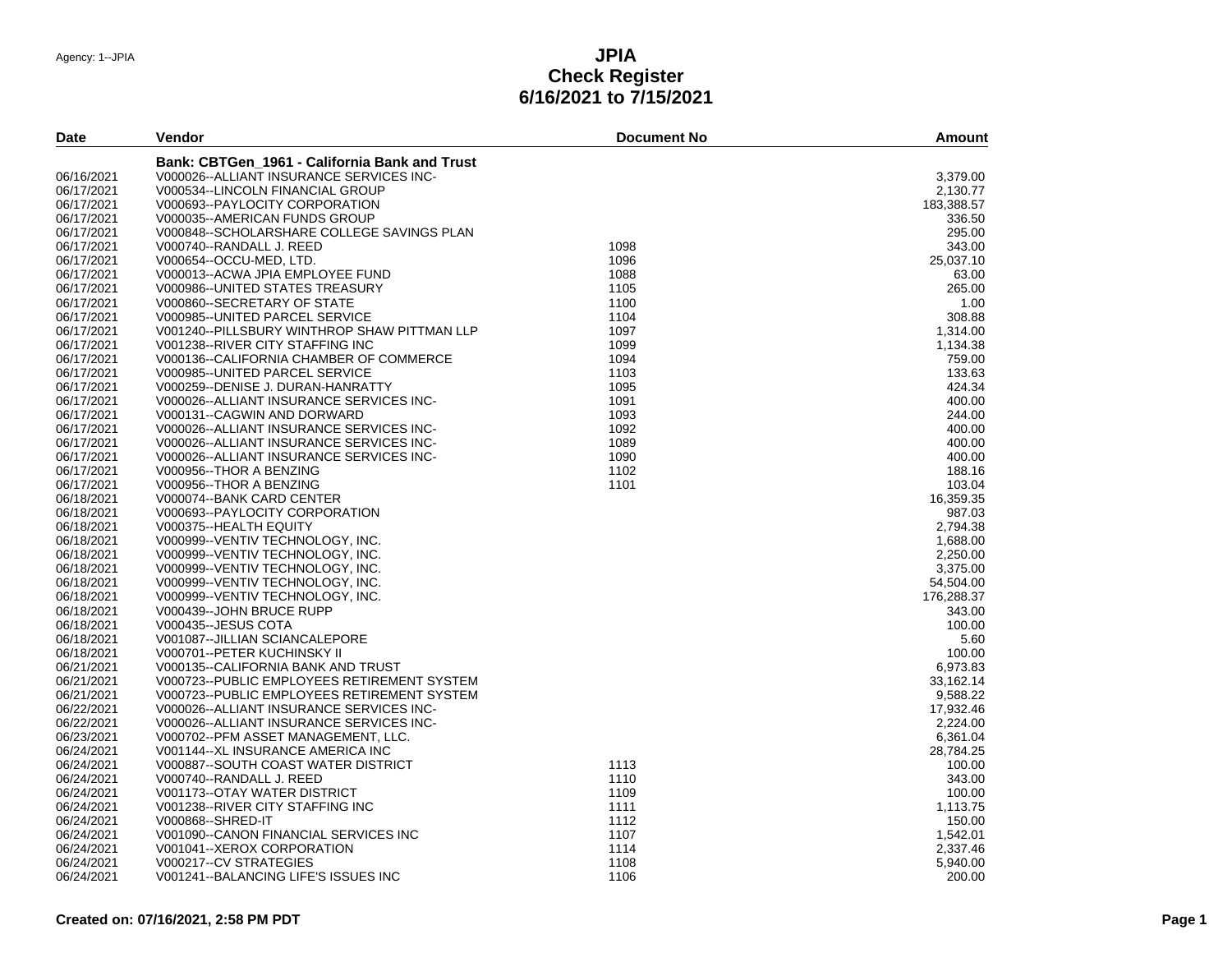| Date       | Vendor                                        | <b>Document No</b> | <b>Amount</b> |
|------------|-----------------------------------------------|--------------------|---------------|
| 06/25/2021 | V000318--ERIK KOWALEWSKI                      |                    | 68.00         |
| 06/25/2021 | V000785--ROBIN FLINT                          |                    | 150.00        |
| 06/25/2021 | V000785--ROBIN FLINT                          |                    | 113.12        |
| 06/25/2021 | V000592--MELODY A. HENRIQUES-McDONALD         |                    | 1,029.00      |
| 06/25/2021 | V000948--THOMAS A. CUQUET                     |                    | 1,029.00      |
| 06/25/2021 | V000338--FREDERICK R. BOCKMILLER JR           |                    | 686.00        |
| 06/25/2021 | V000294--EDWARD G. GLADBACH                   |                    | 1,029.00      |
| 06/25/2021 | V001087--JILLIAN SCIANCALEPORE                |                    | 5.60          |
| 06/25/2021 | V000163--CECILIA M. WUCHTER                   |                    | 50.00         |
| 06/30/2021 | V000848--SCHOLARSHARE COLLEGE SAVINGS PLAN    |                    | 295.00        |
| 06/30/2021 | V000534--LINCOLN FINANCIAL GROUP              |                    | 2.130.77      |
| 06/30/2021 | V000035--AMERICAN FUNDS GROUP                 |                    | 336.50        |
| 07/01/2021 | V000723--PUBLIC EMPLOYEES RETIREMENT SYSTEM   |                    | 1,362.40      |
| 07/01/2021 | V000723--PUBLIC EMPLOYEES RETIREMENT SYSTEM   |                    | 1,684.80      |
| 07/01/2021 | V000723--PUBLIC EMPLOYEES RETIREMENT SYSTEM   |                    | 9,588.22      |
| 07/01/2021 | V000723--PUBLIC EMPLOYEES RETIREMENT SYSTEM   |                    | 33,733.18     |
| 07/01/2021 | V000693--PAYLOCITY CORPORATION                |                    | 183,077.77    |
| 07/01/2021 | V000327--FIRST ALARM SECURITY AND PATROL INC  | 1119               | 283.25        |
| 07/01/2021 | V000901--STANDARD INSURANCE COMPANY 1         | 1125               | 4,311.46      |
| 07/01/2021 | V000325--FALLBROOK PUBLIC UTILITY DISTRICT    | 1118               | 100.00        |
| 07/01/2021 | V000887--SOUTH COAST WATER DISTRICT           | 1124               | 100.00        |
| 07/01/2021 | V000016--AICPA                                | 1115               | 295.00        |
| 07/01/2021 | V001238--RIVER CITY STAFFING INC              | 1123               | 1,134.38      |
| 07/01/2021 | V000986--UNITED STATES TREASURY               | 1127               | 265.00        |
| 07/01/2021 | V000190--CISCO SYSTEMS INC                    | 1117               | 661.10        |
| 07/01/2021 | V000996--VALLEY FIRE AND SECURITY ALARMS, INC | 1128               | 70.00         |
| 07/01/2021 | V000394--INTERCARE INSURANCE SERVICES         | 1120               | 2,717.14      |
| 07/01/2021 | V000022--ALHAMBRA                             | 1116               | 12.00         |
| 07/01/2021 | V000740--RANDALL J. REED                      | 1122               | 1,029.00      |
| 07/01/2021 | V000577--MATHEW C BUNDE                       | 1121               | 50.40         |
| 07/01/2021 | V001237--VAN DERMYDEN MADDUX LAW CORPORATION  | 1129               | 20,672.85     |
| 07/01/2021 | V000985--UNITED PARCEL SERVICE                | 1126               | 418.29        |
| 07/02/2021 | V000099--BLUEPAY                              |                    | 94.90         |
| 07/02/2021 | V000375--HEALTH EQUITY                        |                    | 2,794.38      |
| 07/02/2021 | V000846-SARAH CRAWFORD                        |                    | 50.00         |
| 07/02/2021 | V000435--JESUS COTA                           |                    | 61.41         |
| 07/06/2021 | V000194--CITY OF ROSEVILLE                    |                    | 3,168.89      |
| 07/07/2021 | V000703--PG and E                             |                    | 94.95         |
| 07/08/2021 | V000204--CONSOLIDATED COMMUNICATIONS          |                    | 1,521.05      |
| 07/08/2021 | V000026--ALLIANT INSURANCE SERVICES INC-      | 1131               | 81,567.50     |
| 07/08/2021 | V001243--LOYD R ALVIS                         | 1143               | 895.20        |
| 07/08/2021 | V001242--DAVID W RICHARDSON                   | 1137               | 90.30         |
| 07/08/2021 | V000985--UNITED PARCEL SERVICE                | 1152               | 181.58        |
| 07/08/2021 | V001246--TERREN BROWN                         | 1149               | 87.30         |
| 07/08/2021 | V000372--HAROLD VANESSEN                      | 1140               | 212.32        |
| 07/08/2021 | V001245--BARRY V HAMORY SR                    | 1132               | 43.58         |
| 07/08/2021 | V000026--ALLIANT INSURANCE SERVICES INC-      | 1130               | 90,641.00     |
| 07/08/2021 | V001247--DENISE L. JACKMAN                    | 1139               | 111.25        |
| 07/08/2021 | V000925--SUSAN ZANKER                         | 1148               | 100.00        |
| 07/08/2021 | V000259--DENISE J. DURAN-HANRATTY             | 1138               | 1,634.81      |
| 07/08/2021 | V001248--COLIN DANIEL                         | 1136               | 160.00        |
| 07/08/2021 | V001244--CATHLEEN J TRUNNELL                  | 1134               | 46.61         |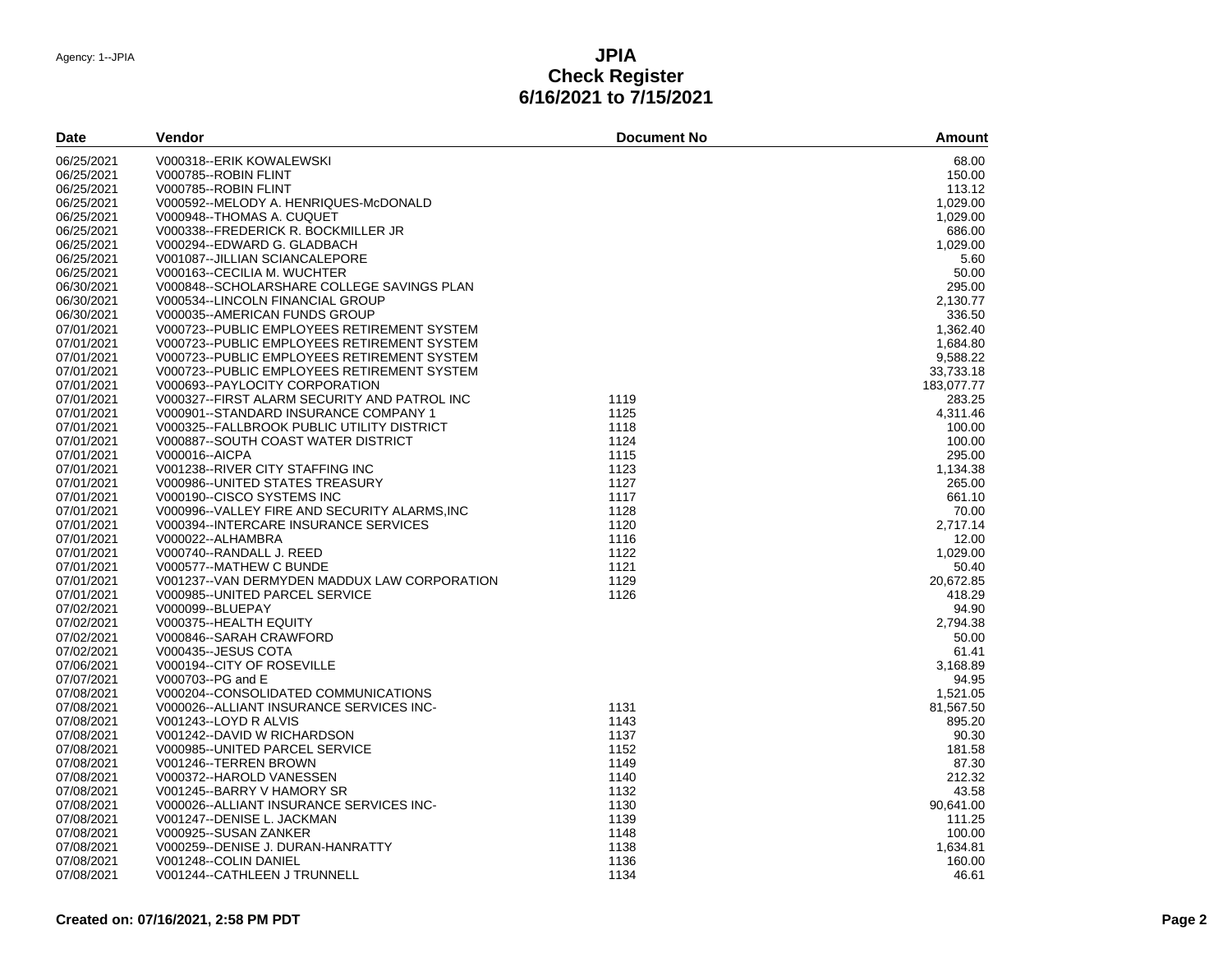| <b>Date</b> | Vendor                                                   | <b>Document No</b> | <b>Amount</b> |
|-------------|----------------------------------------------------------|--------------------|---------------|
| 07/08/2021  | V001249--CITY OF ROSEVILLE FALSE ALARM REDUCTION PROGRAM | 1135               | 100.00        |
| 07/08/2021  | V000124--BURKETTS OFFICE SUPPLIES, INC.                  | 1133               | 1,040.29      |
| 07/08/2021  | V000740--RANDALL J. REED                                 | 1145               | 343.00        |
| 07/08/2021  | V000750--REDLINE COURIER SERVICE INC                     | 1146               | 1,112.40      |
| 07/08/2021  | V000671--PAMELA E TOBIN                                  | 1144               | 1,029.00      |
| 07/08/2021  | V001038--WORKCOMPEDI, INC.                               | 1153               | 300.00        |
| 07/08/2021  | V000956-THOR A BENZING                                   | 1150               | 300.48        |
| 07/08/2021  | V000492 -- KEVIN J. CUTIGNI                              | 1141               | 987.05        |
| 07/08/2021  | V000985--UNITED PARCEL SERVICE                           | 1151               | 75.09         |
| 07/08/2021  | V000531--LEVEL 3 COMMUNICATIONS, LLC                     | 1142               | 6.16          |
| 07/08/2021  | V000853-SCOTT H. QUADY                                   | 1147               | 343.00        |
| 07/09/2021  | V000226--DANIEL STEELE                                   |                    | 50.00         |
| 07/09/2021  | V000294--EDWARD G. GLADBACH                              |                    | 686.00        |
| 07/09/2021  | V000592--MELODY A. HENRIQUES-McDONALD                    |                    | 686.00        |
| 07/09/2021  | V000785--ROBIN FLINT                                     |                    | 7.13          |
| 07/09/2021  | V000231--DAVID A DRAKE                                   |                    | 1,029.00      |
| 07/09/2021  | V000439--JOHN BRUCE RUPP                                 |                    | 343.00        |
| 07/09/2021  | V000173--CHARLES P. WAGENSELLER                          |                    | 60.48         |
| 07/12/2021  | V000282--DOUGLAS PROFESSIONAL OWNERS ASSOC.              |                    | 2,828.25      |
| 07/12/2021  | V000375--HEALTH EQUITY                                   |                    | 73.75         |
| 07/13/2021  | V000071--ATT MOBILITY                                    |                    | 761.77        |
| 07/13/2021  | V000026--ALLIANT INSURANCE SERVICES INC-                 | 1157               | 100,100.88    |
| 07/13/2021  | V000026--ALLIANT INSURANCE SERVICES INC-                 | 1158               | 20,340.25     |
| 07/13/2021  | V000026--ALLIANT INSURANCE SERVICES INC-                 | 1154               | 164,167.50    |
| 07/13/2021  | V000026--ALLIANT INSURANCE SERVICES INC-                 | 1156               | 89,543.56     |
| 07/13/2021  | V000026--ALLIANT INSURANCE SERVICES INC-                 | 1155               | 62,483.80     |
| 07/14/2021  | V000848--SCHOLARSHARE COLLEGE SAVINGS PLAN               |                    | 295.00        |
| 07/15/2021  | V000534--LINCOLN FINANCIAL GROUP                         |                    | 2.130.77      |
| 07/15/2021  | V000035--AMERICAN FUNDS GROUP                            |                    | 336.50        |
| 07/15/2021  | V000693--PAYLOCITY CORPORATION                           |                    | 183,388.49    |
| 07/15/2021  | V001053--ZIX CORPORATION                                 |                    | 818.74        |
| 07/15/2021  | V001238--RIVER CITY STAFFING INC                         | 1168               | 1,165.31      |
| 07/15/2021  | V000985--UNITED PARCEL SERVICE                           | 1171               | 153.75        |
| 07/15/2021  | V001252-ERMEL R MOLES                                    | 1163               | 219.87        |
| 07/15/2021  | V001250--BRIAN H TAYLOR                                  | 1160               | 36.00         |
| 07/15/2021  | V001206--RICHARD OJEDA                                   | 1167               | 111.67        |
| 07/15/2021  | V001251--BERNARD VINCENT                                 | 1159               | 148.17        |
| 07/15/2021  | V000653--OAKDALE IRRIGATION DISTRICT                     | 1166               | 100.00        |
| 07/15/2021  | V000800--ROSEVILLE POLICE OFFICERS ASSOCIATION           | 1169               | 250.00        |
| 07/15/2021  | V000577--MATHEW C BUNDE                                  | 1165               | 300.00        |
| 07/15/2021  | V000131--CAGWIN AND DORWARD                              | 1161               | 244.00        |
| 07/15/2021  | V000364--GREENVIEW DATA, INC.                            | 1164               | 737.50        |
| 07/15/2021  | V000211--CREATIVE PLANT DESIGNS                          | 1162               | 175.00        |
| 07/15/2021  | V000931--SYSTEMS TECH INC                                | 1170               | 375.00        |
|             | Total for CBTGen_1961                                    |                    | 1,688,924.13  |
|             |                                                          |                    |               |
|             | Bank: EBMed_4591 - CB&T Emp Ben ZBA Acct #4591           |                    |               |

#### 06/16/2021 V000052--ANTHEM BLUE CROSS OF CALIFORNIA<br>06/16/2021 V000052--ANTHEM BLUE CROSS OF CALIFORNIA 1 84,241.10 06/16/2021 V000052--ANTHEM BLUE CROSS OF CALIFORNIA<br>06/17/2021 V000052--ANTHEM BLUE CROSS OF CALIFORNIA 1 1 10,910.92 22,673.72 06/17/2021 V000052--ANTHEM BLUE CROSS OF CALIFORNIA<br>06/17/2021 V000052--ANTHEM BLUE CROSS OF CALIFORNIA 1 22,673.72 06/17/2021 V000052--ANTHEM BLUE CROSS OF CALIFORNIA<br>06/18/2021 V000052--ANTHEM BLUE CROSS OF CALIFORNIA V000052--ANTHEM BLUE CROSS OF CALIFORNIA 1 57,917.67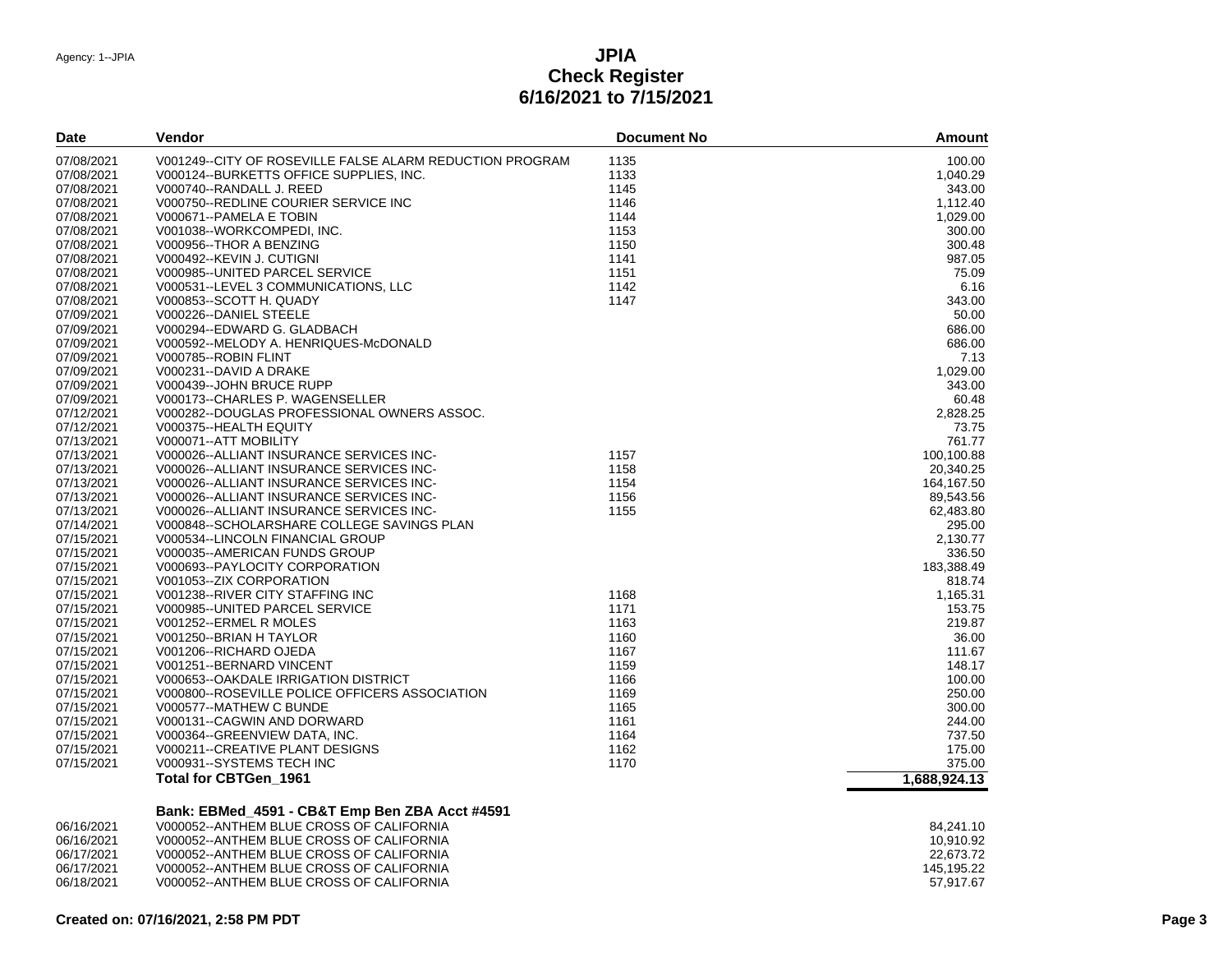| 06/18/2021<br>V000052--ANTHEM BLUE CROSS OF CALIFORNIA<br>62,681.12<br>06/18/2021<br>V000052--ANTHEM BLUE CROSS OF CALIFORNIA<br>105,827.37<br>11,092.30<br>06/19/2021<br>V000052--ANTHEM BLUE CROSS OF CALIFORNIA<br>06/19/2021<br>V000052--ANTHEM BLUE CROSS OF CALIFORNIA<br>25,466.02<br>06/21/2021<br>V000052--ANTHEM BLUE CROSS OF CALIFORNIA<br>185,587.56<br>06/21/2021<br>V000052--ANTHEM BLUE CROSS OF CALIFORNIA<br>6,942.73<br>06/22/2021<br>V000052--ANTHEM BLUE CROSS OF CALIFORNIA<br>17,036.14<br>06/22/2021<br>86,603.51<br>V000052--ANTHEM BLUE CROSS OF CALIFORNIA<br>06/23/2021<br>89,784.44<br>V000052--ANTHEM BLUE CROSS OF CALIFORNIA<br>06/23/2021<br>V000052--ANTHEM BLUE CROSS OF CALIFORNIA<br>14,783.32<br>06/24/2021<br>V000052--ANTHEM BLUE CROSS OF CALIFORNIA<br>11,629.51<br>06/24/2021<br>V000052--ANTHEM BLUE CROSS OF CALIFORNIA<br>200,188.01<br>06/25/2021<br>V000052--ANTHEM BLUE CROSS OF CALIFORNIA<br>104,303.03<br>06/25/2021<br>V000052--ANTHEM BLUE CROSS OF CALIFORNIA<br>18,069.28<br>06/25/2021<br>22,225.59<br>V000052--ANTHEM BLUE CROSS OF CALIFORNIA<br>06/26/2021<br>V000052--ANTHEM BLUE CROSS OF CALIFORNIA<br>110,737.04<br>06/26/2021<br>V000052--ANTHEM BLUE CROSS OF CALIFORNIA<br>6,280.61<br>06/28/2021<br>V000052--ANTHEM BLUE CROSS OF CALIFORNIA<br>121,595.39<br>06/28/2021<br>V000052--ANTHEM BLUE CROSS OF CALIFORNIA<br>11,786.89<br>06/29/2021<br>V000052--ANTHEM BLUE CROSS OF CALIFORNIA<br>19,615.69<br>06/29/2021<br>V000052--ANTHEM BLUE CROSS OF CALIFORNIA<br>93,456.43<br>06/30/2021<br>V000052--ANTHEM BLUE CROSS OF CALIFORNIA<br>60,984.70<br>06/30/2021<br>V000052--ANTHEM BLUE CROSS OF CALIFORNIA<br>143,884.89<br>07/01/2021<br>129,824.63<br>V000052--ANTHEM BLUE CROSS OF CALIFORNIA<br>07/01/2021<br>V000052--ANTHEM BLUE CROSS OF CALIFORNIA<br>56,461.86<br>07/01/2021<br>V000052--ANTHEM BLUE CROSS OF CALIFORNIA<br>57,926.90<br>07/02/2021<br>V000052--ANTHEM BLUE CROSS OF CALIFORNIA<br>212,500.97<br>07/02/2021<br>V000052--ANTHEM BLUE CROSS OF CALIFORNIA<br>281,103.70<br>07/03/2021<br>V000052--ANTHEM BLUE CROSS OF CALIFORNIA<br>2.916.20<br>29,882.76<br>07/03/2021<br>V000052--ANTHEM BLUE CROSS OF CALIFORNIA<br>07/05/2021<br>V000052--ANTHEM BLUE CROSS OF CALIFORNIA<br>103,578.53<br>07/05/2021<br>V000052--ANTHEM BLUE CROSS OF CALIFORNIA<br>16,802.85<br>V000052--ANTHEM BLUE CROSS OF CALIFORNIA<br>17,889.95<br>07/06/2021<br>V000052--ANTHEM BLUE CROSS OF CALIFORNIA<br>151,145.98<br>07/07/2021<br>V000052--ANTHEM BLUE CROSS OF CALIFORNIA<br>14,352.93<br>07/07/2021<br>V000052--ANTHEM BLUE CROSS OF CALIFORNIA<br>377,900.78<br>07/08/2021<br>V000052--ANTHEM BLUE CROSS OF CALIFORNIA<br>197,373.76<br>07/08/2021<br>V000052--ANTHEM BLUE CROSS OF CALIFORNIA<br>17,318.77<br>07/09/2021<br>V000052--ANTHEM BLUE CROSS OF CALIFORNIA<br>177,577.68<br>07/09/2021<br>V000052--ANTHEM BLUE CROSS OF CALIFORNIA<br>24,070.64<br>07/09/2021<br>V000052--ANTHEM BLUE CROSS OF CALIFORNIA<br>17,109.04<br>07/10/2021<br>V000052--ANTHEM BLUE CROSS OF CALIFORNIA<br>10,482.01<br>07/10/2021<br>V000052--ANTHEM BLUE CROSS OF CALIFORNIA<br>45,416.57<br>07/12/2021<br>V000052--ANTHEM BLUE CROSS OF CALIFORNIA<br>262,199.14<br>07/12/2021<br>V000052--ANTHEM BLUE CROSS OF CALIFORNIA<br>22,176.53<br>07/13/2021<br>V000052--ANTHEM BLUE CROSS OF CALIFORNIA<br>122,508.98<br>07/13/2021<br>V000052--ANTHEM BLUE CROSS OF CALIFORNIA<br>18,815.17<br>07/14/2021<br>V000052--ANTHEM BLUE CROSS OF CALIFORNIA<br>13,556.97<br>07/14/2021<br>V000052--ANTHEM BLUE CROSS OF CALIFORNIA<br>426,730.22<br>07/15/2021<br>V000052--ANTHEM BLUE CROSS OF CALIFORNIA<br>14,126.14<br>07/15/2021<br>V000052--ANTHEM BLUE CROSS OF CALIFORNIA<br>95,411.76 | Date       | Vendor               | <b>Document No</b> | Amount       |
|--------------------------------------------------------------------------------------------------------------------------------------------------------------------------------------------------------------------------------------------------------------------------------------------------------------------------------------------------------------------------------------------------------------------------------------------------------------------------------------------------------------------------------------------------------------------------------------------------------------------------------------------------------------------------------------------------------------------------------------------------------------------------------------------------------------------------------------------------------------------------------------------------------------------------------------------------------------------------------------------------------------------------------------------------------------------------------------------------------------------------------------------------------------------------------------------------------------------------------------------------------------------------------------------------------------------------------------------------------------------------------------------------------------------------------------------------------------------------------------------------------------------------------------------------------------------------------------------------------------------------------------------------------------------------------------------------------------------------------------------------------------------------------------------------------------------------------------------------------------------------------------------------------------------------------------------------------------------------------------------------------------------------------------------------------------------------------------------------------------------------------------------------------------------------------------------------------------------------------------------------------------------------------------------------------------------------------------------------------------------------------------------------------------------------------------------------------------------------------------------------------------------------------------------------------------------------------------------------------------------------------------------------------------------------------------------------------------------------------------------------------------------------------------------------------------------------------------------------------------------------------------------------------------------------------------------------------------------------------------------------------------------------------------------------------------------------------------------------------------------------------------------------------------------------------------------------------------------------------------------------------------------------------------------------------------------------------------------------------------------------------------------------------------------------------------------------------------------------------------------------------------------------------------------------------------------------------------------------------------------------------------------------------------------------------------------------------------------------------------------------------------------|------------|----------------------|--------------------|--------------|
|                                                                                                                                                                                                                                                                                                                                                                                                                                                                                                                                                                                                                                                                                                                                                                                                                                                                                                                                                                                                                                                                                                                                                                                                                                                                                                                                                                                                                                                                                                                                                                                                                                                                                                                                                                                                                                                                                                                                                                                                                                                                                                                                                                                                                                                                                                                                                                                                                                                                                                                                                                                                                                                                                                                                                                                                                                                                                                                                                                                                                                                                                                                                                                                                                                                                                                                                                                                                                                                                                                                                                                                                                                                                                                                                                                    |            |                      |                    |              |
|                                                                                                                                                                                                                                                                                                                                                                                                                                                                                                                                                                                                                                                                                                                                                                                                                                                                                                                                                                                                                                                                                                                                                                                                                                                                                                                                                                                                                                                                                                                                                                                                                                                                                                                                                                                                                                                                                                                                                                                                                                                                                                                                                                                                                                                                                                                                                                                                                                                                                                                                                                                                                                                                                                                                                                                                                                                                                                                                                                                                                                                                                                                                                                                                                                                                                                                                                                                                                                                                                                                                                                                                                                                                                                                                                                    |            |                      |                    |              |
|                                                                                                                                                                                                                                                                                                                                                                                                                                                                                                                                                                                                                                                                                                                                                                                                                                                                                                                                                                                                                                                                                                                                                                                                                                                                                                                                                                                                                                                                                                                                                                                                                                                                                                                                                                                                                                                                                                                                                                                                                                                                                                                                                                                                                                                                                                                                                                                                                                                                                                                                                                                                                                                                                                                                                                                                                                                                                                                                                                                                                                                                                                                                                                                                                                                                                                                                                                                                                                                                                                                                                                                                                                                                                                                                                                    |            |                      |                    |              |
|                                                                                                                                                                                                                                                                                                                                                                                                                                                                                                                                                                                                                                                                                                                                                                                                                                                                                                                                                                                                                                                                                                                                                                                                                                                                                                                                                                                                                                                                                                                                                                                                                                                                                                                                                                                                                                                                                                                                                                                                                                                                                                                                                                                                                                                                                                                                                                                                                                                                                                                                                                                                                                                                                                                                                                                                                                                                                                                                                                                                                                                                                                                                                                                                                                                                                                                                                                                                                                                                                                                                                                                                                                                                                                                                                                    |            |                      |                    |              |
|                                                                                                                                                                                                                                                                                                                                                                                                                                                                                                                                                                                                                                                                                                                                                                                                                                                                                                                                                                                                                                                                                                                                                                                                                                                                                                                                                                                                                                                                                                                                                                                                                                                                                                                                                                                                                                                                                                                                                                                                                                                                                                                                                                                                                                                                                                                                                                                                                                                                                                                                                                                                                                                                                                                                                                                                                                                                                                                                                                                                                                                                                                                                                                                                                                                                                                                                                                                                                                                                                                                                                                                                                                                                                                                                                                    |            |                      |                    |              |
|                                                                                                                                                                                                                                                                                                                                                                                                                                                                                                                                                                                                                                                                                                                                                                                                                                                                                                                                                                                                                                                                                                                                                                                                                                                                                                                                                                                                                                                                                                                                                                                                                                                                                                                                                                                                                                                                                                                                                                                                                                                                                                                                                                                                                                                                                                                                                                                                                                                                                                                                                                                                                                                                                                                                                                                                                                                                                                                                                                                                                                                                                                                                                                                                                                                                                                                                                                                                                                                                                                                                                                                                                                                                                                                                                                    |            |                      |                    |              |
|                                                                                                                                                                                                                                                                                                                                                                                                                                                                                                                                                                                                                                                                                                                                                                                                                                                                                                                                                                                                                                                                                                                                                                                                                                                                                                                                                                                                                                                                                                                                                                                                                                                                                                                                                                                                                                                                                                                                                                                                                                                                                                                                                                                                                                                                                                                                                                                                                                                                                                                                                                                                                                                                                                                                                                                                                                                                                                                                                                                                                                                                                                                                                                                                                                                                                                                                                                                                                                                                                                                                                                                                                                                                                                                                                                    |            |                      |                    |              |
|                                                                                                                                                                                                                                                                                                                                                                                                                                                                                                                                                                                                                                                                                                                                                                                                                                                                                                                                                                                                                                                                                                                                                                                                                                                                                                                                                                                                                                                                                                                                                                                                                                                                                                                                                                                                                                                                                                                                                                                                                                                                                                                                                                                                                                                                                                                                                                                                                                                                                                                                                                                                                                                                                                                                                                                                                                                                                                                                                                                                                                                                                                                                                                                                                                                                                                                                                                                                                                                                                                                                                                                                                                                                                                                                                                    |            |                      |                    |              |
|                                                                                                                                                                                                                                                                                                                                                                                                                                                                                                                                                                                                                                                                                                                                                                                                                                                                                                                                                                                                                                                                                                                                                                                                                                                                                                                                                                                                                                                                                                                                                                                                                                                                                                                                                                                                                                                                                                                                                                                                                                                                                                                                                                                                                                                                                                                                                                                                                                                                                                                                                                                                                                                                                                                                                                                                                                                                                                                                                                                                                                                                                                                                                                                                                                                                                                                                                                                                                                                                                                                                                                                                                                                                                                                                                                    |            |                      |                    |              |
|                                                                                                                                                                                                                                                                                                                                                                                                                                                                                                                                                                                                                                                                                                                                                                                                                                                                                                                                                                                                                                                                                                                                                                                                                                                                                                                                                                                                                                                                                                                                                                                                                                                                                                                                                                                                                                                                                                                                                                                                                                                                                                                                                                                                                                                                                                                                                                                                                                                                                                                                                                                                                                                                                                                                                                                                                                                                                                                                                                                                                                                                                                                                                                                                                                                                                                                                                                                                                                                                                                                                                                                                                                                                                                                                                                    |            |                      |                    |              |
|                                                                                                                                                                                                                                                                                                                                                                                                                                                                                                                                                                                                                                                                                                                                                                                                                                                                                                                                                                                                                                                                                                                                                                                                                                                                                                                                                                                                                                                                                                                                                                                                                                                                                                                                                                                                                                                                                                                                                                                                                                                                                                                                                                                                                                                                                                                                                                                                                                                                                                                                                                                                                                                                                                                                                                                                                                                                                                                                                                                                                                                                                                                                                                                                                                                                                                                                                                                                                                                                                                                                                                                                                                                                                                                                                                    |            |                      |                    |              |
|                                                                                                                                                                                                                                                                                                                                                                                                                                                                                                                                                                                                                                                                                                                                                                                                                                                                                                                                                                                                                                                                                                                                                                                                                                                                                                                                                                                                                                                                                                                                                                                                                                                                                                                                                                                                                                                                                                                                                                                                                                                                                                                                                                                                                                                                                                                                                                                                                                                                                                                                                                                                                                                                                                                                                                                                                                                                                                                                                                                                                                                                                                                                                                                                                                                                                                                                                                                                                                                                                                                                                                                                                                                                                                                                                                    |            |                      |                    |              |
|                                                                                                                                                                                                                                                                                                                                                                                                                                                                                                                                                                                                                                                                                                                                                                                                                                                                                                                                                                                                                                                                                                                                                                                                                                                                                                                                                                                                                                                                                                                                                                                                                                                                                                                                                                                                                                                                                                                                                                                                                                                                                                                                                                                                                                                                                                                                                                                                                                                                                                                                                                                                                                                                                                                                                                                                                                                                                                                                                                                                                                                                                                                                                                                                                                                                                                                                                                                                                                                                                                                                                                                                                                                                                                                                                                    |            |                      |                    |              |
|                                                                                                                                                                                                                                                                                                                                                                                                                                                                                                                                                                                                                                                                                                                                                                                                                                                                                                                                                                                                                                                                                                                                                                                                                                                                                                                                                                                                                                                                                                                                                                                                                                                                                                                                                                                                                                                                                                                                                                                                                                                                                                                                                                                                                                                                                                                                                                                                                                                                                                                                                                                                                                                                                                                                                                                                                                                                                                                                                                                                                                                                                                                                                                                                                                                                                                                                                                                                                                                                                                                                                                                                                                                                                                                                                                    |            |                      |                    |              |
|                                                                                                                                                                                                                                                                                                                                                                                                                                                                                                                                                                                                                                                                                                                                                                                                                                                                                                                                                                                                                                                                                                                                                                                                                                                                                                                                                                                                                                                                                                                                                                                                                                                                                                                                                                                                                                                                                                                                                                                                                                                                                                                                                                                                                                                                                                                                                                                                                                                                                                                                                                                                                                                                                                                                                                                                                                                                                                                                                                                                                                                                                                                                                                                                                                                                                                                                                                                                                                                                                                                                                                                                                                                                                                                                                                    |            |                      |                    |              |
|                                                                                                                                                                                                                                                                                                                                                                                                                                                                                                                                                                                                                                                                                                                                                                                                                                                                                                                                                                                                                                                                                                                                                                                                                                                                                                                                                                                                                                                                                                                                                                                                                                                                                                                                                                                                                                                                                                                                                                                                                                                                                                                                                                                                                                                                                                                                                                                                                                                                                                                                                                                                                                                                                                                                                                                                                                                                                                                                                                                                                                                                                                                                                                                                                                                                                                                                                                                                                                                                                                                                                                                                                                                                                                                                                                    |            |                      |                    |              |
|                                                                                                                                                                                                                                                                                                                                                                                                                                                                                                                                                                                                                                                                                                                                                                                                                                                                                                                                                                                                                                                                                                                                                                                                                                                                                                                                                                                                                                                                                                                                                                                                                                                                                                                                                                                                                                                                                                                                                                                                                                                                                                                                                                                                                                                                                                                                                                                                                                                                                                                                                                                                                                                                                                                                                                                                                                                                                                                                                                                                                                                                                                                                                                                                                                                                                                                                                                                                                                                                                                                                                                                                                                                                                                                                                                    |            |                      |                    |              |
|                                                                                                                                                                                                                                                                                                                                                                                                                                                                                                                                                                                                                                                                                                                                                                                                                                                                                                                                                                                                                                                                                                                                                                                                                                                                                                                                                                                                                                                                                                                                                                                                                                                                                                                                                                                                                                                                                                                                                                                                                                                                                                                                                                                                                                                                                                                                                                                                                                                                                                                                                                                                                                                                                                                                                                                                                                                                                                                                                                                                                                                                                                                                                                                                                                                                                                                                                                                                                                                                                                                                                                                                                                                                                                                                                                    |            |                      |                    |              |
|                                                                                                                                                                                                                                                                                                                                                                                                                                                                                                                                                                                                                                                                                                                                                                                                                                                                                                                                                                                                                                                                                                                                                                                                                                                                                                                                                                                                                                                                                                                                                                                                                                                                                                                                                                                                                                                                                                                                                                                                                                                                                                                                                                                                                                                                                                                                                                                                                                                                                                                                                                                                                                                                                                                                                                                                                                                                                                                                                                                                                                                                                                                                                                                                                                                                                                                                                                                                                                                                                                                                                                                                                                                                                                                                                                    |            |                      |                    |              |
|                                                                                                                                                                                                                                                                                                                                                                                                                                                                                                                                                                                                                                                                                                                                                                                                                                                                                                                                                                                                                                                                                                                                                                                                                                                                                                                                                                                                                                                                                                                                                                                                                                                                                                                                                                                                                                                                                                                                                                                                                                                                                                                                                                                                                                                                                                                                                                                                                                                                                                                                                                                                                                                                                                                                                                                                                                                                                                                                                                                                                                                                                                                                                                                                                                                                                                                                                                                                                                                                                                                                                                                                                                                                                                                                                                    |            |                      |                    |              |
|                                                                                                                                                                                                                                                                                                                                                                                                                                                                                                                                                                                                                                                                                                                                                                                                                                                                                                                                                                                                                                                                                                                                                                                                                                                                                                                                                                                                                                                                                                                                                                                                                                                                                                                                                                                                                                                                                                                                                                                                                                                                                                                                                                                                                                                                                                                                                                                                                                                                                                                                                                                                                                                                                                                                                                                                                                                                                                                                                                                                                                                                                                                                                                                                                                                                                                                                                                                                                                                                                                                                                                                                                                                                                                                                                                    |            |                      |                    |              |
|                                                                                                                                                                                                                                                                                                                                                                                                                                                                                                                                                                                                                                                                                                                                                                                                                                                                                                                                                                                                                                                                                                                                                                                                                                                                                                                                                                                                                                                                                                                                                                                                                                                                                                                                                                                                                                                                                                                                                                                                                                                                                                                                                                                                                                                                                                                                                                                                                                                                                                                                                                                                                                                                                                                                                                                                                                                                                                                                                                                                                                                                                                                                                                                                                                                                                                                                                                                                                                                                                                                                                                                                                                                                                                                                                                    |            |                      |                    |              |
|                                                                                                                                                                                                                                                                                                                                                                                                                                                                                                                                                                                                                                                                                                                                                                                                                                                                                                                                                                                                                                                                                                                                                                                                                                                                                                                                                                                                                                                                                                                                                                                                                                                                                                                                                                                                                                                                                                                                                                                                                                                                                                                                                                                                                                                                                                                                                                                                                                                                                                                                                                                                                                                                                                                                                                                                                                                                                                                                                                                                                                                                                                                                                                                                                                                                                                                                                                                                                                                                                                                                                                                                                                                                                                                                                                    |            |                      |                    |              |
|                                                                                                                                                                                                                                                                                                                                                                                                                                                                                                                                                                                                                                                                                                                                                                                                                                                                                                                                                                                                                                                                                                                                                                                                                                                                                                                                                                                                                                                                                                                                                                                                                                                                                                                                                                                                                                                                                                                                                                                                                                                                                                                                                                                                                                                                                                                                                                                                                                                                                                                                                                                                                                                                                                                                                                                                                                                                                                                                                                                                                                                                                                                                                                                                                                                                                                                                                                                                                                                                                                                                                                                                                                                                                                                                                                    |            |                      |                    |              |
|                                                                                                                                                                                                                                                                                                                                                                                                                                                                                                                                                                                                                                                                                                                                                                                                                                                                                                                                                                                                                                                                                                                                                                                                                                                                                                                                                                                                                                                                                                                                                                                                                                                                                                                                                                                                                                                                                                                                                                                                                                                                                                                                                                                                                                                                                                                                                                                                                                                                                                                                                                                                                                                                                                                                                                                                                                                                                                                                                                                                                                                                                                                                                                                                                                                                                                                                                                                                                                                                                                                                                                                                                                                                                                                                                                    |            |                      |                    |              |
|                                                                                                                                                                                                                                                                                                                                                                                                                                                                                                                                                                                                                                                                                                                                                                                                                                                                                                                                                                                                                                                                                                                                                                                                                                                                                                                                                                                                                                                                                                                                                                                                                                                                                                                                                                                                                                                                                                                                                                                                                                                                                                                                                                                                                                                                                                                                                                                                                                                                                                                                                                                                                                                                                                                                                                                                                                                                                                                                                                                                                                                                                                                                                                                                                                                                                                                                                                                                                                                                                                                                                                                                                                                                                                                                                                    |            |                      |                    |              |
|                                                                                                                                                                                                                                                                                                                                                                                                                                                                                                                                                                                                                                                                                                                                                                                                                                                                                                                                                                                                                                                                                                                                                                                                                                                                                                                                                                                                                                                                                                                                                                                                                                                                                                                                                                                                                                                                                                                                                                                                                                                                                                                                                                                                                                                                                                                                                                                                                                                                                                                                                                                                                                                                                                                                                                                                                                                                                                                                                                                                                                                                                                                                                                                                                                                                                                                                                                                                                                                                                                                                                                                                                                                                                                                                                                    |            |                      |                    |              |
|                                                                                                                                                                                                                                                                                                                                                                                                                                                                                                                                                                                                                                                                                                                                                                                                                                                                                                                                                                                                                                                                                                                                                                                                                                                                                                                                                                                                                                                                                                                                                                                                                                                                                                                                                                                                                                                                                                                                                                                                                                                                                                                                                                                                                                                                                                                                                                                                                                                                                                                                                                                                                                                                                                                                                                                                                                                                                                                                                                                                                                                                                                                                                                                                                                                                                                                                                                                                                                                                                                                                                                                                                                                                                                                                                                    |            |                      |                    |              |
|                                                                                                                                                                                                                                                                                                                                                                                                                                                                                                                                                                                                                                                                                                                                                                                                                                                                                                                                                                                                                                                                                                                                                                                                                                                                                                                                                                                                                                                                                                                                                                                                                                                                                                                                                                                                                                                                                                                                                                                                                                                                                                                                                                                                                                                                                                                                                                                                                                                                                                                                                                                                                                                                                                                                                                                                                                                                                                                                                                                                                                                                                                                                                                                                                                                                                                                                                                                                                                                                                                                                                                                                                                                                                                                                                                    |            |                      |                    |              |
|                                                                                                                                                                                                                                                                                                                                                                                                                                                                                                                                                                                                                                                                                                                                                                                                                                                                                                                                                                                                                                                                                                                                                                                                                                                                                                                                                                                                                                                                                                                                                                                                                                                                                                                                                                                                                                                                                                                                                                                                                                                                                                                                                                                                                                                                                                                                                                                                                                                                                                                                                                                                                                                                                                                                                                                                                                                                                                                                                                                                                                                                                                                                                                                                                                                                                                                                                                                                                                                                                                                                                                                                                                                                                                                                                                    |            |                      |                    |              |
|                                                                                                                                                                                                                                                                                                                                                                                                                                                                                                                                                                                                                                                                                                                                                                                                                                                                                                                                                                                                                                                                                                                                                                                                                                                                                                                                                                                                                                                                                                                                                                                                                                                                                                                                                                                                                                                                                                                                                                                                                                                                                                                                                                                                                                                                                                                                                                                                                                                                                                                                                                                                                                                                                                                                                                                                                                                                                                                                                                                                                                                                                                                                                                                                                                                                                                                                                                                                                                                                                                                                                                                                                                                                                                                                                                    |            |                      |                    |              |
|                                                                                                                                                                                                                                                                                                                                                                                                                                                                                                                                                                                                                                                                                                                                                                                                                                                                                                                                                                                                                                                                                                                                                                                                                                                                                                                                                                                                                                                                                                                                                                                                                                                                                                                                                                                                                                                                                                                                                                                                                                                                                                                                                                                                                                                                                                                                                                                                                                                                                                                                                                                                                                                                                                                                                                                                                                                                                                                                                                                                                                                                                                                                                                                                                                                                                                                                                                                                                                                                                                                                                                                                                                                                                                                                                                    |            |                      |                    |              |
|                                                                                                                                                                                                                                                                                                                                                                                                                                                                                                                                                                                                                                                                                                                                                                                                                                                                                                                                                                                                                                                                                                                                                                                                                                                                                                                                                                                                                                                                                                                                                                                                                                                                                                                                                                                                                                                                                                                                                                                                                                                                                                                                                                                                                                                                                                                                                                                                                                                                                                                                                                                                                                                                                                                                                                                                                                                                                                                                                                                                                                                                                                                                                                                                                                                                                                                                                                                                                                                                                                                                                                                                                                                                                                                                                                    |            |                      |                    |              |
|                                                                                                                                                                                                                                                                                                                                                                                                                                                                                                                                                                                                                                                                                                                                                                                                                                                                                                                                                                                                                                                                                                                                                                                                                                                                                                                                                                                                                                                                                                                                                                                                                                                                                                                                                                                                                                                                                                                                                                                                                                                                                                                                                                                                                                                                                                                                                                                                                                                                                                                                                                                                                                                                                                                                                                                                                                                                                                                                                                                                                                                                                                                                                                                                                                                                                                                                                                                                                                                                                                                                                                                                                                                                                                                                                                    | 07/06/2021 |                      |                    |              |
|                                                                                                                                                                                                                                                                                                                                                                                                                                                                                                                                                                                                                                                                                                                                                                                                                                                                                                                                                                                                                                                                                                                                                                                                                                                                                                                                                                                                                                                                                                                                                                                                                                                                                                                                                                                                                                                                                                                                                                                                                                                                                                                                                                                                                                                                                                                                                                                                                                                                                                                                                                                                                                                                                                                                                                                                                                                                                                                                                                                                                                                                                                                                                                                                                                                                                                                                                                                                                                                                                                                                                                                                                                                                                                                                                                    |            |                      |                    |              |
|                                                                                                                                                                                                                                                                                                                                                                                                                                                                                                                                                                                                                                                                                                                                                                                                                                                                                                                                                                                                                                                                                                                                                                                                                                                                                                                                                                                                                                                                                                                                                                                                                                                                                                                                                                                                                                                                                                                                                                                                                                                                                                                                                                                                                                                                                                                                                                                                                                                                                                                                                                                                                                                                                                                                                                                                                                                                                                                                                                                                                                                                                                                                                                                                                                                                                                                                                                                                                                                                                                                                                                                                                                                                                                                                                                    |            |                      |                    |              |
|                                                                                                                                                                                                                                                                                                                                                                                                                                                                                                                                                                                                                                                                                                                                                                                                                                                                                                                                                                                                                                                                                                                                                                                                                                                                                                                                                                                                                                                                                                                                                                                                                                                                                                                                                                                                                                                                                                                                                                                                                                                                                                                                                                                                                                                                                                                                                                                                                                                                                                                                                                                                                                                                                                                                                                                                                                                                                                                                                                                                                                                                                                                                                                                                                                                                                                                                                                                                                                                                                                                                                                                                                                                                                                                                                                    |            |                      |                    |              |
|                                                                                                                                                                                                                                                                                                                                                                                                                                                                                                                                                                                                                                                                                                                                                                                                                                                                                                                                                                                                                                                                                                                                                                                                                                                                                                                                                                                                                                                                                                                                                                                                                                                                                                                                                                                                                                                                                                                                                                                                                                                                                                                                                                                                                                                                                                                                                                                                                                                                                                                                                                                                                                                                                                                                                                                                                                                                                                                                                                                                                                                                                                                                                                                                                                                                                                                                                                                                                                                                                                                                                                                                                                                                                                                                                                    |            |                      |                    |              |
|                                                                                                                                                                                                                                                                                                                                                                                                                                                                                                                                                                                                                                                                                                                                                                                                                                                                                                                                                                                                                                                                                                                                                                                                                                                                                                                                                                                                                                                                                                                                                                                                                                                                                                                                                                                                                                                                                                                                                                                                                                                                                                                                                                                                                                                                                                                                                                                                                                                                                                                                                                                                                                                                                                                                                                                                                                                                                                                                                                                                                                                                                                                                                                                                                                                                                                                                                                                                                                                                                                                                                                                                                                                                                                                                                                    |            |                      |                    |              |
|                                                                                                                                                                                                                                                                                                                                                                                                                                                                                                                                                                                                                                                                                                                                                                                                                                                                                                                                                                                                                                                                                                                                                                                                                                                                                                                                                                                                                                                                                                                                                                                                                                                                                                                                                                                                                                                                                                                                                                                                                                                                                                                                                                                                                                                                                                                                                                                                                                                                                                                                                                                                                                                                                                                                                                                                                                                                                                                                                                                                                                                                                                                                                                                                                                                                                                                                                                                                                                                                                                                                                                                                                                                                                                                                                                    |            |                      |                    |              |
|                                                                                                                                                                                                                                                                                                                                                                                                                                                                                                                                                                                                                                                                                                                                                                                                                                                                                                                                                                                                                                                                                                                                                                                                                                                                                                                                                                                                                                                                                                                                                                                                                                                                                                                                                                                                                                                                                                                                                                                                                                                                                                                                                                                                                                                                                                                                                                                                                                                                                                                                                                                                                                                                                                                                                                                                                                                                                                                                                                                                                                                                                                                                                                                                                                                                                                                                                                                                                                                                                                                                                                                                                                                                                                                                                                    |            |                      |                    |              |
|                                                                                                                                                                                                                                                                                                                                                                                                                                                                                                                                                                                                                                                                                                                                                                                                                                                                                                                                                                                                                                                                                                                                                                                                                                                                                                                                                                                                                                                                                                                                                                                                                                                                                                                                                                                                                                                                                                                                                                                                                                                                                                                                                                                                                                                                                                                                                                                                                                                                                                                                                                                                                                                                                                                                                                                                                                                                                                                                                                                                                                                                                                                                                                                                                                                                                                                                                                                                                                                                                                                                                                                                                                                                                                                                                                    |            |                      |                    |              |
|                                                                                                                                                                                                                                                                                                                                                                                                                                                                                                                                                                                                                                                                                                                                                                                                                                                                                                                                                                                                                                                                                                                                                                                                                                                                                                                                                                                                                                                                                                                                                                                                                                                                                                                                                                                                                                                                                                                                                                                                                                                                                                                                                                                                                                                                                                                                                                                                                                                                                                                                                                                                                                                                                                                                                                                                                                                                                                                                                                                                                                                                                                                                                                                                                                                                                                                                                                                                                                                                                                                                                                                                                                                                                                                                                                    |            |                      |                    |              |
|                                                                                                                                                                                                                                                                                                                                                                                                                                                                                                                                                                                                                                                                                                                                                                                                                                                                                                                                                                                                                                                                                                                                                                                                                                                                                                                                                                                                                                                                                                                                                                                                                                                                                                                                                                                                                                                                                                                                                                                                                                                                                                                                                                                                                                                                                                                                                                                                                                                                                                                                                                                                                                                                                                                                                                                                                                                                                                                                                                                                                                                                                                                                                                                                                                                                                                                                                                                                                                                                                                                                                                                                                                                                                                                                                                    |            |                      |                    |              |
|                                                                                                                                                                                                                                                                                                                                                                                                                                                                                                                                                                                                                                                                                                                                                                                                                                                                                                                                                                                                                                                                                                                                                                                                                                                                                                                                                                                                                                                                                                                                                                                                                                                                                                                                                                                                                                                                                                                                                                                                                                                                                                                                                                                                                                                                                                                                                                                                                                                                                                                                                                                                                                                                                                                                                                                                                                                                                                                                                                                                                                                                                                                                                                                                                                                                                                                                                                                                                                                                                                                                                                                                                                                                                                                                                                    |            |                      |                    |              |
|                                                                                                                                                                                                                                                                                                                                                                                                                                                                                                                                                                                                                                                                                                                                                                                                                                                                                                                                                                                                                                                                                                                                                                                                                                                                                                                                                                                                                                                                                                                                                                                                                                                                                                                                                                                                                                                                                                                                                                                                                                                                                                                                                                                                                                                                                                                                                                                                                                                                                                                                                                                                                                                                                                                                                                                                                                                                                                                                                                                                                                                                                                                                                                                                                                                                                                                                                                                                                                                                                                                                                                                                                                                                                                                                                                    |            |                      |                    |              |
|                                                                                                                                                                                                                                                                                                                                                                                                                                                                                                                                                                                                                                                                                                                                                                                                                                                                                                                                                                                                                                                                                                                                                                                                                                                                                                                                                                                                                                                                                                                                                                                                                                                                                                                                                                                                                                                                                                                                                                                                                                                                                                                                                                                                                                                                                                                                                                                                                                                                                                                                                                                                                                                                                                                                                                                                                                                                                                                                                                                                                                                                                                                                                                                                                                                                                                                                                                                                                                                                                                                                                                                                                                                                                                                                                                    |            |                      |                    |              |
|                                                                                                                                                                                                                                                                                                                                                                                                                                                                                                                                                                                                                                                                                                                                                                                                                                                                                                                                                                                                                                                                                                                                                                                                                                                                                                                                                                                                                                                                                                                                                                                                                                                                                                                                                                                                                                                                                                                                                                                                                                                                                                                                                                                                                                                                                                                                                                                                                                                                                                                                                                                                                                                                                                                                                                                                                                                                                                                                                                                                                                                                                                                                                                                                                                                                                                                                                                                                                                                                                                                                                                                                                                                                                                                                                                    |            |                      |                    |              |
|                                                                                                                                                                                                                                                                                                                                                                                                                                                                                                                                                                                                                                                                                                                                                                                                                                                                                                                                                                                                                                                                                                                                                                                                                                                                                                                                                                                                                                                                                                                                                                                                                                                                                                                                                                                                                                                                                                                                                                                                                                                                                                                                                                                                                                                                                                                                                                                                                                                                                                                                                                                                                                                                                                                                                                                                                                                                                                                                                                                                                                                                                                                                                                                                                                                                                                                                                                                                                                                                                                                                                                                                                                                                                                                                                                    |            |                      |                    |              |
|                                                                                                                                                                                                                                                                                                                                                                                                                                                                                                                                                                                                                                                                                                                                                                                                                                                                                                                                                                                                                                                                                                                                                                                                                                                                                                                                                                                                                                                                                                                                                                                                                                                                                                                                                                                                                                                                                                                                                                                                                                                                                                                                                                                                                                                                                                                                                                                                                                                                                                                                                                                                                                                                                                                                                                                                                                                                                                                                                                                                                                                                                                                                                                                                                                                                                                                                                                                                                                                                                                                                                                                                                                                                                                                                                                    |            |                      |                    |              |
|                                                                                                                                                                                                                                                                                                                                                                                                                                                                                                                                                                                                                                                                                                                                                                                                                                                                                                                                                                                                                                                                                                                                                                                                                                                                                                                                                                                                                                                                                                                                                                                                                                                                                                                                                                                                                                                                                                                                                                                                                                                                                                                                                                                                                                                                                                                                                                                                                                                                                                                                                                                                                                                                                                                                                                                                                                                                                                                                                                                                                                                                                                                                                                                                                                                                                                                                                                                                                                                                                                                                                                                                                                                                                                                                                                    |            |                      |                    |              |
|                                                                                                                                                                                                                                                                                                                                                                                                                                                                                                                                                                                                                                                                                                                                                                                                                                                                                                                                                                                                                                                                                                                                                                                                                                                                                                                                                                                                                                                                                                                                                                                                                                                                                                                                                                                                                                                                                                                                                                                                                                                                                                                                                                                                                                                                                                                                                                                                                                                                                                                                                                                                                                                                                                                                                                                                                                                                                                                                                                                                                                                                                                                                                                                                                                                                                                                                                                                                                                                                                                                                                                                                                                                                                                                                                                    |            |                      |                    |              |
|                                                                                                                                                                                                                                                                                                                                                                                                                                                                                                                                                                                                                                                                                                                                                                                                                                                                                                                                                                                                                                                                                                                                                                                                                                                                                                                                                                                                                                                                                                                                                                                                                                                                                                                                                                                                                                                                                                                                                                                                                                                                                                                                                                                                                                                                                                                                                                                                                                                                                                                                                                                                                                                                                                                                                                                                                                                                                                                                                                                                                                                                                                                                                                                                                                                                                                                                                                                                                                                                                                                                                                                                                                                                                                                                                                    |            | Total for EBMed 4591 |                    | 4,768,661.62 |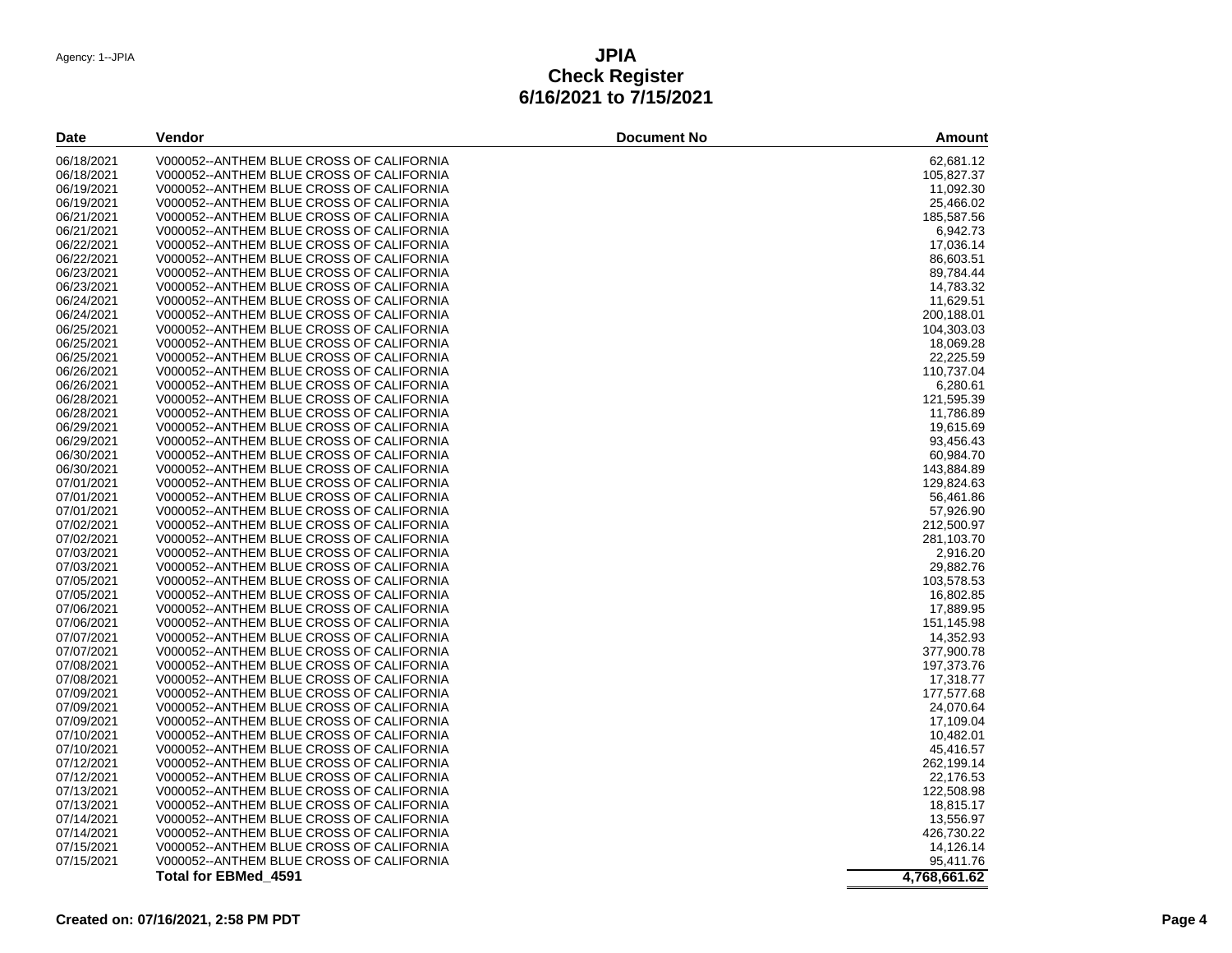| Date       | <b>Vendor</b>                                                                              | <b>Document No</b> | Amount       |
|------------|--------------------------------------------------------------------------------------------|--------------------|--------------|
|            |                                                                                            |                    |              |
| 06/16/2021 | Bank: EBGen_7181 - CB&T Emp Ben Main Acct #7181<br>V000254--DELTA DENTAL INSURANCE COMPANY |                    | 144,934.32   |
| 06/16/2021 | V001005--VISION SERVICE PLAN                                                               |                    | 98,550.23    |
| 06/18/2021 | V000010--ACCESS                                                                            |                    | 217.12       |
| 06/22/2021 | V000122--bswift                                                                            |                    | 31,955.91    |
| 06/22/2021 | V000587--MEDIMPACT HEALTHCARE SYSTEMS INC                                                  |                    | 261,038.07   |
| 06/22/2021 | V000587--MEDIMPACT HEALTHCARE SYSTEMS INC                                                  |                    |              |
| 06/23/2021 | V000254--DELTA DENTAL INSURANCE COMPANY                                                    |                    | 149,060.39   |
| 06/25/2021 | V000026--ALLIANT INSURANCE SERVICES INC-                                                   |                    | 171,789.80   |
| 06/29/2021 |                                                                                            |                    | 5,000.00     |
|            | V000587--MEDIMPACT HEALTHCARE SYSTEMS INC                                                  |                    | 167,273.52   |
| 06/29/2021 | V000587--MEDIMPACT HEALTHCARE SYSTEMS INC                                                  |                    | 238,295.29   |
| 06/30/2021 | V000254--DELTA DENTAL INSURANCE COMPANY                                                    |                    | 149,775.24   |
| 07/07/2021 | V000254--DELTA DENTAL INSURANCE COMPANY                                                    |                    | 139,561.95   |
| 07/07/2021 | V000587--MEDIMPACT HEALTHCARE SYSTEMS INC                                                  |                    | 341,002.56   |
| 07/07/2021 | V000587--MEDIMPACT HEALTHCARE SYSTEMS INC                                                  |                    | 118,113.67   |
| 07/09/2021 | V000903--STEALTH BENEFIT SOLUTIONS                                                         |                    | 177,351.24   |
| 07/09/2021 | V000255--DeltaCare USA                                                                     |                    | 8,670.25     |
| 07/09/2021 | V001103--STANDARD LIFE INSURANCE                                                           |                    | 62,552.25    |
| 07/09/2021 | V000052--ANTHEM BLUE CROSS OF CALIFORNIA                                                   |                    | 302,458.14   |
| 07/09/2021 | V000052--ANTHEM BLUE CROSS OF CALIFORNIA                                                   |                    | 6,970.48     |
| 07/09/2021 | V001005--VISION SERVICE PLAN                                                               |                    | 15.206.40    |
| 07/09/2021 | V000467--KAISER PERMANENTE - NORTH                                                         |                    | 723,302.38   |
| 07/09/2021 | V000052--ANTHEM BLUE CROSS OF CALIFORNIA                                                   |                    | 2,450,715.53 |
| 07/09/2021 | V000468--KAISER PERMANENTE - SOUTH                                                         |                    | 1,791,541.80 |
| 07/09/2021 | V001005--VISION SERVICE PLAN                                                               |                    | 97,847.67    |
| 07/14/2021 | V000254--DELTA DENTAL INSURANCE COMPANY                                                    |                    | 132,513.25   |
| 07/14/2021 | V000587--MEDIMPACT HEALTHCARE SYSTEMS INC                                                  |                    | 195,000.40   |
| 07/14/2021 | V000587--MEDIMPACT HEALTHCARE SYSTEMS INC                                                  |                    | 158,243.02   |
|            | Total for EBGen 7181                                                                       |                    | 8,138,940.88 |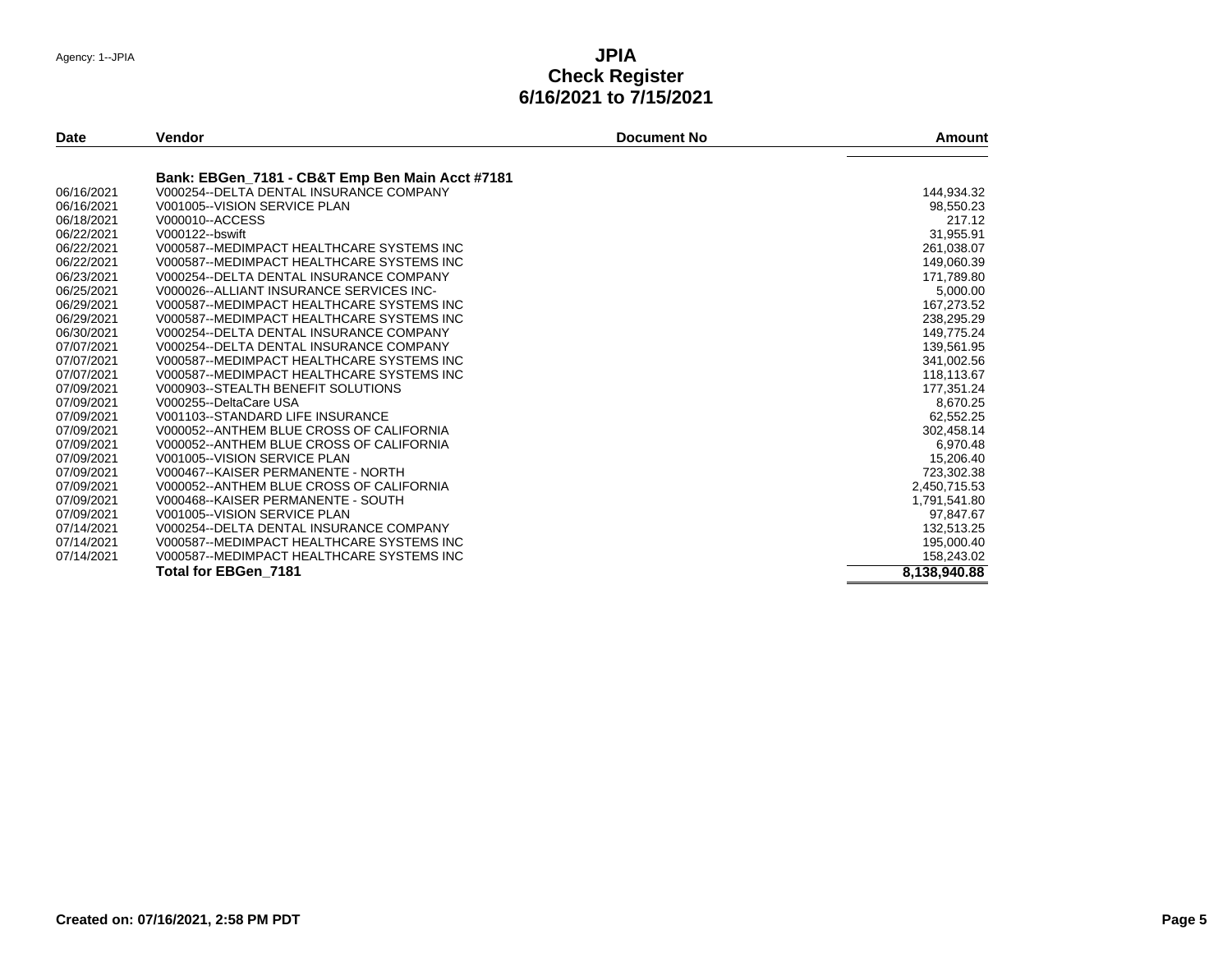from 06/16/2021

## **Claims Payment Report** from 06/16/2021 **The COVA Solic Act Act Authority** Sorted By Check

| to 06/30/2021 |               | <b>Claims Payment Report</b>                        |              |                                     |               |
|---------------|---------------|-----------------------------------------------------|--------------|-------------------------------------|---------------|
| <b>Check</b>  | <b>Check</b>  | <b>District</b>                                     | <b>Claim</b> |                                     |               |
| <b>Date</b>   | <b>Number</b> | <b>Name</b>                                         | <b>Date</b>  | <b>Transaction Type</b>             | <b>Amount</b> |
| 06/16/2021    | 230067        | <b>Moulton Niguel Water District</b>                | 03/01/2017   | Expert                              | 1,260.00      |
| 06/16/2021    | 230068        | Lost Hills Water District                           | 04/10/2021   | <b>Property - District Property</b> | 9,909.77      |
| 06/16/2021    | 230069        | Semitropic Water Storage District                   | 04/26/2019   | <b>Property - District Property</b> | 110,479.78    |
| 06/16/2021    | 230070        | <b>Otay Water District</b>                          | 05/07/2021   | Liability - Property Damage         | 411.00        |
| 06/16/2021    | 230071        | <b>Sutter Extension Water District</b>              | 04/19/2019   | Mileage                             | 46.49         |
| 06/16/2021    | 230072        | <b>Alameda County Water District</b>                | 01/25/2021   | Physical therapy                    | 162.43        |
| 06/16/2021    | 230073        | <b>Alameda County Water District</b>                | 01/25/2021   | Physical therapy                    | 167.17        |
| 06/16/2021    | 230074        | <b>Clearlake Oaks County Water District</b>         | 12/11/2020   | Physical therapy                    | 208.00        |
| 06/16/2021    | 230075        | Clearlake Oaks County Water District                | 12/11/2020   | Physical therapy                    | 104.00        |
| 06/16/2021    | 230076        | <b>Clearlake Oaks County Water District</b>         | 12/11/2020   | Physical therapy                    | 208.00        |
| 06/16/2021    | 230077        | <b>Clearlake Oaks County Water District</b>         | 12/11/2020   | Physical therapy                    | 104.00        |
| 06/16/2021    | 230078        | <b>Clearlake Oaks County Water District</b>         | 12/11/2020   | Physical therapy                    | 104.00        |
| 06/16/2021    | 230079        | Panoche Water District                              | 08/17/2019   | Medical, general                    | 117.87        |
| 06/16/2021    | 230080        | San Luis Water District                             | 09/04/2020   | Medical, general                    | 117.87        |
| 06/16/2021    | 230081        | Carpinteria Valley Water District                   | 01/29/2018   | Deposition/Witness fees             | 910.00        |
| 06/16/2021    | 230082        | San Luis & Delta-Mendota Water Authority            | 01/11/2021   | <b>Bill Review Fee</b>              | 8.50          |
| 06/16/2021    | 230082        | San Luis & Delta-Mendota Water Authority 01/11/2021 |              | <b>Bill Review Fee</b>              | 10.29         |
| 06/16/2021    | 230082        | <b>Stockton-East Water District</b>                 | 08/30/2011   | <b>Bill Review Fee</b>              | 8.50          |
| 06/16/2021    | 230082        | <b>Stockton-East Water District</b>                 | 08/30/2011   | <b>Bill Review Fee</b>              | 0.50          |
| 06/16/2021    | 230082        | Wheeler Ridge-Maricopa Water Storage D              | 05/11/2021   | <b>Bill Review Fee</b>              | 8.50          |
| 06/16/2021    | 230082        | Wheeler Ridge-Maricopa Water Storage D              | 05/11/2021   | <b>Bill Review Fee</b>              | 6.15          |
| 06/16/2021    | 230082        | Wheeler Ridge-Maricopa Water Storage D              | 05/11/2021   | <b>Bill Review Fee</b>              | 8.50          |
| 06/16/2021    | 230082        | Wheeler Ridge-Maricopa Water Storage D              | 05/11/2021   | <b>Bill Review Fee</b>              | 6.15          |
| 06/16/2021    | 230082        | Wheeler Ridge-Maricopa Water Storage D              | 05/11/2021   | <b>Bill Review Fee</b>              | 8.50          |
| 06/16/2021    | 230082        | Wheeler Ridge-Maricopa Water Storage D              | 05/11/2021   | <b>Bill Review Fee</b>              | 6.15          |
| 06/16/2021    | 230082        | Kinneloa Irrigation District                        | 03/09/2021   | <b>Bill Review Fee</b>              | 8.50          |
| 06/16/2021    | 230082        | <b>Truckee Donner Public Utility District</b>       | 11/12/2020   | <b>Bill Review Fee</b>              | 8.50          |
| 06/16/2021    | 230082        | Mammoth Community Water District                    | 11/17/2020   | <b>Bill Review Fee</b>              | 8.50          |
| 06/16/2021    | 230082        | <b>Mammoth Community Water District</b>             | 11/17/2020   | <b>Bill Review Fee</b>              | 25.10         |
| 06/16/2021    | 230082        | <b>Helix Water District</b>                         | 04/21/2021   | <b>Bill Review Fee</b>              | 8.50          |
| 06/16/2021    | 230082        | <b>Helix Water District</b>                         | 04/21/2021   | <b>Bill Review Fee</b>              | 8.50          |
| 06/16/2021    | 230082        | Ramona Municipal Water District                     | 10/03/2017   | <b>Bill Review Fee</b>              | 8.50          |
| 06/16/2021    | 230082        | Santa Clarita Valley Water Agency                   | 05/25/2021   | <b>Bill Review Fee</b>              | 8.50          |
| 06/16/2021    | 230082        | Santa Clarita Valley Water Agency                   | 05/25/2021   | <b>Bill Review Fee</b>              | 5.28          |
| 06/16/2021    | 230082        | Santa Clarita Valley Water Agency                   | 05/25/2021   | <b>Bill Review Fee</b>              | 8.50          |
| 06/16/2021    | 230082        | Santa Clarita Valley Water Agency                   | 05/25/2021   | <b>Bill Review Fee</b>              | 2.57          |
| 06/16/2021    | 230082        | Fresno Metropolitan Flood Control District          | 08/25/2018   | <b>Bill Review Fee</b>              | 8.50          |
| 06/16/2021    | 230082        | Fresno Metropolitan Flood Control District          | 08/25/2018   | <b>Bill Review Fee</b>              | 20.69         |
| 06/16/2021    | 230082        | Fresno Metropolitan Flood Control District          | 08/25/2018   | <b>Bill Review Fee</b>              | 8.50          |
| 06/16/2021    | 230082        | Fresno Metropolitan Flood Control District          | 08/25/2018   | <b>Bill Review Fee</b>              | 5.01          |
| 06/16/2021    | 230082        | <b>Stockton-East Water District</b>                 | 11/27/2019   | <b>Bill Review Fee</b>              | 8.50          |
| 06/16/2021    | 230082        | <b>Stockton-East Water District</b>                 | 11/27/2019   | <b>Bill Review Fee</b>              | 8.50          |
| 06/16/2021    | 230082        | Panoche Water District                              | 08/17/2019   | <b>Bill Review Fee</b>              | 13.00         |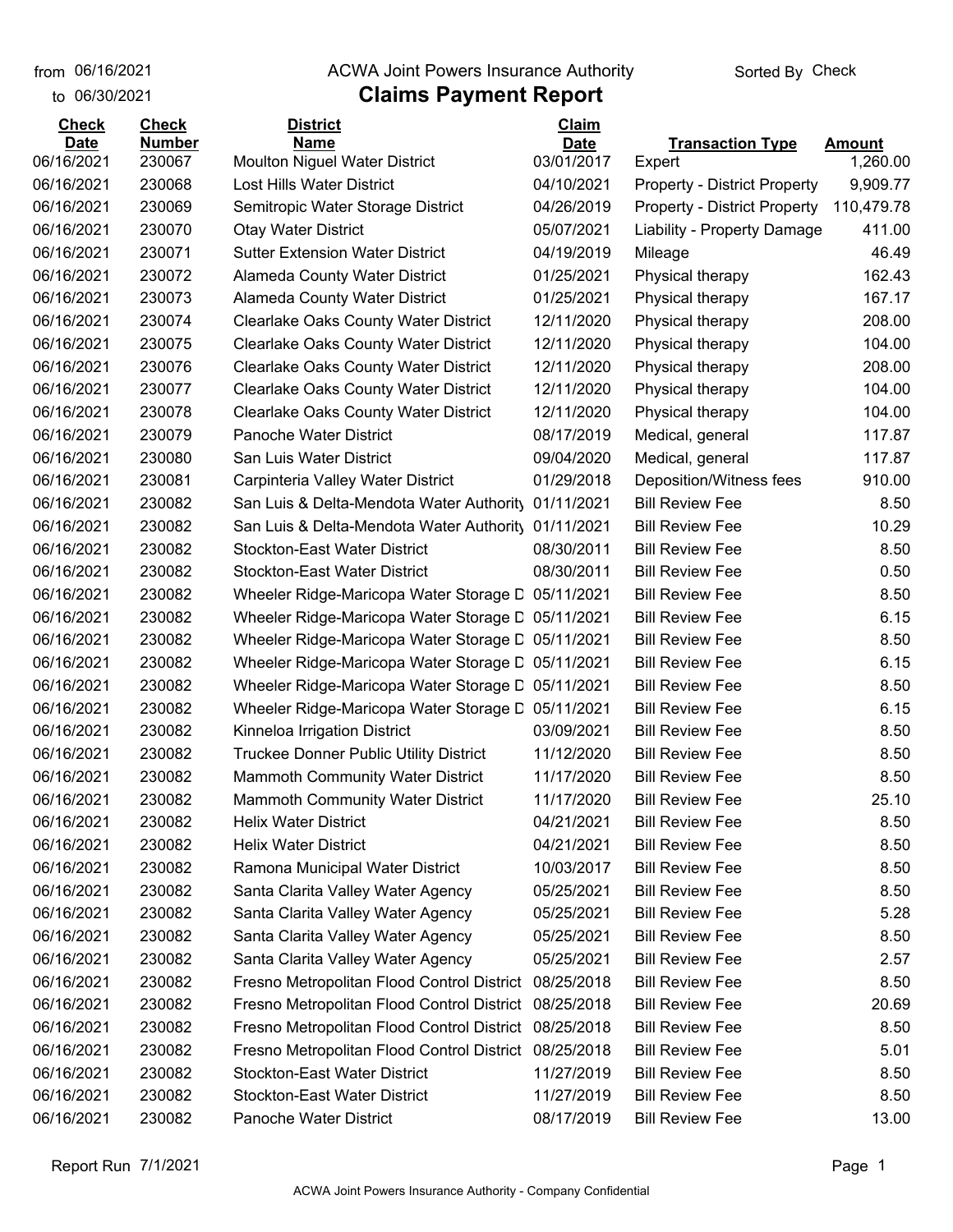to 06/30/2021

#### from 06/16/2021 **The COVA Solic Act Act Authority** Sorted By Check

## **Claims Payment Report**

| 11/18/2019<br>06/16/2021<br>230082<br><b>Tulare Irrigation District</b><br><b>Bill Review Fee</b><br>8.50<br>11/18/2019<br>06/16/2021<br>230082<br><b>Bill Review Fee</b><br>10.09<br><b>Tulare Irrigation District</b><br>06/16/2021<br>230082<br>05/24/2021<br><b>Bill Review Fee</b><br>8.50<br>Wheeler Ridge-Maricopa Water Storage D<br>06/16/2021<br>230082<br><b>Bill Review Fee</b><br>4.39<br>Wheeler Ridge-Maricopa Water Storage D<br>05/24/2021<br>06/16/2021<br>230082<br>05/24/2021<br>8.50<br>Wheeler Ridge-Maricopa Water Storage D<br><b>Bill Review Fee</b><br>230082<br>06/16/2021<br>05/24/2021<br><b>Bill Review Fee</b><br>16.31<br>Wheeler Ridge-Maricopa Water Storage D<br>230082<br>8.50<br>06/16/2021<br>Laguna Beach County Water District<br>04/18/2021<br><b>Bill Review Fee</b><br>06/16/2021<br>230082<br>11/25/2020<br><b>Bill Review Fee</b><br>8.50<br><b>Sweetwater Authority</b><br>06/16/2021<br>230082<br>11/25/2020<br><b>Bill Review Fee</b><br>23.64<br><b>Sweetwater Authority</b><br>06/16/2021<br>230082<br>Western Municipal Water District<br>11/21/2019<br><b>Bill Review Fee</b><br>8.50<br>230082<br>06/16/2021<br>11/21/2019<br><b>Bill Review Fee</b><br>3.91<br>Western Municipal Water District<br>06/16/2021<br>230082<br>Valley of the Moon Water District<br>04/01/2019<br><b>Bill Review Fee</b><br>8.50<br>06/16/2021<br>230082<br>04/01/2019<br><b>Bill Review Fee</b><br>18.86<br>Valley of the Moon Water District<br>230082<br><b>Rowland Water District</b><br>8.50<br>06/16/2021<br>03/24/2021<br><b>Bill Review Fee</b><br>230082<br>110.63<br>06/16/2021<br><b>Rowland Water District</b><br>03/24/2021<br><b>Bill Review Fee</b><br>06/16/2021<br>230082<br>8.50<br><b>Clearlake Oaks County Water District</b><br>05/17/2021<br><b>Bill Review Fee</b><br>06/16/2021<br>230082<br>05/17/2021<br><b>Bill Review Fee</b><br>1.09<br><b>Clearlake Oaks County Water District</b><br>06/16/2021<br>230082<br>South Coast Water District<br>04/14/2010<br><b>Bill Review Fee</b><br>8.50<br>06/16/2021<br>230082<br>South Coast Water District<br>04/14/2010<br><b>Bill Review Fee</b><br>19.02<br>230083<br>111.43<br>06/16/2021<br><b>Stockton-East Water District</b><br>09/21/2020<br>Medical, general<br>06/16/2021<br>230084<br><b>Stockton-East Water District</b><br>11/27/2019<br>111.43<br>Medical, general<br>113.15<br>06/16/2021<br>230085<br><b>Stockton-East Water District</b><br>09/21/2020<br>Medical, general<br>230086<br><b>Stockton-East Water District</b><br>11/27/2019<br>108.88<br>06/16/2021<br>Medical, general<br>06/16/2021<br>230087<br>05/11/2021<br>230.89<br><b>Mission Springs Water District</b><br>Medical, general<br>06/16/2021<br>230088<br>133.12<br><b>Mission Springs Water District</b><br>05/11/2021<br>Medical, general<br>987.20<br>06/16/2021<br>230089<br><b>Palmdale Water District</b><br>06/04/2019<br>Deposition/Witness fees<br>06/16/2021<br>230090<br>Soquel Creek Water District<br>11/16/2020<br>75.00<br>Photocopy<br>30.00<br>06/16/2021<br>230091<br><b>Sutter Extension Water District</b><br>04/19/2019<br>Photocopy<br>180.00<br>06/16/2021<br>230092<br>08/09/2013<br>San Luis Water District<br>Photocopy<br>230093<br>10/05/2020<br>437.00<br>06/16/2021<br>East Contra Costa Irrigation District<br>Legal (Defense)<br>480.60<br>06/16/2021<br>230094<br>Soquel Creek Water District<br>08/17/2017<br>Legal (Defense)<br>06/16/2021<br>230095<br><b>Scotts Valley Water District</b><br>10/28/2019<br>Legal (Defense)<br>106.80<br>06/16/2021<br>230096<br>Ramona Municipal Water District<br>04/10/2013<br>Med/Legal evaluation<br>500.00<br>06/16/2021<br>Alameda County Water District<br>22.76<br>230097<br>03/19/2021<br>Pharmacy<br>06/16/2021<br>230098<br>Alameda County Water District<br>03/19/2021<br>Pharmacy<br>22.76<br>06/16/2021<br>230099<br><b>Idyllwild Water District</b><br>02/13/2020<br>Deposition/Witness fees<br>1,575.00<br>06/16/2021<br>230100<br>Walnut Valley Water District<br>02/13/2014<br>192.00<br>Legal (Defense)<br>06/16/2021<br>230101<br>San Luis & Delta-Mendota Water Authority<br>171.49<br>02/10/2020<br>Photocopy<br>163.14<br>06/16/2021<br>230102<br>San Luis & Delta-Mendota Water Authority<br>02/10/2020<br>Photocopy<br>297.06<br>06/16/2021<br>230103<br>San Luis & Delta-Mendota Water Authority<br>02/10/2020<br>Photocopy<br>06/16/2021<br>230104<br>08/22/2020<br>Desert Water Agency<br>Legal (Defense)<br>1,519.17<br>06/16/2021<br>230105<br>Las Virgenes Municipal Water District<br>07/17/2019<br>Legal (Defense)<br>156.00<br>06/16/2021<br><b>Twentynine Palms Water District</b><br>Legal (Defense)<br>230106<br>02/09/2021<br>521.89<br>58.50<br>06/16/2021<br>230107<br><b>Water Employee Services Authority</b><br>12/10/2018<br>Legal (Defense) | <b>Check</b> | <b>Check</b>  | <b>District</b> | Claim       |                         |               |
|---------------------------------------------------------------------------------------------------------------------------------------------------------------------------------------------------------------------------------------------------------------------------------------------------------------------------------------------------------------------------------------------------------------------------------------------------------------------------------------------------------------------------------------------------------------------------------------------------------------------------------------------------------------------------------------------------------------------------------------------------------------------------------------------------------------------------------------------------------------------------------------------------------------------------------------------------------------------------------------------------------------------------------------------------------------------------------------------------------------------------------------------------------------------------------------------------------------------------------------------------------------------------------------------------------------------------------------------------------------------------------------------------------------------------------------------------------------------------------------------------------------------------------------------------------------------------------------------------------------------------------------------------------------------------------------------------------------------------------------------------------------------------------------------------------------------------------------------------------------------------------------------------------------------------------------------------------------------------------------------------------------------------------------------------------------------------------------------------------------------------------------------------------------------------------------------------------------------------------------------------------------------------------------------------------------------------------------------------------------------------------------------------------------------------------------------------------------------------------------------------------------------------------------------------------------------------------------------------------------------------------------------------------------------------------------------------------------------------------------------------------------------------------------------------------------------------------------------------------------------------------------------------------------------------------------------------------------------------------------------------------------------------------------------------------------------------------------------------------------------------------------------------------------------------------------------------------------------------------------------------------------------------------------------------------------------------------------------------------------------------------------------------------------------------------------------------------------------------------------------------------------------------------------------------------------------------------------------------------------------------------------------------------------------------------------------------------------------------------------------------------------------------------------------------------------------------------------------------------------------------------------------------------------------------------------------------------------------------------------------------------------------------------------------------------------------------------------------------------------------------------------------------------------------------------------------------------------------------------------------------------------------------------------------------------------------------------------------------------------------------------------------------------------------------------------------------------------------------------------------------------------------------------------------------------------------------------------------------------------------------------------------------------------------------------------------------------------------------------------------------------------------------------------------------------------------------------------------------------|--------------|---------------|-----------------|-------------|-------------------------|---------------|
|                                                                                                                                                                                                                                                                                                                                                                                                                                                                                                                                                                                                                                                                                                                                                                                                                                                                                                                                                                                                                                                                                                                                                                                                                                                                                                                                                                                                                                                                                                                                                                                                                                                                                                                                                                                                                                                                                                                                                                                                                                                                                                                                                                                                                                                                                                                                                                                                                                                                                                                                                                                                                                                                                                                                                                                                                                                                                                                                                                                                                                                                                                                                                                                                                                                                                                                                                                                                                                                                                                                                                                                                                                                                                                                                                                                                                                                                                                                                                                                                                                                                                                                                                                                                                                                                                                                                                                                                                                                                                                                                                                                                                                                                                                                                                                                                                                                         | <b>Date</b>  | <b>Number</b> | <b>Name</b>     | <b>Date</b> | <b>Transaction Type</b> | <u>Amount</u> |
|                                                                                                                                                                                                                                                                                                                                                                                                                                                                                                                                                                                                                                                                                                                                                                                                                                                                                                                                                                                                                                                                                                                                                                                                                                                                                                                                                                                                                                                                                                                                                                                                                                                                                                                                                                                                                                                                                                                                                                                                                                                                                                                                                                                                                                                                                                                                                                                                                                                                                                                                                                                                                                                                                                                                                                                                                                                                                                                                                                                                                                                                                                                                                                                                                                                                                                                                                                                                                                                                                                                                                                                                                                                                                                                                                                                                                                                                                                                                                                                                                                                                                                                                                                                                                                                                                                                                                                                                                                                                                                                                                                                                                                                                                                                                                                                                                                                         |              |               |                 |             |                         |               |
|                                                                                                                                                                                                                                                                                                                                                                                                                                                                                                                                                                                                                                                                                                                                                                                                                                                                                                                                                                                                                                                                                                                                                                                                                                                                                                                                                                                                                                                                                                                                                                                                                                                                                                                                                                                                                                                                                                                                                                                                                                                                                                                                                                                                                                                                                                                                                                                                                                                                                                                                                                                                                                                                                                                                                                                                                                                                                                                                                                                                                                                                                                                                                                                                                                                                                                                                                                                                                                                                                                                                                                                                                                                                                                                                                                                                                                                                                                                                                                                                                                                                                                                                                                                                                                                                                                                                                                                                                                                                                                                                                                                                                                                                                                                                                                                                                                                         |              |               |                 |             |                         |               |
|                                                                                                                                                                                                                                                                                                                                                                                                                                                                                                                                                                                                                                                                                                                                                                                                                                                                                                                                                                                                                                                                                                                                                                                                                                                                                                                                                                                                                                                                                                                                                                                                                                                                                                                                                                                                                                                                                                                                                                                                                                                                                                                                                                                                                                                                                                                                                                                                                                                                                                                                                                                                                                                                                                                                                                                                                                                                                                                                                                                                                                                                                                                                                                                                                                                                                                                                                                                                                                                                                                                                                                                                                                                                                                                                                                                                                                                                                                                                                                                                                                                                                                                                                                                                                                                                                                                                                                                                                                                                                                                                                                                                                                                                                                                                                                                                                                                         |              |               |                 |             |                         |               |
|                                                                                                                                                                                                                                                                                                                                                                                                                                                                                                                                                                                                                                                                                                                                                                                                                                                                                                                                                                                                                                                                                                                                                                                                                                                                                                                                                                                                                                                                                                                                                                                                                                                                                                                                                                                                                                                                                                                                                                                                                                                                                                                                                                                                                                                                                                                                                                                                                                                                                                                                                                                                                                                                                                                                                                                                                                                                                                                                                                                                                                                                                                                                                                                                                                                                                                                                                                                                                                                                                                                                                                                                                                                                                                                                                                                                                                                                                                                                                                                                                                                                                                                                                                                                                                                                                                                                                                                                                                                                                                                                                                                                                                                                                                                                                                                                                                                         |              |               |                 |             |                         |               |
|                                                                                                                                                                                                                                                                                                                                                                                                                                                                                                                                                                                                                                                                                                                                                                                                                                                                                                                                                                                                                                                                                                                                                                                                                                                                                                                                                                                                                                                                                                                                                                                                                                                                                                                                                                                                                                                                                                                                                                                                                                                                                                                                                                                                                                                                                                                                                                                                                                                                                                                                                                                                                                                                                                                                                                                                                                                                                                                                                                                                                                                                                                                                                                                                                                                                                                                                                                                                                                                                                                                                                                                                                                                                                                                                                                                                                                                                                                                                                                                                                                                                                                                                                                                                                                                                                                                                                                                                                                                                                                                                                                                                                                                                                                                                                                                                                                                         |              |               |                 |             |                         |               |
|                                                                                                                                                                                                                                                                                                                                                                                                                                                                                                                                                                                                                                                                                                                                                                                                                                                                                                                                                                                                                                                                                                                                                                                                                                                                                                                                                                                                                                                                                                                                                                                                                                                                                                                                                                                                                                                                                                                                                                                                                                                                                                                                                                                                                                                                                                                                                                                                                                                                                                                                                                                                                                                                                                                                                                                                                                                                                                                                                                                                                                                                                                                                                                                                                                                                                                                                                                                                                                                                                                                                                                                                                                                                                                                                                                                                                                                                                                                                                                                                                                                                                                                                                                                                                                                                                                                                                                                                                                                                                                                                                                                                                                                                                                                                                                                                                                                         |              |               |                 |             |                         |               |
|                                                                                                                                                                                                                                                                                                                                                                                                                                                                                                                                                                                                                                                                                                                                                                                                                                                                                                                                                                                                                                                                                                                                                                                                                                                                                                                                                                                                                                                                                                                                                                                                                                                                                                                                                                                                                                                                                                                                                                                                                                                                                                                                                                                                                                                                                                                                                                                                                                                                                                                                                                                                                                                                                                                                                                                                                                                                                                                                                                                                                                                                                                                                                                                                                                                                                                                                                                                                                                                                                                                                                                                                                                                                                                                                                                                                                                                                                                                                                                                                                                                                                                                                                                                                                                                                                                                                                                                                                                                                                                                                                                                                                                                                                                                                                                                                                                                         |              |               |                 |             |                         |               |
|                                                                                                                                                                                                                                                                                                                                                                                                                                                                                                                                                                                                                                                                                                                                                                                                                                                                                                                                                                                                                                                                                                                                                                                                                                                                                                                                                                                                                                                                                                                                                                                                                                                                                                                                                                                                                                                                                                                                                                                                                                                                                                                                                                                                                                                                                                                                                                                                                                                                                                                                                                                                                                                                                                                                                                                                                                                                                                                                                                                                                                                                                                                                                                                                                                                                                                                                                                                                                                                                                                                                                                                                                                                                                                                                                                                                                                                                                                                                                                                                                                                                                                                                                                                                                                                                                                                                                                                                                                                                                                                                                                                                                                                                                                                                                                                                                                                         |              |               |                 |             |                         |               |
|                                                                                                                                                                                                                                                                                                                                                                                                                                                                                                                                                                                                                                                                                                                                                                                                                                                                                                                                                                                                                                                                                                                                                                                                                                                                                                                                                                                                                                                                                                                                                                                                                                                                                                                                                                                                                                                                                                                                                                                                                                                                                                                                                                                                                                                                                                                                                                                                                                                                                                                                                                                                                                                                                                                                                                                                                                                                                                                                                                                                                                                                                                                                                                                                                                                                                                                                                                                                                                                                                                                                                                                                                                                                                                                                                                                                                                                                                                                                                                                                                                                                                                                                                                                                                                                                                                                                                                                                                                                                                                                                                                                                                                                                                                                                                                                                                                                         |              |               |                 |             |                         |               |
|                                                                                                                                                                                                                                                                                                                                                                                                                                                                                                                                                                                                                                                                                                                                                                                                                                                                                                                                                                                                                                                                                                                                                                                                                                                                                                                                                                                                                                                                                                                                                                                                                                                                                                                                                                                                                                                                                                                                                                                                                                                                                                                                                                                                                                                                                                                                                                                                                                                                                                                                                                                                                                                                                                                                                                                                                                                                                                                                                                                                                                                                                                                                                                                                                                                                                                                                                                                                                                                                                                                                                                                                                                                                                                                                                                                                                                                                                                                                                                                                                                                                                                                                                                                                                                                                                                                                                                                                                                                                                                                                                                                                                                                                                                                                                                                                                                                         |              |               |                 |             |                         |               |
|                                                                                                                                                                                                                                                                                                                                                                                                                                                                                                                                                                                                                                                                                                                                                                                                                                                                                                                                                                                                                                                                                                                                                                                                                                                                                                                                                                                                                                                                                                                                                                                                                                                                                                                                                                                                                                                                                                                                                                                                                                                                                                                                                                                                                                                                                                                                                                                                                                                                                                                                                                                                                                                                                                                                                                                                                                                                                                                                                                                                                                                                                                                                                                                                                                                                                                                                                                                                                                                                                                                                                                                                                                                                                                                                                                                                                                                                                                                                                                                                                                                                                                                                                                                                                                                                                                                                                                                                                                                                                                                                                                                                                                                                                                                                                                                                                                                         |              |               |                 |             |                         |               |
|                                                                                                                                                                                                                                                                                                                                                                                                                                                                                                                                                                                                                                                                                                                                                                                                                                                                                                                                                                                                                                                                                                                                                                                                                                                                                                                                                                                                                                                                                                                                                                                                                                                                                                                                                                                                                                                                                                                                                                                                                                                                                                                                                                                                                                                                                                                                                                                                                                                                                                                                                                                                                                                                                                                                                                                                                                                                                                                                                                                                                                                                                                                                                                                                                                                                                                                                                                                                                                                                                                                                                                                                                                                                                                                                                                                                                                                                                                                                                                                                                                                                                                                                                                                                                                                                                                                                                                                                                                                                                                                                                                                                                                                                                                                                                                                                                                                         |              |               |                 |             |                         |               |
|                                                                                                                                                                                                                                                                                                                                                                                                                                                                                                                                                                                                                                                                                                                                                                                                                                                                                                                                                                                                                                                                                                                                                                                                                                                                                                                                                                                                                                                                                                                                                                                                                                                                                                                                                                                                                                                                                                                                                                                                                                                                                                                                                                                                                                                                                                                                                                                                                                                                                                                                                                                                                                                                                                                                                                                                                                                                                                                                                                                                                                                                                                                                                                                                                                                                                                                                                                                                                                                                                                                                                                                                                                                                                                                                                                                                                                                                                                                                                                                                                                                                                                                                                                                                                                                                                                                                                                                                                                                                                                                                                                                                                                                                                                                                                                                                                                                         |              |               |                 |             |                         |               |
|                                                                                                                                                                                                                                                                                                                                                                                                                                                                                                                                                                                                                                                                                                                                                                                                                                                                                                                                                                                                                                                                                                                                                                                                                                                                                                                                                                                                                                                                                                                                                                                                                                                                                                                                                                                                                                                                                                                                                                                                                                                                                                                                                                                                                                                                                                                                                                                                                                                                                                                                                                                                                                                                                                                                                                                                                                                                                                                                                                                                                                                                                                                                                                                                                                                                                                                                                                                                                                                                                                                                                                                                                                                                                                                                                                                                                                                                                                                                                                                                                                                                                                                                                                                                                                                                                                                                                                                                                                                                                                                                                                                                                                                                                                                                                                                                                                                         |              |               |                 |             |                         |               |
|                                                                                                                                                                                                                                                                                                                                                                                                                                                                                                                                                                                                                                                                                                                                                                                                                                                                                                                                                                                                                                                                                                                                                                                                                                                                                                                                                                                                                                                                                                                                                                                                                                                                                                                                                                                                                                                                                                                                                                                                                                                                                                                                                                                                                                                                                                                                                                                                                                                                                                                                                                                                                                                                                                                                                                                                                                                                                                                                                                                                                                                                                                                                                                                                                                                                                                                                                                                                                                                                                                                                                                                                                                                                                                                                                                                                                                                                                                                                                                                                                                                                                                                                                                                                                                                                                                                                                                                                                                                                                                                                                                                                                                                                                                                                                                                                                                                         |              |               |                 |             |                         |               |
|                                                                                                                                                                                                                                                                                                                                                                                                                                                                                                                                                                                                                                                                                                                                                                                                                                                                                                                                                                                                                                                                                                                                                                                                                                                                                                                                                                                                                                                                                                                                                                                                                                                                                                                                                                                                                                                                                                                                                                                                                                                                                                                                                                                                                                                                                                                                                                                                                                                                                                                                                                                                                                                                                                                                                                                                                                                                                                                                                                                                                                                                                                                                                                                                                                                                                                                                                                                                                                                                                                                                                                                                                                                                                                                                                                                                                                                                                                                                                                                                                                                                                                                                                                                                                                                                                                                                                                                                                                                                                                                                                                                                                                                                                                                                                                                                                                                         |              |               |                 |             |                         |               |
|                                                                                                                                                                                                                                                                                                                                                                                                                                                                                                                                                                                                                                                                                                                                                                                                                                                                                                                                                                                                                                                                                                                                                                                                                                                                                                                                                                                                                                                                                                                                                                                                                                                                                                                                                                                                                                                                                                                                                                                                                                                                                                                                                                                                                                                                                                                                                                                                                                                                                                                                                                                                                                                                                                                                                                                                                                                                                                                                                                                                                                                                                                                                                                                                                                                                                                                                                                                                                                                                                                                                                                                                                                                                                                                                                                                                                                                                                                                                                                                                                                                                                                                                                                                                                                                                                                                                                                                                                                                                                                                                                                                                                                                                                                                                                                                                                                                         |              |               |                 |             |                         |               |
|                                                                                                                                                                                                                                                                                                                                                                                                                                                                                                                                                                                                                                                                                                                                                                                                                                                                                                                                                                                                                                                                                                                                                                                                                                                                                                                                                                                                                                                                                                                                                                                                                                                                                                                                                                                                                                                                                                                                                                                                                                                                                                                                                                                                                                                                                                                                                                                                                                                                                                                                                                                                                                                                                                                                                                                                                                                                                                                                                                                                                                                                                                                                                                                                                                                                                                                                                                                                                                                                                                                                                                                                                                                                                                                                                                                                                                                                                                                                                                                                                                                                                                                                                                                                                                                                                                                                                                                                                                                                                                                                                                                                                                                                                                                                                                                                                                                         |              |               |                 |             |                         |               |
|                                                                                                                                                                                                                                                                                                                                                                                                                                                                                                                                                                                                                                                                                                                                                                                                                                                                                                                                                                                                                                                                                                                                                                                                                                                                                                                                                                                                                                                                                                                                                                                                                                                                                                                                                                                                                                                                                                                                                                                                                                                                                                                                                                                                                                                                                                                                                                                                                                                                                                                                                                                                                                                                                                                                                                                                                                                                                                                                                                                                                                                                                                                                                                                                                                                                                                                                                                                                                                                                                                                                                                                                                                                                                                                                                                                                                                                                                                                                                                                                                                                                                                                                                                                                                                                                                                                                                                                                                                                                                                                                                                                                                                                                                                                                                                                                                                                         |              |               |                 |             |                         |               |
|                                                                                                                                                                                                                                                                                                                                                                                                                                                                                                                                                                                                                                                                                                                                                                                                                                                                                                                                                                                                                                                                                                                                                                                                                                                                                                                                                                                                                                                                                                                                                                                                                                                                                                                                                                                                                                                                                                                                                                                                                                                                                                                                                                                                                                                                                                                                                                                                                                                                                                                                                                                                                                                                                                                                                                                                                                                                                                                                                                                                                                                                                                                                                                                                                                                                                                                                                                                                                                                                                                                                                                                                                                                                                                                                                                                                                                                                                                                                                                                                                                                                                                                                                                                                                                                                                                                                                                                                                                                                                                                                                                                                                                                                                                                                                                                                                                                         |              |               |                 |             |                         |               |
|                                                                                                                                                                                                                                                                                                                                                                                                                                                                                                                                                                                                                                                                                                                                                                                                                                                                                                                                                                                                                                                                                                                                                                                                                                                                                                                                                                                                                                                                                                                                                                                                                                                                                                                                                                                                                                                                                                                                                                                                                                                                                                                                                                                                                                                                                                                                                                                                                                                                                                                                                                                                                                                                                                                                                                                                                                                                                                                                                                                                                                                                                                                                                                                                                                                                                                                                                                                                                                                                                                                                                                                                                                                                                                                                                                                                                                                                                                                                                                                                                                                                                                                                                                                                                                                                                                                                                                                                                                                                                                                                                                                                                                                                                                                                                                                                                                                         |              |               |                 |             |                         |               |
|                                                                                                                                                                                                                                                                                                                                                                                                                                                                                                                                                                                                                                                                                                                                                                                                                                                                                                                                                                                                                                                                                                                                                                                                                                                                                                                                                                                                                                                                                                                                                                                                                                                                                                                                                                                                                                                                                                                                                                                                                                                                                                                                                                                                                                                                                                                                                                                                                                                                                                                                                                                                                                                                                                                                                                                                                                                                                                                                                                                                                                                                                                                                                                                                                                                                                                                                                                                                                                                                                                                                                                                                                                                                                                                                                                                                                                                                                                                                                                                                                                                                                                                                                                                                                                                                                                                                                                                                                                                                                                                                                                                                                                                                                                                                                                                                                                                         |              |               |                 |             |                         |               |
|                                                                                                                                                                                                                                                                                                                                                                                                                                                                                                                                                                                                                                                                                                                                                                                                                                                                                                                                                                                                                                                                                                                                                                                                                                                                                                                                                                                                                                                                                                                                                                                                                                                                                                                                                                                                                                                                                                                                                                                                                                                                                                                                                                                                                                                                                                                                                                                                                                                                                                                                                                                                                                                                                                                                                                                                                                                                                                                                                                                                                                                                                                                                                                                                                                                                                                                                                                                                                                                                                                                                                                                                                                                                                                                                                                                                                                                                                                                                                                                                                                                                                                                                                                                                                                                                                                                                                                                                                                                                                                                                                                                                                                                                                                                                                                                                                                                         |              |               |                 |             |                         |               |
|                                                                                                                                                                                                                                                                                                                                                                                                                                                                                                                                                                                                                                                                                                                                                                                                                                                                                                                                                                                                                                                                                                                                                                                                                                                                                                                                                                                                                                                                                                                                                                                                                                                                                                                                                                                                                                                                                                                                                                                                                                                                                                                                                                                                                                                                                                                                                                                                                                                                                                                                                                                                                                                                                                                                                                                                                                                                                                                                                                                                                                                                                                                                                                                                                                                                                                                                                                                                                                                                                                                                                                                                                                                                                                                                                                                                                                                                                                                                                                                                                                                                                                                                                                                                                                                                                                                                                                                                                                                                                                                                                                                                                                                                                                                                                                                                                                                         |              |               |                 |             |                         |               |
|                                                                                                                                                                                                                                                                                                                                                                                                                                                                                                                                                                                                                                                                                                                                                                                                                                                                                                                                                                                                                                                                                                                                                                                                                                                                                                                                                                                                                                                                                                                                                                                                                                                                                                                                                                                                                                                                                                                                                                                                                                                                                                                                                                                                                                                                                                                                                                                                                                                                                                                                                                                                                                                                                                                                                                                                                                                                                                                                                                                                                                                                                                                                                                                                                                                                                                                                                                                                                                                                                                                                                                                                                                                                                                                                                                                                                                                                                                                                                                                                                                                                                                                                                                                                                                                                                                                                                                                                                                                                                                                                                                                                                                                                                                                                                                                                                                                         |              |               |                 |             |                         |               |
|                                                                                                                                                                                                                                                                                                                                                                                                                                                                                                                                                                                                                                                                                                                                                                                                                                                                                                                                                                                                                                                                                                                                                                                                                                                                                                                                                                                                                                                                                                                                                                                                                                                                                                                                                                                                                                                                                                                                                                                                                                                                                                                                                                                                                                                                                                                                                                                                                                                                                                                                                                                                                                                                                                                                                                                                                                                                                                                                                                                                                                                                                                                                                                                                                                                                                                                                                                                                                                                                                                                                                                                                                                                                                                                                                                                                                                                                                                                                                                                                                                                                                                                                                                                                                                                                                                                                                                                                                                                                                                                                                                                                                                                                                                                                                                                                                                                         |              |               |                 |             |                         |               |
|                                                                                                                                                                                                                                                                                                                                                                                                                                                                                                                                                                                                                                                                                                                                                                                                                                                                                                                                                                                                                                                                                                                                                                                                                                                                                                                                                                                                                                                                                                                                                                                                                                                                                                                                                                                                                                                                                                                                                                                                                                                                                                                                                                                                                                                                                                                                                                                                                                                                                                                                                                                                                                                                                                                                                                                                                                                                                                                                                                                                                                                                                                                                                                                                                                                                                                                                                                                                                                                                                                                                                                                                                                                                                                                                                                                                                                                                                                                                                                                                                                                                                                                                                                                                                                                                                                                                                                                                                                                                                                                                                                                                                                                                                                                                                                                                                                                         |              |               |                 |             |                         |               |
|                                                                                                                                                                                                                                                                                                                                                                                                                                                                                                                                                                                                                                                                                                                                                                                                                                                                                                                                                                                                                                                                                                                                                                                                                                                                                                                                                                                                                                                                                                                                                                                                                                                                                                                                                                                                                                                                                                                                                                                                                                                                                                                                                                                                                                                                                                                                                                                                                                                                                                                                                                                                                                                                                                                                                                                                                                                                                                                                                                                                                                                                                                                                                                                                                                                                                                                                                                                                                                                                                                                                                                                                                                                                                                                                                                                                                                                                                                                                                                                                                                                                                                                                                                                                                                                                                                                                                                                                                                                                                                                                                                                                                                                                                                                                                                                                                                                         |              |               |                 |             |                         |               |
|                                                                                                                                                                                                                                                                                                                                                                                                                                                                                                                                                                                                                                                                                                                                                                                                                                                                                                                                                                                                                                                                                                                                                                                                                                                                                                                                                                                                                                                                                                                                                                                                                                                                                                                                                                                                                                                                                                                                                                                                                                                                                                                                                                                                                                                                                                                                                                                                                                                                                                                                                                                                                                                                                                                                                                                                                                                                                                                                                                                                                                                                                                                                                                                                                                                                                                                                                                                                                                                                                                                                                                                                                                                                                                                                                                                                                                                                                                                                                                                                                                                                                                                                                                                                                                                                                                                                                                                                                                                                                                                                                                                                                                                                                                                                                                                                                                                         |              |               |                 |             |                         |               |
|                                                                                                                                                                                                                                                                                                                                                                                                                                                                                                                                                                                                                                                                                                                                                                                                                                                                                                                                                                                                                                                                                                                                                                                                                                                                                                                                                                                                                                                                                                                                                                                                                                                                                                                                                                                                                                                                                                                                                                                                                                                                                                                                                                                                                                                                                                                                                                                                                                                                                                                                                                                                                                                                                                                                                                                                                                                                                                                                                                                                                                                                                                                                                                                                                                                                                                                                                                                                                                                                                                                                                                                                                                                                                                                                                                                                                                                                                                                                                                                                                                                                                                                                                                                                                                                                                                                                                                                                                                                                                                                                                                                                                                                                                                                                                                                                                                                         |              |               |                 |             |                         |               |
|                                                                                                                                                                                                                                                                                                                                                                                                                                                                                                                                                                                                                                                                                                                                                                                                                                                                                                                                                                                                                                                                                                                                                                                                                                                                                                                                                                                                                                                                                                                                                                                                                                                                                                                                                                                                                                                                                                                                                                                                                                                                                                                                                                                                                                                                                                                                                                                                                                                                                                                                                                                                                                                                                                                                                                                                                                                                                                                                                                                                                                                                                                                                                                                                                                                                                                                                                                                                                                                                                                                                                                                                                                                                                                                                                                                                                                                                                                                                                                                                                                                                                                                                                                                                                                                                                                                                                                                                                                                                                                                                                                                                                                                                                                                                                                                                                                                         |              |               |                 |             |                         |               |
|                                                                                                                                                                                                                                                                                                                                                                                                                                                                                                                                                                                                                                                                                                                                                                                                                                                                                                                                                                                                                                                                                                                                                                                                                                                                                                                                                                                                                                                                                                                                                                                                                                                                                                                                                                                                                                                                                                                                                                                                                                                                                                                                                                                                                                                                                                                                                                                                                                                                                                                                                                                                                                                                                                                                                                                                                                                                                                                                                                                                                                                                                                                                                                                                                                                                                                                                                                                                                                                                                                                                                                                                                                                                                                                                                                                                                                                                                                                                                                                                                                                                                                                                                                                                                                                                                                                                                                                                                                                                                                                                                                                                                                                                                                                                                                                                                                                         |              |               |                 |             |                         |               |
|                                                                                                                                                                                                                                                                                                                                                                                                                                                                                                                                                                                                                                                                                                                                                                                                                                                                                                                                                                                                                                                                                                                                                                                                                                                                                                                                                                                                                                                                                                                                                                                                                                                                                                                                                                                                                                                                                                                                                                                                                                                                                                                                                                                                                                                                                                                                                                                                                                                                                                                                                                                                                                                                                                                                                                                                                                                                                                                                                                                                                                                                                                                                                                                                                                                                                                                                                                                                                                                                                                                                                                                                                                                                                                                                                                                                                                                                                                                                                                                                                                                                                                                                                                                                                                                                                                                                                                                                                                                                                                                                                                                                                                                                                                                                                                                                                                                         |              |               |                 |             |                         |               |
|                                                                                                                                                                                                                                                                                                                                                                                                                                                                                                                                                                                                                                                                                                                                                                                                                                                                                                                                                                                                                                                                                                                                                                                                                                                                                                                                                                                                                                                                                                                                                                                                                                                                                                                                                                                                                                                                                                                                                                                                                                                                                                                                                                                                                                                                                                                                                                                                                                                                                                                                                                                                                                                                                                                                                                                                                                                                                                                                                                                                                                                                                                                                                                                                                                                                                                                                                                                                                                                                                                                                                                                                                                                                                                                                                                                                                                                                                                                                                                                                                                                                                                                                                                                                                                                                                                                                                                                                                                                                                                                                                                                                                                                                                                                                                                                                                                                         |              |               |                 |             |                         |               |
|                                                                                                                                                                                                                                                                                                                                                                                                                                                                                                                                                                                                                                                                                                                                                                                                                                                                                                                                                                                                                                                                                                                                                                                                                                                                                                                                                                                                                                                                                                                                                                                                                                                                                                                                                                                                                                                                                                                                                                                                                                                                                                                                                                                                                                                                                                                                                                                                                                                                                                                                                                                                                                                                                                                                                                                                                                                                                                                                                                                                                                                                                                                                                                                                                                                                                                                                                                                                                                                                                                                                                                                                                                                                                                                                                                                                                                                                                                                                                                                                                                                                                                                                                                                                                                                                                                                                                                                                                                                                                                                                                                                                                                                                                                                                                                                                                                                         |              |               |                 |             |                         |               |
|                                                                                                                                                                                                                                                                                                                                                                                                                                                                                                                                                                                                                                                                                                                                                                                                                                                                                                                                                                                                                                                                                                                                                                                                                                                                                                                                                                                                                                                                                                                                                                                                                                                                                                                                                                                                                                                                                                                                                                                                                                                                                                                                                                                                                                                                                                                                                                                                                                                                                                                                                                                                                                                                                                                                                                                                                                                                                                                                                                                                                                                                                                                                                                                                                                                                                                                                                                                                                                                                                                                                                                                                                                                                                                                                                                                                                                                                                                                                                                                                                                                                                                                                                                                                                                                                                                                                                                                                                                                                                                                                                                                                                                                                                                                                                                                                                                                         |              |               |                 |             |                         |               |
|                                                                                                                                                                                                                                                                                                                                                                                                                                                                                                                                                                                                                                                                                                                                                                                                                                                                                                                                                                                                                                                                                                                                                                                                                                                                                                                                                                                                                                                                                                                                                                                                                                                                                                                                                                                                                                                                                                                                                                                                                                                                                                                                                                                                                                                                                                                                                                                                                                                                                                                                                                                                                                                                                                                                                                                                                                                                                                                                                                                                                                                                                                                                                                                                                                                                                                                                                                                                                                                                                                                                                                                                                                                                                                                                                                                                                                                                                                                                                                                                                                                                                                                                                                                                                                                                                                                                                                                                                                                                                                                                                                                                                                                                                                                                                                                                                                                         |              |               |                 |             |                         |               |
|                                                                                                                                                                                                                                                                                                                                                                                                                                                                                                                                                                                                                                                                                                                                                                                                                                                                                                                                                                                                                                                                                                                                                                                                                                                                                                                                                                                                                                                                                                                                                                                                                                                                                                                                                                                                                                                                                                                                                                                                                                                                                                                                                                                                                                                                                                                                                                                                                                                                                                                                                                                                                                                                                                                                                                                                                                                                                                                                                                                                                                                                                                                                                                                                                                                                                                                                                                                                                                                                                                                                                                                                                                                                                                                                                                                                                                                                                                                                                                                                                                                                                                                                                                                                                                                                                                                                                                                                                                                                                                                                                                                                                                                                                                                                                                                                                                                         |              |               |                 |             |                         |               |
|                                                                                                                                                                                                                                                                                                                                                                                                                                                                                                                                                                                                                                                                                                                                                                                                                                                                                                                                                                                                                                                                                                                                                                                                                                                                                                                                                                                                                                                                                                                                                                                                                                                                                                                                                                                                                                                                                                                                                                                                                                                                                                                                                                                                                                                                                                                                                                                                                                                                                                                                                                                                                                                                                                                                                                                                                                                                                                                                                                                                                                                                                                                                                                                                                                                                                                                                                                                                                                                                                                                                                                                                                                                                                                                                                                                                                                                                                                                                                                                                                                                                                                                                                                                                                                                                                                                                                                                                                                                                                                                                                                                                                                                                                                                                                                                                                                                         |              |               |                 |             |                         |               |
|                                                                                                                                                                                                                                                                                                                                                                                                                                                                                                                                                                                                                                                                                                                                                                                                                                                                                                                                                                                                                                                                                                                                                                                                                                                                                                                                                                                                                                                                                                                                                                                                                                                                                                                                                                                                                                                                                                                                                                                                                                                                                                                                                                                                                                                                                                                                                                                                                                                                                                                                                                                                                                                                                                                                                                                                                                                                                                                                                                                                                                                                                                                                                                                                                                                                                                                                                                                                                                                                                                                                                                                                                                                                                                                                                                                                                                                                                                                                                                                                                                                                                                                                                                                                                                                                                                                                                                                                                                                                                                                                                                                                                                                                                                                                                                                                                                                         |              |               |                 |             |                         |               |
|                                                                                                                                                                                                                                                                                                                                                                                                                                                                                                                                                                                                                                                                                                                                                                                                                                                                                                                                                                                                                                                                                                                                                                                                                                                                                                                                                                                                                                                                                                                                                                                                                                                                                                                                                                                                                                                                                                                                                                                                                                                                                                                                                                                                                                                                                                                                                                                                                                                                                                                                                                                                                                                                                                                                                                                                                                                                                                                                                                                                                                                                                                                                                                                                                                                                                                                                                                                                                                                                                                                                                                                                                                                                                                                                                                                                                                                                                                                                                                                                                                                                                                                                                                                                                                                                                                                                                                                                                                                                                                                                                                                                                                                                                                                                                                                                                                                         |              |               |                 |             |                         |               |
|                                                                                                                                                                                                                                                                                                                                                                                                                                                                                                                                                                                                                                                                                                                                                                                                                                                                                                                                                                                                                                                                                                                                                                                                                                                                                                                                                                                                                                                                                                                                                                                                                                                                                                                                                                                                                                                                                                                                                                                                                                                                                                                                                                                                                                                                                                                                                                                                                                                                                                                                                                                                                                                                                                                                                                                                                                                                                                                                                                                                                                                                                                                                                                                                                                                                                                                                                                                                                                                                                                                                                                                                                                                                                                                                                                                                                                                                                                                                                                                                                                                                                                                                                                                                                                                                                                                                                                                                                                                                                                                                                                                                                                                                                                                                                                                                                                                         |              |               |                 |             |                         |               |
|                                                                                                                                                                                                                                                                                                                                                                                                                                                                                                                                                                                                                                                                                                                                                                                                                                                                                                                                                                                                                                                                                                                                                                                                                                                                                                                                                                                                                                                                                                                                                                                                                                                                                                                                                                                                                                                                                                                                                                                                                                                                                                                                                                                                                                                                                                                                                                                                                                                                                                                                                                                                                                                                                                                                                                                                                                                                                                                                                                                                                                                                                                                                                                                                                                                                                                                                                                                                                                                                                                                                                                                                                                                                                                                                                                                                                                                                                                                                                                                                                                                                                                                                                                                                                                                                                                                                                                                                                                                                                                                                                                                                                                                                                                                                                                                                                                                         |              |               |                 |             |                         |               |
|                                                                                                                                                                                                                                                                                                                                                                                                                                                                                                                                                                                                                                                                                                                                                                                                                                                                                                                                                                                                                                                                                                                                                                                                                                                                                                                                                                                                                                                                                                                                                                                                                                                                                                                                                                                                                                                                                                                                                                                                                                                                                                                                                                                                                                                                                                                                                                                                                                                                                                                                                                                                                                                                                                                                                                                                                                                                                                                                                                                                                                                                                                                                                                                                                                                                                                                                                                                                                                                                                                                                                                                                                                                                                                                                                                                                                                                                                                                                                                                                                                                                                                                                                                                                                                                                                                                                                                                                                                                                                                                                                                                                                                                                                                                                                                                                                                                         |              |               |                 |             |                         |               |

Report Run 7/1/2021 Page 2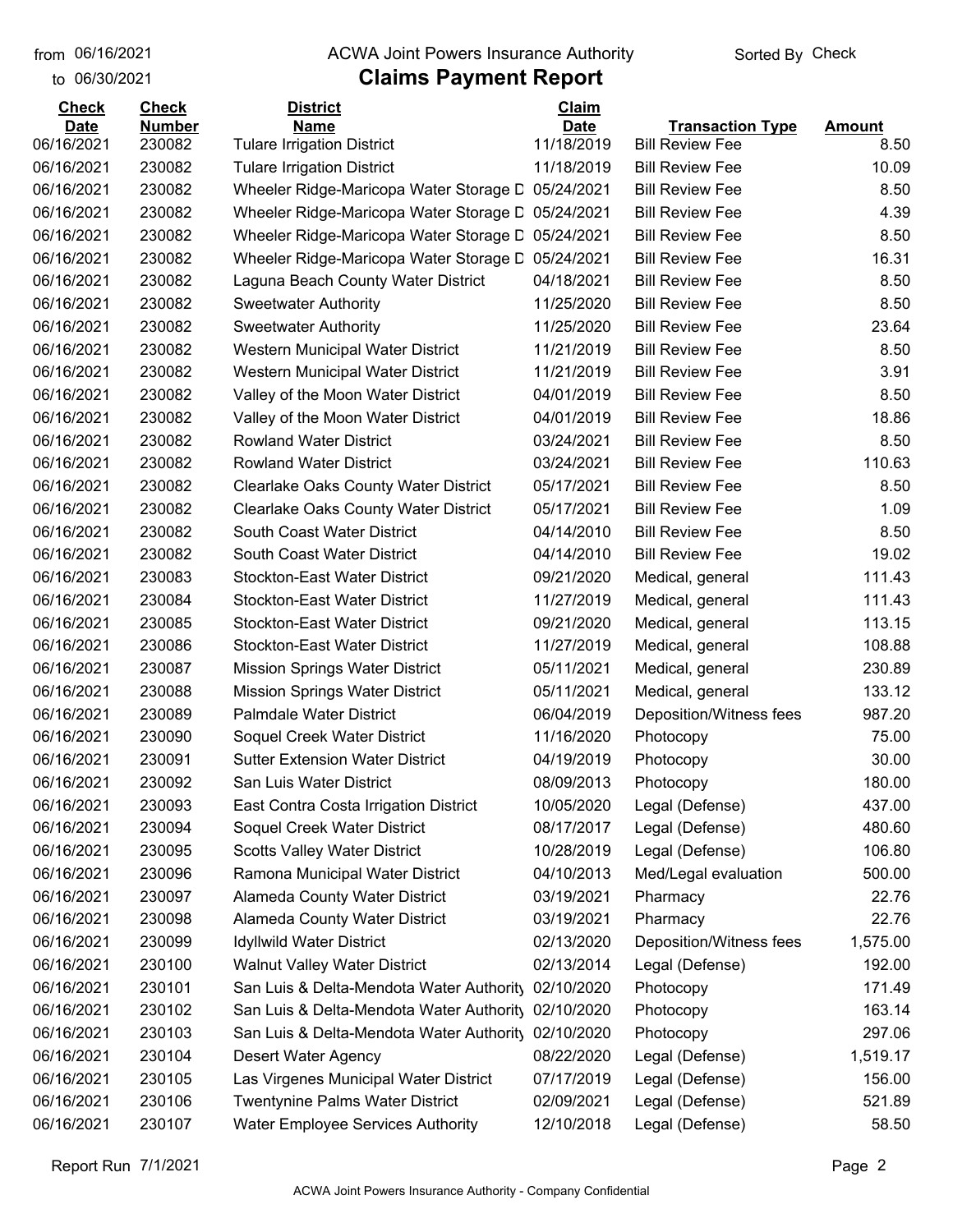to 06/30/2021

#### from 06/16/2021 **The COVA Solic Act Act Authority** Sorted By Check

| <b>Check</b> | <b>Check</b>  | <b>District</b>                                    | Claim       |                                     |               |
|--------------|---------------|----------------------------------------------------|-------------|-------------------------------------|---------------|
| <b>Date</b>  | <b>Number</b> | <b>Name</b>                                        | <b>Date</b> | <b>Transaction Type</b>             | <b>Amount</b> |
| 06/16/2021   | 230108        | <b>Sweetwater Authority</b>                        | 06/30/2020  | Legal (Defense)                     | 136.50        |
| 06/16/2021   | 230109        | Laguna Beach County Water District                 | 05/29/2020  | Photocopy                           | 5.48          |
| 06/16/2021   | 230110        | Laguna Beach County Water District                 | 05/29/2020  | Photocopy                           | 5.48          |
| 06/16/2021   | 230111        | Laguna Beach County Water District                 | 05/29/2020  | Photocopy                           | 180.00        |
| 06/16/2021   | 230112        | Alameda County Water District                      | 03/19/2021  | <b>DME Supplies</b>                 | 38.93         |
| 06/16/2021   | 230113        | San Luis & Delta-Mendota Water Authority           | 05/05/2021  | Diagnostics                         | 366.53        |
| 06/16/2021   | 230114        | <b>Merced Irrigation District</b>                  | 04/21/2020  | Diagnostics                         | 78.72         |
| 06/16/2021   | 230115        | <b>Merced Irrigation District</b>                  | 04/21/2020  | Diagnostics                         | 316.40        |
| 06/16/2021   | 230116        | <b>Centerville Community Services District</b>     | 09/24/2019  | Medical, general                    | 10.96         |
| 06/16/2021   | 230117        | <b>Rowland Water District</b>                      | 03/24/2021  | Hospital (Outpatient)               | 4,842.18      |
| 06/16/2021   | 230118        | <b>Twentynine Palms Water District</b>             | 02/09/2021  | Other VR expense                    | 849.50        |
| 06/16/2021   | 230119        | <b>Merced Irrigation District</b>                  | 04/21/2020  | Photocopy                           | 75.00         |
| 06/16/2021   | 230120        | Carpinteria Valley Water District                  | 01/29/2018  | Photocopy                           | 199.34        |
| 06/16/2021   | 230121        | <b>Rowland Water District</b>                      | 03/24/2021  | Medical, general                    | 16.00         |
| 06/16/2021   | 230122        | Kern County Water Agency                           | 09/16/2016  | Medical, general                    | 111.97        |
| 06/16/2021   | 230123        | <b>Otay Water District</b>                         | 05/06/2021  | Medical, general                    | 207.51        |
| 06/16/2021   | 230124        | <b>Sweetwater Authority</b>                        | 03/24/2021  | Medical, general                    | 115.20        |
| 06/16/2021   | 230125        | Western Municipal Water District                   | 11/21/2019  | Medical, general                    | 192.95        |
| 06/16/2021   | 230126        | <b>Truckee Donner Public Utility District</b>      | 11/12/2020  | Medical, general                    | 80.29         |
| 06/16/2021   | 230127        | Alameda County Water District                      | 04/21/2021  | Medical, general                    | 13.00         |
| 06/16/2021   | 230128        | <b>Alameda County Water District</b>               | 04/21/2021  | Medical, general                    | 13.00         |
| 06/16/2021   | 230129        | <b>Helix Water District</b>                        | 07/23/2019  | Mileage                             | 13.66         |
| 06/16/2021   | 230130        | Yolo County Flood Control & Water Conse 08/15/2020 |             | Medical, general                    | 148.04        |
| 06/16/2021   | 230131        | Yolo County Flood Control & Water Conse 08/15/2020 |             | Medical, general                    | 148.04        |
| 06/16/2021   | 230132        | <b>Helix Water District</b>                        | 05/21/2021  | Diagnostics                         | 24.00         |
| 06/16/2021   | 230133        | Santiago Aqueduct Commission                       | 10/26/2020  | <b>Property - District Property</b> | 75,740.00     |
| 06/17/2021   | 230134        | Rancho California Water District                   | 06/17/2019  | <b>Expense General</b>              | 81.00         |
| 06/17/2021   | 230135        | Rancho California Water District                   | 06/17/2019  | Defense Attorney                    | 3,686.00      |
| 06/17/2021   | 230136        | <b>Goleta Water District</b>                       | 04/20/2020  | <b>Expense General</b>              | 123.13        |
| 06/17/2021   | 230137        | Goleta Water District                              | 04/20/2020  | Defense Attorney                    | 1,178.00      |
| 06/17/2021   | 230138        | Santa Clarita Valley Water Agency                  | 10/16/2019  | <b>Expense General</b>              | 147.25        |
| 06/17/2021   | 230139        | Santa Clarita Valley Water Agency                  | 10/16/2019  | Defense Attorney                    | 3,762.00      |
| 06/17/2021   | 230140        | Sacramento Suburban Water District                 | 06/07/2021  | Appraiser                           | 90.00         |
| 06/17/2021   | 230141        | <b>Sweetwater Authority</b>                        | 03/24/2021  | <b>TTD</b>                          | 1,808.20      |
| 06/17/2021   | 230142        | Fresno Metropolitan Flood Control District         | 08/25/2018  | Physical therapy                    | 113.63        |
| 06/17/2021   | 230143        | <b>Clearlake Oaks County Water District</b>        | 05/17/2021  | Hospital (Outpatient)               | 432.11        |
| 06/17/2021   | 230144        | Laguna Beach County Water District                 | 04/18/2021  | Physical therapy                    | 316.26        |
| 06/17/2021   | 230145        | <b>Helix Water District</b>                        | 04/21/2021  | Physical therapy                    | 94.98         |
| 06/17/2021   | 230146        | <b>Helix Water District</b>                        | 04/21/2021  | Physical therapy                    | 219.15        |
| 06/17/2021   | 230147        | Kinneloa Irrigation District                       | 03/09/2021  | Physical therapy                    | 156.36        |
| 06/17/2021   | 230148        | <b>Stockton-East Water District</b>                | 08/30/2011  | Medical, general                    | 122.54        |
| 06/17/2021   | 230149        | <b>Reclamation District #108</b>                   | 03/30/2021  | Medical, general                    | 96.60         |
| 06/17/2021   | 230150        | Berrenda Mesa Water District                       | 02/25/2013  | <b>PPD</b>                          | 460.00        |
| 06/17/2021   | 230151        | Western Municipal Water District                   | 11/21/2019  | Chiropractor                        | 88.51         |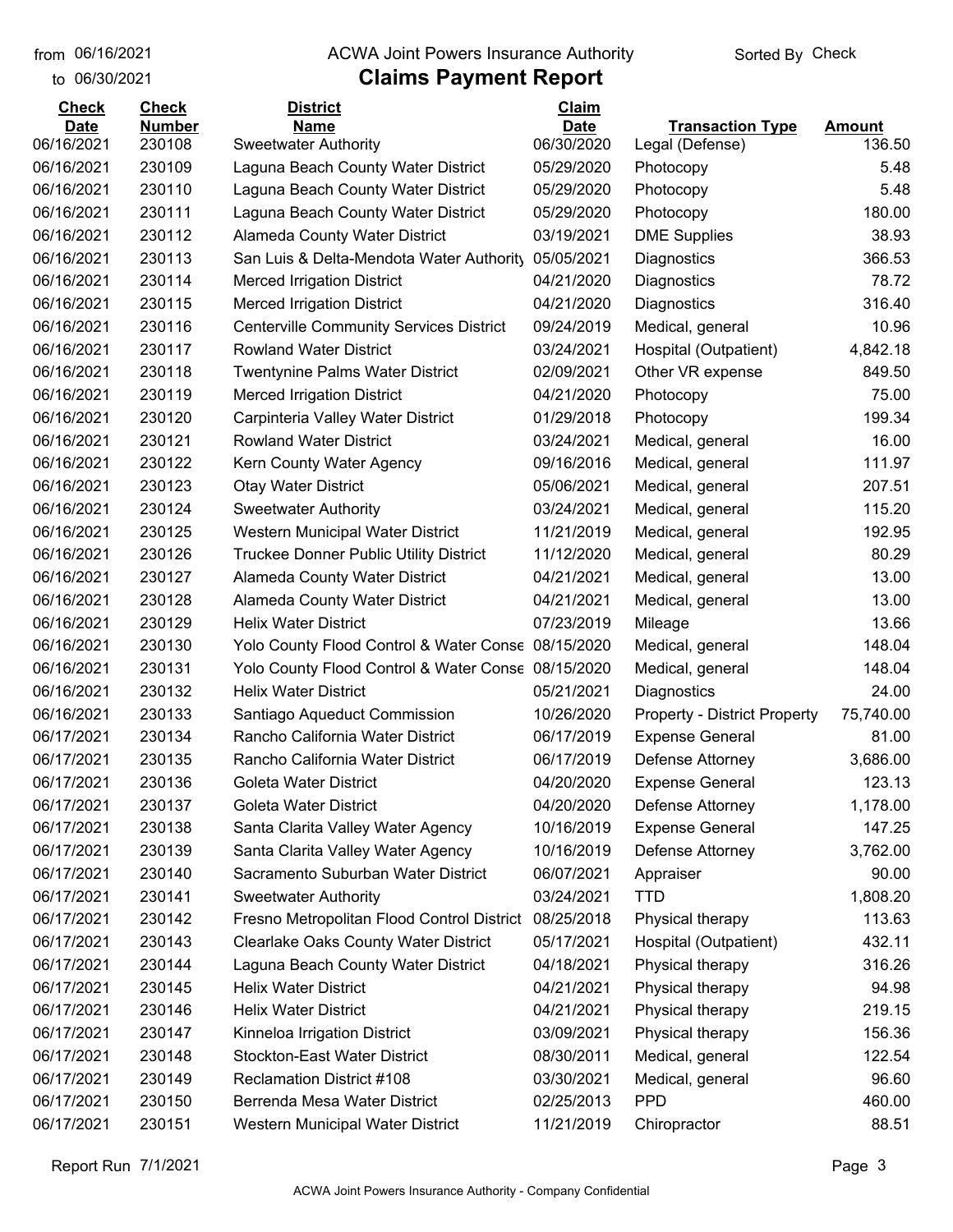to 06/30/2021 06/16/2021

#### from 06/16/2021 **The COVA Solic Act Act Authority** Sorted By Check

| <b>Check</b> | <b>Check</b>  | <b>District</b>                                       | Claim       |                         |               |
|--------------|---------------|-------------------------------------------------------|-------------|-------------------------|---------------|
| <b>Date</b>  | <b>Number</b> | <b>Name</b>                                           | <b>Date</b> | <b>Transaction Type</b> | <b>Amount</b> |
| 06/17/2021   | 230152        | South Tahoe Public Utility District                   | 01/17/2021  | Physical therapy        | 404.56        |
| 06/17/2021   | 230153        | Sunnyslope County Water District                      | 05/19/2021  | Medical, general        | 93.66         |
| 06/17/2021   | 230154        | <b>Tulare Irrigation District</b>                     | 10/19/2011  | Legal (Defense)         | 95.00         |
| 06/17/2021   | 230155        | San Luis Water District                               | 09/04/2020  | TTD                     | 239.48        |
| 06/17/2021   | 230156        | <b>Sweetwater Authority</b>                           | 02/28/2020  | <b>Bill Review Fee</b>  | 8.50          |
| 06/17/2021   | 230156        | <b>Helix Water District</b>                           | 05/21/2021  | <b>Bill Review Fee</b>  | 8.50          |
| 06/17/2021   | 230156        | South Tahoe Public Utility District                   | 01/17/2021  | <b>Bill Review Fee</b>  | 13.83         |
| 06/17/2021   | 230156        | <b>Reclamation District #108</b>                      | 03/30/2021  | <b>Bill Review Fee</b>  | 10.72         |
| 06/17/2021   | 230156        | <b>Orange County Water District</b>                   | 11/09/2020  | <b>Bill Review Fee</b>  | 8.50          |
| 06/17/2021   | 230156        | Panoche Water District                                | 08/17/2019  | <b>Bill Review Fee</b>  | 8.50          |
| 06/17/2021   | 230156        | Sunnyslope County Water District                      | 05/19/2021  | <b>Bill Review Fee</b>  | 11.10         |
| 06/17/2021   | 230156        | <b>Helix Water District</b>                           | 01/06/2020  | <b>Bill Review Fee</b>  | 8.50          |
| 06/17/2021   | 230156        | <b>Sweetwater Authority</b>                           | 11/25/2020  | <b>Bill Review Fee</b>  | 8.50          |
| 06/17/2021   | 230156        | <b>Sweetwater Authority</b>                           | 11/25/2020  | <b>Bill Review Fee</b>  | 4.92          |
| 06/17/2021   | 230156        | Kern County Water Agency                              | 09/16/2016  | <b>Bill Review Fee</b>  | 8.50          |
| 06/17/2021   | 230157        | <b>Sweetwater Authority</b>                           | 11/25/2020  | Medical, general        | 218.46        |
| 06/17/2021   | 230158        | Wheeler Ridge-Maricopa Water Storage D                | 05/24/2021  | Medical, general        | 99.45         |
| 06/17/2021   | 230159        | Wheeler Ridge-Maricopa Water Storage D                | 05/11/2021  | Medical, general        | 139.40        |
| 06/17/2021   | 230160        | Wheeler Ridge-Maricopa Water Storage D                | 05/24/2021  | Medical, general        | 369.75        |
| 06/17/2021   | 230161        | Wheeler Ridge-Maricopa Water Storage D                | 05/11/2021  | Medical, general        | 139.40        |
| 06/17/2021   | 230162        | Wheeler Ridge-Maricopa Water Storage D                | 05/11/2021  | Medical, general        | 139.40        |
| 06/17/2021   | 230163        | Laguna Beach County Water District                    | 01/19/2021  | <b>TTD</b>              | 2,712.62      |
| 06/17/2021   | 230164        | <b>Truckee Donner Public Utility District</b>         | 11/06/2020  | <b>TTD</b>              | 556.90        |
| 06/17/2021   | 230165        | <b>Mammoth Community Water District</b>               | 11/17/2020  | Hospital (Outpatient)   | 775.61        |
| 06/17/2021   | 230166        | Ramona Municipal Water District                       | 04/10/2013  | Legal (Defense)         | 234.00        |
| 06/17/2021   | 230167        | Laguna Beach County Water District                    | 05/29/2020  | Legal (Defense)         | 1,502.92      |
| 06/17/2021   | 230168        | <b>Sweetwater Authority</b>                           | 11/25/2020  | Chiropractor            | 111.58        |
| 06/17/2021   | 230169        | <b>Orange County Water District</b>                   | 11/09/2020  | Diagnostics             | 217.85        |
| 06/17/2021   | 230170        | San Luis Water District                               | 09/04/2020  | <b>TTD</b>              | 718.44        |
| 06/17/2021   | 230171        | Panoche Water District                                | 08/17/2019  | <b>TTD</b>              | 1,041.34      |
| 06/17/2021   | 230172        | <b>Twentynine Palms Water District</b>                | 02/09/2021  | <b>TTD</b>              | 1,425.42      |
| 06/17/2021   | 230173        | Valley of the Moon Water District                     | 04/01/2019  | Medical, general        | 163.59        |
| 06/17/2021   | 230174        | Santa Clarita Valley Water Agency                     | 05/25/2021  | Medical, general        | 280.57        |
| 06/17/2021   | 230175        | Santa Clarita Valley Water Agency                     | 05/25/2021  | Medical, general        | 136.75        |
| 06/17/2021   | 230176        | Panoche Water District                                | 08/17/2019  | Medical Interpreter     | 197.24        |
| 06/17/2021   | 230177        | Panoche Water District                                | 08/17/2019  | Medical, general        | 72.00         |
| 06/17/2021   | 230178        | <b>Tulare Irrigation District</b>                     | 11/18/2019  | Medical, general        | 161.66        |
| 06/17/2021   | 230179        | <b>Stockton-East Water District</b>                   | 11/27/2019  | Diagnostics             | 79.69         |
| 06/17/2021   | 230180        | <b>Stockton-East Water District</b>                   | 11/27/2019  | Diagnostics             | 79.69         |
| 06/17/2021   | 230181        | <b>Rowland Water District</b>                         | 03/24/2021  | <b>Surgery Costs</b>    | 2,170.80      |
| 06/17/2021   | 230182        | <b>Sweetwater Authority</b>                           | 02/28/2020  | Medical, general        | 143.20        |
| 06/17/2021   | 230183        | <b>Helix Water District</b>                           | 01/06/2020  | Medical, general        | 523.03        |
| 06/17/2021   | 230184        | <b>Helix Water District</b>                           | 05/21/2021  | Medical, general        | 104.47        |
| 06/17/2021   | 230185        | Fresno Metropolitan Flood Control District 08/25/2018 |             | Medical, general        | 193.81        |
|              |               |                                                       |             |                         |               |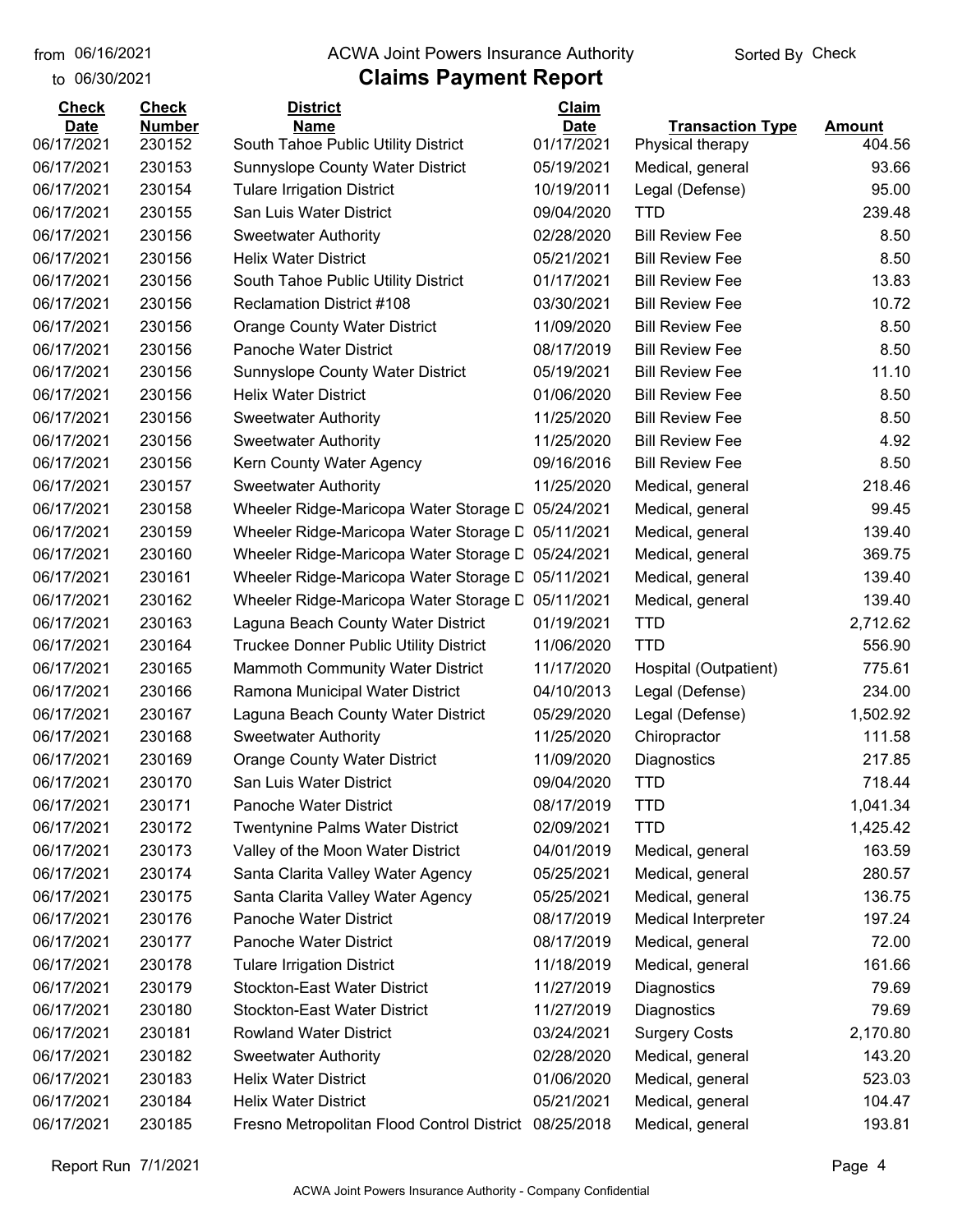to 06/30/2021

#### from 06/16/2021 **The COVA Solic Act Act Authority** Sorted By Check

| <b>Check</b>              | <b>Check</b>            | <b>District</b>                                                           | Claim                     |                                      |                         |
|---------------------------|-------------------------|---------------------------------------------------------------------------|---------------------------|--------------------------------------|-------------------------|
| <b>Date</b><br>06/17/2021 | <b>Number</b><br>230186 | <b>Name</b><br>Ramona Municipal Water District                            | <b>Date</b><br>10/03/2017 | <b>Transaction Type</b>              | <b>Amount</b><br>143.90 |
| 06/17/2021                | 230187                  | South Coast Water District                                                | 04/14/2010                | Medical, general                     | 166.86                  |
| 06/17/2021                | 230188                  |                                                                           | 11/12/2020                | Medical, general                     | 594.46                  |
| 06/17/2021                | 230189                  | <b>Truckee Donner Public Utility District</b>                             | 09/16/2020                | Physical therapy                     | 13.00                   |
| 06/17/2021                | 230190                  | Alameda County Water District<br>San Luis & Delta-Mendota Water Authority | 01/11/2021                | Medical, general<br>Medical, general | 174.95                  |
| 06/22/2021                | 230191                  | Santa Clarita Valley Water Agency                                         | 06/01/2020                | Defense Attorney                     | 6,099.00                |
| 06/22/2021                | 230192                  | Santa Clarita Valley Water Agency                                         | 08/30/2019                | Defense Attorney                     | 3,857.00                |
| 06/22/2021                | 230193                  | Santa Clarita Valley Water Agency                                         | 08/30/2019                | <b>Expense General</b>               | 31.05                   |
| 06/22/2021                | 230194                  | Rancho California Water District                                          | 07/15/2019                | Defense Attorney                     | 7,334.00                |
| 06/22/2021                | 230195                  | West Valley Water District                                                | 10/02/2017                | Adjuster                             | 817.00                  |
| 06/22/2021                | 230196                  | <b>Mission Springs Water District</b>                                     | 11/09/2017                | Adjuster                             | 1,182.85                |
| 06/22/2021                | 230197                  | <b>Humboldt Community Services District</b>                               | 04/22/2021                | Liability - Property Damage          | 7,496.07                |
| 06/22/2021                | 230198                  | <b>Ramirez Water District</b>                                             | 10/01/2020                | <b>Property - District Property</b>  | 7,295.35                |
| 06/22/2021                | 230199                  | Santa Clarita Valley Water Agency                                         | 06/03/2017                | <b>Property - District Property</b>  | 58.68                   |
| 06/22/2021                | 230200                  | <b>Otay Water District</b>                                                | 09/23/2020                | Liability - Small Claims             | 282.54                  |
| 06/22/2021                | 230201                  | <b>Fallbrook Public Utility District</b>                                  | 03/25/2021                | Liability - Property Damage          | 2,146.10                |
| 06/22/2021                | 230202                  | <b>Hi-Desert Water District</b>                                           | 04/02/2020                | Liability- Bodily Injury             | 102,500.00              |
| 06/22/2021                | 230203                  | <b>Montecito Water District</b>                                           | 08/03/2020                | Expert                               | 1,286.20                |
| 06/22/2021                | 230204                  | Calleguas Municipal Water District                                        | 04/01/2019                | Med/Legal evaluation                 | 503.75                  |
| 06/22/2021                | 230205                  | El Toro Water District                                                    | 06/22/2015                | Med/Legal evaluation                 | 5,489.25                |
| 06/22/2021                | 230206                  | Kinneloa Irrigation District                                              | 03/09/2021                | Physical therapy                     | 152.02                  |
| 06/22/2021                | 230207                  | Alta Irrigation District                                                  | 11/19/2014                | <b>PPD</b>                           | 580.00                  |
| 06/22/2021                | 230208                  | Reclamation District #1004                                                | 03/18/2021                | Medical, general                     | 51.00                   |
| 06/22/2021                | 230209                  | Yolo County Flood Control & Water Conse                                   | 11/21/1991                | Investigation/Subrosa                | 420.75                  |
| 06/22/2021                | 230210                  | South Tahoe Public Utility District                                       | 06/25/2019                | Physical therapy                     | 465.12                  |
| 06/22/2021                | 230211                  | <b>Mesa Water District</b>                                                | 07/30/2020                | Medical, general                     | 192.36                  |
| 06/22/2021                | 230212                  | South Feather Water and Power Agency                                      | 04/05/2021                | Medical, general                     | 107.97                  |
| 06/22/2021                | 230213                  | <b>Sweetwater Authority</b>                                               | 03/24/2021                | <b>Bill Review Fee</b>               | 8.50                    |
| 06/22/2021                | 230213                  | <b>Sweetwater Authority</b>                                               | 03/24/2021                | <b>Bill Review Fee</b>               | 5.40                    |
| 06/22/2021                | 230213                  | Kinneloa Irrigation District                                              | 03/09/2021                | <b>Bill Review Fee</b>               | 8.50                    |
| 06/22/2021                | 230213                  | Reclamation District #1004                                                | 03/18/2021                | <b>Bill Review Fee</b>               | 11.37                   |
| 06/22/2021                | 230213                  | <b>Walnut Valley Water District</b>                                       | 08/14/2020                | <b>Bill Review Fee</b>               | 8.50                    |
| 06/22/2021                | 230213                  | Solano Irrigation District                                                | 03/06/2020                | <b>Bill Review Fee</b>               | 8.50                    |
| 06/22/2021                | 230213                  | Solano Irrigation District                                                | 03/06/2020                | <b>Bill Review Fee</b>               | 29.37                   |
| 06/22/2021                | 230213                  | East Contra Costa Irrigation District                                     | 10/05/2020                | <b>Bill Review Fee</b>               | 8.50                    |
| 06/22/2021                | 230213                  | East Contra Costa Irrigation District                                     | 10/05/2020                | <b>Bill Review Fee</b>               | 1.14                    |
| 06/22/2021                | 230213                  | Alameda County Water District                                             | 01/25/2021                | <b>Bill Review Fee</b>               | 8.50                    |
| 06/22/2021                | 230213                  | Alameda County Water District                                             | 01/25/2021                | <b>Bill Review Fee</b>               | 39.39                   |
| 06/22/2021                | 230213                  | <b>Mesa Water District</b>                                                | 07/30/2020                | <b>Bill Review Fee</b>               | 8.50                    |
| 06/22/2021                | 230213                  | <b>Mesa Water District</b>                                                | 07/30/2020                | <b>Bill Review Fee</b>               | 2.53                    |
| 06/22/2021                | 230213                  | Yolo County Flood Control & Water Conse                                   | 08/15/2020                | <b>Bill Review Fee</b>               | 19.32                   |
| 06/22/2021                | 230213                  | South Feather Water and Power Agency                                      | 04/05/2021                | <b>Bill Review Fee</b>               | 8.50                    |
| 06/22/2021                | 230213                  | South Feather Water and Power Agency                                      | 04/05/2021                | <b>Bill Review Fee</b>               | 4.76                    |
| 06/22/2021                | 230213                  | <b>Merced Irrigation District</b>                                         | 10/29/2020                | <b>Bill Review Fee</b>               | 8.50                    |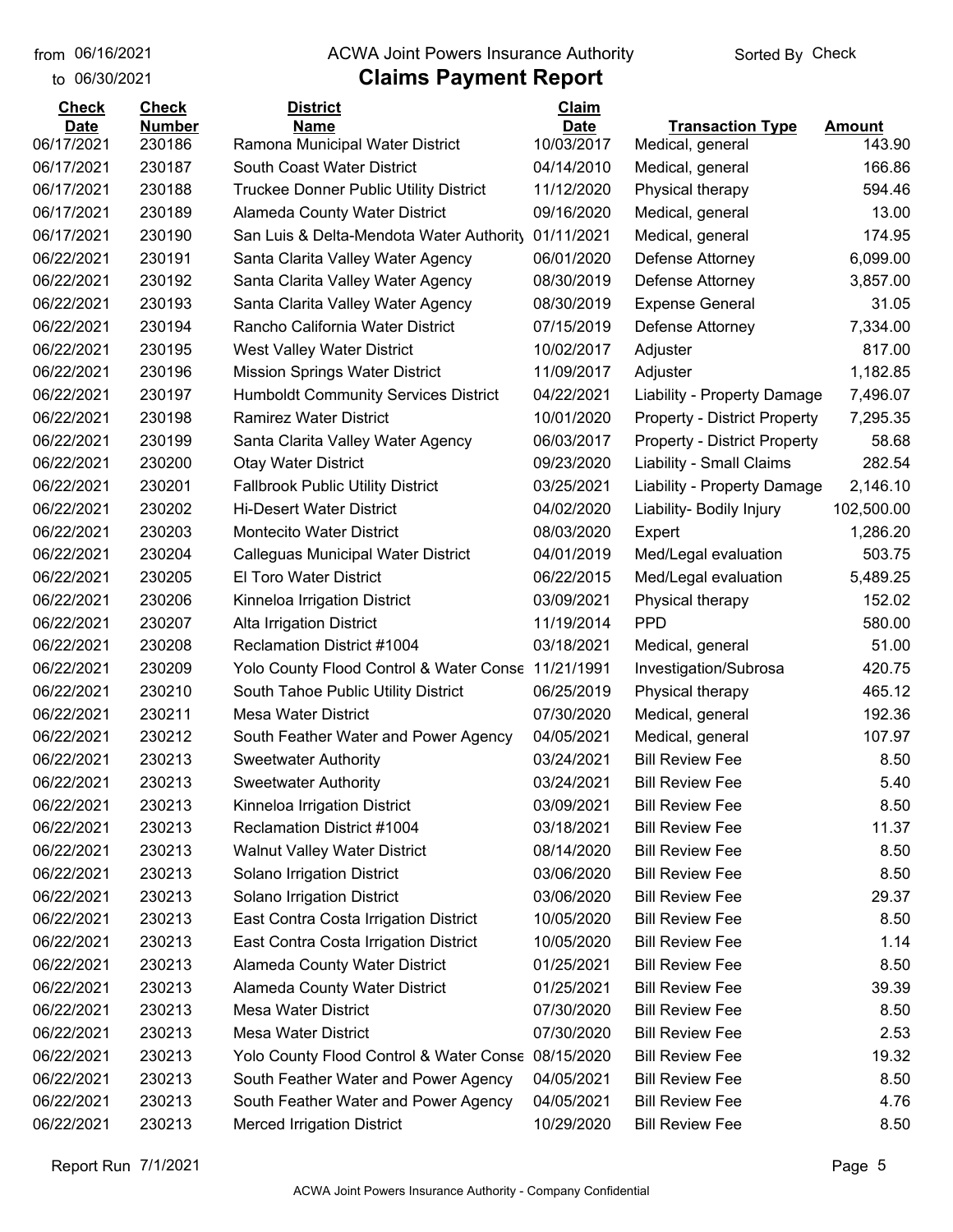#### from 06/16/2021 **The COVA Solic Act Act Authority** Sorted By Check

#### to 06/30/2021

| <b>Check</b>             | <b>Check</b>     | <b>District</b>                               | Claim                    |                                                  |               |
|--------------------------|------------------|-----------------------------------------------|--------------------------|--------------------------------------------------|---------------|
| <b>Date</b>              | <b>Number</b>    | <b>Name</b>                                   | <b>Date</b>              | <b>Transaction Type</b>                          | <b>Amount</b> |
| 06/22/2021<br>06/22/2021 | 230213<br>230213 | <b>Merced Irrigation District</b>             | 10/29/2020<br>08/09/2012 | <b>Bill Review Fee</b><br><b>Bill Review Fee</b> | 19.77<br>8.50 |
|                          | 230213           | Patterson Irrigation District                 |                          |                                                  | 35.71         |
| 06/22/2021               |                  | Patterson Irrigation District                 | 08/09/2012               | <b>Bill Review Fee</b>                           |               |
| 06/22/2021               | 230213           | East Orange County Water District             | 02/16/2021               | <b>Bill Review Fee</b>                           | 8.50          |
| 06/22/2021               | 230213           | East Orange County Water District             | 02/16/2021               | <b>Bill Review Fee</b>                           | 8.35          |
| 06/22/2021               | 230213           | <b>El Toro Water District</b>                 | 06/22/2015               | <b>Bill Review Fee</b>                           | 8.50          |
| 06/22/2021               | 230213           | <b>El Toro Water District</b>                 | 06/22/2015               | <b>Bill Review Fee</b>                           | 8.50          |
| 06/22/2021               | 230213           | El Toro Water District                        | 06/22/2015               | <b>Bill Review Fee</b>                           | 32.55         |
| 06/22/2021               | 230213           | Santa Ynez River WCD Improvement Dist         | 08/08/2001               | <b>Bill Review Fee</b>                           | 8.50          |
| 06/22/2021               | 230213           | <b>Merced Irrigation District</b>             | 07/15/2018               | <b>Bill Review Fee</b>                           | 8.50          |
| 06/22/2021               | 230213           | <b>Merced Irrigation District</b>             | 07/15/2018               | <b>Bill Review Fee</b>                           | 856.64        |
| 06/22/2021               | 230213           | Idyllwild Water District                      | 02/13/2020               | <b>Bill Review Fee</b>                           | 8.50          |
| 06/22/2021               | 230213           | <b>Sunnyslope County Water District</b>       | 05/17/2021               | <b>Bill Review Fee</b>                           | 8.50          |
| 06/22/2021               | 230213           | Sunnyslope County Water District              | 05/17/2021               | <b>Bill Review Fee</b>                           | 4.15          |
| 06/22/2021               | 230213           | Sunnyslope County Water District              | 05/17/2021               | <b>Bill Review Fee</b>                           | 8.50          |
| 06/22/2021               | 230213           | Sunnyslope County Water District              | 05/17/2021               | <b>Bill Review Fee</b>                           | 5.05          |
| 06/22/2021               | 230213           | <b>Otay Water District</b>                    | 05/06/2021               | <b>Bill Review Fee</b>                           | 8.50          |
| 06/22/2021               | 230213           | Calleguas Municipal Water District            | 04/01/2019               | <b>Bill Review Fee</b>                           | 8.50          |
| 06/22/2021               | 230213           | <b>Valley Center Municipal Water District</b> | 08/16/2020               | <b>Bill Review Fee</b>                           | 8.50          |
| 06/22/2021               | 230213           | <b>Valley Center Municipal Water District</b> | 08/16/2020               | <b>Bill Review Fee</b>                           | 2.89          |
| 06/22/2021               | 230213           | <b>Vallecitos Water District</b>              | 05/25/2021               | <b>Bill Review Fee</b>                           | 8.50          |
| 06/22/2021               | 230213           | <b>Vallecitos Water District</b>              | 05/25/2021               | <b>Bill Review Fee</b>                           | 4.66          |
| 06/22/2021               | 230213           | <b>Clearlake Oaks County Water District</b>   | 05/17/2021               | <b>Bill Review Fee</b>                           | 8.50          |
| 06/22/2021               | 230213           | <b>Clearlake Oaks County Water District</b>   | 05/17/2021               | <b>Bill Review Fee</b>                           | 0.03          |
| 06/22/2021               | 230213           | Kern County Water Agency                      | 09/16/2016               | <b>Bill Review Fee</b>                           | 8.50          |
| 06/22/2021               | 230213           | Kern County Water Agency                      | 09/16/2016               | <b>Bill Review Fee</b>                           | 85.34         |
| 06/22/2021               | 230213           | Kern County Water Agency                      | 09/16/2016               | <b>Bill Review Fee</b>                           | 8.50          |
| 06/22/2021               | 230213           | Kern County Water Agency                      | 09/16/2016               | <b>Bill Review Fee</b>                           | 79.92         |
| 06/22/2021               | 230213           | Kern County Water Agency                      | 09/16/2016               | <b>Bill Review Fee</b>                           | 8.50          |
| 06/22/2021               | 230213           | <b>Merced Irrigation District</b>             | 12/22/2020               | <b>Bill Review Fee</b>                           | 8.50          |
| 06/22/2021               | 230213           | <b>Merced Irrigation District</b>             | 12/22/2020               | <b>Bill Review Fee</b>                           | 4.00          |
| 06/22/2021               | 230213           | <b>Merced Irrigation District</b>             | 12/22/2020               | <b>Bill Review Fee</b>                           | 8.50          |
| 06/22/2021               | 230213           | <b>Merced Irrigation District</b>             | 12/22/2020               | <b>Bill Review Fee</b>                           | 6.14          |
| 06/22/2021               | 230213           | <b>Merced Irrigation District</b>             | 12/22/2020               | <b>Bill Review Fee</b>                           | 8.50          |
| 06/22/2021               | 230213           | <b>Merced Irrigation District</b>             | 12/22/2020               | <b>Bill Review Fee</b>                           | 6.14          |
| 06/22/2021               | 230213           | <b>Merced Irrigation District</b>             | 12/22/2020               | <b>Bill Review Fee</b>                           | 8.50          |
| 06/22/2021               | 230213           | <b>Merced Irrigation District</b>             | 12/22/2020               | <b>Bill Review Fee</b>                           | 3.34          |
| 06/22/2021               | 230213           | <b>Merced Irrigation District</b>             | 12/22/2020               | <b>Bill Review Fee</b>                           | 8.50          |
| 06/22/2021               | 230213           | <b>Merced Irrigation District</b>             | 12/22/2020               | <b>Bill Review Fee</b>                           | 19.77         |
| 06/22/2021               | 230213           | <b>Merced Irrigation District</b>             | 12/22/2020               | <b>Bill Review Fee</b>                           | 8.50          |
| 06/22/2021               | 230213           | <b>Merced Irrigation District</b>             | 12/22/2020               | <b>Bill Review Fee</b>                           | 6.14          |
| 06/22/2021               | 230213           | South Tahoe Public Utility District           | 06/25/2019               | <b>Bill Review Fee</b>                           | 8.50          |
| 06/22/2021               | 230214           | Calleguas Municipal Water District            | 07/31/2017               | Legal (Defense)                                  | 50.99         |
| 06/22/2021               | 230215           | <b>Sutter Extension Water District</b>        | 04/19/2019               | Legal (Defense)                                  | 713.79        |
|                          |                  |                                               |                          |                                                  |               |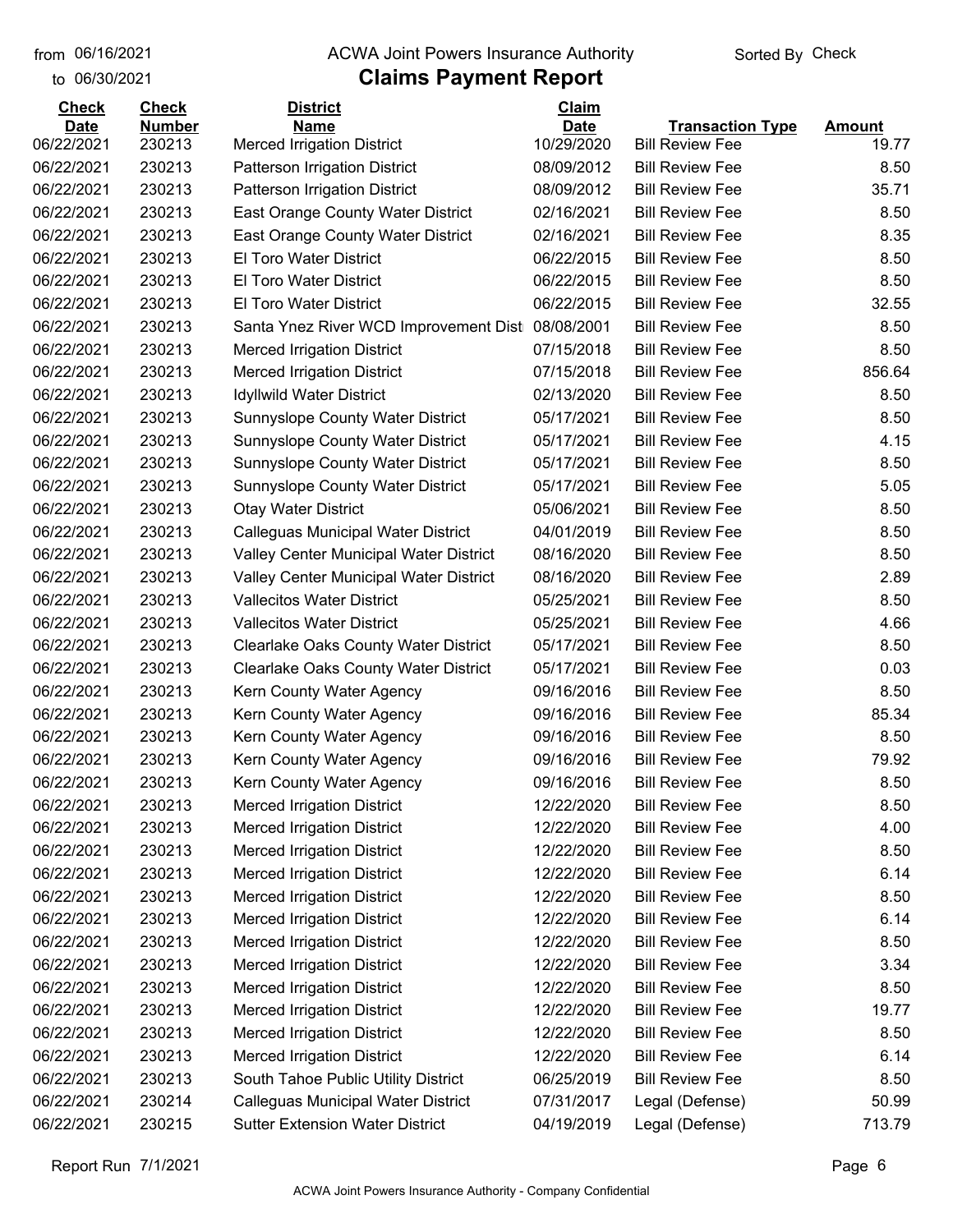to 06/30/2021

#### from 06/16/2021 **The COVA Solic Act Act Authority** Sorted By Check

## **Claims Payment Report**

| <b>Check</b> | <b>Check</b>  | <b>District</b>                                 | Claim       |                         |               |
|--------------|---------------|-------------------------------------------------|-------------|-------------------------|---------------|
| <b>Date</b>  | <b>Number</b> | <b>Name</b>                                     | <b>Date</b> | <b>Transaction Type</b> | <b>Amount</b> |
| 06/22/2021   | 230216        | San Luis & Delta-Mendota Water Authority        | 02/10/2020  | Legal (Defense)         | 628.82        |
| 06/22/2021   | 230217        | Yorba Linda Water District                      | 09/09/2019  | Legal (Defense)         | 50.99         |
| 06/22/2021   | 230218        | Carpinteria Valley Water District               | 03/19/2018  | Legal (Defense)         | 339.90        |
| 06/22/2021   | 230219        | <b>Mission Springs Water District</b>           | 08/21/2011  | Legal (Defense)         | 17.00         |
| 06/22/2021   | 230220        | <b>Fair Oaks Water District</b>                 | 04/26/2018  | Legal (Defense)         | 54.08         |
| 06/22/2021   | 230221        | Laguna Beach County Water District              | 10/29/2019  | Legal (Defense)         | 832.76        |
| 06/22/2021   | 230222        | <b>Sweetwater Authority</b>                     | 03/06/2017  | Legal (Defense)         | 54.08         |
| 06/22/2021   | 230223        | <b>Elsinore Valley Municipal Water District</b> | 05/05/2014  | Legal (Defense)         | 696.80        |
| 06/22/2021   | 230224        | <b>Carmichael Water District</b>                | 12/12/2019  | Legal (Defense)         | 339.90        |
| 06/22/2021   | 230225        | <b>Clearlake Oaks County Water District</b>     | 12/11/2020  | Legal (Defense)         | 101.97        |
| 06/22/2021   | 230226        | Mid-Peninsula Water District                    | 03/19/2021  | Legal (Defense)         | 611.82        |
| 06/22/2021   | 230227        | San Luis Water District                         | 09/04/2020  | Legal (Defense)         | 237.93        |
| 06/22/2021   | 230228        | <b>Panoche Water District</b>                   | 08/17/2019  | Legal (Defense)         | 220.94        |
| 06/22/2021   | 230229        | El Toro Water District                          | 06/22/2015  | Legal (Defense)         | 696.80        |
| 06/22/2021   | 230230        | Solano Irrigation District                      | 07/15/2014  | Legal (Defense)         | 67.98         |
| 06/22/2021   | 230231        | Soquel Creek Water District                     | 11/16/2020  | Legal (Defense)         | 1,599.17      |
| 06/22/2021   | 230232        | San Juan Water District                         | 01/26/2016  | Legal (Defense)         | 450.63        |
| 06/22/2021   | 230233        | Paradise Irrigation District                    | 05/11/1993  | Legal (Defense)         | 66.95         |
| 06/22/2021   | 230234        | <b>Merced Irrigation District</b>               | 04/21/2020  | Legal (Defense)         | 50.99         |
| 06/22/2021   | 230235        | <b>Merced Irrigation District</b>               | 04/21/2020  | Legal (Defense)         | 356.90        |
| 06/22/2021   | 230236        | <b>Merced Irrigation District</b>               | 12/22/2020  | Legal (Defense)         | 560.84        |
| 06/22/2021   | 230237        | <b>Merced Irrigation District</b>               | 08/08/2020  | Legal (Defense)         | 424.88        |
| 06/22/2021   | 230238        | El Dorado Irrigation District                   | 06/14/2008  | Legal (Defense)         | 254.93        |
| 06/22/2021   | 230239        | <b>Sweetwater Authority</b>                     | 03/06/2017  | Legal (Defense)         | 144.21        |
| 06/22/2021   | 230240        | Kern County Water Agency                        | 09/16/2016  | Hospital (Outpatient)   | 12,000.00     |
| 06/22/2021   | 230241        | <b>Montecito Water District</b>                 | 08/20/2019  | <b>PPD</b>              | 580.00        |
| 06/22/2021   | 230242        | Pajaro Valley Water Management Agency           | 02/22/2021  | Investigation/Subrosa   | 987.50        |
| 06/22/2021   | 230243        | <b>Sutter Extension Water District</b>          | 04/19/2019  | Utilization review      | 825.00        |
| 06/22/2021   | 230243        | Vista Irrigation District                       | 02/04/2019  | Utilization review      | 150.00        |
| 06/22/2021   | 230243        | Vista Irrigation District                       | 06/07/2019  | Utilization review      | 150.00        |
| 06/22/2021   | 230243        | <b>Sweetwater Authority</b>                     | 02/28/2020  | Utilization review      | 150.00        |
| 06/22/2021   | 230243        | Yorba Linda Water District                      | 09/09/2019  | Utilization review      | 150.00        |
| 06/22/2021   | 230243        | Glenn-Colusa Irrigation District                | 05/08/2019  | Utilization review      | 150.00        |
| 06/22/2021   | 230243        | Alameda County Water District                   | 01/25/2021  | Utilization review      | 150.00        |
| 06/22/2021   | 230243        | Soquel Creek Water District                     | 08/17/2017  | Utilization review      | 300.00        |
| 06/22/2021   | 230243        | <b>Stockton-East Water District</b>             | 02/28/2004  | Utilization review      | 250.00        |
| 06/22/2021   | 230243        | <b>Tahoe City Public Utility District</b>       | 08/11/2020  | Utilization review      | 200.00        |
| 06/22/2021   | 230243        | <b>Clearlake Oaks County Water District</b>     | 12/11/2020  | Utilization review      | 375.00        |
| 06/22/2021   | 230243        | <b>Orange County Water District</b>             | 11/09/2020  | Utilization review      | 300.00        |
| 06/22/2021   | 230243        | Valley Center Municipal Water District          | 09/08/2015  | Utilization review      | 150.00        |
| 06/22/2021   | 230243        | Valley of the Moon Water District               | 03/26/2020  | Utilization review      | 200.00        |
| 06/22/2021   | 230243        | South Feather Water and Power Agency            | 04/05/2021  | Utilization review      | 150.00        |
| 06/22/2021   | 230243        | San Juan Water District                         | 08/28/2003  | Utilization review      | 375.00        |
| 06/22/2021   | 230243        | El Toro Water District                          | 06/22/2015  | Utilization review      | 150.00        |
|              |               |                                                 |             |                         |               |

Report Run 7/1/2021 Page 7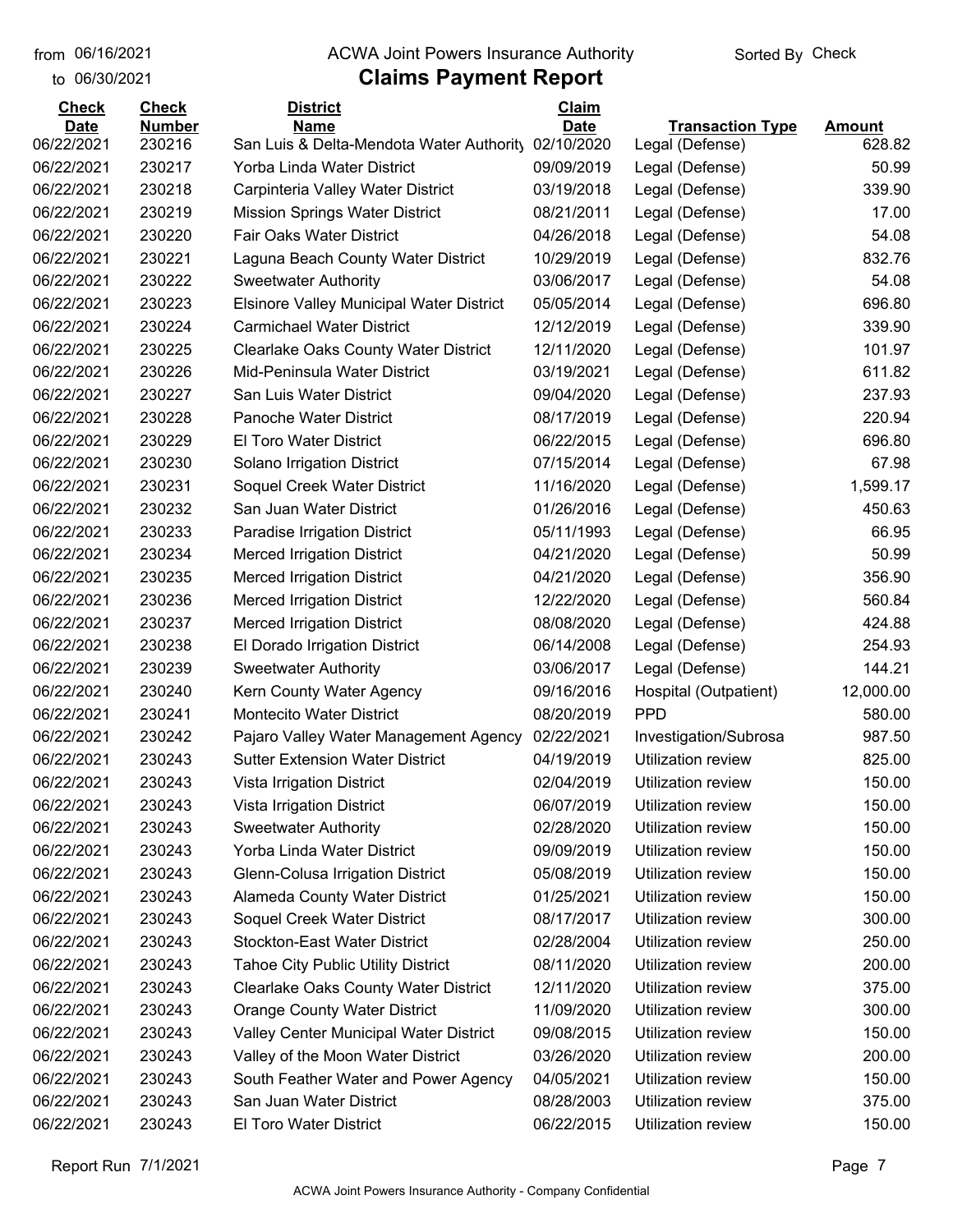to 06/30/2021

#### from 06/16/2021 **The COVA Solic Act Act Authority** Sorted By Check

## **Claims Payment Report**

| <b>Check</b> | <b>Check</b>  | <b>District</b>                                  | Claim       |                           |               |
|--------------|---------------|--------------------------------------------------|-------------|---------------------------|---------------|
| <b>Date</b>  | <b>Number</b> | <b>Name</b>                                      | <b>Date</b> | <b>Transaction Type</b>   | <b>Amount</b> |
| 06/22/2021   | 230243        | <b>Sweetwater Authority</b>                      | 06/30/2020  | <b>Utilization review</b> | 800.00        |
| 06/22/2021   | 230243        | San Juan Water District                          | 10/12/2016  | Utilization review        | 600.00        |
| 06/22/2021   | 230243        | <b>Sweetwater Authority</b>                      | 11/25/2020  | Utilization review        | 500.00        |
| 06/22/2021   | 230243        | Laguna Beach County Water District               | 05/29/2020  | Utilization review        | 300.00        |
| 06/22/2021   | 230243        | Western Municipal Water District                 | 11/21/2019  | Utilization review        | 400.00        |
| 06/22/2021   | 230243        | Corcoran Irrigation District                     | 03/23/2021  | Utilization review        | 300.00        |
| 06/22/2021   | 230243        | Las Virgenes Municipal Water District            | 09/18/2019  | Utilization review        | 300.00        |
| 06/22/2021   | 230244        | <b>Merced Irrigation District</b>                | 12/22/2020  | Physical therapy          | 139.22        |
| 06/22/2021   | 230245        | <b>Merced Irrigation District</b>                | 12/22/2020  | Physical therapy          | 139.22        |
| 06/22/2021   | 230246        | Santa Ynez River WCD Improvement Dist 08/08/2001 |             | Laboratory fee            | 137.32        |
| 06/22/2021   | 230247        | <b>Sweetwater Authority</b>                      | 12/11/2018  | <b>PPD</b>                | 580.00        |
| 06/22/2021   | 230248        | <b>Sweetwater Authority</b>                      | 10/13/2020  | <b>TTD</b>                | 1,485.06      |
| 06/22/2021   | 230249        | <b>Merced Irrigation District</b>                | 12/22/2020  | Medical, general          | 212.45        |
| 06/22/2021   | 230250        | East Contra Costa Irrigation District            | 10/05/2020  | Diagnostics               | 60.29         |
| 06/22/2021   | 230251        | <b>Merced Irrigation District</b>                | 12/22/2020  | Medical, general          | 177.66        |
| 06/22/2021   | 230252        | Western Municipal Water District                 | 10/23/2007  | <b>PPD</b>                | 540.00        |
| 06/22/2021   | 230253        | Mid-Peninsula Water District                     | 03/19/2021  | <b>TTD</b>                | 1,663.16      |
| 06/22/2021   | 230254        | Joshua Basin Water District                      | 04/16/2020  | Photocopy                 | 41.00         |
| 06/22/2021   | 230255        | <b>Merced Irrigation District</b>                | 04/21/2020  | Photocopy                 | 75.00         |
| 06/22/2021   | 230256        | <b>Merced Irrigation District</b>                | 04/21/2020  | Photocopy                 | 75.00         |
| 06/22/2021   | 230257        | <b>Vallecitos Water District</b>                 | 11/20/2012  | Photocopy                 | 100.00        |
| 06/22/2021   | 230258        | Patterson Irrigation District                    | 08/09/2012  | Chiropractor              | 809.44        |
| 06/22/2021   | 230259        | <b>Merced Irrigation District</b>                | 11/09/2001  | Pharmacy                  | 47.72         |
| 06/22/2021   | 230260        | <b>Scotts Valley Water District</b>              | 07/10/2003  | Pharmacy                  | 15.05         |
| 06/22/2021   | 230261        | Rancho California Water District                 | 03/18/2008  | Pharmacy                  | 35.85         |
| 06/22/2021   | 230262        | <b>Kings River Conservation District</b>         | 11/18/2016  | Pharmacy                  | 12.05         |
| 06/22/2021   | 230263        | Panoche Water District                           | 08/17/2019  | Pharmacy                  | 224.80        |
| 06/22/2021   | 230264        | <b>Carmichael Water District</b>                 | 12/12/2019  | Pharmacy                  | 179.47        |
| 06/22/2021   | 230265        | <b>Tahoe City Public Utility District</b>        | 08/11/2020  | Pharmacy                  | 24.99         |
| 06/22/2021   | 230266        | <b>Helix Water District</b>                      | 05/21/2021  | Pharmacy                  | 19.51         |
| 06/22/2021   | 230267        | <b>Otay Water District</b>                       | 03/29/2021  | Pharmacy                  | 25.75         |
| 06/22/2021   | 230268        | <b>Merced Irrigation District</b>                | 07/15/2018  | <b>TTD</b>                | 1,668.10      |
| 06/22/2021   | 230269        | <b>Merced Irrigation District</b>                | 07/15/2018  | Mileage                   | 336.00        |
| 06/22/2021   | 230270        | Valley Center Municipal Water District           | 08/16/2020  | Physical therapy          | 153.33        |
| 06/22/2021   | 230271        | Desert Water Agency                              | 06/08/2021  | <b>TTD</b>                | 849.35        |
| 06/22/2021   | 230272        | <b>Otay Water District</b>                       | 05/06/2021  | Medical, general          | 159.51        |
| 06/22/2021   | 230273        | Laguna Beach County Water District               | 10/29/2019  | Physical therapy          | 256.06        |
| 06/22/2021   | 230274        | Laguna Beach County Water District               | 10/29/2019  | Physical therapy          | 99.51         |
| 06/22/2021   | 230275        | <b>Mesa Water District</b>                       | 07/30/2020  | Medical, general          | 11.91         |
| 06/22/2021   | 230276        | <b>Browns Valley Irrigation District</b>         | 05/14/2021  | <b>TTD</b>                | 2,712.62      |
| 06/22/2021   | 230277        | <b>Merced Irrigation District</b>                | 12/22/2020  | Mileage                   | 20.16         |
| 06/22/2021   | 230278        | <b>Idyllwild Water District</b>                  | 02/13/2020  | Med/Legal evaluation      | 650.00        |
| 06/23/2021   | 230279        | Palo Verde Irrigation District                   | 06/03/2018  | Expert                    | 14,108.10     |
| 06/23/2021   | 230280        | Kern Delta Water District                        | 03/13/2013  | Defense Attorney          | 57.00         |
|              |               |                                                  |             |                           |               |

Report Run 7/1/2021 Page 8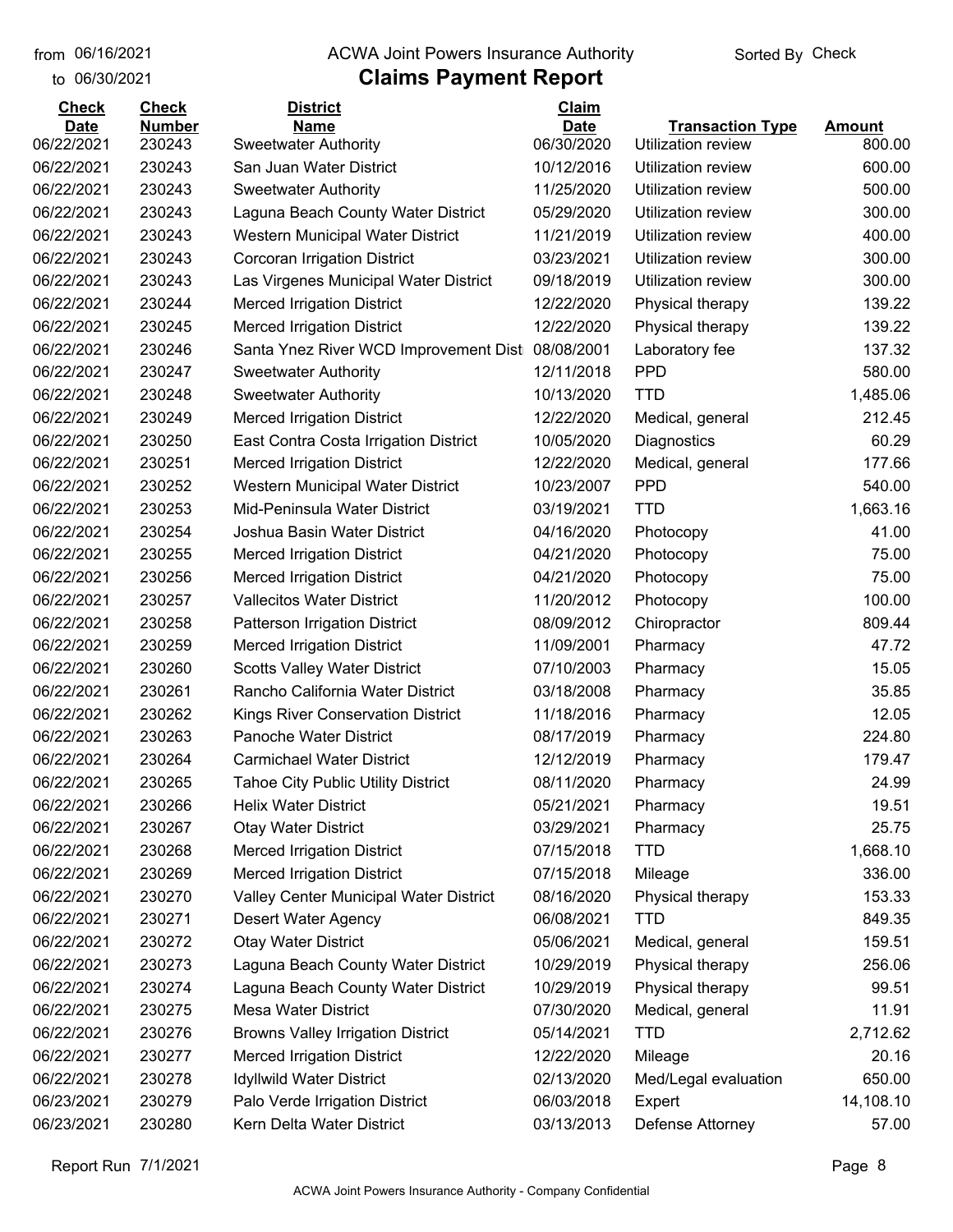to 06/30/2021

#### from 06/16/2021 **The COVA Solic Act Act Authority** Sorted By Check

| <b>Check</b> | <b>Check</b>  | <b>District</b>                          | Claim       |                                     |               |
|--------------|---------------|------------------------------------------|-------------|-------------------------------------|---------------|
| <b>Date</b>  | <b>Number</b> | <b>Name</b>                              | <b>Date</b> | <b>Transaction Type</b>             | <b>Amount</b> |
| 06/23/2021   | 230281        | Santa Clarita Valley Water Agency        | 05/11/2021  | <b>Property - District Property</b> | 11,186.34     |
| 06/23/2021   | 230282        | Semitropic Water Storage District        | 06/13/2020  | <b>Property - District Property</b> | 2,281.11      |
| 06/23/2021   | 230283        | South Coast Water District               | 05/21/2021  | Liability - Small Claims            | 1,226.52      |
| 06/23/2021   | 230284        | <b>Fresno Irrigation District</b>        | 06/28/2020  | Liability - Property Damage         | 35,748.30     |
| 06/23/2021   | 230285        | <b>Sweetwater Authority</b>              | 09/28/2015  | Physical therapy                    | 97.68         |
| 06/23/2021   | 230286        | Santa Fe Irrigation District             | 09/03/2020  | Physical therapy                    | 309.44        |
| 06/23/2021   | 230287        | Kinneloa Irrigation District             | 03/09/2021  | Physical therapy                    | 152.02        |
| 06/23/2021   | 230288        | Laguna Beach County Water District       | 04/18/2021  | Physical therapy                    | 158.13        |
| 06/23/2021   | 230289        | <b>Sweetwater Authority</b>              | 09/28/2015  | Physical therapy                    | 252.97        |
| 06/23/2021   | 230290        | <b>Mission Springs Water District</b>    | 05/11/2021  | Physical therapy                    | 136.84        |
| 06/23/2021   | 230291        | South Tahoe Public Utility District      | 01/07/2021  | Physical therapy                    | 437.01        |
| 06/23/2021   | 230292        | <b>Kings River Conservation District</b> | 11/18/2016  | Medical, general                    | 119.64        |
| 06/23/2021   | 230293        | <b>Sweetwater Authority</b>              | 03/24/2021  | <b>Bill Review Fee</b>              | 8.50          |
| 06/23/2021   | 230293        | <b>Sweetwater Authority</b>              | 03/24/2021  | <b>Bill Review Fee</b>              | 5.40          |
| 06/23/2021   | 230293        | Kinneloa Irrigation District             | 03/09/2021  | <b>Bill Review Fee</b>              | 8.50          |
| 06/23/2021   | 230293        | Beaumont-Cherry Valley Water District    | 04/10/2021  | <b>Bill Review Fee</b>              | 8.50          |
| 06/23/2021   | 230293        | Beaumont-Cherry Valley Water District    | 04/10/2021  | <b>Bill Review Fee</b>              | 13.17         |
| 06/23/2021   | 230293        | Beaumont-Cherry Valley Water District    | 04/10/2021  | <b>Bill Review Fee</b>              | 8.50          |
| 06/23/2021   | 230293        | Beaumont-Cherry Valley Water District    | 04/10/2021  | <b>Bill Review Fee</b>              | 13.17         |
| 06/23/2021   | 230293        | South Tahoe Public Utility District      | 01/07/2021  | <b>Bill Review Fee</b>              | 14.25         |
| 06/23/2021   | 230293        | <b>Water Employee Services Authority</b> | 06/23/2020  | <b>Bill Review Fee</b>              | 8.50          |
| 06/23/2021   | 230293        | <b>Water Employee Services Authority</b> | 06/23/2020  | <b>Bill Review Fee</b>              | 4.97          |
| 06/23/2021   | 230293        | <b>Yuba County Water Agency</b>          | 05/12/2021  | <b>Bill Review Fee</b>              | 8.50          |
| 06/23/2021   | 230293        | <b>Yuba County Water Agency</b>          | 05/12/2021  | <b>Bill Review Fee</b>              | 1.71          |
| 06/23/2021   | 230293        | Santa Fe Irrigation District             | 09/03/2020  | <b>Bill Review Fee</b>              | 8.50          |
| 06/23/2021   | 230293        | <b>Helix Water District</b>              | 05/21/2021  | <b>Bill Review Fee</b>              | 8.50          |
| 06/23/2021   | 230293        | Laguna Beach County Water District       | 08/19/2020  | <b>Bill Review Fee</b>              | 8.50          |
| 06/23/2021   | 230293        | Laguna Beach County Water District       | 08/19/2020  | <b>Bill Review Fee</b>              | 22.14         |
| 06/23/2021   | 230293        | Alameda County Water District            | 01/25/2021  | <b>Bill Review Fee</b>              | 8.50          |
| 06/23/2021   | 230293        | <b>Alameda County Water District</b>     | 01/25/2021  | <b>Bill Review Fee</b>              | 24.32         |
| 06/23/2021   | 230293        | <b>Merced Irrigation District</b>        | 11/09/2001  | <b>Bill Review Fee</b>              | 8.50          |
| 06/23/2021   | 230293        | <b>Merced Irrigation District</b>        | 11/09/2001  | <b>Bill Review Fee</b>              | 5.56          |
| 06/23/2021   | 230293        | <b>Merced Irrigation District</b>        | 11/09/2001  | <b>Bill Review Fee</b>              | 8.50          |
| 06/23/2021   | 230293        | <b>Merced Irrigation District</b>        | 11/09/2001  | <b>Bill Review Fee</b>              | 9.02          |
| 06/23/2021   | 230293        | <b>Scotts Valley Water District</b>      | 10/28/2019  | <b>Bill Review Fee</b>              | 8.50          |
| 06/23/2021   | 230293        | <b>Scotts Valley Water District</b>      | 10/28/2019  | <b>Bill Review Fee</b>              | 2.92          |
| 06/23/2021   | 230293        | San Juan Water District                  | 08/28/2003  | <b>Bill Review Fee</b>              | 8.50          |
| 06/23/2021   | 230293        | San Juan Water District                  | 08/28/2003  | <b>Bill Review Fee</b>              | 20.24         |
| 06/23/2021   | 230293        | El Dorado Irrigation District            | 12/02/2019  | <b>Bill Review Fee</b>              | 8.50          |
| 06/23/2021   | 230293        | <b>Stockton-East Water District</b>      | 11/27/2019  | <b>Bill Review Fee</b>              | 8.50          |
| 06/23/2021   | 230293        | <b>Stockton-East Water District</b>      | 11/27/2019  | <b>Bill Review Fee</b>              | 1.43          |
| 06/23/2021   | 230293        | <b>Stockton-East Water District</b>      | 09/21/2020  | <b>Bill Review Fee</b>              | 8.50          |
| 06/23/2021   | 230293        | <b>Stockton-East Water District</b>      | 09/21/2020  | <b>Bill Review Fee</b>              | 1.43          |
| 06/23/2021   | 230293        | <b>Sweetwater Authority</b>              | 10/08/2020  | <b>Bill Review Fee</b>              | 8.50          |
|              |               |                                          |             |                                     |               |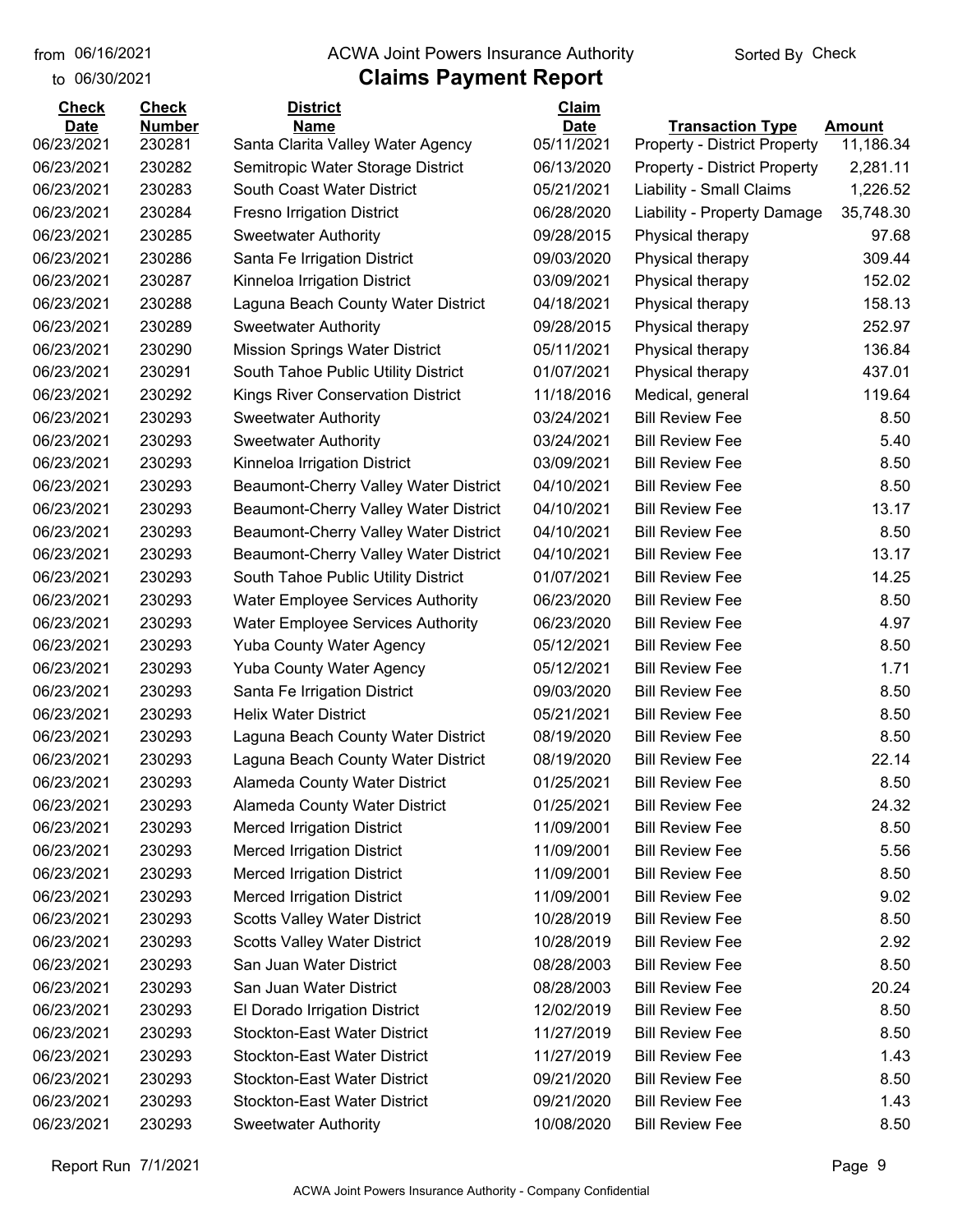to 06/30/2021

#### from 06/16/2021 **The COVA Solic Act Act Authority** Sorted By Check

## **Claims Payment Report**

| <b>Check</b> | <b>Check</b>  | <b>District</b>                          | Claim       |                         |               |
|--------------|---------------|------------------------------------------|-------------|-------------------------|---------------|
| <b>Date</b>  | <b>Number</b> | <b>Name</b>                              | <b>Date</b> | <b>Transaction Type</b> | <b>Amount</b> |
| 06/23/2021   | 230293        | <b>Sweetwater Authority</b>              | 10/08/2020  | <b>Bill Review Fee</b>  | 21.53         |
| 06/23/2021   | 230293        | <b>Merced Irrigation District</b>        | 07/15/2018  | <b>Bill Review Fee</b>  | 23.45         |
| 06/23/2021   | 230293        | Kings River Conservation District        | 11/18/2016  | <b>Bill Review Fee</b>  | 8.50          |
| 06/23/2021   | 230293        | Kings River Conservation District        | 11/18/2016  | <b>Bill Review Fee</b>  | 18.52         |
| 06/23/2021   | 230293        | Sunnyslope County Water District         | 05/17/2021  | <b>Bill Review Fee</b>  | 8.50          |
| 06/23/2021   | 230293        | Sunnyslope County Water District         | 05/17/2021  | <b>Bill Review Fee</b>  | 1.09          |
| 06/23/2021   | 230293        | Laguna Beach County Water District       | 04/18/2021  | <b>Bill Review Fee</b>  | 8.50          |
| 06/23/2021   | 230293        | <b>Sunnyslope County Water District</b>  | 05/19/2021  | <b>Bill Review Fee</b>  | 8.50          |
| 06/23/2021   | 230293        | <b>Sunnyslope County Water District</b>  | 05/19/2021  | <b>Bill Review Fee</b>  | 5.01          |
| 06/23/2021   | 230293        | Alameda County Water District            | 12/03/2020  | <b>Bill Review Fee</b>  | 8.50          |
| 06/23/2021   | 230293        | <b>Walnut Valley Water District</b>      | 05/13/2021  | <b>Bill Review Fee</b>  | 8.50          |
| 06/23/2021   | 230293        | <b>Walnut Valley Water District</b>      | 05/13/2021  | <b>Bill Review Fee</b>  | 2.73          |
| 06/23/2021   | 230293        | <b>Sweetwater Authority</b>              | 09/28/2015  | <b>Bill Review Fee</b>  | 8.50          |
| 06/23/2021   | 230293        | <b>Sweetwater Authority</b>              | 09/28/2015  | <b>Bill Review Fee</b>  | 8.50          |
| 06/23/2021   | 230293        | <b>Browns Valley Irrigation District</b> | 05/14/2021  | <b>Bill Review Fee</b>  | 8.50          |
| 06/23/2021   | 230293        | <b>Browns Valley Irrigation District</b> | 05/14/2021  | <b>Bill Review Fee</b>  | 0.94          |
| 06/23/2021   | 230293        | <b>Mission Springs Water District</b>    | 05/11/2021  | <b>Bill Review Fee</b>  | 8.50          |
| 06/23/2021   | 230294        | <b>Stockton-East Water District</b>      | 11/27/2019  | Medical, general        | 108.88        |
| 06/23/2021   | 230295        | <b>Stockton-East Water District</b>      | 09/21/2020  | Medical, general        | 108.88        |
| 06/23/2021   | 230296        | Kern County Water Agency                 | 09/16/2016  | Anesthesiologist        | 613.59        |
| 06/23/2021   | 230297        | San Luis Water District                  | 08/09/2013  | Photocopy               | 180.00        |
| 06/23/2021   | 230298        | <b>Merced Irrigation District</b>        | 12/22/2020  | Physical therapy        | 139.22        |
| 06/23/2021   | 230299        | Santa Clarita Valley Water Agency        | 05/25/2021  | Mileage                 | 5.60          |
| 06/23/2021   | 230300        | <b>El Toro Water District</b>            | 06/22/2015  | Medical, general        | 146.12        |
| 06/23/2021   | 230301        | Alameda County Water District            | 01/25/2021  | Medical, general        | 564.62        |
| 06/23/2021   | 230302        | Alameda County Water District            | 01/25/2021  | Medical, general        | 182.89        |
| 06/23/2021   | 230303        | Kern County Water Agency                 | 09/16/2016  | <b>Surgery Costs</b>    | 2,924.04      |
| 06/23/2021   | 230304        | <b>Sweetwater Authority</b>              | 03/24/2021  | Physical therapy        | 92.34         |
| 06/23/2021   | 230305        | <b>Sweetwater Authority</b>              | 03/24/2021  | Physical therapy        | 92.34         |
| 06/23/2021   | 230306        | <b>Scotts Valley Water District</b>      | 10/28/2019  | Medical, general        | 155.31        |
| 06/23/2021   | 230307        | East Orange County Water District        | 02/16/2021  | Chiropractor            | 189.33        |
| 06/23/2021   | 230308        | <b>Water Employee Services Authority</b> | 06/23/2020  | Physical therapy        | 112.72        |
| 06/23/2021   | 230309        | Laguna Beach County Water District       | 05/29/2020  | Photocopy               | 75.00         |
| 06/23/2021   | 230310        | Laguna Beach County Water District       | 05/29/2020  | Photocopy               | 75.00         |
| 06/23/2021   | 230311        | <b>Sunnyslope County Water District</b>  | 05/17/2021  | Medical, general        | 220.42        |
| 06/23/2021   | 230312        | <b>Sunnyslope County Water District</b>  | 05/17/2021  | Medical, general        | 268.29        |
| 06/23/2021   | 230313        | <b>Sunnyslope County Water District</b>  | 05/17/2021  | Diagnostics             | 57.73         |
| 06/23/2021   | 230314        | Sunnyslope County Water District         | 05/19/2021  | Medical, general        | 266.01        |
| 06/23/2021   | 230315        | <b>Walnut Valley Water District</b>      | 05/13/2021  | Diagnostics             | 122.85        |
| 06/23/2021   | 230316        | <b>Calaveras County Water District</b>   | 05/19/2021  | Diagnostics             | 21.00         |
| 06/23/2021   | 230317        | Beaumont-Cherry Valley Water District    | 04/10/2021  | Medical, general        | 73.76         |
| 06/23/2021   | 230318        | Beaumont-Cherry Valley Water District    | 04/10/2021  | Medical, general        | 73.76         |
| 06/23/2021   | 230319        | El Dorado Irrigation District            | 12/02/2019  | Medical, general        | 140.08        |
| 06/23/2021   | 230320        | <b>Browns Valley Irrigation District</b> | 05/14/2021  | Medical, general        | 121.29        |
|              |               |                                          |             |                         |               |

Report Run 7/1/2021 Page 10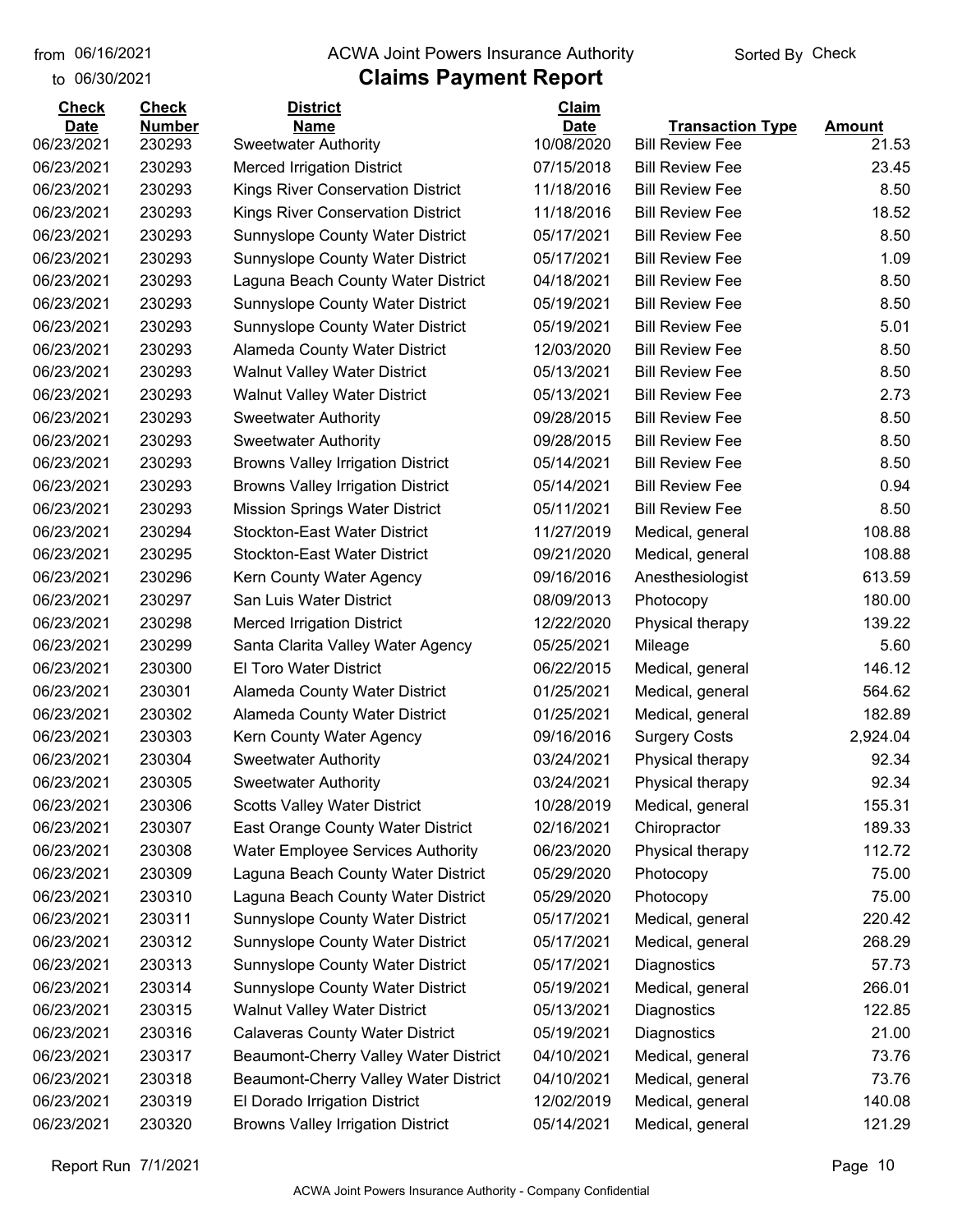to 06/30/2021

#### from 06/16/2021 **The COVA Solic Act Act Authority** Sorted By Check

| <b>Check</b> | <b>Check</b>  | <b>District</b>                                    | Claim       |                         |               |
|--------------|---------------|----------------------------------------------------|-------------|-------------------------|---------------|
| <b>Date</b>  | <b>Number</b> | <b>Name</b>                                        | <b>Date</b> | <b>Transaction Type</b> | <b>Amount</b> |
| 06/23/2021   | 230321        | <b>Yuba County Water Agency</b>                    | 05/12/2021  | Medical, general        | 221.59        |
| 06/23/2021   | 230322        | <b>Sweetwater Authority</b>                        | 10/08/2020  | Medical, general        | 111.97        |
| 06/23/2021   | 230323        | <b>Merced Irrigation District</b>                  | 12/22/2020  | Medical, general        | 111.97        |
| 06/23/2021   | 230324        | <b>Merced Irrigation District</b>                  | 10/29/2020  | Medical, general        | 111.97        |
| 06/23/2021   | 230325        | <b>Clearlake Oaks County Water District</b>        | 12/11/2020  | Photocopy               | 75.00         |
| 06/23/2021   | 230326        | El Dorado Irrigation District                      | 06/14/2008  | Photocopy               | 199.34        |
| 06/23/2021   | 230327        | <b>Tulare Irrigation District</b>                  | 10/19/2011  | Photocopy               | 193.95        |
| 06/23/2021   | 230328        | <b>Tulare Irrigation District</b>                  | 10/19/2011  | Photocopy               | 180.00        |
| 06/23/2021   | 230329        | <b>Helix Water District</b>                        | 05/21/2021  | Medical, general        | 143.20        |
| 06/23/2021   | 230330        | Solano Irrigation District                         | 03/06/2020  | Diagnostics             | 665.59        |
| 06/23/2021   | 230331        | San Juan Water District                            | 08/28/2003  | Medical, general        | 111.97        |
| 06/23/2021   | 230332        | <b>Clearlake Oaks County Water District</b>        | 05/17/2021  | Diagnostics             | 12.74         |
| 06/23/2021   | 230333        | Alameda County Water District                      | 12/03/2020  | Medical, general        | 201.43        |
| 06/23/2021   | 230334        | Laguna Beach County Water District                 | 08/19/2020  | Medical, general        | 113.94        |
| 06/23/2021   | 230335        | Yolo County Flood Control & Water Conse 08/15/2020 |             | Medical, general        | 148.04        |
| 06/23/2021   | 230336        | <b>Merced Irrigation District</b>                  | 07/15/2018  | Anesthesiologist        | 338.88        |
| 06/23/2021   | 230337        | <b>Merced Irrigation District</b>                  | 07/15/2018  | Hospital (Outpatient)   | 9,178.00      |
| 06/23/2021   | 230338        | <b>Vallecitos Water District</b>                   | 05/25/2021  | Medical, general        | 354.07        |
| 06/23/2021   | 230339        | <b>Merced Irrigation District</b>                  | 11/09/2001  | Physical therapy        | 66.76         |
| 06/23/2021   | 230340        | <b>Merced Irrigation District</b>                  | 11/09/2001  | Physical therapy        | 108.18        |
| 06/24/2021   | 230341        | <b>Sutter Extension Water District</b>             | 09/01/2019  | Expert                  | 3,912.50      |
| 06/24/2021   | 230342        | <b>Reclamation District #108</b>                   | 11/28/2020  | Adjuster                | 135.00        |
| 06/24/2021   | 230343        | <b>Sutter Extension Water District</b>             | 09/01/2019  | Expert                  | 510.00        |
| 06/24/2021   | 230344        | <b>Clearlake Oaks County Water District</b>        | 05/25/2021  | Hospital (Outpatient)   | 446.72        |
| 06/24/2021   | 230345        | <b>Sweetwater Authority</b>                        | 09/28/2015  | Physical therapy        | 146.86        |
| 06/24/2021   | 230346        | Kinneloa Irrigation District                       | 03/09/2021  | Physical therapy        | 227.07        |
| 06/24/2021   | 230347        | Santa Fe Irrigation District                       | 09/03/2020  | Physical therapy        | 154.72        |
| 06/24/2021   | 230348        | South Tahoe Public Utility District                | 08/21/2020  | Physical therapy        | 67.80         |
| 06/24/2021   | 230349        | Vista Irrigation District                          | 02/04/2019  | <b>PPD</b>              | 580.00        |
| 06/24/2021   | 230350        | Vista Irrigation District                          | 06/07/2019  | <b>PPD</b>              | 580.00        |
| 06/24/2021   | 230351        | Clearlake Oaks County Water District               | 05/25/2021  | <b>Bill Review Fee</b>  | 8.50          |
| 06/24/2021   | 230351        | Clearlake Oaks County Water District               | 05/25/2021  | <b>Bill Review Fee</b>  | 1.13          |
| 06/24/2021   | 230351        | Kinneloa Irrigation District                       | 03/09/2021  | <b>Bill Review Fee</b>  | 8.50          |
| 06/24/2021   | 230351        | Beaumont-Cherry Valley Water District              | 04/10/2021  | <b>Bill Review Fee</b>  | 8.50          |
| 06/24/2021   | 230351        | Beaumont-Cherry Valley Water District              | 04/10/2021  | <b>Bill Review Fee</b>  | 7.82          |
| 06/24/2021   | 230351        | Beaumont-Cherry Valley Water District              | 04/10/2021  | <b>Bill Review Fee</b>  | 8.50          |
| 06/24/2021   | 230351        | Beaumont-Cherry Valley Water District              | 04/10/2021  | <b>Bill Review Fee</b>  | 7.82          |
| 06/24/2021   | 230351        | Beaumont-Cherry Valley Water District              | 04/10/2021  | <b>Bill Review Fee</b>  | 8.50          |
| 06/24/2021   | 230351        | Beaumont-Cherry Valley Water District              | 04/10/2021  | <b>Bill Review Fee</b>  | 7.82          |
| 06/24/2021   | 230351        | Beaumont-Cherry Valley Water District              | 04/10/2021  | <b>Bill Review Fee</b>  | 8.50          |
| 06/24/2021   | 230351        | Beaumont-Cherry Valley Water District              | 04/10/2021  | <b>Bill Review Fee</b>  | 6.44          |
| 06/24/2021   | 230351        | Beaumont-Cherry Valley Water District              | 04/10/2021  | <b>Bill Review Fee</b>  | 8.50          |
| 06/24/2021   | 230351        | Beaumont-Cherry Valley Water District              | 04/10/2021  | <b>Bill Review Fee</b>  | 6.44          |
| 06/24/2021   | 230351        | Beaumont-Cherry Valley Water District              | 04/10/2021  | <b>Bill Review Fee</b>  | 8.50          |
|              |               |                                                    |             |                         |               |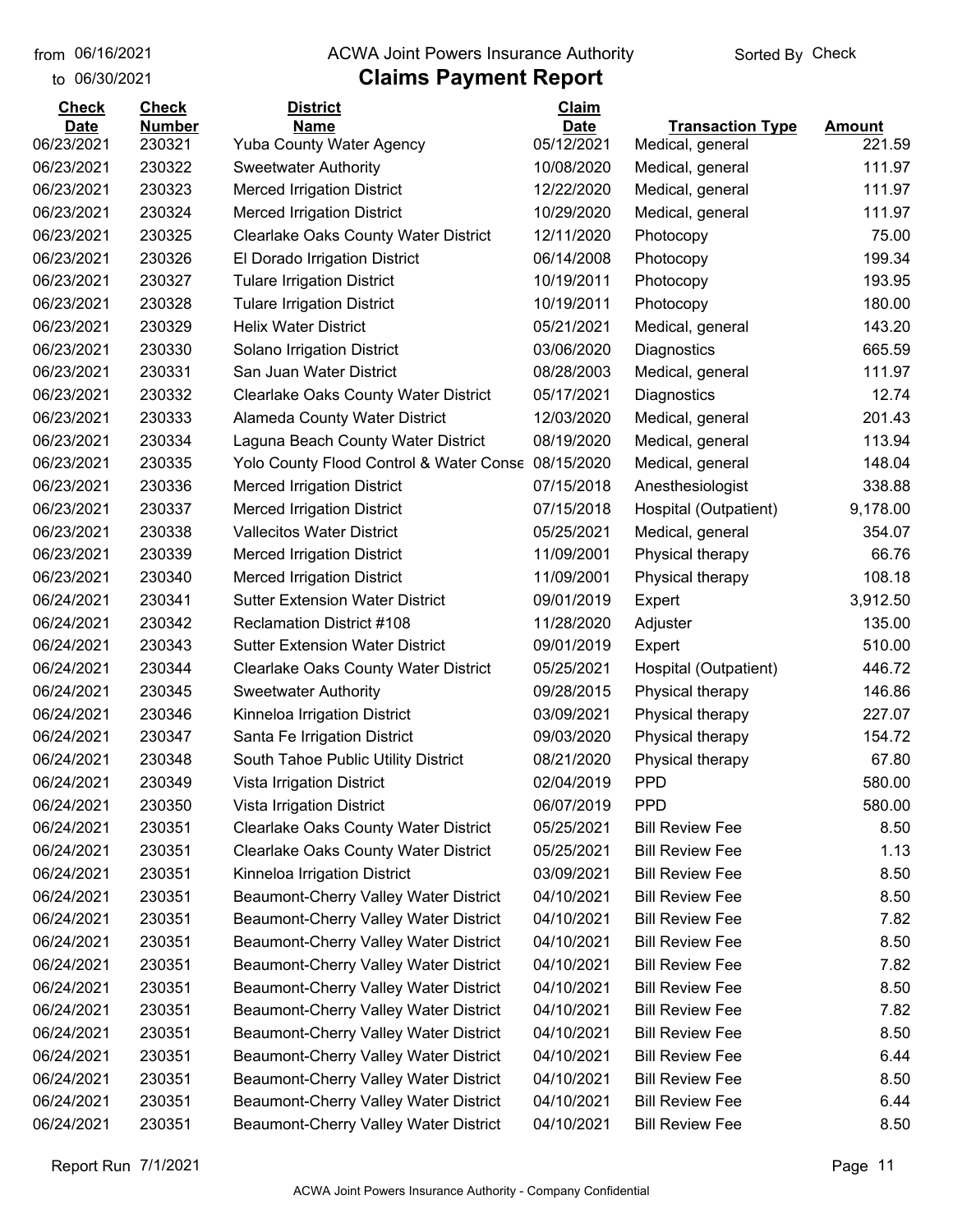to 06/30/2021

#### from 06/16/2021 **The COVA Solic Act Act Authority** Sorted By Check

| <b>Check</b>              | <b>Check</b>            | <b>District</b>                                      | Claim                     |                                                   |                        |
|---------------------------|-------------------------|------------------------------------------------------|---------------------------|---------------------------------------------------|------------------------|
| <b>Date</b><br>06/24/2021 | <b>Number</b><br>230351 | <b>Name</b><br>Beaumont-Cherry Valley Water District | <b>Date</b><br>04/10/2021 | <b>Transaction Type</b><br><b>Bill Review Fee</b> | <b>Amount</b><br>12.56 |
| 06/24/2021                | 230351                  | South Tahoe Public Utility District                  | 08/21/2020                | <b>Bill Review Fee</b>                            | 9.39                   |
| 06/24/2021                | 230351                  | Alameda County Water District                        | 09/16/2020                | <b>Bill Review Fee</b>                            | 8.50                   |
| 06/24/2021                | 230351                  | Santa Fe Irrigation District                         | 09/03/2020                | <b>Bill Review Fee</b>                            | 8.50                   |
| 06/24/2021                | 230351                  | San Luis & Delta-Mendota Water Authority             | 05/05/2021                | <b>Bill Review Fee</b>                            | 8.50                   |
| 06/24/2021                | 230351                  | San Luis & Delta-Mendota Water Authority             | 05/05/2021                | <b>Bill Review Fee</b>                            | 19.77                  |
| 06/24/2021                | 230351                  | East Contra Costa Irrigation District                | 10/05/2020                | <b>Bill Review Fee</b>                            | 8.50                   |
| 06/24/2021                | 230351                  | East Contra Costa Irrigation District                | 10/05/2020                | <b>Bill Review Fee</b>                            | 3.77                   |
| 06/24/2021                | 230351                  | Laguna Beach County Water District                   | 01/19/2021                | <b>Bill Review Fee</b>                            | 8.50                   |
| 06/24/2021                | 230351                  | Laguna Beach County Water District                   | 01/19/2021                | <b>Bill Review Fee</b>                            | 22.14                  |
| 06/24/2021                | 230351                  | Fresno Metropolitan Flood Control District           | 08/25/2018                | <b>Bill Review Fee</b>                            | 8.50                   |
| 06/24/2021                | 230351                  | Fresno Metropolitan Flood Control District           | 08/25/2018                | <b>Bill Review Fee</b>                            | 8.50                   |
| 06/24/2021                | 230351                  | Fresno Metropolitan Flood Control District           | 08/25/2018                | <b>Bill Review Fee</b>                            | 8.50                   |
| 06/24/2021                | 230351                  | Wheeler Ridge-Maricopa Water Storage D               | 05/24/2021                | <b>Bill Review Fee</b>                            | 8.50                   |
| 06/24/2021                | 230351                  | Wheeler Ridge-Maricopa Water Storage D               | 05/24/2021                | <b>Bill Review Fee</b>                            | 6.22                   |
| 06/24/2021                | 230351                  | <b>Otay Water District</b>                           | 05/06/2021                | <b>Bill Review Fee</b>                            | 8.50                   |
| 06/24/2021                | 230351                  | Alameda County Water District                        | 12/03/2020                | <b>Bill Review Fee</b>                            | 8.50                   |
| 06/24/2021                | 230351                  | Alameda County Water District                        | 12/03/2020                | <b>Bill Review Fee</b>                            | 8.50                   |
| 06/24/2021                | 230351                  | Alameda County Water District                        | 04/21/2021                | <b>Bill Review Fee</b>                            | 8.50                   |
| 06/24/2021                | 230351                  | <b>Alameda County Water District</b>                 | 04/21/2021                | <b>Bill Review Fee</b>                            | 8.50                   |
| 06/24/2021                | 230351                  | <b>Sweetwater Authority</b>                          | 09/28/2015                | <b>Bill Review Fee</b>                            | 8.50                   |
| 06/24/2021                | 230351                  | Alameda County Water District                        | 03/19/2021                | <b>Bill Review Fee</b>                            | 8.50                   |
| 06/24/2021                | 230351                  | Alameda County Water District                        | 03/19/2021                | <b>Bill Review Fee</b>                            | 8.50                   |
| 06/24/2021                | 230351                  | Alameda County Water District                        | 03/19/2021                | <b>Bill Review Fee</b>                            | 8.50                   |
| 06/24/2021                | 230351                  | Alameda County Water District                        | 03/19/2021                | <b>Bill Review Fee</b>                            | 8.50                   |
| 06/24/2021                | 230351                  | Alameda County Water District                        | 03/19/2021                | <b>Bill Review Fee</b>                            | 8.50                   |
| 06/24/2021                | 230351                  | Alameda County Water District                        | 03/19/2021                | <b>Bill Review Fee</b>                            | 8.50                   |
| 06/24/2021                | 230352                  | Rancho California Water District                     | 06/02/2021                | <b>TTD</b>                                        | 1,242.57               |
| 06/24/2021                | 230353                  | Sierra Lakes County Water District                   | 09/13/2018                | <b>PPD</b>                                        | 580.00                 |
| 06/24/2021                | 230354                  | Yolo County Flood Control & Water Conse 11/21/1991   |                           | Life pension                                      | 84.00                  |
| 06/24/2021                | 230355                  | Beaumont-Cherry Valley Water District                | 04/10/2021                | Physical therapy                                  | 93.86                  |
| 06/24/2021                | 230356                  | Beaumont-Cherry Valley Water District                | 04/10/2021                | Physical therapy                                  | 93.86                  |
| 06/24/2021                | 230357                  | Beaumont-Cherry Valley Water District                | 04/10/2021                | Physical therapy                                  | 93.86                  |
| 06/24/2021                | 230358                  | Beaumont-Cherry Valley Water District                | 04/10/2021                | Physical therapy                                  | 77.23                  |
| 06/24/2021                | 230359                  | Beaumont-Cherry Valley Water District                | 04/10/2021                | Physical therapy                                  | 77.23                  |
| 06/24/2021                | 230360                  | Beaumont-Cherry Valley Water District                | 04/10/2021                | Physical therapy                                  | 150.74                 |
| 06/24/2021                | 230361                  | Alameda County Water District                        | 02/14/2020                | <b>TTD</b>                                        | 2,598.86               |
| 06/24/2021                | 230362                  | Alameda County Water District                        | 01/25/2021                | <b>TTD</b>                                        | 2,712.62               |
| 06/24/2021                | 230363                  | East Contra Costa Irrigation District                | 10/05/2020                | Medical, general                                  | 200.07                 |
| 06/24/2021                | 230364                  | Wheeler Ridge-Maricopa Water Storage D               | 05/24/2021                | Medical, general                                  | 141.11                 |
| 06/24/2021                | 230365                  | <b>Scotts Valley Water District</b>                  | 10/28/2019                | <b>PPD</b>                                        | 580.00                 |
| 06/24/2021                | 230366                  | <b>Vallecitos Water District</b>                     | 10/15/2020                | <b>TTD</b>                                        | 1,042.61               |
| 06/24/2021                | 230367                  | <b>Twentynine Palms Water District</b>               | 02/09/2021                | Photocopy                                         | 352.47                 |
| 06/24/2021                | 230368                  | <b>Tuolumne Utilities District</b>                   | 05/12/2021                | Photocopy                                         | 149.29                 |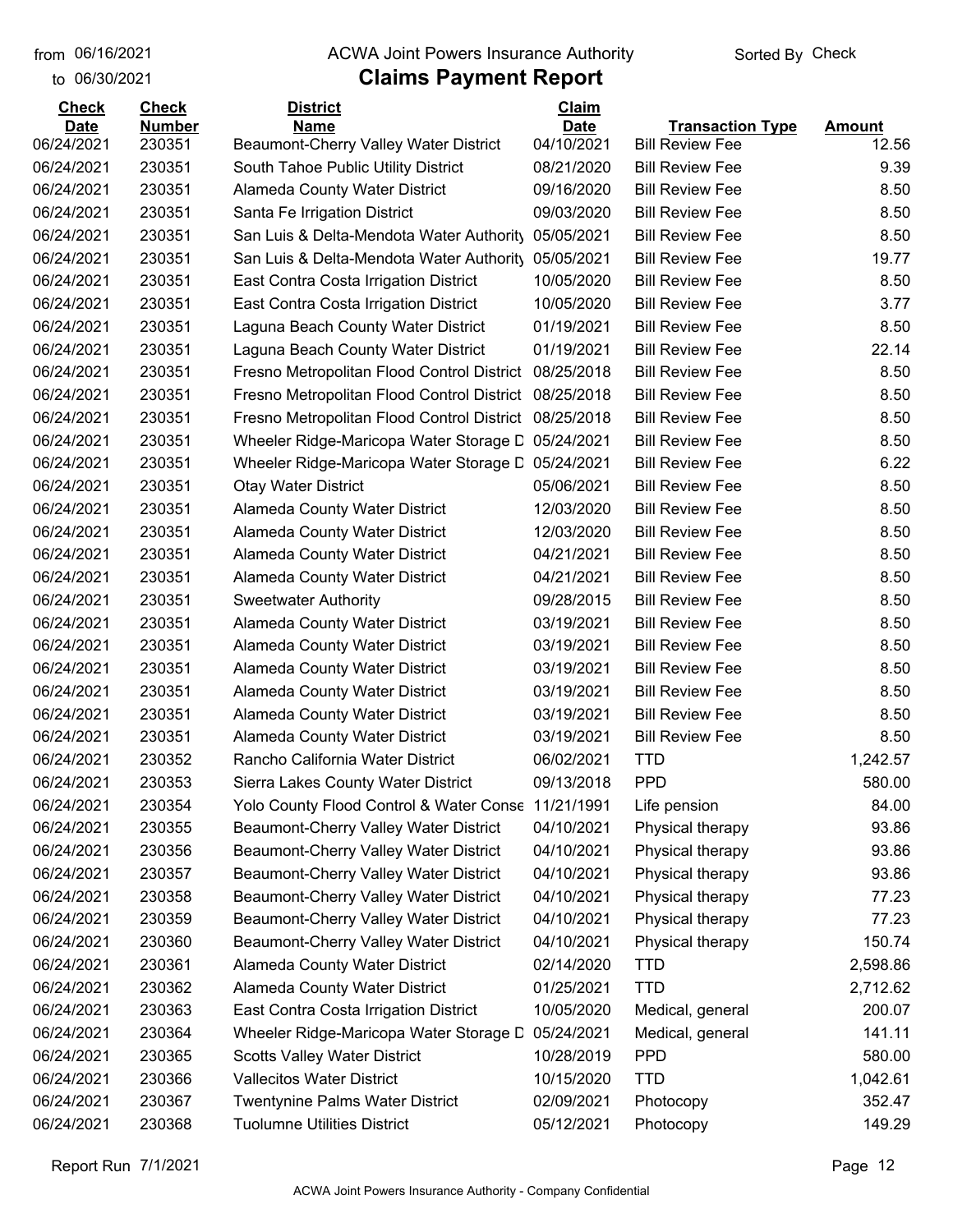to 06/30/2021

#### from 06/16/2021 **The COVA Solic Act Act Authority** Sorted By Check

| <b>Check</b><br><b>Date</b> | <b>Check</b><br><b>Number</b> | <b>District</b><br><b>Name</b>              | <b>Claim</b><br><b>Date</b> | <b>Transaction Type</b>     | Amount   |
|-----------------------------|-------------------------------|---------------------------------------------|-----------------------------|-----------------------------|----------|
| 06/24/2021                  | 230369                        | San Luis & Delta-Mendota Water Authority    | 05/05/2021                  | Medical, general            | 111.97   |
| 06/24/2021                  | 230370                        | Laguna Beach County Water District          | 04/18/2021                  | <b>TTD</b>                  | 1,937.59 |
| 06/24/2021                  | 230371                        | <b>Otay Water District</b>                  | 05/06/2021                  | Medical, general            | 93.86    |
| 06/24/2021                  | 230372                        | Fresno Metropolitan Flood Control District  | 08/25/2018                  | Medical, general            | 160.35   |
| 06/24/2021                  | 230373                        | Fresno Metropolitan Flood Control District  | 08/25/2018                  | Medical, general            | 160.35   |
| 06/24/2021                  | 230374                        | Fresno Metropolitan Flood Control District  | 08/25/2018                  | Medical, general            | 160.35   |
| 06/24/2021                  | 230375                        | Trabuco Canyon Water District               | 10/22/2015                  | <b>PPD</b>                  | 580.00   |
| 06/24/2021                  | 230376                        | Alameda County Water District               | 03/19/2021                  | Diagnostics                 | 108.09   |
| 06/24/2021                  | 230377                        | Alameda County Water District               | 03/19/2021                  | Medical, general            | 98.57    |
| 06/24/2021                  | 230378                        | Alameda County Water District               | 03/19/2021                  | Medical, general            | 98.57    |
| 06/24/2021                  | 230379                        | Alameda County Water District               | 12/03/2020                  | Physical therapy            | 79.37    |
| 06/24/2021                  | 230380                        | Alameda County Water District               | 03/19/2021                  | Medical, general            | 125.04   |
| 06/24/2021                  | 230381                        | Alameda County Water District               | 04/21/2021                  | Medical, general            | 99.85    |
| 06/24/2021                  | 230382                        | Alameda County Water District               | 12/03/2020                  | Medical, general            | 13.00    |
| 06/24/2021                  | 230383                        | Alameda County Water District               | 04/21/2021                  | Physical therapy            | 114.21   |
| 06/24/2021                  | 230384                        | Alameda County Water District               | 03/19/2021                  | Diagnostics                 | 108.09   |
| 06/24/2021                  | 230385                        | Alameda County Water District               | 03/19/2021                  | Physical therapy            | 72.81    |
| 06/24/2021                  | 230386                        | Alameda County Water District               | 09/16/2020                  | Medical, general            | 102.15   |
| 06/24/2021                  | 230387                        | Laguna Beach County Water District          | 01/19/2021                  | Medical, general            | 113.94   |
| 06/24/2021                  | 230388                        | Kern County Water Agency                    | 09/16/2016                  | <b>TTD</b>                  | 2,667.20 |
| 06/24/2021                  | 230389                        | <b>Mission Springs Water District</b>       | 05/11/2021                  | <b>TTD</b>                  | 2,635.64 |
| 06/29/2021                  | 230390                        | <b>Humboldt Community Services District</b> | 04/22/2021                  | Adjuster                    | 2,352.00 |
| 06/29/2021                  | 230391                        | Santiago Aqueduct Commission                | 10/26/2020                  | Adjuster                    | 1,710.00 |
| 06/29/2021                  | 230392                        | Paradise Irrigation District                | 01/18/2021                  | Adjuster                    | 3,371.60 |
| 06/29/2021                  | 230393                        | Montecito Water District                    | 08/03/2020                  | Liability - Property Damage | 3,916.00 |
| 06/29/2021                  | 230394                        | <b>Calaveras County Water District</b>      | 11/18/2020                  | Liability - Property Damage | 8,500.00 |
| 06/29/2021                  | 230395                        | <b>Merced Irrigation District</b>           | 09/15/2017                  | <b>Expense General</b>      | 3,135.64 |
| 06/29/2021                  | 230396                        | Calleguas Municipal Water District          | 07/31/2017                  | <b>PPD</b>                  | 580.00   |
| 06/29/2021                  | 230397                        | <b>Clearlake Oaks County Water District</b> | 12/11/2020                  | <b>TTD</b>                  | 117.11   |
| 06/29/2021                  | 230398                        | Sacramento Suburban Water District          | 12/09/2020                  | <b>Bill Review Fee</b>      | 8.50     |
| 06/29/2021                  | 230398                        | Sacramento Suburban Water District          | 12/09/2020                  | <b>Bill Review Fee</b>      | 8.50     |
| 06/29/2021                  | 230398                        | Laguna Beach County Water District          | 10/29/2019                  | <b>Bill Review Fee</b>      | 8.50     |
| 06/29/2021                  | 230398                        | Laguna Beach County Water District          | 10/29/2019                  | <b>Bill Review Fee</b>      | 8.50     |
| 06/29/2021                  | 230398                        | Laguna Beach County Water District          | 10/29/2019                  | <b>Bill Review Fee</b>      | 16.10    |
| 06/29/2021                  | 230398                        | South Tahoe Public Utility District         | 01/17/2021                  | <b>Bill Review Fee</b>      | 25.03    |
| 06/29/2021                  | 230398                        | <b>Sweetwater Authority</b>                 | 10/13/2020                  | <b>Bill Review Fee</b>      | 8.50     |
| 06/29/2021                  | 230398                        | <b>Sweetwater Authority</b>                 | 10/13/2020                  | <b>Bill Review Fee</b>      | 17.63    |
| 06/29/2021                  | 230398                        | <b>Tahoe City Public Utility District</b>   | 08/11/2020                  | <b>Bill Review Fee</b>      | 8.50     |
| 06/29/2021                  | 230398                        | <b>Tahoe City Public Utility District</b>   | 08/11/2020                  | <b>Bill Review Fee</b>      | 3.89     |
| 06/29/2021                  | 230398                        | <b>Clearlake Oaks County Water District</b> | 12/11/2020                  | <b>Bill Review Fee</b>      | 8.50     |
| 06/29/2021                  | 230398                        | <b>Clearlake Oaks County Water District</b> | 12/11/2020                  | <b>Bill Review Fee</b>      | 0.78     |
| 06/29/2021                  | 230398                        | Laguna Beach County Water District          | 01/19/2021                  | <b>Bill Review Fee</b>      | 8.50     |
| 06/29/2021                  | 230398                        | Laguna Beach County Water District          | 01/19/2021                  | <b>Bill Review Fee</b>      | 9.44     |
| 06/29/2021                  | 230398                        | Fresno Metropolitan Flood Control District  | 08/25/2018                  | <b>Bill Review Fee</b>      | 8.50     |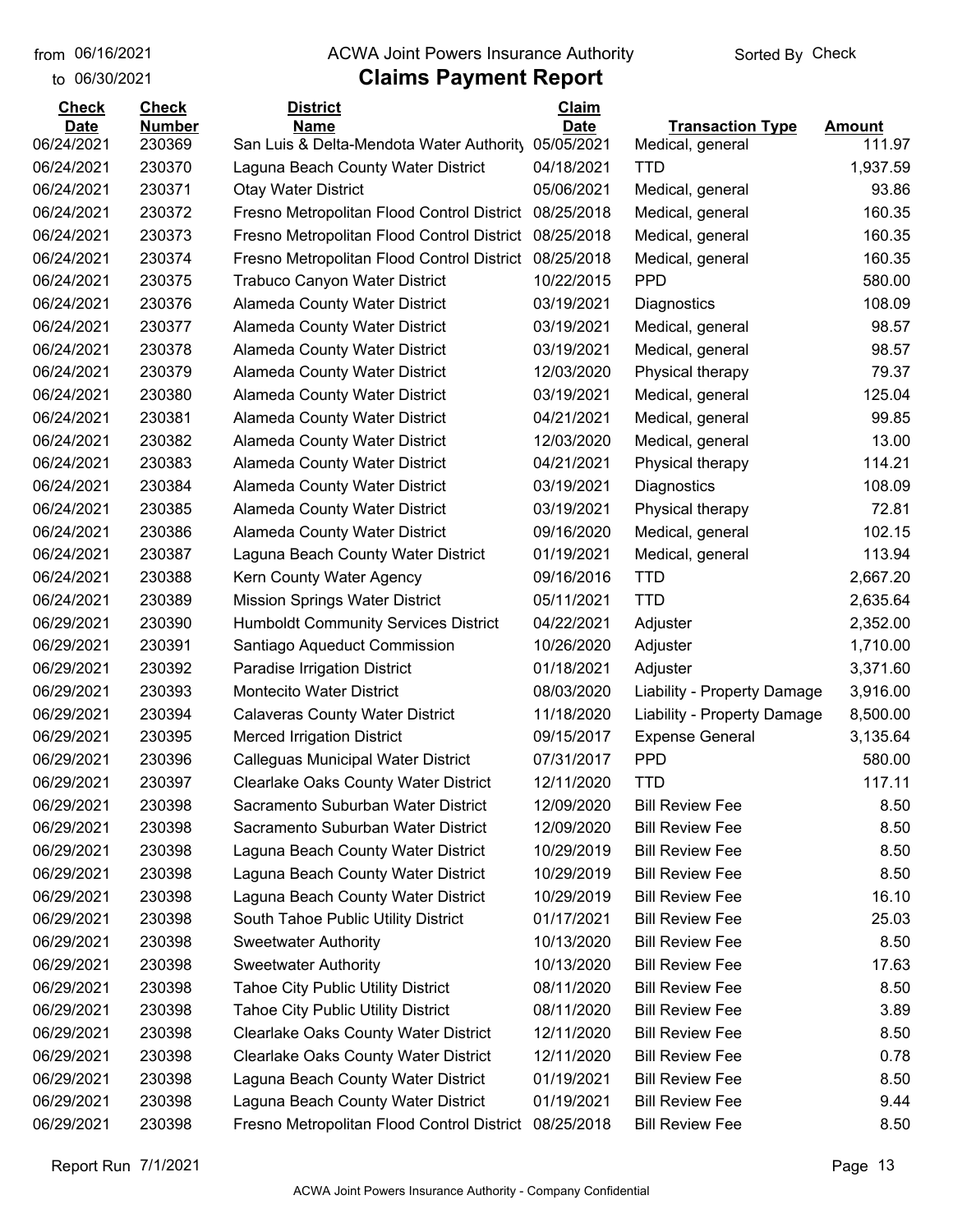to 06/30/2021

#### from 06/16/2021 **The COVA Solic Act Act Authority** Sorted By Check

| <b>Check</b> | <b>Check</b>  | <b>District</b>                             | <b>Claim</b> |                         |               |
|--------------|---------------|---------------------------------------------|--------------|-------------------------|---------------|
| <b>Date</b>  | <b>Number</b> | <b>Name</b>                                 | <b>Date</b>  | <b>Transaction Type</b> | <b>Amount</b> |
| 06/29/2021   | 230398        | Fresno Metropolitan Flood Control District  | 08/25/2018   | <b>Bill Review Fee</b>  | 4.80          |
| 06/29/2021   | 230398        | San Juan Water District                     | 08/28/2003   | <b>Bill Review Fee</b>  | 8.50          |
| 06/29/2021   | 230398        | Patterson Irrigation District               | 08/09/2012   | <b>Bill Review Fee</b>  | 13.00         |
| 06/29/2021   | 230398        | Panoche Water District                      | 08/17/2019   | <b>Bill Review Fee</b>  | 13.00         |
| 06/29/2021   | 230398        | <b>Alameda County Water District</b>        | 04/21/2021   | <b>Bill Review Fee</b>  | 8.50          |
| 06/29/2021   | 230398        | Alameda County Water District               | 04/21/2021   | <b>Bill Review Fee</b>  | 8.50          |
| 06/29/2021   | 230398        | Valley of the Moon Water District           | 07/29/2019   | <b>Bill Review Fee</b>  | 8.50          |
| 06/29/2021   | 230398        | Valley of the Moon Water District           | 07/29/2019   | <b>Bill Review Fee</b>  | 2.75          |
| 06/29/2021   | 230399        | Laguna Beach County Water District          | 10/29/2019   | <b>TTD</b>              | 1,881.62      |
| 06/29/2021   | 230400        | <b>Clearlake Oaks County Water District</b> | 12/11/2020   | <b>TTD</b>              | 762.31        |
| 06/29/2021   | 230401        | <b>Mesa Water District</b>                  | 07/30/2020   | <b>TTD</b>              | 2,314.58      |
| 06/29/2021   | 230402        | <b>Sweetwater Authority</b>                 | 10/08/2020   | <b>TTD</b>              | 2,598.86      |
| 06/29/2021   | 230403        | Valley of the Moon Water District           | 03/26/2020   | <b>TTD</b>              | 556.90        |
| 06/29/2021   | 230404        | Valley of the Moon Water District           | 03/26/2020   | Wage loss               | 281.44        |
| 06/29/2021   | 230405        | Valley of the Moon Water District           | 03/26/2020   | Pharmacy                | 47.72         |
| 06/29/2021   | 230406        | <b>Clearlake Oaks County Water District</b> | 12/11/2020   | Medical, general        | 59.23         |
| 06/30/2021   | 230407        | Santa Fe Irrigation District                | 09/03/2020   | Physical therapy        | 154.72        |
| 06/30/2021   | 230408        | Kinneloa Irrigation District                | 03/09/2021   | Physical therapy        | 158.13        |
| 06/30/2021   | 230409        | Laguna Beach County Water District          | 04/18/2021   | Physical therapy        | 158.13        |
| 06/30/2021   | 230410        | Santa Fe Irrigation District                | 09/03/2020   | Physical therapy        | 154.72        |
| 06/30/2021   | 230411        | <b>Sweetwater Authority</b>                 | 09/28/2015   | Physical therapy        | 150.46        |
| 06/30/2021   | 230412        | <b>Sweetwater Authority</b>                 | 10/13/2020   | <b>Surgery Costs</b>    | 634.54        |
| 06/30/2021   | 230413        | Glenn-Colusa Irrigation District            | 05/24/2021   | Medical, general        | 73.83         |
| 06/30/2021   | 230414        | Fresno Metropolitan Flood Control District  | 08/25/2018   | Medical, general        | 207.28        |
| 06/30/2021   | 230415        | Laguna Beach County Water District          | 10/29/2019   | Medical, general        | 343.60        |
| 06/30/2021   | 230416        | Wheeler Ridge-Maricopa Water Storage D      | 05/11/2021   | <b>Bill Review Fee</b>  | 8.50          |
| 06/30/2021   | 230416        | Wheeler Ridge-Maricopa Water Storage D      | 05/11/2021   | <b>Bill Review Fee</b>  | 4.39          |
| 06/30/2021   | 230416        | San Luis Water District                     | 08/09/2013   | <b>Bill Review Fee</b>  | 8.50          |
| 06/30/2021   | 230416        | San Luis Water District                     | 08/09/2013   | <b>Bill Review Fee</b>  | 1.70          |
| 06/30/2021   | 230416        | Kinneloa Irrigation District                | 03/09/2021   | <b>Bill Review Fee</b>  | 8.50          |
| 06/30/2021   | 230416        | Santa Fe Irrigation District                | 09/03/2020   | <b>Bill Review Fee</b>  | 8.50          |
| 06/30/2021   | 230416        | Santa Fe Irrigation District                | 09/03/2020   | <b>Bill Review Fee</b>  | 8.50          |
| 06/30/2021   | 230416        | <b>Orange County Water District</b>         | 11/09/2020   | <b>Bill Review Fee</b>  | 8.50          |
| 06/30/2021   | 230416        | <b>Sweetwater Authority</b>                 | 10/08/2020   | <b>Bill Review Fee</b>  | 8.50          |
| 06/30/2021   | 230416        | San Juan Water District                     | 08/28/2003   | <b>Bill Review Fee</b>  | 8.50          |
| 06/30/2021   | 230416        | San Juan Water District                     | 08/28/2003   | <b>Bill Review Fee</b>  | 61.46         |
| 06/30/2021   | 230416        | Wheeler Ridge-Maricopa Water Storage D      | 05/24/2021   | <b>Bill Review Fee</b>  | 8.50          |
| 06/30/2021   | 230416        | Wheeler Ridge-Maricopa Water Storage D      | 05/24/2021   | <b>Bill Review Fee</b>  | 6.15          |
| 06/30/2021   | 230416        | Laguna Beach County Water District          | 04/18/2021   | <b>Bill Review Fee</b>  | 8.50          |
| 06/30/2021   | 230416        | Kaweah Delta Water Conservation District    | 10/07/2014   | <b>Bill Review Fee</b>  | 8.50          |
| 06/30/2021   | 230416        | Kaweah Delta Water Conservation District    | 10/07/2014   | <b>Bill Review Fee</b>  | 12.82         |
| 06/30/2021   | 230416        | Western Municipal Water District            | 11/21/2019   | <b>Bill Review Fee</b>  | 8.50          |
| 06/30/2021   | 230416        | Western Municipal Water District            | 11/21/2019   | <b>Bill Review Fee</b>  | 1.79          |
| 06/30/2021   | 230416        | <b>Calaveras County Water District</b>      | 02/08/2021   | <b>Bill Review Fee</b>  | 8.50          |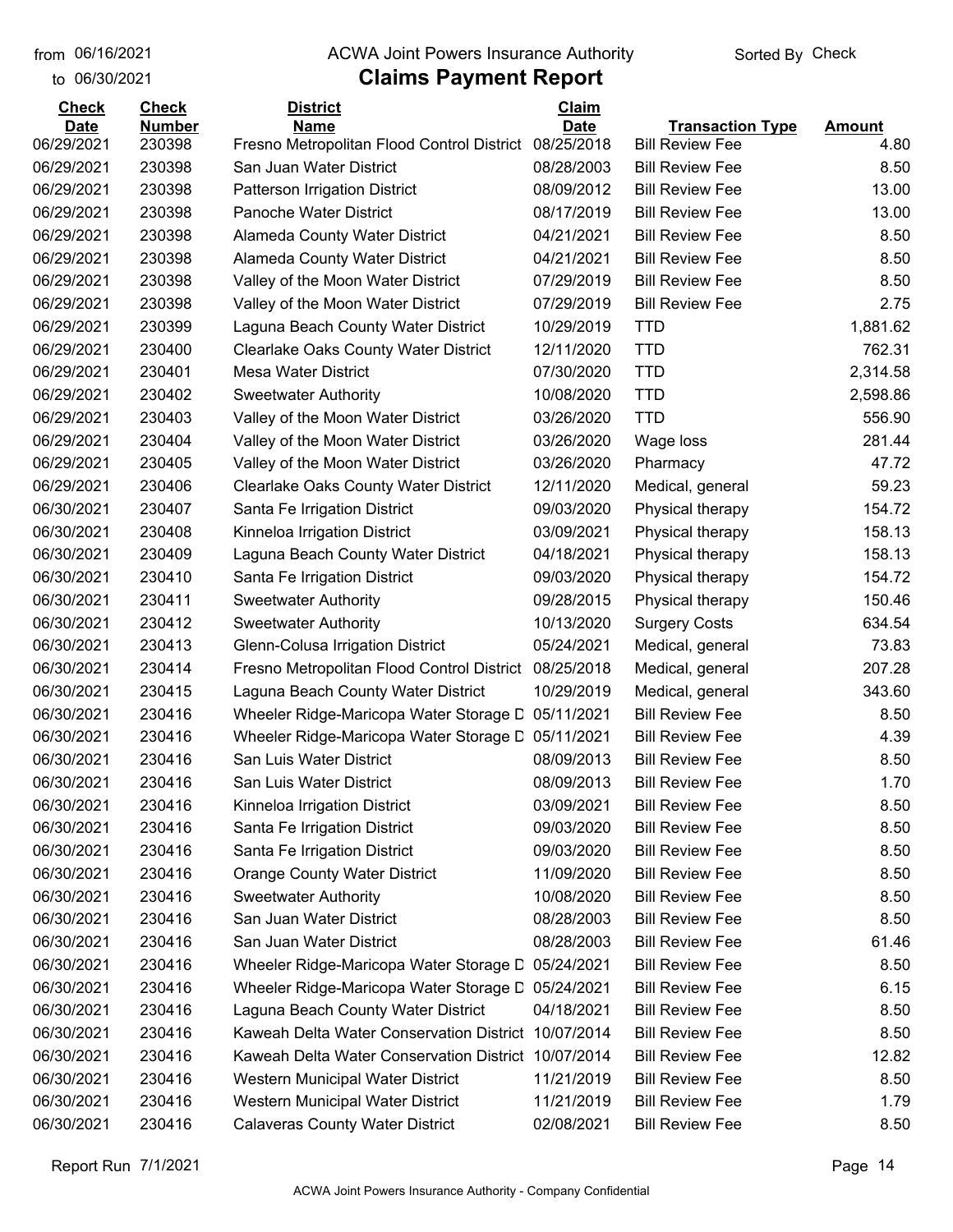to 06/30/2021

## from 06/16/2021 **The COVA Solic Act Act Authority** Sorted By Check

| <b>Check</b> | <b>Check</b>  | <b>District</b>                           | Claim       |                         |               |
|--------------|---------------|-------------------------------------------|-------------|-------------------------|---------------|
| <b>Date</b>  | <b>Number</b> | <b>Name</b>                               | <b>Date</b> | <b>Transaction Type</b> | <b>Amount</b> |
| 06/30/2021   | 230416        | <b>Calaveras County Water District</b>    | 02/08/2021  | <b>Bill Review Fee</b>  | 0.20          |
| 06/30/2021   | 230416        | Glenn-Colusa Irrigation District          | 05/24/2021  | <b>Bill Review Fee</b>  | 8.50          |
| 06/30/2021   | 230416        | Glenn-Colusa Irrigation District          | 05/24/2021  | <b>Bill Review Fee</b>  | 2.24          |
| 06/30/2021   | 230416        | <b>Sweetwater Authority</b>               | 09/28/2015  | <b>Bill Review Fee</b>  | 8.50          |
| 06/30/2021   | 230417        | Kaweah Delta Water Conservation District  | 10/07/2014  | Medical, general        | 73.76         |
| 06/30/2021   | 230418        | Laguna Beach County Water District        | 10/29/2019  | <b>DME Supplies</b>     | 653.37        |
| 06/30/2021   | 230419        | San Luis Water District                   | 08/09/2013  | <b>DME Supplies</b>     | 76.43         |
| 06/30/2021   | 230420        | Wheeler Ridge-Maricopa Water Storage D    | 05/11/2021  | Medical, general        | 99.45         |
| 06/30/2021   | 230421        | Wheeler Ridge-Maricopa Water Storage D    | 05/24/2021  | Medical, general        | 139.40        |
| 06/30/2021   | 230422        | South Tahoe Public Utility District       | 01/17/2021  | Medical, general        | 198.37        |
| 06/30/2021   | 230423        | <b>Tahoe City Public Utility District</b> | 08/11/2020  | Medical, general        | 126.53        |
| 06/30/2021   | 230424        | <b>Calaveras County Water District</b>    | 02/08/2021  | Medical, general        | 98.94         |
| 06/30/2021   | 230425        | Laguna Beach County Water District        | 01/19/2021  | Physical therapy        | 214.04        |
| 06/30/2021   | 230426        | Sweetwater Authority                      | 10/13/2020  | Pharmacy                | 35.23         |
| 06/30/2021   | 230427        | <b>Patterson Irrigation District</b>      | 08/09/2012  | Medical Interpreter     | 72.00         |
| 06/30/2021   | 230428        | <b>Sweetwater Authority</b>               | 10/08/2020  | Medical, general        | 143.48        |
| 06/30/2021   | 230429        | Valley of the Moon Water District         | 07/29/2019  | Diagnostics             | 329.87        |
| 06/30/2021   | 230430        | San Juan Water District                   | 08/28/2003  | Medical, general        | 327.88        |
| 06/30/2021   | 230431        | Sacramento Suburban Water District        | 12/09/2020  | Medical, general        | 126.38        |
| 06/30/2021   | 230432        | Alameda County Water District             | 04/21/2021  | Medical, general        | 201.43        |
| 06/30/2021   | 230433        | Sacramento Suburban Water District        | 12/09/2020  | Medical, general        | 13.00         |
| 06/30/2021   | 230434        | Alameda County Water District             | 04/21/2021  | Physical therapy        | 32.56         |
| 06/30/2021   | 230435        | <b>Orange County Water District</b>       | 11/09/2020  | Medical, general        | 51.02         |
| 06/30/2021   | 230436        | <b>Western Municipal Water District</b>   | 11/21/2019  | Physical therapy        | 170.04        |
|              |               |                                           |             | Total                   | 592,391.30    |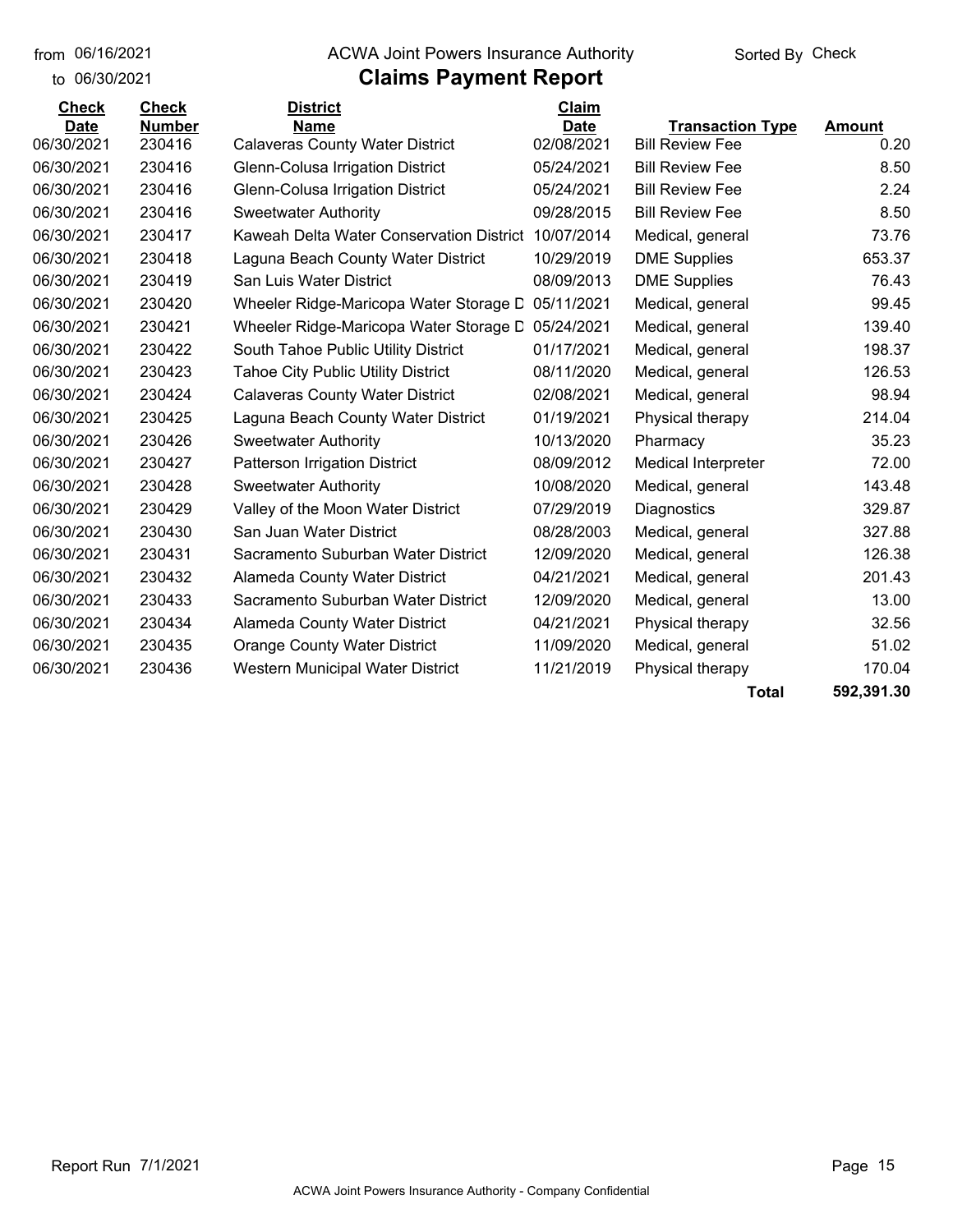## **Claims Payment Report** from 07/01/2021 **Example 20 Travellet Authority** and Travellet Sorted By Check

| to 07/15/2021 |               | <b>Claims Payment Report</b>                  |              |                                     |               |
|---------------|---------------|-----------------------------------------------|--------------|-------------------------------------|---------------|
| <b>Check</b>  | <b>Check</b>  | <b>District</b>                               | <b>Claim</b> |                                     |               |
| <b>Date</b>   | <b>Number</b> | <b>Name</b>                                   | <b>Date</b>  | <b>Transaction Type</b>             | <b>Amount</b> |
| 07/01/2021    | 230437        | <b>Otay Water District</b>                    | 05/07/2021   | Liability - Property Damage         | 425.55        |
| 07/01/2021    | 230438        | <b>Fallbrook Public Utility District</b>      | 04/12/2021   | Liability - Small Claims            | 207.41        |
| 07/01/2021    | 230439        | South Coast Water District                    | 04/01/2020   | Liability - Small Claims            | 3,220.00      |
| 07/01/2021    | 230440        | <b>West Valley Water District</b>             | 12/26/2020   | <b>Property - District Property</b> | 612.79        |
| 07/01/2021    | 230441        | <b>Otay Water District</b>                    | 05/07/2021   | <b>Expense General</b>              | 643.00        |
| 07/01/2021    | 230442        | <b>Otay Water District</b>                    | 05/07/2021   | <b>Expense General</b>              | 411.00        |
| 07/01/2021    | 230443        | <b>Otay Water District</b>                    | 05/07/2021   | Liability - Property Damage         | 4,177.95      |
| 07/01/2021    | 230444        | <b>Sweetwater Authority</b>                   | 03/24/2021   | <b>TTD</b>                          | 645.79        |
| 07/01/2021    | 230445        | <b>Consolidated Irrigation District</b>       | 03/12/2021   | Physical therapy                    | 315.45        |
| 07/01/2021    | 230446        | Laguna Beach County Water District            | 04/18/2021   | Physical therapy                    | 158.13        |
| 07/01/2021    | 230447        | <b>Otay Water District</b>                    | 03/29/2021   | Physical therapy                    | 198.53        |
| 07/01/2021    | 230448        | Laguna Beach County Water District            | 04/18/2021   | Physical therapy                    | 158.13        |
| 07/01/2021    | 230449        | Berrenda Mesa Water District                  | 02/25/2013   | <b>PPD</b>                          | 460.00        |
| 07/01/2021    | 230450        | San Luis Water District                       | 09/04/2020   | <b>TTD</b>                          | 239.48        |
| 07/01/2021    | 230451        | <b>Otay Water District</b>                    | 03/29/2021   | <b>Bill Review Fee</b>              | 8.50          |
| 07/01/2021    | 230451        | <b>Helix Water District</b>                   | 05/21/2021   | <b>Bill Review Fee</b>              | 8.50          |
| 07/01/2021    | 230451        | <b>Sweetwater Authority</b>                   | 10/13/2020   | <b>Bill Review Fee</b>              | 8.50          |
| 07/01/2021    | 230451        | <b>Sweetwater Authority</b>                   | 10/13/2020   | <b>Bill Review Fee</b>              | 14.08         |
| 07/01/2021    | 230451        | <b>Stockton-East Water District</b>           | 02/28/2004   | <b>Bill Review Fee</b>              | 44.89         |
| 07/01/2021    | 230451        | <b>Stockton-East Water District</b>           | 02/28/2004   | <b>Bill Review Fee</b>              | 8.50          |
| 07/01/2021    | 230451        | <b>Truckee Donner Public Utility District</b> | 03/31/2021   | <b>Bill Review Fee</b>              | 8.50          |
| 07/01/2021    | 230451        | Truckee Donner Public Utility District        | 03/31/2021   | <b>Bill Review Fee</b>              | 119.08        |
| 07/01/2021    | 230451        | South Coast Water District                    | 11/07/2019   | <b>Bill Review Fee</b>              | 8.50          |
| 07/01/2021    | 230451        | South Coast Water District                    | 11/07/2019   | <b>Bill Review Fee</b>              | 4.67          |
| 07/01/2021    | 230451        | <b>Merced Irrigation District</b>             | 10/29/2020   | <b>Bill Review Fee</b>              | 8.50          |
| 07/01/2021    | 230451        | <b>Merced Irrigation District</b>             | 10/29/2020   | <b>Bill Review Fee</b>              | 19.77         |
| 07/01/2021    | 230451        | <b>Consolidated Irrigation District</b>       | 03/12/2021   | <b>Bill Review Fee</b>              | 8.50          |
| 07/01/2021    | 230451        | Laguna Beach County Water District            | 04/18/2021   | <b>Bill Review Fee</b>              | 8.50          |
| 07/01/2021    | 230451        | Laguna Beach County Water District            | 04/18/2021   | <b>Bill Review Fee</b>              | 8.50          |
| 07/01/2021    | 230451        | <b>Consolidated Irrigation District</b>       | 06/01/2021   | <b>Bill Review Fee</b>              | 8.50          |
| 07/01/2021    | 230451        | <b>Consolidated Irrigation District</b>       | 06/01/2021   | <b>Bill Review Fee</b>              | 12.81         |
| 07/01/2021    | 230452        | <b>Reclamation District #108</b>              | 06/22/2021   | <b>TTD</b>                          | 417.60        |
| 07/01/2021    | 230453        | San Luis Water District                       | 09/04/2020   | Investigation/Subrosa               | 2,300.00      |
| 07/01/2021    | 230454        | <b>Sweetwater Authority</b>                   | 06/22/2021   | <b>TTD</b>                          | 1,162.55      |
| 07/01/2021    | 230455        | <b>Consolidated Irrigation District</b>       | 06/01/2021   | Medical, general                    | 87.26         |
| 07/01/2021    | 230456        | <b>Bard Water District</b>                    | 08/20/2012   | Mileage                             | 183.03        |
| 07/01/2021    | 230457        | <b>Tuolumne Utilities District</b>            | 05/12/2021   | Investigation/Subrosa               | 310.00        |
| 07/01/2021    | 230458        | Alta Irrigation District                      | 05/27/2021   | Investigation/Subrosa               | 310.00        |
| 07/01/2021    | 230459        | <b>Tuolumne Utilities District</b>            | 05/12/2021   | Investigation/Subrosa               | 960.00        |
| 07/01/2021    | 230460        | <b>Sutter Extension Water District</b>        | 04/19/2019   | Photocopy                           | 180.00        |
| 07/01/2021    | 230461        | <b>Sutter Extension Water District</b>        | 04/19/2019   | Photocopy                           | 5.00          |
| 07/01/2021    | 230462        | San Luis Water District                       | 08/09/2013   | Photocopy                           | 180.00        |
| 07/01/2021    | 230463        | <b>Helix Water District</b>                   | 05/21/2021   | Hospital (Outpatient)               | 1,096.03      |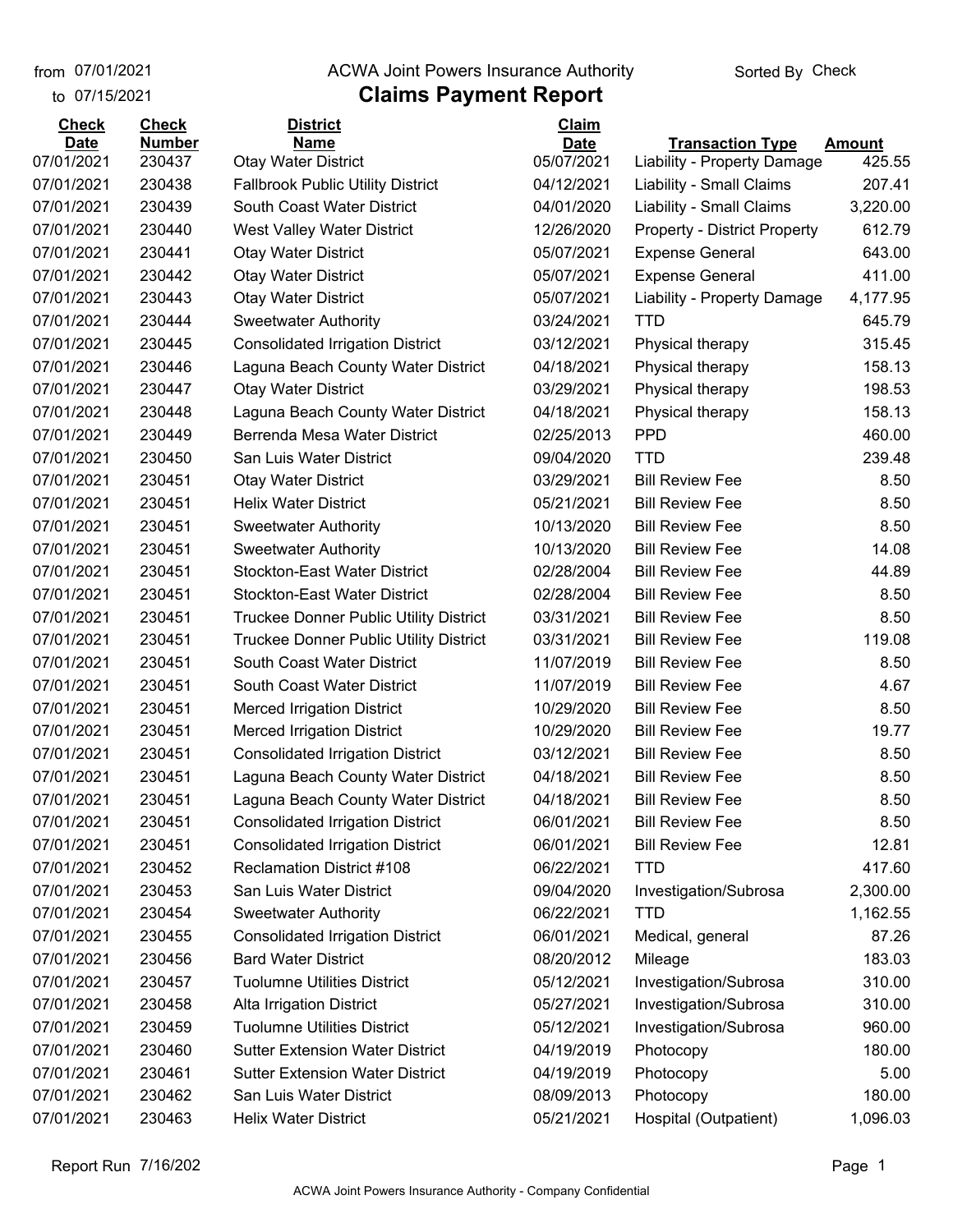to 07/15/2021

## from 07/01/2021 **Example 20 Travellet Authority** and D7/01/2021 Check

| <b>Check</b> | <b>Check</b>  | <b>District</b>                               | Claim       |                             |               |
|--------------|---------------|-----------------------------------------------|-------------|-----------------------------|---------------|
| <b>Date</b>  | <b>Number</b> | <b>Name</b>                                   | <b>Date</b> | <b>Transaction Type</b>     | <b>Amount</b> |
| 07/01/2021   | 230464        | Crescenta Valley Water District               | 09/25/2019  | <b>TTD</b>                  | 2,713.52      |
| 07/01/2021   | 230465        | <b>Truckee Donner Public Utility District</b> | 03/31/2021  | <b>TTD</b>                  | 1,937.59      |
| 07/01/2021   | 230466        | Laguna Beach County Water District            | 01/19/2021  | <b>TTD</b>                  | 2,712.62      |
| 07/01/2021   | 230467        | Joshua Basin Water District                   | 04/16/2020  | Photocopy                   | 36.00         |
| 07/01/2021   | 230468        | <b>Panoche Water District</b>                 | 08/17/2019  | <b>IMR Fee</b>              | 345.00        |
| 07/01/2021   | 230469        | El Toro Water District                        | 06/22/2015  | <b>IMR Fee</b>              | 345.00        |
| 07/01/2021   | 230470        | Georgetown Divide Public Utility District     | 10/03/2011  | <b>IMR Fee</b>              | 345.00        |
| 07/01/2021   | 230471        | <b>Merced Irrigation District</b>             | 12/22/2020  | Photocopy                   | 180.00        |
| 07/01/2021   | 230472        | San Luis Water District                       | 09/04/2020  | <b>TTD</b>                  | 718.44        |
| 07/01/2021   | 230473        | <b>Panoche Water District</b>                 | 08/17/2019  | <b>TTD</b>                  | 1,041.34      |
| 07/01/2021   | 230474        | <b>Twentynine Palms Water District</b>        | 02/09/2021  | <b>TTD</b>                  | 1,425.42      |
| 07/01/2021   | 230475        | <b>Bard Water District</b>                    | 08/20/2012  | Pharmacy                    | 414.19        |
| 07/01/2021   | 230476        | San Juan Water District                       | 08/28/2003  | Pharmacy                    | 36.25         |
| 07/01/2021   | 230477        | San Juan Water District                       | 01/26/2016  | Pharmacy                    | 8.05          |
| 07/01/2021   | 230478        | <b>Merced Irrigation District</b>             | 07/15/2018  | Pharmacy                    | 85.42         |
| 07/01/2021   | 230479        | Fresno Metropolitan Flood Control District    | 08/25/2018  | Pharmacy                    | 37.20         |
| 07/01/2021   | 230480        | <b>Otay Water District</b>                    | 03/29/2021  | Diagnostics                 | 335.79        |
| 07/01/2021   | 230481        | San Luis Water District                       | 09/04/2020  | Diagnostics                 | 298.31        |
| 07/01/2021   | 230482        | <b>Sweetwater Authority</b>                   | 09/28/2015  | Diagnostics                 | 359.12        |
| 07/01/2021   | 230483        | <b>Walnut Valley Water District</b>           | 05/13/2021  | Diagnostics                 | 299.27        |
| 07/01/2021   | 230484        | <b>Panoche Water District</b>                 | 08/17/2019  | <b>Medical Interpreter</b>  | 72.00         |
| 07/01/2021   | 230485        | South Coast Water District                    | 11/07/2019  | Med/Legal evaluation        | 2,062.23      |
| 07/01/2021   | 230486        | <b>Merced Irrigation District</b>             | 10/29/2020  | Medical, general            | 111.97        |
| 07/01/2021   | 230487        | <b>Rowland Water District</b>                 | 03/24/2021  | Medical, general            | 16.00         |
| 07/01/2021   | 230488        | <b>Sweetwater Authority</b>                   | 10/13/2020  | Hospital (Outpatient)       | 2,759.47      |
| 07/01/2021   | 230489        | <b>Truckee Donner Public Utility District</b> | 03/31/2021  | Diagnostics                 | 2,901.70      |
| 07/01/2021   | 230490        | <b>Stockton-East Water District</b>           | 02/28/2004  | Hospital (Outpatient)       | 1,616.10      |
| 07/06/2021   | 230491        | Alameda County Water District                 | 06/22/2021  | Liability - Property Damage | 2,207.29      |
| 07/06/2021   | 230492        | Corcoran Irrigation District                  | 03/23/2021  | Anesthesiologist            | 226.87        |
| 07/06/2021   | 230493        | Cucamonga Valley Water District               | 03/01/2016  | Mileage                     | 88.20         |
| 07/06/2021   | 230494        | Alta Irrigation District                      | 11/19/2014  | <b>PPD</b>                  | 580.00        |
| 07/06/2021   | 230495        | Clearlake Oaks County Water District          | 12/11/2020  | Anesthesiologist            | 194.95        |
| 07/06/2021   | 230496        | Yorba Linda Water District                    | 03/01/2021  | Physical therapy            | 92.72         |
| 07/06/2021   | 230497        | <b>Sweetwater Authority</b>                   | 09/12/2020  | Medical, general            | 264.94        |
| 07/06/2021   | 230498        | Glenn-Colusa Irrigation District              | 05/08/2019  | Medical, general            | 128.75        |
| 07/06/2021   | 230499        | <b>Sutter Extension Water District</b>        | 04/19/2019  | Medical Interpreter         | 180.00        |
| 07/06/2021   | 230500        | Sweetwater Authority                          | 03/24/2021  | <b>Bill Review Fee</b>      | 8.50          |
| 07/06/2021   | 230500        | <b>Sweetwater Authority</b>                   | 03/24/2021  | <b>Bill Review Fee</b>      | 5.40          |
| 07/06/2021   | 230500        | <b>Sweetwater Authority</b>                   | 03/24/2021  | <b>Bill Review Fee</b>      | 8.50          |
| 07/06/2021   | 230500        | <b>Sweetwater Authority</b>                   | 03/24/2021  | <b>Bill Review Fee</b>      | 5.40          |
| 07/06/2021   | 230500        | <b>Sweetwater Authority</b>                   | 03/24/2021  | <b>Bill Review Fee</b>      | 8.50          |
| 07/06/2021   | 230500        | <b>Sweetwater Authority</b>                   | 03/24/2021  | <b>Bill Review Fee</b>      | 5.40          |
| 07/06/2021   | 230500        | <b>Sweetwater Authority</b>                   | 03/24/2021  | <b>Bill Review Fee</b>      | 8.50          |
| 07/06/2021   | 230500        | <b>Sweetwater Authority</b>                   | 03/24/2021  | <b>Bill Review Fee</b>      | 5.40          |
|              |               |                                               |             |                             |               |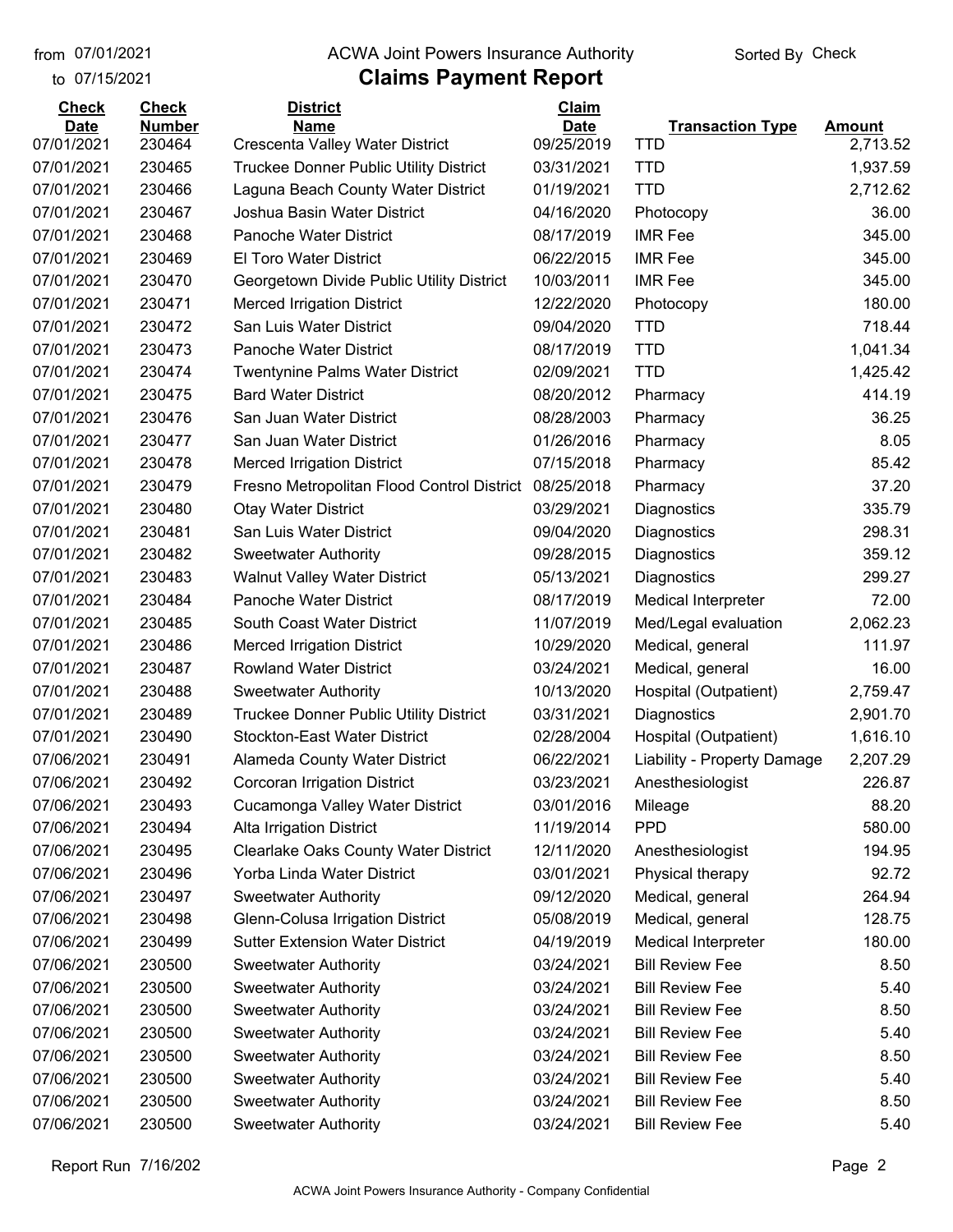to 07/15/2021

#### from 07/01/2021 **Example 20 Travellet Authority** and D7/01/2021 Check

| <b>Check</b>              | <b>Check</b>            | <b>District</b>                                | <b>Claim</b>              |                                                   |                        |
|---------------------------|-------------------------|------------------------------------------------|---------------------------|---------------------------------------------------|------------------------|
| <b>Date</b><br>07/06/2021 | <b>Number</b><br>230500 | <b>Name</b><br>Cucamonga Valley Water District | <b>Date</b><br>08/13/2020 | <b>Transaction Type</b><br><b>Bill Review Fee</b> | <b>Amount</b><br>12.62 |
| 07/06/2021                | 230500                  | Cucamonga Valley Water District                | 08/13/2020                | <b>Bill Review Fee</b>                            | 8.50                   |
| 07/06/2021                | 230500                  | <b>Sutter Extension Water District</b>         | 04/19/2019                | <b>Bill Review Fee</b>                            | 8.50                   |
| 07/06/2021                | 230500                  | <b>Sutter Extension Water District</b>         | 04/19/2019                | <b>Bill Review Fee</b>                            | 5.66                   |
| 07/06/2021                | 230500                  | <b>Sutter Extension Water District</b>         | 04/19/2019                | <b>Bill Review Fee</b>                            | 8.50                   |
| 07/06/2021                | 230500                  | <b>Stockton-East Water District</b>            | 08/30/2011                | <b>Bill Review Fee</b>                            | 8.50                   |
| 07/06/2021                | 230500                  | Stockton-East Water District                   | 08/30/2011                | <b>Bill Review Fee</b>                            | 8.50                   |
| 07/06/2021                | 230500                  | Wheeler Ridge-Maricopa Water Storage D         | 05/11/2021                | <b>Bill Review Fee</b>                            | 8.50                   |
| 07/06/2021                | 230500                  | Wheeler Ridge-Maricopa Water Storage D         | 05/11/2021                | <b>Bill Review Fee</b>                            | 10.75                  |
| 07/06/2021                | 230500                  | Solano Irrigation District                     | 02/20/2020                | <b>Bill Review Fee</b>                            | 8.50                   |
| 07/06/2021                | 230500                  | Solano Irrigation District                     | 02/20/2020                | <b>Bill Review Fee</b>                            | 23.01                  |
| 07/06/2021                | 230500                  | <b>Otay Water District</b>                     | 03/29/2021                | <b>Bill Review Fee</b>                            | 8.50                   |
| 07/06/2021                | 230500                  | <b>Calaveras County Water District</b>         | 05/19/2021                | <b>Bill Review Fee</b>                            | 8.50                   |
| 07/06/2021                | 230500                  | <b>Truckee Donner Public Utility District</b>  | 11/12/2020                | <b>Bill Review Fee</b>                            | 8.50                   |
| 07/06/2021                | 230500                  | Rancho California Water District               | 06/02/2021                | <b>Bill Review Fee</b>                            | 8.50                   |
| 07/06/2021                | 230500                  | Rancho California Water District               | 06/02/2021                | <b>Bill Review Fee</b>                            | 3.38                   |
| 07/06/2021                | 230500                  | South Tahoe Public Utility District            | 08/21/2020                | <b>Bill Review Fee</b>                            | 8.50                   |
| 07/06/2021                | 230500                  | South Tahoe Public Utility District            | 08/21/2020                | <b>Bill Review Fee</b>                            | 0.98                   |
| 07/06/2021                | 230500                  | Monte Vista Water District                     | 03/29/2021                | <b>Bill Review Fee</b>                            | 8.50                   |
| 07/06/2021                | 230500                  | Monte Vista Water District                     | 03/29/2021                | <b>Bill Review Fee</b>                            | 19.42                  |
| 07/06/2021                | 230500                  | <b>Alameda County Water District</b>           | 09/16/2020                | <b>Bill Review Fee</b>                            | 8.50                   |
| 07/06/2021                | 230500                  | Glenn-Colusa Irrigation District               | 05/08/2019                | <b>Bill Review Fee</b>                            | 7.37                   |
| 07/06/2021                | 230500                  | Glenn-Colusa Irrigation District               | 05/08/2019                | <b>Bill Review Fee</b>                            | 8.50                   |
| 07/06/2021                | 230500                  | Santa Clarita Valley Water Agency              | 05/25/2021                | <b>Bill Review Fee</b>                            | 8.50                   |
| 07/06/2021                | 230500                  | Santa Clarita Valley Water Agency              | 05/25/2021                | <b>Bill Review Fee</b>                            | 0.48                   |
| 07/06/2021                | 230500                  | Santa Clarita Valley Water Agency              | 05/25/2021                | <b>Bill Review Fee</b>                            | 8.50                   |
| 07/06/2021                | 230500                  | Santa Clarita Valley Water Agency              | 05/25/2021                | <b>Bill Review Fee</b>                            | 2.57                   |
| 07/06/2021                | 230500                  | <b>Helix Water District</b>                    | 05/21/2021                | <b>Bill Review Fee</b>                            | 8.50                   |
| 07/06/2021                | 230500                  | Laguna Beach County Water District             | 11/30/2020                | <b>Bill Review Fee</b>                            | 8.50                   |
| 07/06/2021                | 230500                  | Laguna Beach County Water District             | 11/30/2020                | <b>Bill Review Fee</b>                            | 35.61                  |
| 07/06/2021                | 230500                  | Santa Clarita Valley Water Agency              | 05/25/2021                | <b>Bill Review Fee</b>                            | 8.50                   |
| 07/06/2021                | 230500                  | Santa Clarita Valley Water Agency              | 05/25/2021                | <b>Bill Review Fee</b>                            | 2.57                   |
| 07/06/2021                | 230500                  | <b>Helix Water District</b>                    | 04/21/2021                | <b>Bill Review Fee</b>                            | 8.50                   |
| 07/06/2021                | 230500                  | <b>Sweetwater Authority</b>                    | 10/13/2020                | <b>Bill Review Fee</b>                            | 8.50                   |
| 07/06/2021                | 230500                  | Alameda County Water District                  | 01/25/2021                | <b>Bill Review Fee</b>                            | 8.50                   |
| 07/06/2021                | 230500                  | Alameda County Water District                  | 01/25/2021                | <b>Bill Review Fee</b>                            | 25.52                  |
| 07/06/2021                | 230500                  | <b>Carmichael Water District</b>               | 12/12/2019                | <b>Bill Review Fee</b>                            | 8.50                   |
| 07/06/2021                | 230500                  | <b>Carmichael Water District</b>               | 12/12/2019                | <b>Bill Review Fee</b>                            | 20.24                  |
| 07/06/2021                | 230500                  | <b>Carmichael Water District</b>               | 12/12/2019                | <b>Bill Review Fee</b>                            | 8.50                   |
| 07/06/2021                | 230500                  | <b>Carmichael Water District</b>               | 12/12/2019                | <b>Bill Review Fee</b>                            | 48.18                  |
| 07/06/2021                | 230500                  | <b>Tahoe City Public Utility District</b>      | 08/11/2020                | <b>Bill Review Fee</b>                            | 8.50                   |
| 07/06/2021                | 230500                  | <b>Tahoe City Public Utility District</b>      | 08/11/2020                | <b>Bill Review Fee</b>                            | 21.21                  |
| 07/06/2021                | 230500                  | <b>Clearlake Oaks County Water District</b>    | 12/11/2020                | <b>Bill Review Fee</b>                            | 8.50                   |
| 07/06/2021                | 230500                  | <b>Clearlake Oaks County Water District</b>    | 12/11/2020                | <b>Bill Review Fee</b>                            | 31.22                  |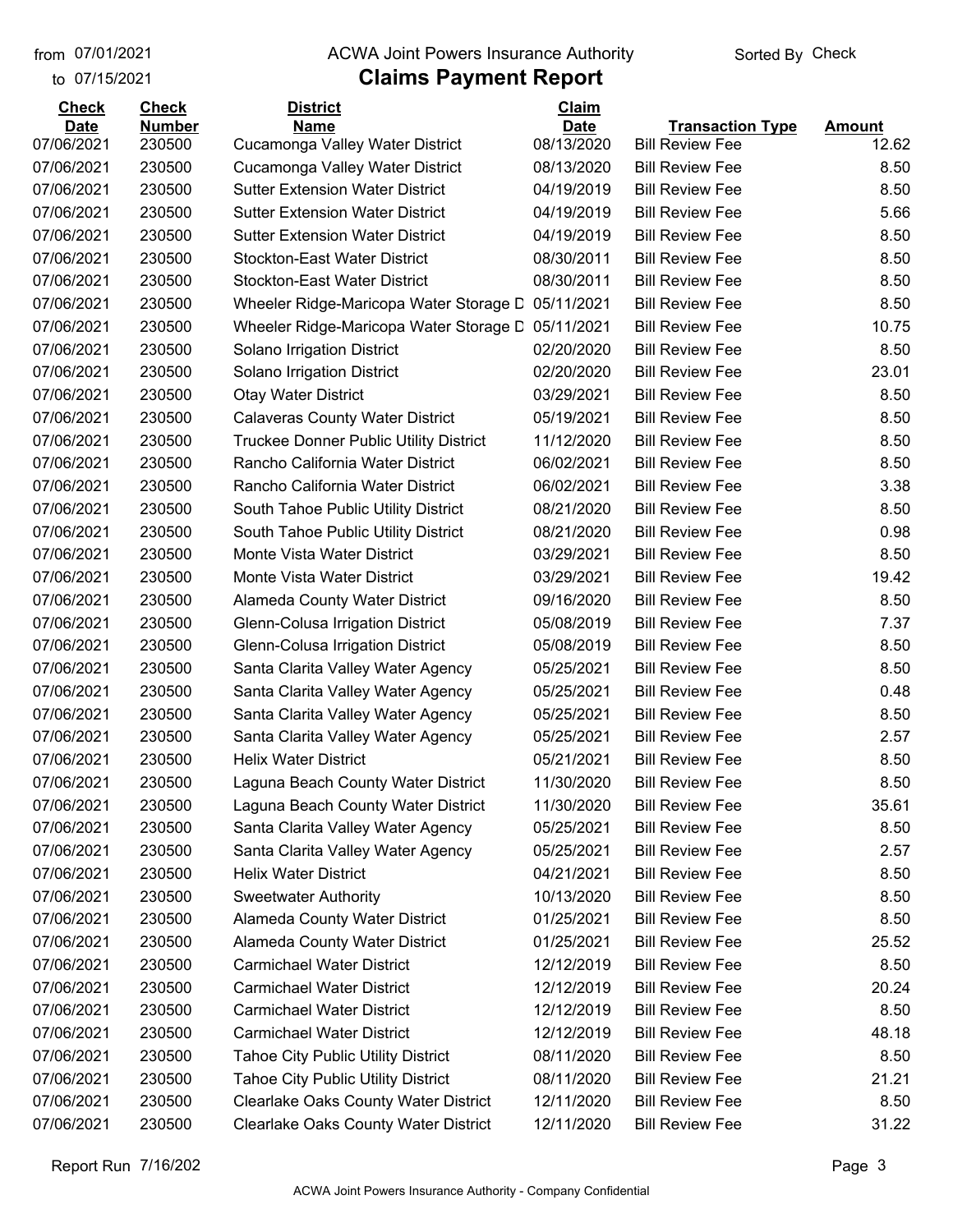#### from 07/01/2021 **Example 20 Travellet Authority** and D7/01/2021 Check

#### to 07/15/2021

| <b>Check</b> | <b>Check</b>  | <b>District</b>                             | Claim       |                         |               |
|--------------|---------------|---------------------------------------------|-------------|-------------------------|---------------|
| <b>Date</b>  | <b>Number</b> | <b>Name</b>                                 | <b>Date</b> | <b>Transaction Type</b> | <b>Amount</b> |
| 07/06/2021   | 230500        | <b>Clearlake Oaks County Water District</b> | 12/11/2020  | <b>Bill Review Fee</b>  | 8.50          |
| 07/06/2021   | 230500        | Clearlake Oaks County Water District        | 12/11/2020  | <b>Bill Review Fee</b>  | 2.05          |
| 07/06/2021   | 230500        | <b>Tuolumne Utilities District</b>          | 11/02/2020  | <b>Bill Review Fee</b>  | 8.50          |
| 07/06/2021   | 230500        | <b>Tuolumne Utilities District</b>          | 11/02/2020  | <b>Bill Review Fee</b>  | 1.36          |
| 07/06/2021   | 230500        | Laguna Beach County Water District          | 01/19/2021  | <b>Bill Review Fee</b>  | 8.50          |
| 07/06/2021   | 230500        | Laguna Beach County Water District          | 01/19/2021  | <b>Bill Review Fee</b>  | 9.44          |
| 07/06/2021   | 230500        | <b>Sweetwater Authority</b>                 | 09/12/2020  | <b>Bill Review Fee</b>  | 25.06         |
| 07/06/2021   | 230500        | <b>Stockton-East Water District</b>         | 11/27/2019  | <b>Bill Review Fee</b>  | 8.50          |
| 07/06/2021   | 230500        | <b>Stockton-East Water District</b>         | 11/27/2019  | <b>Bill Review Fee</b>  | 2.00          |
| 07/06/2021   | 230500        | <b>Stockton-East Water District</b>         | 11/27/2019  | <b>Bill Review Fee</b>  | 8.50          |
| 07/06/2021   | 230500        | <b>Stockton-East Water District</b>         | 11/27/2019  | <b>Bill Review Fee</b>  | 1.49          |
| 07/06/2021   | 230500        | <b>Stockton-East Water District</b>         | 11/27/2019  | <b>Bill Review Fee</b>  | 8.50          |
| 07/06/2021   | 230500        | <b>Stockton-East Water District</b>         | 11/27/2019  | <b>Bill Review Fee</b>  | 1.49          |
| 07/06/2021   | 230500        | <b>Stockton-East Water District</b>         | 11/27/2019  | <b>Bill Review Fee</b>  | 8.50          |
| 07/06/2021   | 230500        | <b>Stockton-East Water District</b>         | 11/27/2019  | <b>Bill Review Fee</b>  | 1.49          |
| 07/06/2021   | 230500        | <b>Stockton-East Water District</b>         | 11/27/2019  | <b>Bill Review Fee</b>  | 8.50          |
| 07/06/2021   | 230500        | <b>Stockton-East Water District</b>         | 11/27/2019  | <b>Bill Review Fee</b>  | 12.34         |
| 07/06/2021   | 230500        | <b>Stockton-East Water District</b>         | 09/21/2020  | <b>Bill Review Fee</b>  | 8.50          |
| 07/06/2021   | 230500        | <b>Stockton-East Water District</b>         | 09/21/2020  | <b>Bill Review Fee</b>  | 1.49          |
| 07/06/2021   | 230500        | Panoche Water District                      | 08/17/2019  | <b>Bill Review Fee</b>  | 8.50          |
| 07/06/2021   | 230500        | Humboldt Bay Municipal Water District       | 04/06/2021  | <b>Bill Review Fee</b>  | 8.50          |
| 07/06/2021   | 230500        | Humboldt Bay Municipal Water District       | 04/06/2021  | <b>Bill Review Fee</b>  | 11.99         |
| 07/06/2021   | 230500        | Wheeler Ridge-Maricopa Water Storage D      | 05/24/2021  | <b>Bill Review Fee</b>  | 8.50          |
| 07/06/2021   | 230500        | Wheeler Ridge-Maricopa Water Storage D      | 05/24/2021  | <b>Bill Review Fee</b>  | 6.15          |
| 07/06/2021   | 230500        | <b>Consolidated Irrigation District</b>     | 06/01/2021  | <b>Bill Review Fee</b>  | 8.50          |
| 07/06/2021   | 230500        | <b>Consolidated Irrigation District</b>     | 06/01/2021  | <b>Bill Review Fee</b>  | 21.72         |
| 07/06/2021   | 230500        | Desert Water Agency                         | 06/08/2021  | <b>Bill Review Fee</b>  | 8.50          |
| 07/06/2021   | 230500        | <b>Sweetwater Authority</b>                 | 11/25/2020  | <b>Bill Review Fee</b>  | 8.50          |
| 07/06/2021   | 230500        | Valley Center Municipal Water District      | 08/16/2020  | <b>Bill Review Fee</b>  | 8.50          |
| 07/06/2021   | 230500        | Valley Center Municipal Water District      | 08/16/2020  | <b>Bill Review Fee</b>  | 2.84          |
| 07/06/2021   | 230500        | Laguna Beach County Water District          | 05/29/2020  | <b>Bill Review Fee</b>  | 8.50          |
| 07/06/2021   | 230500        | Laguna Beach County Water District          | 05/29/2020  | <b>Bill Review Fee</b>  | 13.59         |
| 07/06/2021   | 230500        | San Luis & Delta-Mendota Water Authority    | 11/01/2004  | <b>Bill Review Fee</b>  | 8.50          |
| 07/06/2021   | 230500        | San Luis & Delta-Mendota Water Authority    | 11/01/2004  | <b>Bill Review Fee</b>  | 4.27          |
| 07/06/2021   | 230500        | Yorba Linda Water District                  | 03/01/2021  | <b>Bill Review Fee</b>  | 8.50          |
| 07/06/2021   | 230500        | Yorba Linda Water District                  | 03/01/2021  | <b>Bill Review Fee</b>  | 7.73          |
| 07/06/2021   | 230500        | Yorba Linda Water District                  | 03/01/2021  | <b>Bill Review Fee</b>  | 8.50          |
| 07/06/2021   | 230500        | Yorba Linda Water District                  | 03/01/2021  | <b>Bill Review Fee</b>  | 1.63          |
| 07/06/2021   | 230500        | Yorba Linda Water District                  | 03/01/2021  | <b>Bill Review Fee</b>  | 8.50          |
| 07/06/2021   | 230500        | Yorba Linda Water District                  | 03/01/2021  | <b>Bill Review Fee</b>  | 1.83          |
| 07/06/2021   | 230500        | Western Municipal Water District            | 11/21/2019  | <b>Bill Review Fee</b>  | 8.50          |
| 07/06/2021   | 230500        | Western Municipal Water District            | 11/21/2019  | <b>Bill Review Fee</b>  | 1.26          |
| 07/06/2021   | 230500        | <b>Walnut Valley Water District</b>         | 05/13/2021  | <b>Bill Review Fee</b>  | 8.50          |
| 07/06/2021   | 230500        | <b>Walnut Valley Water District</b>         | 05/13/2021  | <b>Bill Review Fee</b>  | 2.84          |
|              |               |                                             |             |                         |               |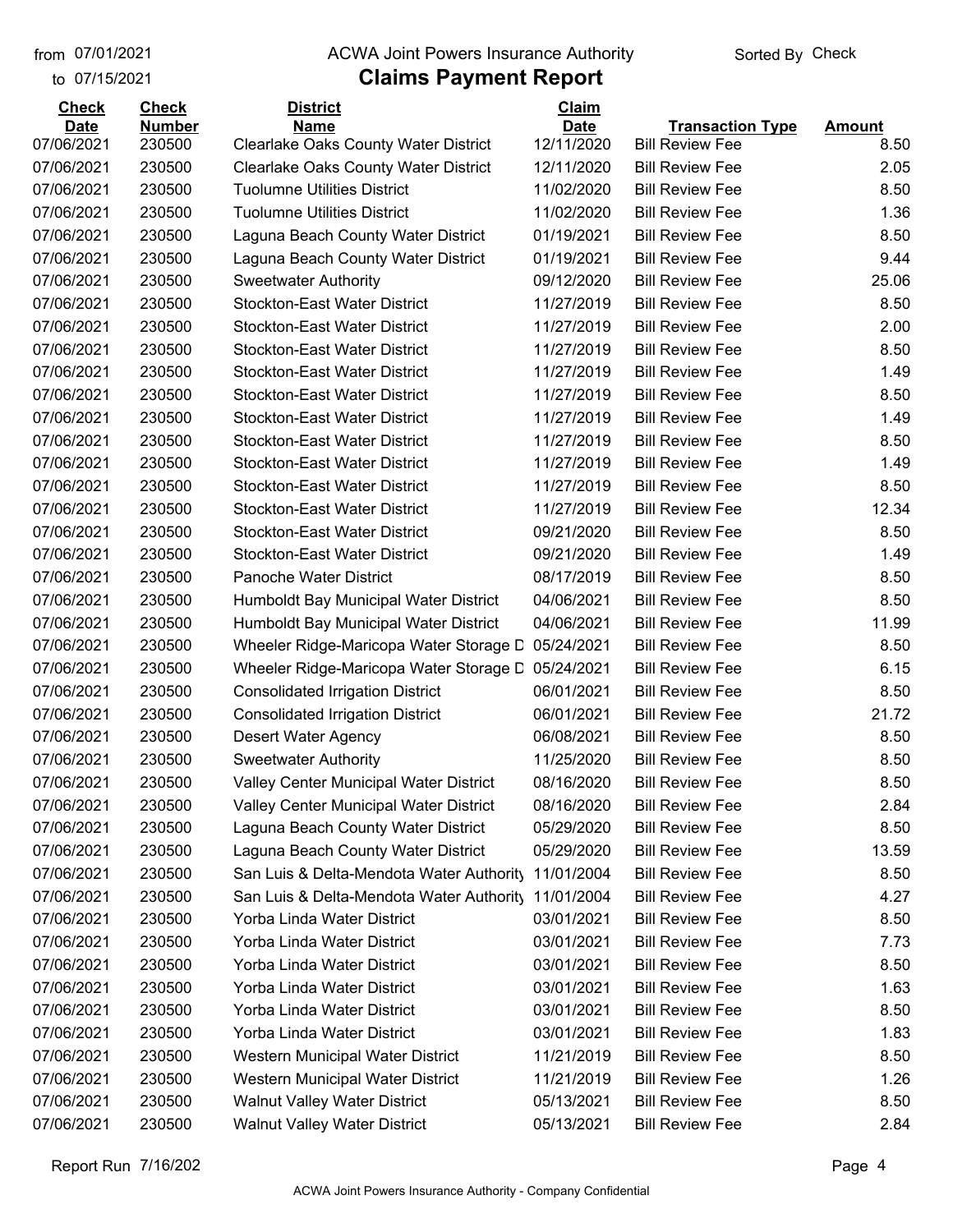#### from 07/01/2021 **Example 20 Travellet Authority** and D7/01/2021 Check

#### to 07/15/2021

| <b>Check</b> | <b>Check</b>  | <b>District</b>                          | Claim       |                         |               |
|--------------|---------------|------------------------------------------|-------------|-------------------------|---------------|
| <b>Date</b>  | <b>Number</b> | <b>Name</b>                              | <b>Date</b> | <b>Transaction Type</b> | <b>Amount</b> |
| 07/06/2021   | 230500        | Walnut Valley Water District             | 05/13/2021  | <b>Bill Review Fee</b>  | 8.50          |
| 07/06/2021   | 230500        | <b>Walnut Valley Water District</b>      | 05/13/2021  | <b>Bill Review Fee</b>  | 4.43          |
| 07/06/2021   | 230500        | Valley of the Moon Water District        | 07/29/2019  | <b>Bill Review Fee</b>  | 15.31         |
| 07/06/2021   | 230500        | Valley of the Moon Water District        | 04/01/2019  | <b>Bill Review Fee</b>  | 8.50          |
| 07/06/2021   | 230500        | <b>Stockton-East Water District</b>      | 12/04/2020  | <b>Bill Review Fee</b>  | 8.50          |
| 07/06/2021   | 230500        | <b>Stockton-East Water District</b>      | 12/04/2020  | <b>Bill Review Fee</b>  | 7.35          |
| 07/06/2021   | 230500        | <b>Rowland Water District</b>            | 03/24/2021  | <b>Bill Review Fee</b>  | 8.50          |
| 07/06/2021   | 230500        | <b>Rowland Water District</b>            | 03/24/2021  | <b>Bill Review Fee</b>  | 19.42         |
| 07/06/2021   | 230500        | Vista Irrigation District                | 03/25/2021  | <b>Bill Review Fee</b>  | 8.50          |
| 07/06/2021   | 230500        | Vista Irrigation District                | 03/25/2021  | <b>Bill Review Fee</b>  | 6.58          |
| 07/06/2021   | 230500        | Corcoran Irrigation District             | 03/23/2021  | <b>Bill Review Fee</b>  | 8.50          |
| 07/06/2021   | 230500        | <b>Browns Valley Irrigation District</b> | 05/14/2021  | <b>Bill Review Fee</b>  | 8.50          |
| 07/06/2021   | 230500        | <b>Browns Valley Irrigation District</b> | 05/14/2021  | <b>Bill Review Fee</b>  | 0.80          |
| 07/06/2021   | 230500        | <b>Browns Valley Irrigation District</b> | 05/14/2021  | <b>Bill Review Fee</b>  | 8.50          |
| 07/06/2021   | 230500        | <b>Browns Valley Irrigation District</b> | 05/14/2021  | <b>Bill Review Fee</b>  | 0.80          |
| 07/06/2021   | 230500        | El Dorado Irrigation District            | 06/14/2008  | <b>Bill Review Fee</b>  | 8.50          |
| 07/06/2021   | 230501        | <b>Stockton-East Water District</b>      | 09/21/2020  | Medical, general        | 113.15        |
| 07/06/2021   | 230502        | <b>Stockton-East Water District</b>      | 11/27/2019  | Medical, general        | 152.33        |
| 07/06/2021   | 230503        | <b>Stockton-East Water District</b>      | 11/27/2019  | Medical, general        | 113.15        |
| 07/06/2021   | 230504        | <b>Stockton-East Water District</b>      | 11/27/2019  | Medical, general        | 113.15        |
| 07/06/2021   | 230505        | <b>Stockton-East Water District</b>      | 11/27/2019  | Medical, general        | 113.15        |
| 07/06/2021   | 230506        | <b>Stockton-East Water District</b>      | 12/04/2020  | Medical, general        | 330.80        |
| 07/06/2021   | 230507        | Cucamonga Valley Water District          | 08/13/2020  | Medical, general        | 111.16        |
| 07/06/2021   | 230508        | <b>Montecito Water District</b>          | 08/20/2019  | <b>PPD</b>              | 580.00        |
| 07/06/2021   | 230509        | Desert Water Agency                      | 06/08/2021  | Hospital (Outpatient)   | 436.48        |
| 07/06/2021   | 230510        | Laguna Beach County Water District       | 11/30/2020  | Medical, general        | 236.17        |
| 07/06/2021   | 230511        | <b>Consolidated Irrigation District</b>  | 06/01/2021  | Medical, general        | 234.02        |
| 07/06/2021   | 230512        | <b>Sweetwater Authority</b>              | 12/11/2018  | <b>PPD</b>              | 580.00        |
| 07/06/2021   | 230513        | <b>Sweetwater Authority</b>              | 10/13/2020  | <b>TTD</b>              | 2,598.86      |
| 07/06/2021   | 230514        | Alameda County Water District            | 01/25/2021  | Hospital (Outpatient)   | 918.74        |
| 07/06/2021   | 230515        | <b>Sweetwater Authority</b>              | 03/24/2021  | Physical therapy        | 92.34         |
| 07/06/2021   | 230516        | <b>Sweetwater Authority</b>              | 03/24/2021  | Physical therapy        | 92.34         |
| 07/06/2021   | 230517        | <b>Sweetwater Authority</b>              | 03/24/2021  | Physical therapy        | 92.34         |
| 07/06/2021   | 230518        | <b>Sweetwater Authority</b>              | 03/24/2021  | Physical therapy        | 92.34         |
| 07/06/2021   | 230519        | Wheeler Ridge-Maricopa Water Storage D   | 05/24/2021  | Medical, general        | 139.40        |
| 07/06/2021   | 230520        | Western Municipal Water District         | 10/23/2007  | <b>PPD</b>              | 540.00        |
| 07/06/2021   | 230521        | Alameda County Water District            | 09/16/2020  | Diagnostics             | 181.15        |
| 07/06/2021   | 230522        | Mid-Peninsula Water District             | 03/19/2021  | <b>TTD</b>              | 1,663.16      |
| 07/06/2021   | 230523        | Humboldt Bay Municipal Water District    | 04/06/2021  | Medical, general        | 153.35        |
| 07/06/2021   | 230524        | Laguna Beach County Water District       | 01/19/2021  | Physical therapy        | 214.04        |
| 07/06/2021   | 230525        | Yorba Linda Water District               | 03/01/2021  | Medical, general        | 136.64        |
| 07/06/2021   | 230526        | Yorba Linda Water District               | 03/01/2021  | Medical, general        | 117.64        |
| 07/06/2021   | 230527        | <b>Sweetwater Authority</b>              | 10/13/2020  | <b>DME Supplies</b>     | 550.38        |
| 07/06/2021   | 230528        | Laguna Beach County Water District       | 05/29/2020  | Laboratory fee          | 384.91        |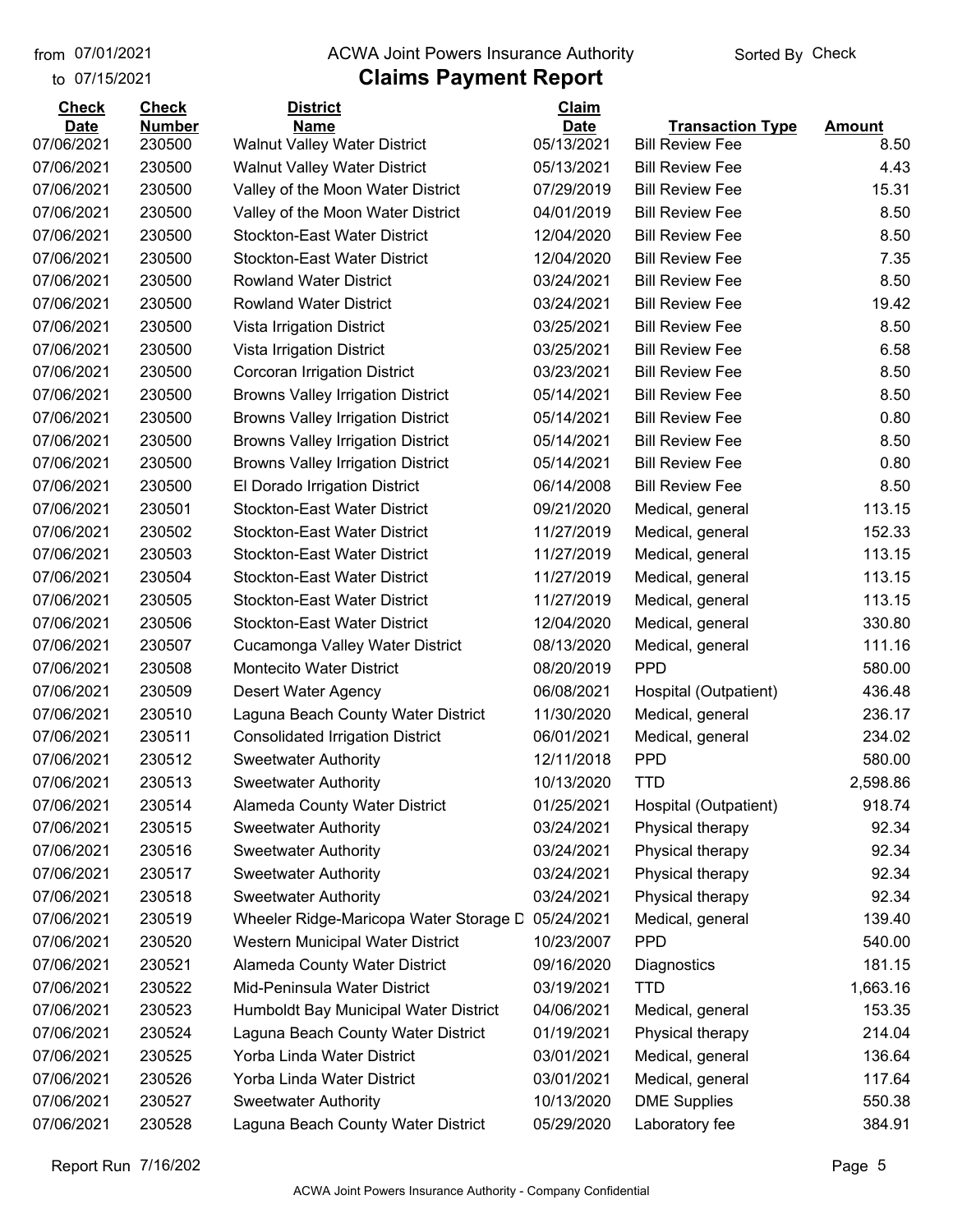to 07/15/2021

#### from 07/01/2021 **ACWA Joint Powers Insurance Authority** Sorted By Check

## **Claims Payment Report**

| <b>Check</b> | <b>Check</b>  | <b>District</b>                             | Claim       |                                     |               |
|--------------|---------------|---------------------------------------------|-------------|-------------------------------------|---------------|
| <b>Date</b>  | <b>Number</b> | <b>Name</b>                                 | <b>Date</b> | <b>Transaction Type</b>             | <b>Amount</b> |
| 07/06/2021   | 230529        | <b>Merced Irrigation District</b>           | 07/15/2018  | TTD                                 | 1,668.10      |
| 07/06/2021   | 230530        | Valley of the Moon Water District           | 07/29/2019  | Medical, general                    | 245.13        |
| 07/06/2021   | 230531        | Solano Irrigation District                  | 02/20/2020  | Medical, general                    | 271.15        |
| 07/06/2021   | 230532        | Santa Clarita Valley Water Agency           | 05/25/2021  | Medical, general                    | 136.75        |
| 07/06/2021   | 230533        | Valley Center Municipal Water District      | 08/16/2020  | Physical therapy                    | 150.55        |
| 07/06/2021   | 230534        | Santa Clarita Valley Water Agency           | 05/25/2021  | Medical, general                    | 136.75        |
| 07/06/2021   | 230535        | <b>Walnut Valley Water District</b>         | 05/13/2021  | Physical therapy                    | 150.72        |
| 07/06/2021   | 230536        | Rancho California Water District            | 06/02/2021  | Medical, general                    | 179.44        |
| 07/06/2021   | 230537        | <b>Walnut Valley Water District</b>         | 05/13/2021  | Physical therapy                    | 235.54        |
| 07/06/2021   | 230538        | San Luis & Delta-Mendota Water Authority    | 11/01/2004  | Medical, general                    | 87.46         |
| 07/06/2021   | 230539        | Monte Vista Water District                  | 03/29/2021  | Medical, general                    | 165.23        |
| 07/06/2021   | 230540        | <b>Stockton-East Water District</b>         | 08/30/2011  | Diagnostics                         | 79.69         |
| 07/06/2021   | 230541        | <b>Stockton-East Water District</b>         | 08/30/2011  | Diagnostics                         | 79.69         |
| 07/06/2021   | 230542        | <b>Desert Water Agency</b>                  | 06/08/2021  | <b>TTD</b>                          | 1,486.36      |
| 07/06/2021   | 230543        | Desert Water Agency                         | 06/08/2021  | <b>TTD</b>                          | 318.51        |
| 07/06/2021   | 230544        | <b>Browns Valley Irrigation District</b>    | 05/14/2021  | Medical, general                    | 103.09        |
| 07/06/2021   | 230545        | <b>Browns Valley Irrigation District</b>    | 05/14/2021  | Medical, general                    | 103.09        |
| 07/06/2021   | 230546        | <b>Rowland Water District</b>               | 03/24/2021  | Medical, general                    | 165.23        |
| 07/06/2021   | 230547        | Vista Irrigation District                   | 03/25/2021  | Medical, general                    | 499.97        |
| 07/06/2021   | 230548        | Santa Clarita Valley Water Agency           | 05/25/2021  | Medical, general                    | 119.89        |
| 07/06/2021   | 230549        | <b>Helix Water District</b>                 | 05/21/2021  | Medical, general                    | 143.20        |
| 07/06/2021   | 230550        | <b>Sweetwater Authority</b>                 | 11/25/2020  | Medical, general                    | 93.86         |
| 07/06/2021   | 230551        | <b>Helix Water District</b>                 | 04/21/2021  | Medical, general                    | 143.20        |
| 07/06/2021   | 230552        | <b>Otay Water District</b>                  | 03/29/2021  | Medical, general                    | 201.52        |
| 07/06/2021   | 230553        | <b>Tuolumne Utilities District</b>          | 11/02/2020  | Physical therapy                    | 538.36        |
| 07/06/2021   | 230554        | <b>Sutter Extension Water District</b>      | 04/19/2019  | Medical, general                    | 128.28        |
| 07/06/2021   | 230555        | <b>Carmichael Water District</b>            | 12/12/2019  | Laboratory fee                      | 45.77         |
| 07/06/2021   | 230556        | <b>Carmichael Water District</b>            | 12/12/2019  | Medical, general                    | 111.97        |
| 07/06/2021   | 230557        | Truckee Donner Public Utility District      | 11/12/2020  | Physical therapy                    | 101.95        |
| 07/06/2021   | 230558        | South Tahoe Public Utility District         | 08/21/2020  | Medical, general                    | 74.28         |
| 07/06/2021   | 230559        | <b>Clearlake Oaks County Water District</b> | 12/11/2020  | <b>DME Supplies</b>                 | 707.75        |
| 07/06/2021   | 230560        | <b>Stockton-East Water District</b>         | 11/27/2019  | Medical, general                    | 250.52        |
| 07/06/2021   | 230561        | <b>Tahoe City Public Utility District</b>   | 08/11/2020  | Hospital (Outpatient)               | 1,611.78      |
| 07/06/2021   | 230562        | Wheeler Ridge-Maricopa Water Storage D      | 05/11/2021  | Physical therapy                    | 75.00         |
| 07/06/2021   | 230563        | <b>Browns Valley Irrigation District</b>    | 05/14/2021  | <b>TTD</b>                          | 2,518.86      |
| 07/06/2021   | 230564        | <b>Browns Valley Irrigation District</b>    | 05/14/2021  | Wage loss                           | 77.94         |
| 07/06/2021   | 230565        | Western Municipal Water District            | 11/21/2019  | Physical therapy                    | 119.14        |
| 07/06/2021   | 230566        | <b>Calaveras County Water District</b>      | 05/19/2021  | Medical, general                    | 105.47        |
| 07/07/2021   | 230567        | Montecito Water District                    | 08/03/2020  | Liability - Property Damage         | 1,380.00      |
| 07/07/2021   | 230568        | <b>Otay Water District</b>                  | 01/03/2021  | Liability - Property Damage         | 502,048.83    |
| 07/07/2021   | 230569        | Mid-Peninsula Water District                | 03/19/2021  | <b>Property - District Property</b> | 1,349.10      |
| 07/07/2021   | 230570        | Glenn-Colusa Irrigation District            | 05/24/2021  | <b>Property - District Property</b> | 4,856.26      |
| 07/07/2021   | 230571        | <b>Water Employee Services Authority</b>    | 12/10/2018  | Physical therapy                    | 122.07        |
| 07/07/2021   | 230572        | <b>Sweetwater Authority</b>                 | 10/13/2020  | Medical, general                    | 339.80        |

Report Run 7/16/202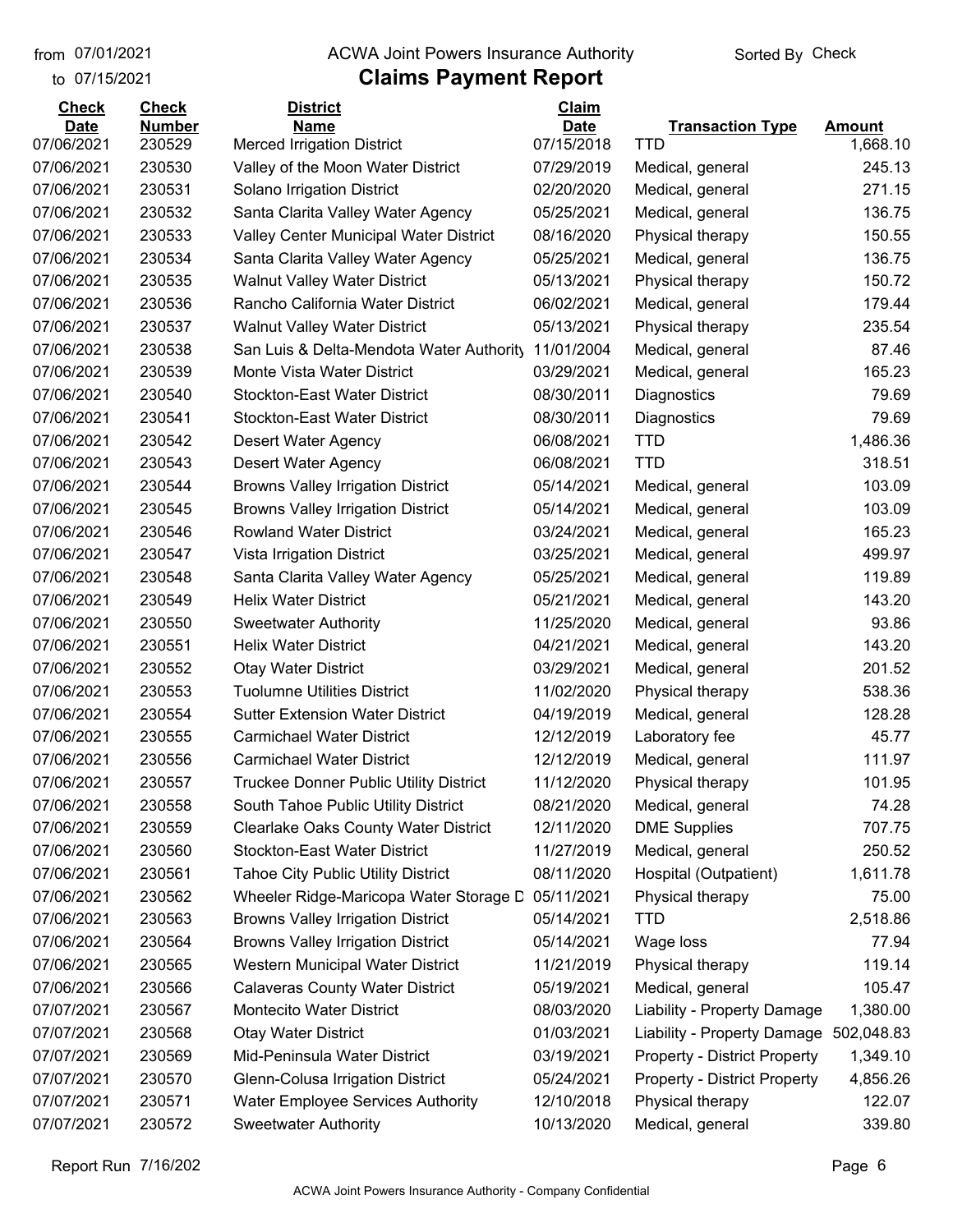to 07/15/2021 07/01/2021

#### from 07/01/2021 **ACWA Joint Powers Insurance Authority** Sorted By Check

| <b>Check</b> | <b>Check</b>  | <b>District</b>                                     | Claim       |                         |               |
|--------------|---------------|-----------------------------------------------------|-------------|-------------------------|---------------|
| <b>Date</b>  | <b>Number</b> | <b>Name</b>                                         | <b>Date</b> | <b>Transaction Type</b> | <b>Amount</b> |
| 07/07/2021   | 230573        | <b>Sweetwater Authority</b>                         | 12/11/2018  | <b>Bill Review Fee</b>  | 8.50          |
| 07/07/2021   | 230573        | <b>Sweetwater Authority</b>                         | 12/11/2018  | <b>Bill Review Fee</b>  | 2.48          |
| 07/07/2021   | 230573        | <b>Sutter Extension Water District</b>              | 04/19/2019  | <b>Bill Review Fee</b>  | 8.50          |
| 07/07/2021   | 230573        | <b>Sutter Extension Water District</b>              | 04/19/2019  | <b>Bill Review Fee</b>  | 20.24         |
| 07/07/2021   | 230573        | Santa Clarita Valley Water Agency                   | 08/19/2020  | <b>Bill Review Fee</b>  | 8.50          |
| 07/07/2021   | 230573        | Santa Clarita Valley Water Agency                   | 08/19/2020  | <b>Bill Review Fee</b>  | 12.15         |
| 07/07/2021   | 230573        | <b>Clearlake Oaks County Water District</b>         | 05/25/2021  | <b>Bill Review Fee</b>  | 8.50          |
| 07/07/2021   | 230573        | <b>Clearlake Oaks County Water District</b>         | 05/25/2021  | <b>Bill Review Fee</b>  | 2.82          |
| 07/07/2021   | 230573        | Yorba Linda Water District                          | 09/09/2019  | <b>Bill Review Fee</b>  | 8.50          |
| 07/07/2021   | 230573        | Yorba Linda Water District                          | 09/09/2019  | <b>Bill Review Fee</b>  | 22.14         |
| 07/07/2021   | 230573        | <b>Tulare Irrigation District</b>                   | 03/23/2021  | <b>Bill Review Fee</b>  | 8.50          |
| 07/07/2021   | 230573        | <b>Tulare Irrigation District</b>                   | 03/23/2021  | <b>Bill Review Fee</b>  | 6.91          |
| 07/07/2021   | 230573        | Kaweah Delta Water Conservation District            | 05/25/2020  | <b>Bill Review Fee</b>  | 8.50          |
| 07/07/2021   | 230573        | Kaweah Delta Water Conservation District 05/25/2020 |             | <b>Bill Review Fee</b>  | 19.77         |
| 07/07/2021   | 230573        | <b>Sweetwater Authority</b>                         | 12/30/2019  | <b>Bill Review Fee</b>  | 8.50          |
| 07/07/2021   | 230573        | <b>Sweetwater Authority</b>                         | 12/30/2019  | <b>Bill Review Fee</b>  | 70.66         |
| 07/07/2021   | 230573        | Glenn-Colusa Irrigation District                    | 05/08/2019  | <b>Bill Review Fee</b>  | 8.50          |
| 07/07/2021   | 230573        | Glenn-Colusa Irrigation District                    | 05/08/2019  | <b>Bill Review Fee</b>  | 5.76          |
| 07/07/2021   | 230573        | <b>Bard Water District</b>                          | 08/20/2012  | <b>Bill Review Fee</b>  | 11.68         |
| 07/07/2021   | 230573        | <b>Bard Water District</b>                          | 08/20/2012  | <b>Bill Review Fee</b>  | 8.50          |
| 07/07/2021   | 230573        | Wheeler Ridge-Maricopa Water Storage D              | 02/20/2020  | <b>Bill Review Fee</b>  | 8.50          |
| 07/07/2021   | 230573        | Wheeler Ridge-Maricopa Water Storage D              | 02/20/2020  | <b>Bill Review Fee</b>  | 4.53          |
| 07/07/2021   | 230573        | <b>Sweetwater Authority</b>                         | 10/13/2020  | <b>Bill Review Fee</b>  | 8.50          |
| 07/07/2021   | 230573        | <b>Sweetwater Authority</b>                         | 10/13/2020  | <b>Bill Review Fee</b>  | 9.44          |
| 07/07/2021   | 230573        | Clearlake Oaks County Water District                | 12/11/2020  | <b>Bill Review Fee</b>  | 8.50          |
| 07/07/2021   | 230573        | <b>Clearlake Oaks County Water District</b>         | 12/11/2020  | <b>Bill Review Fee</b>  | 3.93          |
| 07/07/2021   | 230573        | <b>Clearlake Oaks County Water District</b>         | 12/11/2020  | <b>Bill Review Fee</b>  | 8.50          |
| 07/07/2021   | 230573        | <b>Clearlake Oaks County Water District</b>         | 12/11/2020  | <b>Bill Review Fee</b>  | 5.10          |
| 07/07/2021   | 230573        | South Feather Water and Power Agency                | 04/05/2021  | <b>Bill Review Fee</b>  | 8.50          |
| 07/07/2021   | 230573        | South Feather Water and Power Agency                | 04/05/2021  | <b>Bill Review Fee</b>  | 8.74          |
| 07/07/2021   | 230573        | <b>Water Employee Services Authority</b>            | 12/10/2018  | <b>Bill Review Fee</b>  | 8.50          |
| 07/07/2021   | 230573        | <b>Water Employee Services Authority</b>            | 12/10/2018  | <b>Bill Review Fee</b>  | 5.39          |
| 07/07/2021   | 230573        | <b>Goleta Water District</b>                        | 04/18/2018  | <b>Bill Review Fee</b>  | 1.22          |
| 07/07/2021   | 230573        | <b>Goleta Water District</b>                        | 04/18/2018  | <b>Bill Review Fee</b>  | 8.50          |
| 07/07/2021   | 230573        | <b>Helix Water District</b>                         | 07/23/2019  | <b>Bill Review Fee</b>  | 13.40         |
| 07/07/2021   | 230573        | <b>Helix Water District</b>                         | 07/23/2019  | <b>Bill Review Fee</b>  | 8.50          |
| 07/07/2021   | 230573        | <b>Helix Water District</b>                         | 07/23/2019  | <b>Bill Review Fee</b>  | 5.40          |
| 07/07/2021   | 230573        | <b>Helix Water District</b>                         | 07/23/2019  | <b>Bill Review Fee</b>  | 8.50          |
| 07/07/2021   | 230573        | Alameda County Water District                       | 03/19/2021  | <b>Bill Review Fee</b>  | 8.50          |
| 07/07/2021   | 230573        | Alameda County Water District                       | 03/19/2021  | <b>Bill Review Fee</b>  | 12.94         |
| 07/07/2021   | 230573        | South Coast Water District                          | 04/14/2010  | <b>Bill Review Fee</b>  | 8.50          |
| 07/07/2021   | 230573        | South Coast Water District                          | 04/14/2010  | <b>Bill Review Fee</b>  | 5.75          |
| 07/07/2021   | 230574        | South Coast Water District                          | 04/14/2010  | Diagnostics             | 72.42         |
| 07/07/2021   | 230575        | Santa Clarita Valley Water Agency                   | 08/19/2020  | Medical, general        | 106.83        |
|              |               |                                                     |             |                         |               |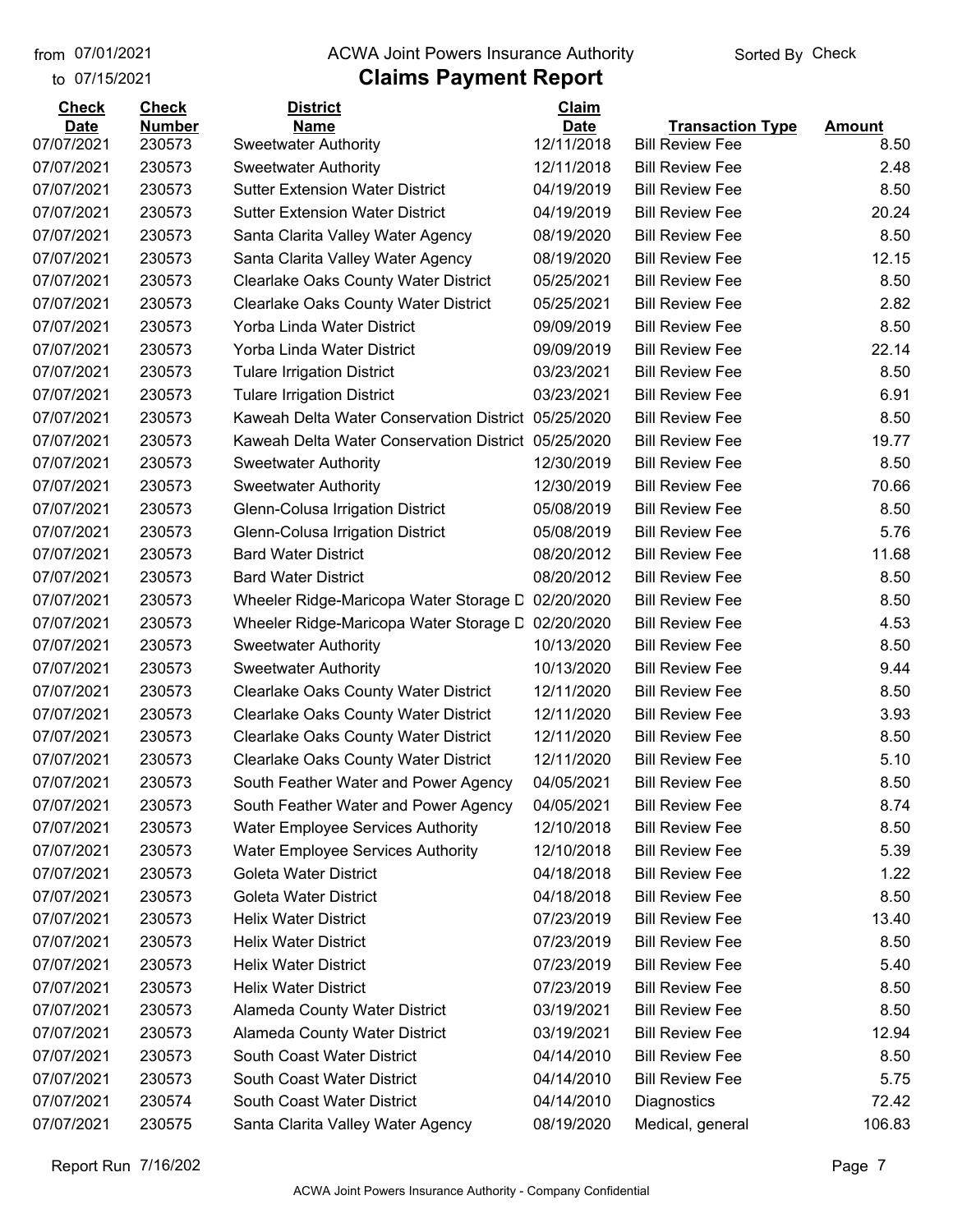to 07/15/2021

## from 07/01/2021 **ACWA Joint Powers Insurance Authority** Sorted By Check

| <b>Check</b>              | <b>Check</b>            | <b>District</b>                                              | <b>Claim</b>              |                                     |                         |
|---------------------------|-------------------------|--------------------------------------------------------------|---------------------------|-------------------------------------|-------------------------|
| <b>Date</b><br>07/07/2021 | <b>Number</b><br>230576 | Name                                                         | <b>Date</b><br>05/08/2019 | <b>Transaction Type</b>             | <b>Amount</b><br>157.49 |
| 07/07/2021                | 230577                  | Glenn-Colusa Irrigation District<br>Kern County Water Agency | 09/16/2016                | Laboratory fee<br>Legal (Defense)   | 16.50                   |
| 07/07/2021                | 230578                  |                                                              | 02/20/2020                |                                     | 102.60                  |
|                           |                         | Wheeler Ridge-Maricopa Water Storage D                       |                           | Medical, general                    |                         |
| 07/07/2021                | 230579                  | <b>Tuolumne Utilities District</b>                           | 05/12/2021                | Photocopy                           | 399.86                  |
| 07/07/2021                | 230580                  | Yorba Linda Water District                                   | 09/09/2019                | Medical, general                    | 100.24                  |
| 07/07/2021                | 230581                  | <b>Elsinore Valley Municipal Water District</b>              | 05/05/2014                | Pharmacy                            | 96.72                   |
| 07/07/2021                | 230582                  | Rancho California Water District                             | 03/18/2008                | Pharmacy                            | 30.51                   |
| 07/07/2021                | 230583                  | San Luis & Delta-Mendota Water Authority                     | 11/01/2004                | Pharmacy                            | 20.22                   |
| 07/07/2021                | 230584                  | San Juan Water District                                      | 08/28/2003                | Pharmacy                            | 496.00                  |
| 07/07/2021                | 230585                  | San Juan Water District                                      | 01/26/2016                | Pharmacy                            | 22.85                   |
| 07/07/2021                | 230586                  | Las Virgenes Municipal Water District                        | 09/18/2019                | Pharmacy                            | 35.98                   |
| 07/07/2021                | 230587                  | San Luis Water District                                      | 09/04/2020                | Pharmacy                            | 908.40                  |
| 07/07/2021                | 230588                  | <b>Orange County Water District</b>                          | 11/09/2020                | Pharmacy                            | 357.11                  |
| 07/07/2021                | 230589                  | Valley of the Moon Water District                            | 03/26/2020                | Pharmacy                            | 8.92                    |
| 07/07/2021                | 230590                  | Wheeler Ridge-Maricopa Water Storage D                       | 05/11/2021                | Pharmacy                            | 5,317.19                |
| 07/07/2021                | 230591                  | Desert Water Agency                                          | 06/08/2021                | Pharmacy                            | 9.34                    |
| 07/07/2021                | 230592                  | <b>Merced Irrigation District</b>                            | 06/16/2021                | Pharmacy                            | 8.40                    |
| 07/07/2021                | 230593                  | South Tahoe Public Utility District                          | 06/16/2021                | Pharmacy                            | 8.98                    |
| 07/07/2021                | 230594                  | <b>Clearlake Oaks County Water District</b>                  | 05/25/2021                | Medical, general                    | 149.60                  |
| 07/07/2021                | 230595                  | <b>Bard Water District</b>                                   | 08/20/2012                | Diagnostics                         | 264.63                  |
| 07/07/2021                | 230596                  | South Feather Water and Power Agency                         | 04/05/2021                | Medical, general                    | 50.11                   |
| 07/07/2021                | 230597                  | <b>Tulare Irrigation District</b>                            | 03/23/2021                | Medical, general                    | 87.41                   |
| 07/07/2021                | 230598                  | <b>Helix Water District</b>                                  | 07/23/2019                | Medical, general                    | 303.68                  |
| 07/07/2021                | 230599                  | <b>Helix Water District</b>                                  | 07/23/2019                | Medical, general                    | 122.32                  |
| 07/07/2021                | 230600                  | <b>Sweetwater Authority</b>                                  | 12/30/2019                | Medical, general                    | 640.93                  |
| 07/07/2021                | 230601                  | Goleta Water District                                        | 04/18/2018                | Medical, general                    | 239.48                  |
| 07/07/2021                | 230602                  | <b>Sutter Extension Water District</b>                       | 04/19/2019                | Medical, general                    | 111.97                  |
| 07/07/2021                | 230603                  | <b>Sweetwater Authority</b>                                  | 12/11/2018                | Medical, general                    | 188.19                  |
| 07/07/2021                | 230604                  | <b>Clearlake Oaks County Water District</b>                  | 12/11/2020                | Medical, general                    | 141.48                  |
| 07/07/2021                | 230605                  | <b>Clearlake Oaks County Water District</b>                  | 12/11/2020                | Medical, general                    | 183.62                  |
| 07/07/2021                | 230606                  | <b>Alameda County Water District</b>                         | 09/16/2020                | Medical, general                    | 13.00                   |
| 07/07/2021                | 230607                  | Alameda County Water District                                | 02/14/2020                | Medical, general                    | 13.00                   |
| 07/07/2021                | 230608                  | <b>Alameda County Water District</b>                         | 03/19/2021                | Medical, general                    | 205.89                  |
| 07/07/2021                | 230609                  | Kaweah Delta Water Conservation District                     | 05/25/2020                | Medical, general                    | 218.97                  |
| 07/08/2021                | 230610                  | Glenn-Colusa Irrigation District                             | 03/02/2021                | Expert                              | 1,513.50                |
| 07/08/2021                | 230611                  | Oakdale Irrigation District                                  | 03/21/2021                | Liability - Small Claims            | 6,846.65                |
| 07/08/2021                | 230612                  | Madera-Chowchilla Water and Power Auth                       | 05/22/2021                | <b>Property - District Property</b> | 3,850.00                |
| 07/08/2021                | 230613                  | Santa Clarita Valley Water Agency                            | 08/30/2019                | Liability- Bodily Injury            | 149,000.00              |
| 07/08/2021                | 230614                  | Madera-Chowchilla Water and Power Auth                       | 05/22/2021                | Appraiser                           | 150.00                  |
| 07/08/2021                | 230615                  | <b>Mission Springs Water District</b>                        | 03/29/2021                | Liability - Property Damage         | 400.00                  |
| 07/08/2021                | 230616                  | Panoche Water District                                       | 08/17/2019                | Medical, general                    | 117.87                  |
| 07/08/2021                | 230617                  | <b>Patterson Irrigation District</b>                         | 08/09/2012                | Medical, general                    | 117.87                  |
| 07/08/2021                | 230618                  | San Luis Water District                                      | 09/04/2020                | Medical, general                    | 117.87                  |
| 07/08/2021                | 230619                  | Joshua Basin Water District                                  | 04/16/2020                | Med/Legal evaluation                | 8,565.81                |
|                           |                         |                                                              |                           |                                     |                         |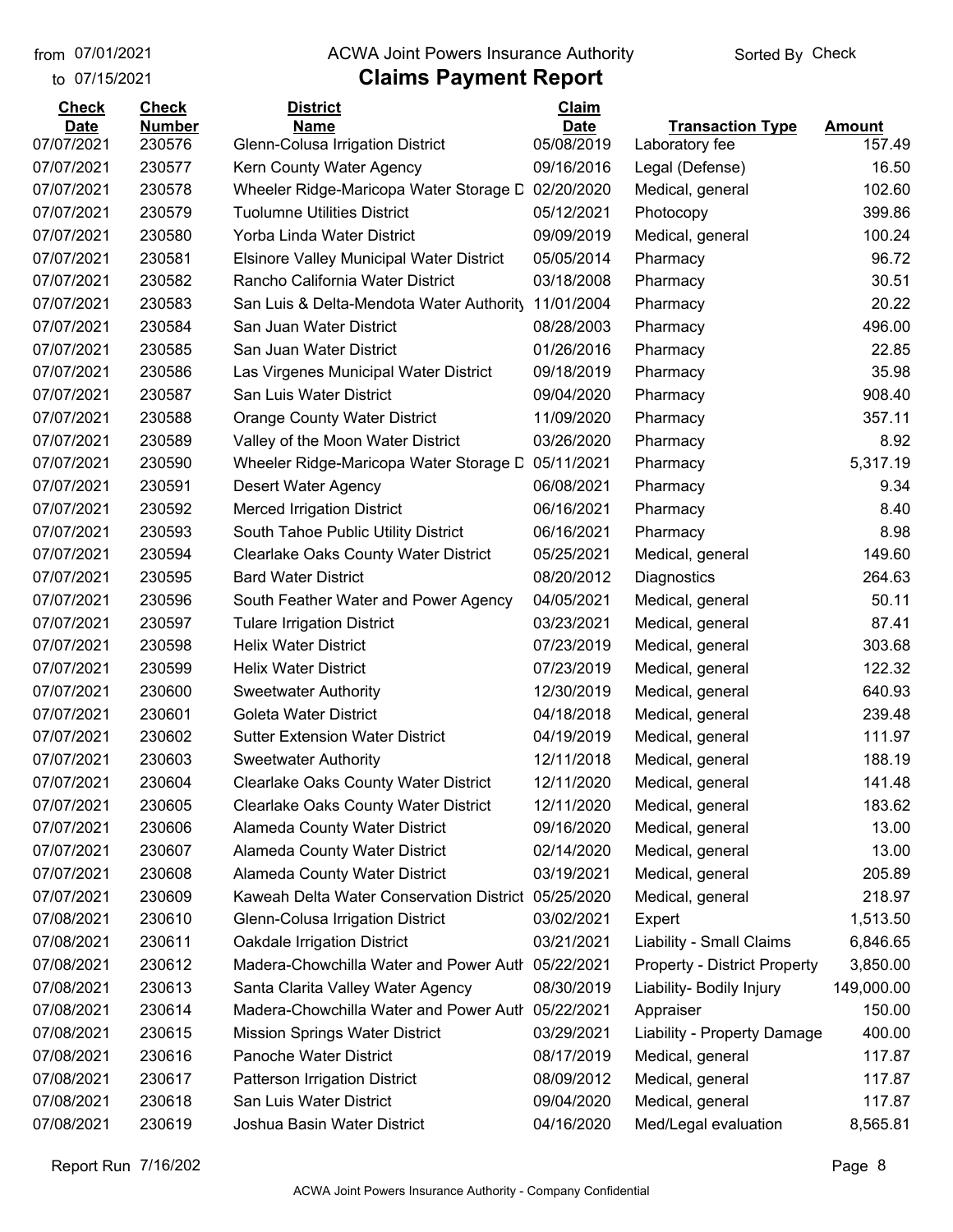#### from 07/01/2021 **ACWA Joint Powers Insurance Authority** Sorted By Check

#### to 07/15/2021

| <b>Check</b> | <b>Check</b>  | <b>District</b>                                 | Claim       |                            |               |
|--------------|---------------|-------------------------------------------------|-------------|----------------------------|---------------|
| <b>Date</b>  | <b>Number</b> | <b>Name</b>                                     | <b>Date</b> | <b>Transaction Type</b>    | <b>Amount</b> |
| 07/08/2021   | 230620        | Vista Irrigation District                       | 02/04/2019  | <b>PPD</b>                 | 580.00        |
| 07/08/2021   | 230621        | Vista Irrigation District                       | 06/07/2019  | <b>PPD</b>                 | 580.00        |
| 07/08/2021   | 230622        | <b>Sweetwater Authority</b>                     | 06/30/2020  | Medical, general           | 203.26        |
| 07/08/2021   | 230623        | <b>Sweetwater Authority</b>                     | 06/30/2020  | Medical, general           | 268.97        |
| 07/08/2021   | 230624        | <b>Sweetwater Authority</b>                     | 06/30/2020  | Medical, general           | 155.57        |
| 07/08/2021   | 230625        | Vista Irrigation District                       | 03/25/2021  | Diagnostics                | 211.44        |
| 07/08/2021   | 230626        | Laguna Beach County Water District              | 04/18/2021  | Medical, general           | 242.69        |
| 07/08/2021   | 230627        | <b>Orange County Water District</b>             | 11/09/2020  | Medical, general           | 192.36        |
| 07/08/2021   | 230628        | <b>Elsinore Valley Municipal Water District</b> | 05/05/2014  | <b>Medical Interpreter</b> | 135.00        |
| 07/08/2021   | 230629        | South Feather Water and Power Agency            | 04/05/2021  | Medical, general           | 190.17        |
| 07/08/2021   | 230630        | Rancho California Water District                | 10/13/2020  | <b>Bill Review Fee</b>     | 8.50          |
| 07/08/2021   | 230630        | Kinneloa Irrigation District                    | 03/09/2021  | <b>Bill Review Fee</b>     | 8.50          |
| 07/08/2021   | 230630        | Kinneloa Irrigation District                    | 03/09/2021  | <b>Bill Review Fee</b>     | 2.03          |
| 07/08/2021   | 230630        | <b>Calaveras County Water District</b>          | 05/19/2021  | <b>Bill Review Fee</b>     | 8.50          |
| 07/08/2021   | 230630        | <b>Calaveras County Water District</b>          | 05/19/2021  | <b>Bill Review Fee</b>     | 70.23         |
| 07/08/2021   | 230630        | <b>Truckee Donner Public Utility District</b>   | 11/12/2020  | <b>Bill Review Fee</b>     | 8.50          |
| 07/08/2021   | 230630        | Cucamonga Valley Water District                 | 12/21/2020  | <b>Bill Review Fee</b>     | 8.50          |
| 07/08/2021   | 230630        | Cucamonga Valley Water District                 | 12/21/2020  | <b>Bill Review Fee</b>     | 20.25         |
| 07/08/2021   | 230630        | <b>Water Employee Services Authority</b>        | 06/23/2020  | <b>Bill Review Fee</b>     | 8.50          |
| 07/08/2021   | 230630        | <b>Water Employee Services Authority</b>        | 06/23/2020  | <b>Bill Review Fee</b>     | 13.17         |
| 07/08/2021   | 230630        | Glenn-Colusa Irrigation District                | 05/08/2019  | <b>Bill Review Fee</b>     | 8.50          |
| 07/08/2021   | 230630        | Glenn-Colusa Irrigation District                | 05/08/2019  | <b>Bill Review Fee</b>     | 6.26          |
| 07/08/2021   | 230630        | Santa Fe Irrigation District                    | 09/03/2020  | <b>Bill Review Fee</b>     | 8.50          |
| 07/08/2021   | 230630        | Santa Fe Irrigation District                    | 09/03/2020  | <b>Bill Review Fee</b>     | 0.51          |
| 07/08/2021   | 230630        | Santa Clarita Valley Water Agency               | 05/25/2021  | <b>Bill Review Fee</b>     | 8.50          |
| 07/08/2021   | 230630        | Santa Clarita Valley Water Agency               | 05/25/2021  | <b>Bill Review Fee</b>     | 9.09          |
| 07/08/2021   | 230630        | Laguna Beach County Water District              | 11/30/2020  | <b>Bill Review Fee</b>     | 8.50          |
| 07/08/2021   | 230630        | Laguna Beach County Water District              | 11/30/2020  | <b>Bill Review Fee</b>     | 22.14         |
| 07/08/2021   | 230630        | Mariana Ranchos County Water District           | 09/10/2019  | <b>Bill Review Fee</b>     | 8.50          |
| 07/08/2021   | 230630        | Mariana Ranchos County Water District           | 09/10/2019  | <b>Bill Review Fee</b>     | 30.04         |
| 07/08/2021   | 230630        | Alameda County Water District                   | 01/25/2021  | <b>Bill Review Fee</b>     | 8.50          |
| 07/08/2021   | 230630        | <b>Alameda County Water District</b>            | 01/25/2021  | <b>Bill Review Fee</b>     | 7.04          |
| 07/08/2021   | 230630        | <b>Stockton-East Water District</b>             | 02/28/2004  | <b>Bill Review Fee</b>     | 8.50          |
| 07/08/2021   | 230630        | <b>Stockton-East Water District</b>             | 02/28/2004  | <b>Bill Review Fee</b>     | 3.34          |
| 07/08/2021   | 230630        | <b>Elsinore Valley Municipal Water District</b> | 05/05/2014  | <b>Bill Review Fee</b>     | 8.50          |
| 07/08/2021   | 230630        | Joshua Basin Water District                     | 04/16/2020  | <b>Bill Review Fee</b>     | 8.50          |
| 07/08/2021   | 230630        | <b>Merced Irrigation District</b>               | 11/09/2001  | <b>Bill Review Fee</b>     | 5.56          |
| 07/08/2021   | 230630        | <b>Merced Irrigation District</b>               | 11/09/2001  | <b>Bill Review Fee</b>     | 8.50          |
| 07/08/2021   | 230630        | <b>Orange County Water District</b>             | 11/09/2020  | <b>Bill Review Fee</b>     | 8.50          |
| 07/08/2021   | 230630        | <b>Orange County Water District</b>             | 11/09/2020  | <b>Bill Review Fee</b>     | 2.53          |
| 07/08/2021   | 230630        | <b>Tuolumne Utilities District</b>              | 11/02/2020  | <b>Bill Review Fee</b>     | 8.50          |
| 07/08/2021   | 230630        | <b>Tuolumne Utilities District</b>              | 11/02/2020  | <b>Bill Review Fee</b>     | 1.70          |
| 07/08/2021   | 230630        | <b>Truckee Donner Public Utility District</b>   | 03/31/2021  | <b>Bill Review Fee</b>     | 8.50          |
| 07/08/2021   | 230630        | Valley of the Moon Water District               | 03/26/2020  | <b>Bill Review Fee</b>     | 8.50          |
|              |               |                                                 |             |                            |               |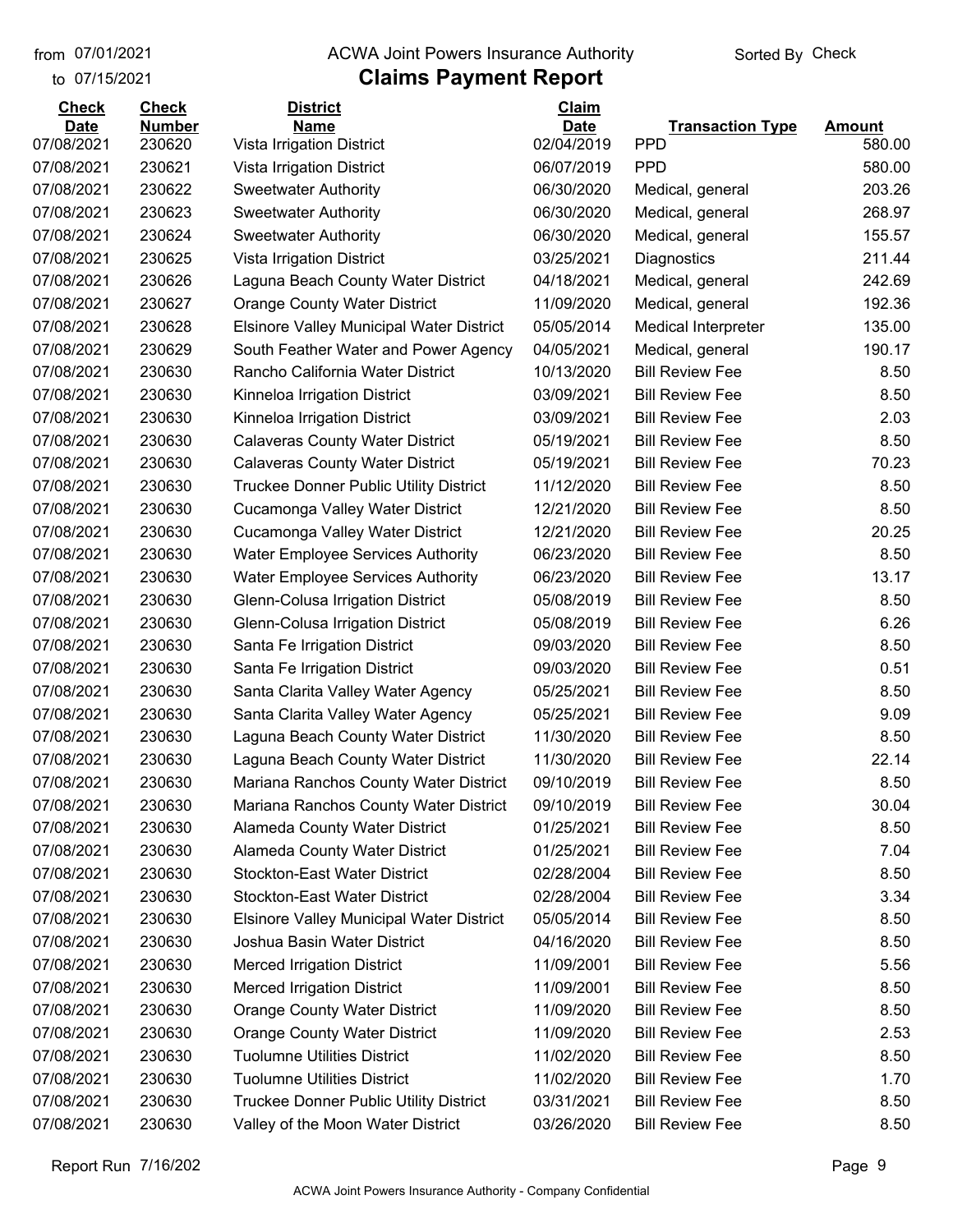to 07/15/2021

#### from 07/01/2021 **ACWA Joint Powers Insurance Authority** Sorted By Check

| <b>Check</b>              | <b>Check</b>            | <b>District</b>                                     | <b>Claim</b>              |                                                   |                       |
|---------------------------|-------------------------|-----------------------------------------------------|---------------------------|---------------------------------------------------|-----------------------|
| <b>Date</b><br>07/08/2021 | <b>Number</b><br>230630 | <b>Name</b><br>South Feather Water and Power Agency | <b>Date</b><br>04/05/2021 | <b>Transaction Type</b><br><b>Bill Review Fee</b> | <b>Amount</b><br>8.50 |
| 07/08/2021                | 230630                  | South Feather Water and Power Agency                | 04/05/2021                | <b>Bill Review Fee</b>                            | 8.50                  |
| 07/08/2021                | 230630                  | South Feather Water and Power Agency                | 04/05/2021                | <b>Bill Review Fee</b>                            | 8.39                  |
| 07/08/2021                | 230630                  | Patterson Irrigation District                       | 08/09/2012                | <b>Bill Review Fee</b>                            | 8.50                  |
| 07/08/2021                | 230630                  | Patterson Irrigation District                       | 08/09/2012                | <b>Bill Review Fee</b>                            | 21.46                 |
| 07/08/2021                | 230630                  | <b>Stockton-East Water District</b>                 | 11/27/2019                | <b>Bill Review Fee</b>                            | 8.50                  |
| 07/08/2021                | 230630                  | <b>Stockton-East Water District</b>                 | 11/27/2019                | <b>Bill Review Fee</b>                            | 2.23                  |
| 07/08/2021                | 230630                  | San Luis Water District                             | 09/04/2020                | <b>Bill Review Fee</b>                            | 8.50                  |
| 07/08/2021                | 230630                  | San Luis Water District                             | 09/04/2020                | <b>Bill Review Fee</b>                            | 21.46                 |
| 07/08/2021                | 230630                  | Panoche Water District                              | 08/17/2019                | <b>Bill Review Fee</b>                            | 8.50                  |
| 07/08/2021                | 230630                  | Panoche Water District                              | 08/17/2019                | <b>Bill Review Fee</b>                            | 21.46                 |
| 07/08/2021                | 230630                  | Santa Ynez River WCD Improvement Dist               | 08/08/2001                | <b>Bill Review Fee</b>                            | 21.80                 |
| 07/08/2021                | 230630                  | Santa Ynez River WCD Improvement Dist               | 08/08/2001                | <b>Bill Review Fee</b>                            | 8.50                  |
| 07/08/2021                | 230630                  | <b>Sweetwater Authority</b>                         | 06/30/2020                | <b>Bill Review Fee</b>                            | 8.50                  |
| 07/08/2021                | 230630                  | <b>Sweetwater Authority</b>                         | 06/30/2020                | <b>Bill Review Fee</b>                            | 6.65                  |
| 07/08/2021                | 230630                  | <b>Sweetwater Authority</b>                         | 06/30/2020                | <b>Bill Review Fee</b>                            | 8.50                  |
| 07/08/2021                | 230630                  | <b>Sweetwater Authority</b>                         | 06/30/2020                | <b>Bill Review Fee</b>                            | 3.85                  |
| 07/08/2021                | 230630                  | <b>Sweetwater Authority</b>                         | 06/30/2020                | <b>Bill Review Fee</b>                            | 8.50                  |
| 07/08/2021                | 230630                  | <b>Sweetwater Authority</b>                         | 06/30/2020                | <b>Bill Review Fee</b>                            | 5.03                  |
| 07/08/2021                | 230630                  | Laguna Beach County Water District                  | 04/18/2021                | <b>Bill Review Fee</b>                            | 8.50                  |
| 07/08/2021                | 230630                  | Laguna Beach County Water District                  | 04/18/2021                | <b>Bill Review Fee</b>                            | 0.99                  |
| 07/08/2021                | 230630                  | Laguna Beach County Water District                  | 04/18/2021                | <b>Bill Review Fee</b>                            | 8.50                  |
| 07/08/2021                | 230630                  | Laguna Beach County Water District                  | 04/18/2021                | <b>Bill Review Fee</b>                            | 22.14                 |
| 07/08/2021                | 230630                  | <b>Sweetwater Authority</b>                         | 11/25/2020                | <b>Bill Review Fee</b>                            | 8.50                  |
| 07/08/2021                | 230630                  | <b>Sweetwater Authority</b>                         | 11/25/2020                | <b>Bill Review Fee</b>                            | 4.41                  |
| 07/08/2021                | 230630                  | Laguna Beach County Water District                  | 05/29/2020                | <b>Bill Review Fee</b>                            | 8.50                  |
| 07/08/2021                | 230630                  | Laguna Beach County Water District                  | 05/29/2020                | <b>Bill Review Fee</b>                            | 3.59                  |
| 07/08/2021                | 230630                  |                                                     | 11/21/2019                | <b>Bill Review Fee</b>                            | 8.50                  |
| 07/08/2021                | 230630                  | Western Municipal Water District                    | 11/21/2019                | <b>Bill Review Fee</b>                            | 1.42                  |
| 07/08/2021                |                         | Western Municipal Water District                    |                           |                                                   |                       |
|                           | 230630                  | <b>Tulare Irrigation District</b>                   | 10/19/2011                | <b>Bill Review Fee</b>                            | 8.50                  |
| 07/08/2021                | 230630                  | <b>Tulare Irrigation District</b>                   | 10/19/2011                | <b>Bill Review Fee</b>                            | 7.16                  |
| 07/08/2021                | 230630                  | <b>Tulare Irrigation District</b>                   | 10/19/2011                | <b>Bill Review Fee</b>                            | 8.50                  |
| 07/08/2021                | 230630                  | <b>Tulare Irrigation District</b>                   | 10/19/2011                | <b>Bill Review Fee</b>                            | 7.16                  |
| 07/08/2021                | 230630                  | San Dieguito Water District                         | 09/23/2020                | <b>Bill Review Fee</b>                            | 8.50                  |
| 07/08/2021                | 230630                  | San Dieguito Water District                         | 09/23/2020                | <b>Bill Review Fee</b>                            | 42.61                 |
| 07/08/2021                | 230630                  | Vista Irrigation District                           | 03/25/2021                | <b>Bill Review Fee</b>                            | 8.50                  |
| 07/08/2021                | 230630                  | Vista Irrigation District                           | 03/25/2021                | <b>Bill Review Fee</b>                            | 3.06                  |
| 07/08/2021                | 230630                  | Vista Irrigation District                           | 03/25/2021                | <b>Bill Review Fee</b>                            | 8.50                  |
| 07/08/2021                | 230630                  | Vista Irrigation District                           | 03/25/2021                | <b>Bill Review Fee</b>                            | 13.79                 |
| 07/08/2021                | 230630                  | Kern County Water Agency                            | 09/16/2016                | <b>Bill Review Fee</b>                            | 8.50                  |
| 07/08/2021                | 230630                  | Corcoran Irrigation District                        | 03/23/2021                | <b>Bill Review Fee</b>                            | 8.50                  |
| 07/08/2021                | 230630                  | Corcoran Irrigation District                        | 03/23/2021                | <b>Bill Review Fee</b>                            | 5.27                  |
| 07/08/2021                | 230630                  | <b>Sweetwater Authority</b>                         | 09/28/2015                | <b>Bill Review Fee</b>                            | 8.50                  |
| 07/08/2021                | 230630                  | <b>Sweetwater Authority</b>                         | 09/28/2015                | <b>Bill Review Fee</b>                            | 31.67                 |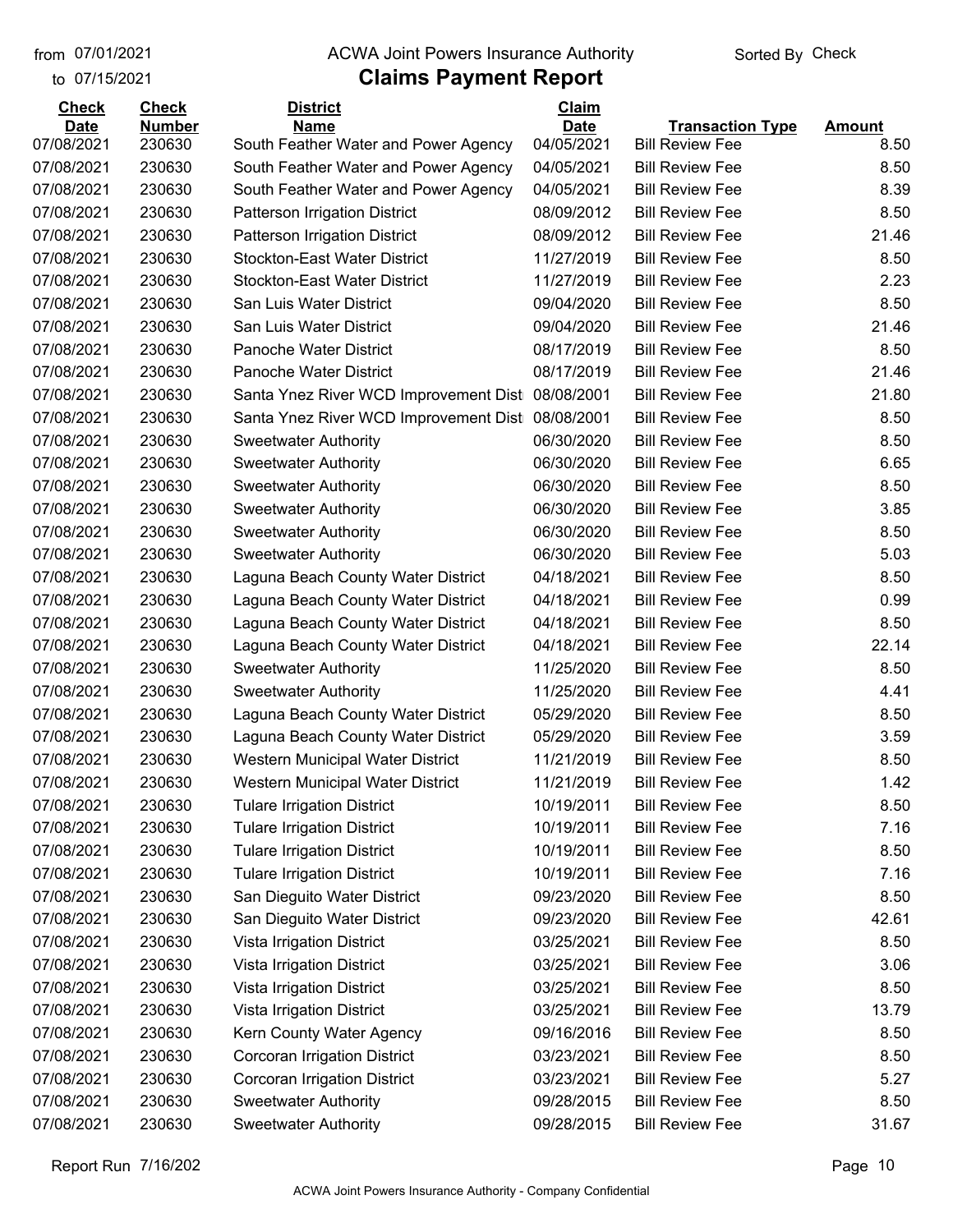#### from 07/01/2021 **ACWA Joint Powers Insurance Authority** Sorted By Check

#### to 07/15/2021

| <b>Check</b> | <b>Check</b>  | <b>District</b>                                  | Claim       |                         |               |
|--------------|---------------|--------------------------------------------------|-------------|-------------------------|---------------|
| <b>Date</b>  | <b>Number</b> | <b>Name</b>                                      | <b>Date</b> | <b>Transaction Type</b> | <b>Amount</b> |
| 07/08/2021   | 230630        | <b>Merced Irrigation District</b>                | 12/22/2020  | <b>Bill Review Fee</b>  | 8.50          |
| 07/08/2021   | 230630        | <b>Merced Irrigation District</b>                | 12/22/2020  | <b>Bill Review Fee</b>  | 15.85         |
| 07/08/2021   | 230630        | <b>Mission Springs Water District</b>            | 05/11/2021  | <b>Bill Review Fee</b>  | 8.50          |
| 07/08/2021   | 230630        | <b>Mission Springs Water District</b>            | 05/11/2021  | <b>Bill Review Fee</b>  | 1.75          |
| 07/08/2021   | 230630        | <b>Merced Irrigation District</b>                | 08/08/2020  | <b>Bill Review Fee</b>  | 8.50          |
| 07/08/2021   | 230630        | <b>Merced Irrigation District</b>                | 08/08/2020  | <b>Bill Review Fee</b>  | 19.77         |
| 07/08/2021   | 230630        | Las Virgenes Municipal Water District            | 09/18/2019  | <b>Bill Review Fee</b>  | 8.50          |
| 07/08/2021   | 230630        | Las Virgenes Municipal Water District            | 09/18/2019  | <b>Bill Review Fee</b>  | 0.50          |
| 07/08/2021   | 230631        | Kinneloa Irrigation District                     | 03/09/2021  | Medical, general        | 194.38        |
| 07/08/2021   | 230632        | Rancho California Water District                 | 06/02/2021  | <b>TTD</b>              | 1,739.60      |
| 07/08/2021   | 230633        | Cucamonga Valley Water District                  | 12/21/2020  | Medical, general        | 120.08        |
| 07/08/2021   | 230634        | Sierra Lakes County Water District               | 09/13/2018  | <b>PPD</b>              | 580.00        |
| 07/08/2021   | 230635        | <b>Stockton-East Water District</b>              | 11/27/2019  | Medical, general        | 169.43        |
| 07/08/2021   | 230636        | Laguna Beach County Water District               | 11/30/2020  | Medical, general        | 113.94        |
| 07/08/2021   | 230637        | Glenn-Colusa Irrigation District                 | 05/08/2019  | Laboratory fee          | 281.75        |
| 07/08/2021   | 230638        | Laguna Beach County Water District               | 10/29/2019  | Mileage                 | 23.18         |
| 07/08/2021   | 230639        | <b>Alameda County Water District</b>             | 01/25/2021  | Anesthesiologist        | 159.48        |
| 07/08/2021   | 230640        | Yolo County Flood Control & Water Conse          | 11/21/1991  | Life pension            | 84.00         |
| 07/08/2021   | 230641        | Santa Clarita Valley Water Agency                | 05/25/2021  | Hospital (Outpatient)   | 418.17        |
| 07/08/2021   | 230642        | Santa Ynez River WCD Improvement Dist 08/08/2001 |             | Medical, general        | 111.97        |
| 07/08/2021   | 230643        | Alameda County Water District                    | 01/25/2021  | <b>TTD</b>              | 2,131.34      |
| 07/08/2021   | 230644        | Laguna Beach County Water District               | 05/29/2020  | Medical, general        | 190.58        |
| 07/08/2021   | 230645        | <b>Stockton-East Water District</b>              | 02/28/2004  | Medical, general        | 177.66        |
| 07/08/2021   | 230646        | San Dieguito Water District                      | 09/23/2020  | Medical, general        | 293.89        |
| 07/08/2021   | 230647        | <b>Scotts Valley Water District</b>              | 10/28/2019  | <b>PPD</b>              | 580.00        |
| 07/08/2021   | 230648        | <b>Vallecitos Water District</b>                 | 10/15/2020  | <b>TTD</b>              | 2,432.76      |
| 07/08/2021   | 230649        | <b>Vallecitos Water District</b>                 | 10/15/2020  | <b>TTD</b>              | 521.31        |
| 07/08/2021   | 230650        | <b>Alta Irrigation District</b>                  | 05/27/2021  | Photocopy               | 147.16        |
| 07/08/2021   | 230651        | <b>Calaveras County Water District</b>           | 05/19/2021  | Hospital (Outpatient)   | 1,306.10      |
| 07/08/2021   | 230652        | <b>Sweetwater Authority</b>                      | 11/25/2020  | Chiropractor            | 100.06        |
| 07/08/2021   | 230653        | Alameda County Water District                    | 02/14/2020  | <b>TTD</b>              | 2,598.86      |
| 07/08/2021   | 230654        | Santa Fe Irrigation District                     | 09/03/2020  | Medical, general        | 11.65         |
| 07/08/2021   | 230655        | Valley of the Moon Water District                | 03/26/2020  | Hospital (Outpatient)   | 4,928.61      |
| 07/08/2021   | 230656        | Mariana Ranchos County Water District            | 09/10/2019  | Medical, general        | 172.25        |
| 07/08/2021   | 230657        | Corcoran Irrigation District                     | 03/23/2021  | Diagnostics             | 30.11         |
| 07/08/2021   | 230658        | Rancho California Water District                 | 10/13/2020  | Medical, general        | 170.22        |
| 07/08/2021   | 230659        | <b>Water Employee Services Authority</b>         | 06/23/2020  | Medical, general        | 87.46         |
| 07/08/2021   | 230660        | <b>Sweetwater Authority</b>                      | 09/28/2015  | Medical, general        | 143.52        |
| 07/08/2021   | 230661        | Vista Irrigation District                        | 03/25/2021  | Medical, general        | 232.77        |
| 07/08/2021   | 230662        | <b>Tuolumne Utilities District</b>               | 11/02/2020  | Medical, general        | 106.84        |
| 07/08/2021   | 230663        | <b>Trabuco Canyon Water District</b>             | 10/22/2015  | <b>PPD</b>              | 580.00        |
| 07/08/2021   | 230664        | <b>Truckee Donner Public Utility District</b>    | 11/12/2020  | Physical therapy        | 179.96        |
| 07/08/2021   | 230665        | <b>Truckee Donner Public Utility District</b>    | 03/31/2021  | Physical therapy        | 848.71        |
| 07/08/2021   | 230666        | Laguna Beach County Water District               | 04/18/2021  | Medical, general        | 113.94        |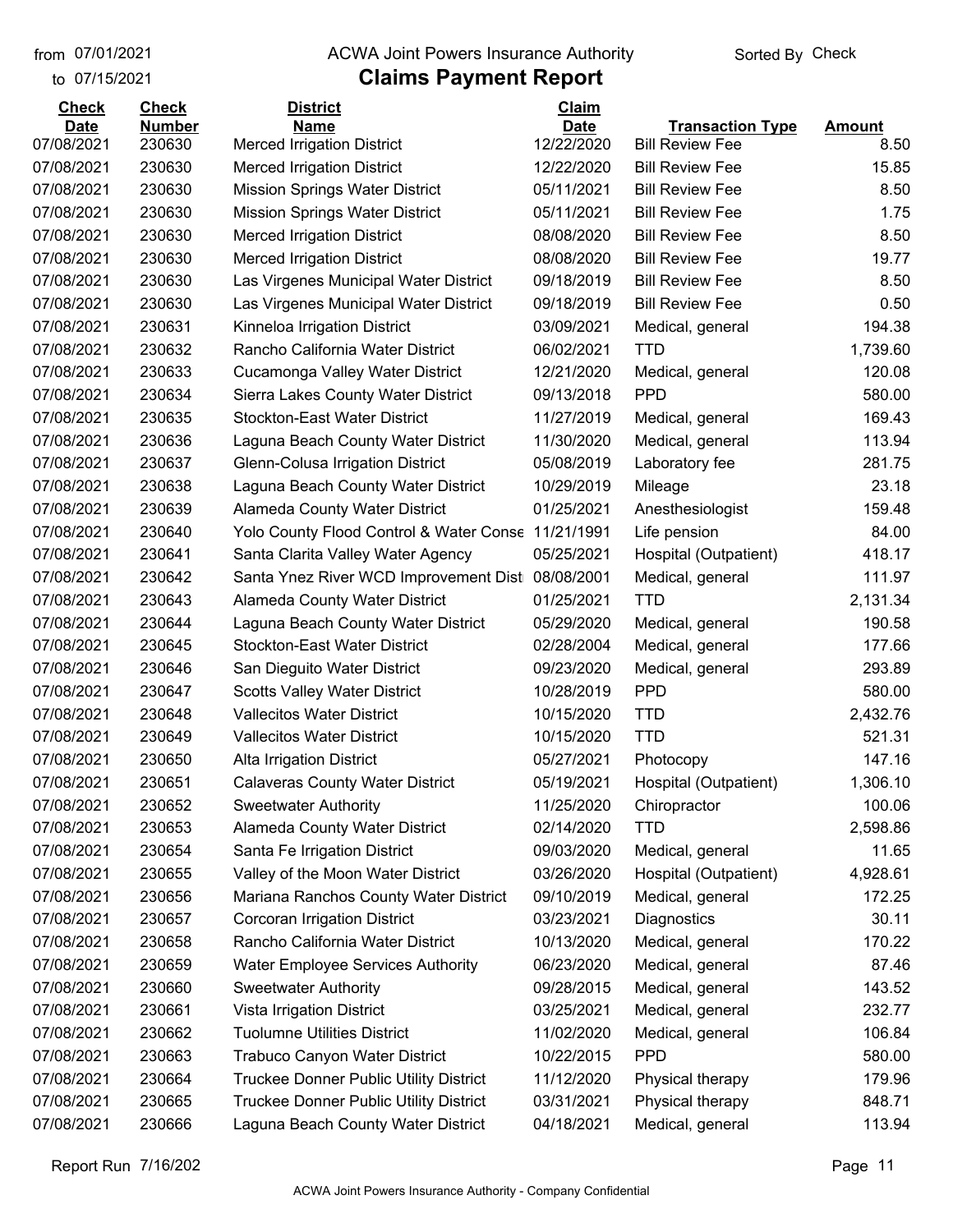to 07/15/2021 07/01/2021

#### from 07/01/2021 **ACWA Joint Powers Insurance Authority** Sorted By Check

| <b>Check</b> | <b>Check</b>  | <b>District</b>                                    | Claim       |                                     |               |
|--------------|---------------|----------------------------------------------------|-------------|-------------------------------------|---------------|
| <b>Date</b>  | <b>Number</b> | <b>Name</b>                                        | <b>Date</b> | <b>Transaction Type</b>             | <b>Amount</b> |
| 07/08/2021   | 230667        | Kern County Water Agency                           | 09/16/2016  | <b>TTD</b>                          | 2,667.20      |
| 07/08/2021   | 230668        | <b>Tulare Irrigation District</b>                  | 10/19/2011  | Medical, general                    | 162.37        |
| 07/08/2021   | 230669        | <b>Tulare Irrigation District</b>                  | 10/19/2011  | Medical, general                    | 162.37        |
| 07/08/2021   | 230670        | Western Municipal Water District                   | 11/21/2019  | Physical therapy                    | 134.44        |
| 07/08/2021   | 230671        | <b>Mission Springs Water District</b>              | 05/11/2021  | <b>TTD</b>                          | 188.26        |
| 07/08/2021   | 230672        | <b>Merced Irrigation District</b>                  | 12/22/2020  | Medical, general                    | 100.50        |
| 07/08/2021   | 230673        | Yorba Linda Water District                         | 01/14/2021  | <b>TTD</b>                          | 3,376.46      |
| 07/08/2021   | 230674        | <b>Merced Irrigation District</b>                  | 11/09/2001  | Physical therapy                    | 66.76         |
| 07/08/2021   | 230675        | <b>Otay Water District</b>                         | 01/03/2021  | Expert                              | 1,750.00      |
| 07/08/2021   | 230676        | <b>Otay Water District</b>                         | 05/07/2021  | Liability - Property Damage         | 62,085.61     |
| 07/08/2021   | 230677        | Yolo County Flood Control & Water Conse 11/21/1991 |             | Investigation/Subrosa               | 476.55        |
| 07/08/2021   | 230678        | <b>Mission Springs Water District</b>              | 05/11/2021  | Medical, general                    | 133.12        |
| 07/08/2021   | 230679        | East Contra Costa Irrigation District              | 10/05/2020  | Legal (Defense)                     | 481.60        |
| 07/08/2021   | 230680        | Alta Irrigation District                           | 05/27/2021  | Photocopy                           | 151.75        |
| 07/08/2021   | 230681        | South Tahoe Public Utility District                | 07/30/2019  | Mileage                             | 100.58        |
| 07/08/2021   | 230682        | <b>Merced Irrigation District</b>                  | 08/08/2020  | Medical, general                    | 111.97        |
| 07/08/2021   | 230683        | Las Virgenes Municipal Water District              | 09/18/2019  | Medical, general                    | 198.05        |
| 07/08/2021   | 230684        | San Luis Water District                            | 08/09/2013  | Legal (Defense)                     | 240.50        |
| 07/13/2021   | 230685        | Panoche Water District                             | 11/01/2016  | <b>Expense General</b>              | 1,713.50      |
| 07/13/2021   | 230686        | <b>Sweetwater Authority</b>                        | 01/09/2020  | <b>Property - District Property</b> | 1,000.00      |
| 07/13/2021   | 230687        | Pajaro Valley Water Management Agency              | 06/23/2021  | <b>Property - District Property</b> | 6,349.18      |
| 07/13/2021   | 230688        | Association of California Water Agencies.          | 07/01/2021  | <b>Expense General</b>              | 7,000.00      |
| 07/13/2021   | 230689        | <b>Fallbrook Public Utility District</b>           | 12/31/2019  | Expert                              | 1,499.00      |
| 07/13/2021   | 230690        | <b>Otay Water District</b>                         | 05/07/2021  | Liability - Property Damage         | 25,694.63     |
| 07/13/2021   | 230691        | Crescenta Valley Water District                    | 03/01/2021  | Liability- Bodily Injury            | 85,000.00     |
| 07/13/2021   | 230692        | Calleguas Municipal Water District                 | 07/31/2017  | <b>PPD</b>                          | 580.00        |
| 07/13/2021   | 230693        | Rancho California Water District                   | 03/18/2008  | Medical, general                    | 173.65        |
| 07/13/2021   | 230694        | <b>Sweetwater Authority</b>                        | 09/28/2015  | Physical therapy                    | 150.46        |
| 07/13/2021   | 230695        | Santa Fe Irrigation District                       | 09/03/2020  | Physical therapy                    | 154.72        |
| 07/13/2021   | 230696        | <b>Sweetwater Authority</b>                        | 09/28/2015  | Physical therapy                    | 150.46        |
| 07/13/2021   | 230697        | <b>Otay Water District</b>                         | 03/29/2021  | Physical therapy                    | 309.44        |
| 07/13/2021   | 230698        | <b>Sweetwater Authority</b>                        | 09/28/2015  | Physical therapy                    | 150.46        |
| 07/13/2021   | 230699        | Kinneloa Irrigation District                       | 03/09/2021  | Physical therapy                    | 158.13        |
| 07/13/2021   | 230700        | <b>Mission Springs Water District</b>              | 05/11/2021  | Physical therapy                    | 144.29        |
| 07/13/2021   | 230701        | Kinneloa Irrigation District                       | 03/09/2021  | Physical therapy                    | 158.13        |
| 07/13/2021   | 230702        | <b>Clearlake Oaks County Water District</b>        | 12/11/2020  | <b>TTD</b>                          | 117.11        |
| 07/13/2021   | 230703        | <b>Orange County Water District</b>                | 11/17/2003  | Physical therapy                    | 207.10        |
| 07/13/2021   | 230704        | <b>Sweetwater Authority</b>                        | 06/22/2021  | Diagnostics                         | 335.79        |
| 07/13/2021   | 230705        | South Feather Water and Power Agency               | 04/05/2021  | Medical, general                    | 213.59        |
| 07/13/2021   | 230706        | Cucamonga Valley Water District                    | 08/13/2020  | <b>Bill Review Fee</b>              | 8.50          |
| 07/13/2021   | 230706        | Cucamonga Valley Water District                    | 08/13/2020  | <b>Bill Review Fee</b>              | 20.25         |
| 07/13/2021   | 230706        | Vista Irrigation District                          | 06/07/2019  | <b>Bill Review Fee</b>              | 8.50          |
| 07/13/2021   | 230706        | Vista Irrigation District                          | 06/07/2019  | <b>Bill Review Fee</b>              | 6.15          |
| 07/13/2021   | 230706        | <b>Orange County Water District</b>                | 08/23/2017  | <b>Bill Review Fee</b>              | 8.50          |
|              |               |                                                    |             |                                     |               |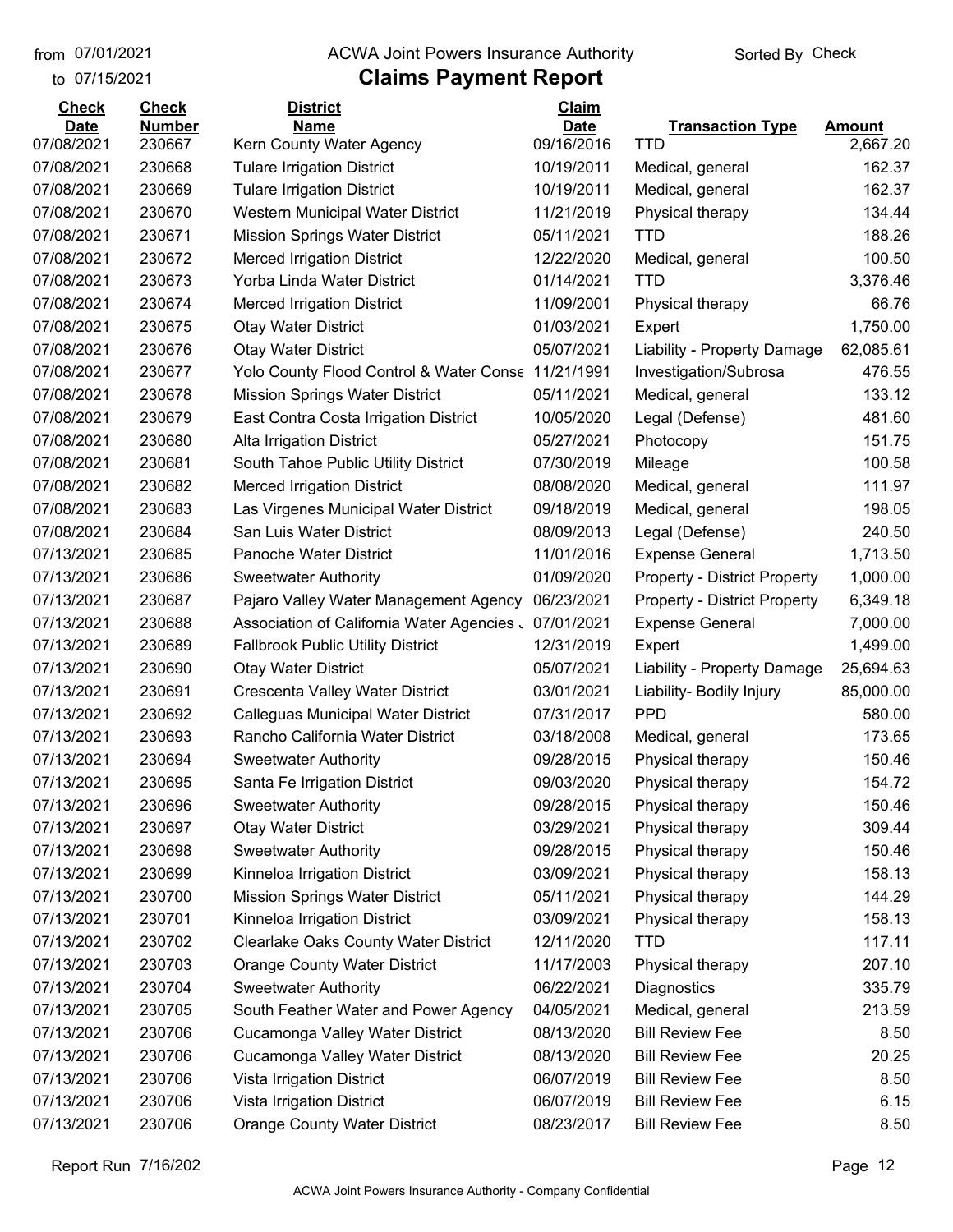#### from 07/01/2021 **ACWA Joint Powers Insurance Authority** Sorted By Check

#### to 07/15/2021

| <b>Check</b> | <b>Check</b>  | <b>District</b>                         | Claim       |                         |               |
|--------------|---------------|-----------------------------------------|-------------|-------------------------|---------------|
| <b>Date</b>  | <b>Number</b> | <b>Name</b>                             | <b>Date</b> | <b>Transaction Type</b> | <b>Amount</b> |
| 07/13/2021   | 230706        | <b>Orange County Water District</b>     | 08/23/2017  | <b>Bill Review Fee</b>  | 4.63          |
| 07/13/2021   | 230706        | <b>Orange County Water District</b>     | 11/17/2003  | <b>Bill Review Fee</b>  | 8.50          |
| 07/13/2021   | 230706        | <b>Orange County Water District</b>     | 11/17/2003  | <b>Bill Review Fee</b>  | 5.75          |
| 07/13/2021   | 230706        | Kinneloa Irrigation District            | 03/09/2021  | <b>Bill Review Fee</b>  | 8.50          |
| 07/13/2021   | 230706        | Kinneloa Irrigation District            | 03/09/2021  | <b>Bill Review Fee</b>  | 8.50          |
| 07/13/2021   | 230706        | <b>Otay Water District</b>              | 03/29/2021  | <b>Bill Review Fee</b>  | 8.50          |
| 07/13/2021   | 230706        | Beaumont-Cherry Valley Water District   | 04/10/2021  | <b>Bill Review Fee</b>  | 8.50          |
| 07/13/2021   | 230706        | Beaumont-Cherry Valley Water District   | 04/10/2021  | <b>Bill Review Fee</b>  | 18.59         |
| 07/13/2021   | 230706        | <b>Walnut Valley Water District</b>     | 08/14/2020  | <b>Bill Review Fee</b>  | 8.50          |
| 07/13/2021   | 230706        | <b>Walnut Valley Water District</b>     | 08/14/2020  | <b>Bill Review Fee</b>  | 1.14          |
| 07/13/2021   | 230706        | <b>Walnut Valley Water District</b>     | 08/14/2020  | <b>Bill Review Fee</b>  | 8.50          |
| 07/13/2021   | 230706        | Santa Fe Irrigation District            | 09/03/2020  | <b>Bill Review Fee</b>  | 8.50          |
| 07/13/2021   | 230706        | Laguna Beach County Water District      | 10/29/2019  | <b>Bill Review Fee</b>  | 8.50          |
| 07/13/2021   | 230706        | Laguna Beach County Water District      | 10/29/2019  | <b>Bill Review Fee</b>  | 8.50          |
| 07/13/2021   | 230706        | <b>Desert Water Agency</b>              | 05/29/2021  | <b>Bill Review Fee</b>  | 8.50          |
| 07/13/2021   | 230706        | Desert Water Agency                     | 05/29/2021  | <b>Bill Review Fee</b>  | 2.46          |
| 07/13/2021   | 230706        | <b>Tuolumne Utilities District</b>      | 09/14/2020  | <b>Bill Review Fee</b>  | 8.50          |
| 07/13/2021   | 230706        | <b>Stockton-East Water District</b>     | 02/28/2004  | <b>Bill Review Fee</b>  | 8.50          |
| 07/13/2021   | 230706        | <b>Orange County Water District</b>     | 11/09/2020  | <b>Bill Review Fee</b>  | 8.50          |
| 07/13/2021   | 230706        | <b>Orange County Water District</b>     | 11/09/2020  | <b>Bill Review Fee</b>  | 22.14         |
| 07/13/2021   | 230706        | South Feather Water and Power Agency    | 04/05/2021  | <b>Bill Review Fee</b>  | 8.50          |
| 07/13/2021   | 230706        | South Feather Water and Power Agency    | 04/05/2021  | <b>Bill Review Fee</b>  | 9.42          |
| 07/13/2021   | 230706        | Laguna Beach County Water District      | 01/19/2021  | <b>Bill Review Fee</b>  | 8.50          |
| 07/13/2021   | 230706        | Laguna Beach County Water District      | 01/19/2021  | <b>Bill Review Fee</b>  | 6.41          |
| 07/13/2021   | 230706        | Patterson Irrigation District           | 08/09/2012  | <b>Bill Review Fee</b>  | 13.00         |
| 07/13/2021   | 230706        | <b>Stockton-East Water District</b>     | 11/27/2019  | <b>Bill Review Fee</b>  | 2.39          |
| 07/13/2021   | 230706        | <b>Stockton-East Water District</b>     | 11/27/2019  | <b>Bill Review Fee</b>  | 8.50          |
| 07/13/2021   | 230706        | Panoche Water District                  | 08/17/2019  | <b>Bill Review Fee</b>  | 8.50          |
| 07/13/2021   | 230706        | El Toro Water District                  | 06/22/2015  | <b>Bill Review Fee</b>  | 8.50          |
| 07/13/2021   | 230706        | El Toro Water District                  | 06/22/2015  | <b>Bill Review Fee</b>  | 35.54         |
| 07/13/2021   | 230706        | Alameda County Water District           | 02/14/2020  | <b>Bill Review Fee</b>  | 8.50          |
| 07/13/2021   | 230706        | Alameda County Water District           | 02/14/2020  | <b>Bill Review Fee</b>  | 8.50          |
| 07/13/2021   | 230706        | <b>Sweetwater Authority</b>             | 10/08/2020  | <b>Bill Review Fee</b>  | 8.50          |
| 07/13/2021   | 230706        | <b>Sweetwater Authority</b>             | 10/08/2020  | <b>Bill Review Fee</b>  | 6.79          |
| 07/13/2021   | 230706        | Soquel Creek Water District             | 11/16/2020  | <b>Bill Review Fee</b>  | 8.50          |
| 07/13/2021   | 230706        | Rancho California Water District        | 03/18/2008  | <b>Bill Review Fee</b>  | 8.50          |
| 07/13/2021   | 230706        | Rancho California Water District        | 03/18/2008  | <b>Bill Review Fee</b>  | 4.82          |
| 07/13/2021   | 230706        | <b>Consolidated Irrigation District</b> | 06/01/2021  | <b>Bill Review Fee</b>  | 8.50          |
| 07/13/2021   | 230706        | <b>Consolidated Irrigation District</b> | 06/01/2021  | <b>Bill Review Fee</b>  | 12.81         |
| 07/13/2021   | 230706        | Alameda County Water District           | 12/03/2020  | <b>Bill Review Fee</b>  | 8.50          |
| 07/13/2021   | 230706        | Alameda County Water District           | 04/21/2021  | <b>Bill Review Fee</b>  | 8.50          |
| 07/13/2021   | 230706        | <b>Vallecitos Water District</b>        | 05/25/2021  | <b>Bill Review Fee</b>  | 8.50          |
| 07/13/2021   | 230706        | <b>Vallecitos Water District</b>        | 05/25/2021  | <b>Bill Review Fee</b>  | 1.80          |
| 07/13/2021   | 230706        | <b>Vallecitos Water District</b>        | 05/25/2021  | <b>Bill Review Fee</b>  | 8.50          |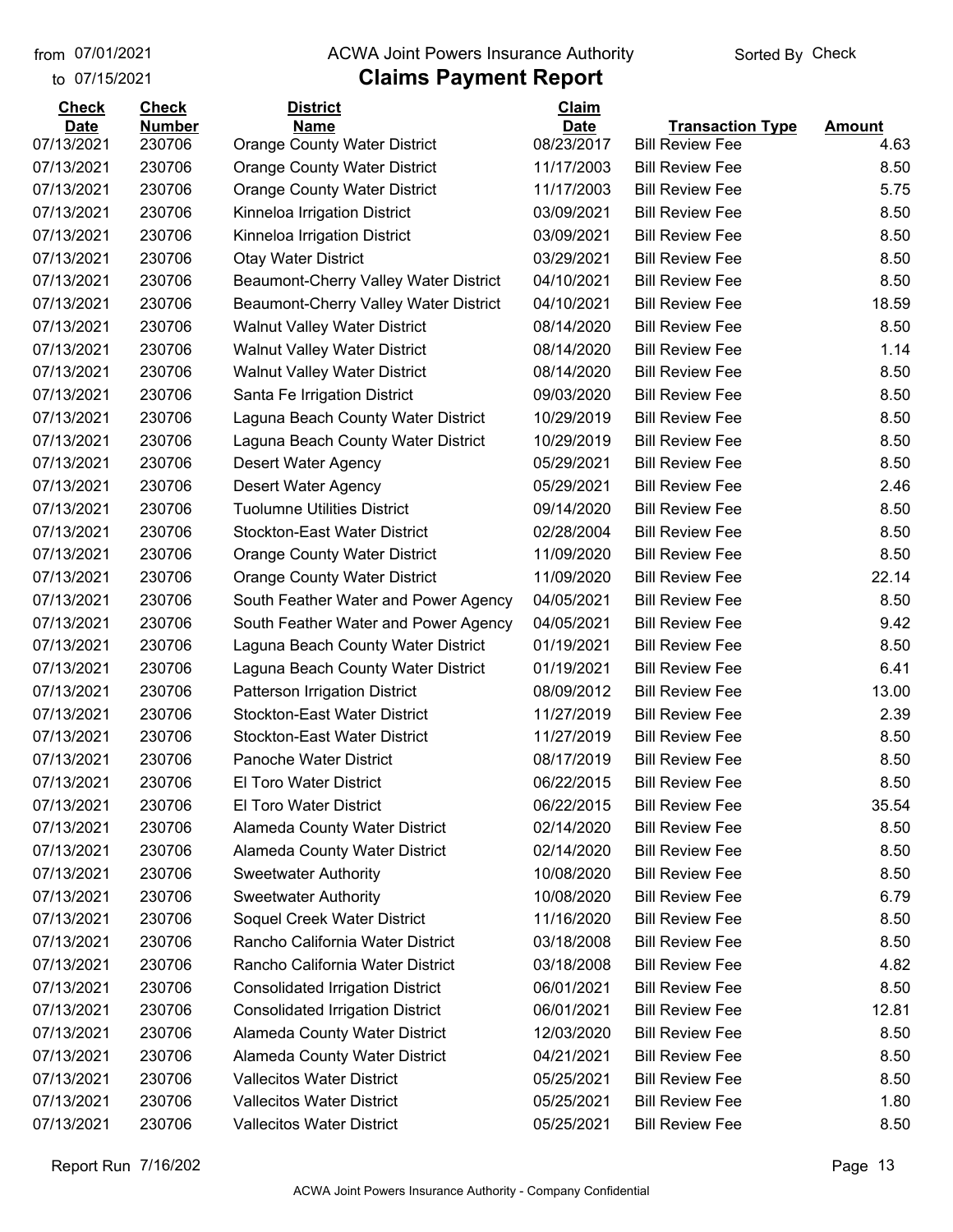to 07/15/2021 07/01/2021

#### from 07/01/2021 **ACWA Joint Powers Insurance Authority** Sorted By Check

## **Claims Payment Report**

| <b>Check</b> | <b>Check</b>  | <b>District</b>                             | Claim                    |                         |               |
|--------------|---------------|---------------------------------------------|--------------------------|-------------------------|---------------|
| <b>Date</b>  | <b>Number</b> | <b>Name</b>                                 | <b>Date</b>              | <b>Transaction Type</b> | <b>Amount</b> |
| 07/13/2021   | 230706        | <b>Vallecitos Water District</b>            | 05/25/2021<br>10/19/2011 | <b>Bill Review Fee</b>  | 1.80          |
| 07/13/2021   | 230706        | <b>Tulare Irrigation District</b>           |                          | <b>Bill Review Fee</b>  | 8.50          |
| 07/13/2021   | 230706        | <b>Tulare Irrigation District</b>           | 10/19/2011               | <b>Bill Review Fee</b>  | 7.16          |
| 07/13/2021   | 230706        | <b>Calaveras County Water District</b>      | 02/08/2021               | <b>Bill Review Fee</b>  | 8.50          |
| 07/13/2021   | 230706        | <b>Calaveras County Water District</b>      | 02/08/2021               | <b>Bill Review Fee</b>  | 0.20          |
| 07/13/2021   | 230706        | <b>Sweetwater Authority</b>                 | 09/28/2015               | <b>Bill Review Fee</b>  | 8.50          |
| 07/13/2021   | 230706        | <b>Sweetwater Authority</b>                 | 09/28/2015               | <b>Bill Review Fee</b>  | 8.50          |
| 07/13/2021   | 230706        | <b>Sweetwater Authority</b>                 | 09/28/2015               | <b>Bill Review Fee</b>  | 8.50          |
| 07/13/2021   | 230706        | <b>Merced Irrigation District</b>           | 12/22/2020               | <b>Bill Review Fee</b>  | 8.50          |
| 07/13/2021   | 230706        | <b>Merced Irrigation District</b>           | 12/22/2020               | <b>Bill Review Fee</b>  | 0.91          |
| 07/13/2021   | 230706        | <b>Merced Irrigation District</b>           | 12/22/2020               | <b>Bill Review Fee</b>  | 8.50          |
| 07/13/2021   | 230706        | <b>Merced Irrigation District</b>           | 12/22/2020               | <b>Bill Review Fee</b>  | 8.50          |
| 07/13/2021   | 230706        | <b>Mission Springs Water District</b>       | 05/11/2021               | <b>Bill Review Fee</b>  | 8.50          |
| 07/13/2021   | 230706        | <b>Merced Irrigation District</b>           | 08/08/2020               | <b>Bill Review Fee</b>  | 8.50          |
| 07/13/2021   | 230707        | <b>Stockton-East Water District</b>         | 11/27/2019               | Medical, general        | 181.48        |
| 07/13/2021   | 230708        | Cucamonga Valley Water District             | 08/13/2020               | Medical, general        | 111.97        |
| 07/13/2021   | 230709        | <b>Tuolumne Utilities District</b>          | 09/14/2020               | Med/Legal evaluation    | 650.00        |
| 07/13/2021   | 230710        | <b>Desert Water Agency</b>                  | 05/29/2021               | Medical, general        | 187.01        |
| 07/13/2021   | 230711        | <b>Orange County Water District</b>         | 11/09/2020               | Medical, general        | 100.24        |
| 07/13/2021   | 230712        | <b>Consolidated Irrigation District</b>     | 06/01/2021               | Medical, general        | 87.26         |
| 07/13/2021   | 230713        | Laguna Beach County Water District          | 10/29/2019               | <b>TTD</b>              | 1,881.62      |
| 07/13/2021   | 230714        | San Luis Water District                     | 08/09/2013               | Photocopy               | 180.00        |
| 07/13/2021   | 230715        | San Luis Water District                     | 08/09/2013               | Photocopy               | 180.00        |
| 07/13/2021   | 230716        | <b>El Toro Water District</b>               | 06/22/2015               | Laboratory fee          | 45.77         |
| 07/13/2021   | 230717        | Soquel Creek Water District                 | 08/17/2017               | Legal (Defense)         | 1,228.20      |
| 07/13/2021   | 230718        | <b>Merced Irrigation District</b>           | 12/22/2020               | Diagnostics             | 48.42         |
| 07/13/2021   | 230719        | <b>Clearlake Oaks County Water District</b> | 12/11/2020               | <b>TTD</b>              | 762.31        |
| 07/13/2021   | 230720        | <b>Mesa Water District</b>                  | 07/30/2020               | <b>TTD</b>              | 991.96        |
| 07/13/2021   | 230721        | Vista Irrigation District                   | 06/07/2019               | Medical, general        | 221.22        |
| 07/13/2021   | 230722        | <b>Sweetwater Authority</b>                 | 10/08/2020               | TTD                     | 1,113.80      |
| 07/13/2021   | 230723        | Las Virgenes Municipal Water District       | 09/27/2013               | Applicant attorney fee  | 375.00        |
| 07/13/2021   | 230724        | <b>Twentynine Palms Water District</b>      | 02/09/2021               | Deposition/Witness fees | 1,395.00      |
| 07/13/2021   | 230725        | San Luis & Delta-Mendota Water Authority    | 02/10/2020               | Photocopy               | 36.00         |
| 07/13/2021   | 230726        | <b>Calaveras County Water District</b>      | 02/08/2021               | Medical, general        | 98.94         |
| 07/13/2021   | 230727        | Laguna Beach County Water District          | 01/19/2021               | Physical therapy        | 145.24        |
| 07/13/2021   | 230728        | <b>Sutter Extension Water District</b>      | 04/19/2019               | <b>IMR Fee</b>          | 345.00        |
| 07/13/2021   | 230729        | Vista Irrigation District                   | 02/04/2019               | <b>IMR Fee</b>          | 345.00        |
| 07/13/2021   | 230730        | San Luis Water District                     | 09/04/2020               | <b>IMR Fee</b>          | 345.00        |
| 07/13/2021   | 230731        | Laguna Beach County Water District          | 05/29/2020               | Photocopy               | 180.00        |
| 07/13/2021   | 230732        | <b>Merced Irrigation District</b>           | 12/22/2020               | Photocopy               | 5.48          |
| 07/13/2021   | 230733        | <b>Merced Irrigation District</b>           | 12/22/2020               | Diagnostics             | 298.31        |
| 07/13/2021   | 230734        | Laguna Beach County Water District          | 10/29/2019               | Physical therapy        | 117.06        |
| 07/13/2021   | 230735        | Laguna Beach County Water District          | 10/29/2019               | <b>DME Supplies</b>     | 993.98        |
| 07/13/2021   | 230736        | <b>Tulare Irrigation District</b>           | 10/19/2011               | <b>DME Supplies</b>     | 1,334.17      |

Report Run 7/16/202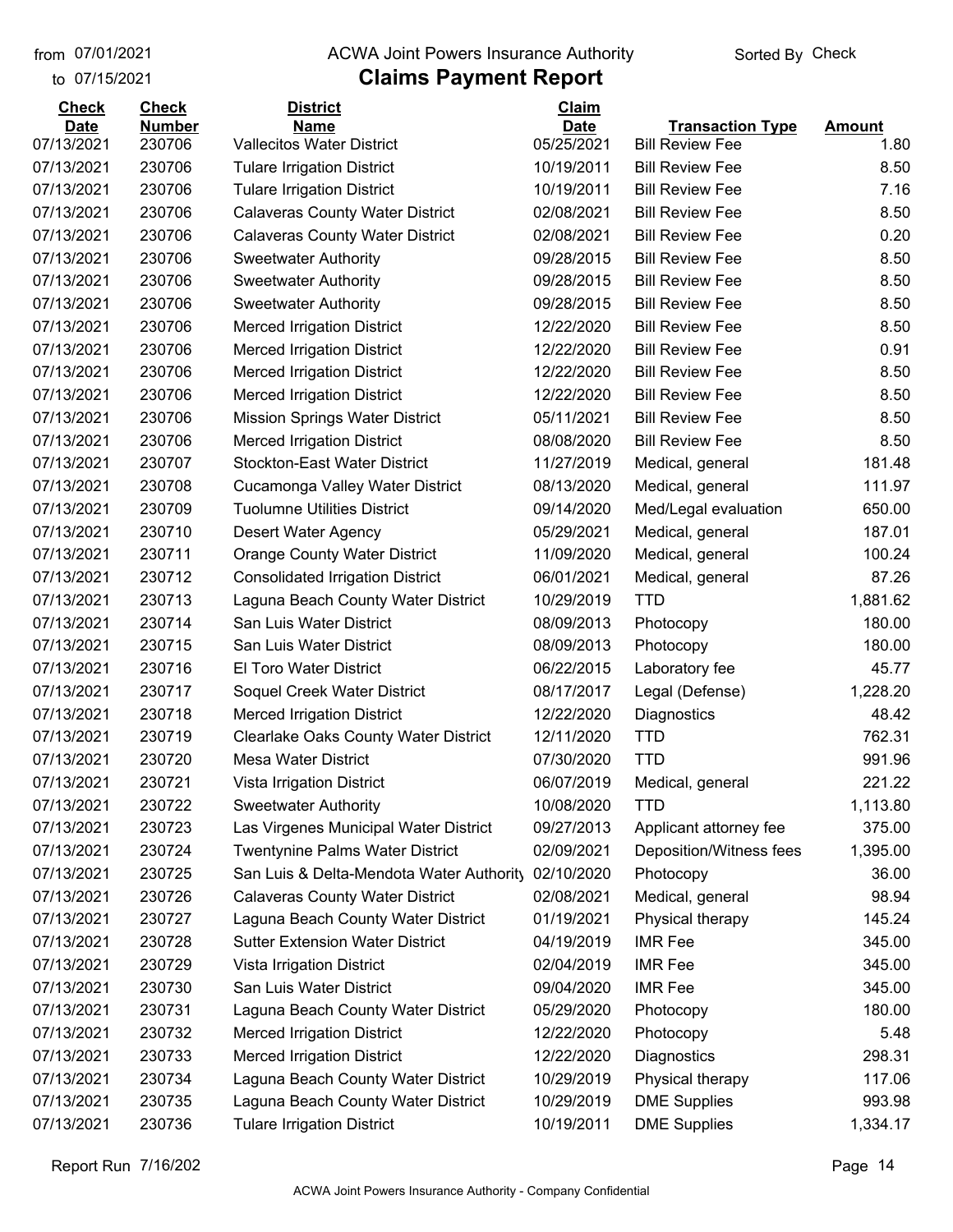to 07/15/2021

## from 07/01/2021 **ACWA Joint Powers Insurance Authority** Sorted By Check

| <b>Check</b> | <b>Check</b>     | <b>District</b>                                     | Claim       |                             |                |
|--------------|------------------|-----------------------------------------------------|-------------|-----------------------------|----------------|
| <b>Date</b>  | <b>Number</b>    | <b>Name</b>                                         | <b>Date</b> | <b>Transaction Type</b>     | <b>Amount</b>  |
| 07/13/2021   | 230737<br>230738 | Rancho California Water District                    | 03/18/2008  | Pharmacy                    | 21.25<br>10.05 |
| 07/13/2021   |                  | San Luis Water District                             | 08/09/2013  | Pharmacy                    | 58.95          |
| 07/13/2021   | 230739<br>230740 | Kaweah Delta Water Conservation District 10/07/2014 |             | Pharmacy                    |                |
| 07/13/2021   |                  | Santa Fe Irrigation District                        | 09/03/2020  | Pharmacy                    | 1,301.50       |
| 07/13/2021   | 230741           | <b>Orange County Water District</b>                 | 08/23/2017  | Medical, general            | 246.13         |
| 07/13/2021   | 230742           | Kings River Conservation District                   | 11/18/2016  | Mileage                     | 247.52         |
| 07/13/2021   | 230743           | Pajaro/Sunny Mesa Community Services I              | 04/30/2021  | Diagnostics                 | 344.62         |
| 07/13/2021   | 230744           | Patterson Irrigation District                       | 08/09/2012  | <b>Medical Interpreter</b>  | 72.00          |
| 07/13/2021   | 230745           | <b>Merced Irrigation District</b>                   | 10/30/2008  | <b>DME Supplies</b>         | 161.97         |
| 07/13/2021   | 230746           | Beaumont-Cherry Valley Water District               | 04/10/2021  | Medical, general            | 109.24         |
| 07/13/2021   | 230747           | <b>Helix Water District</b>                         | 01/06/2020  | Mileage                     | 88.57          |
| 07/13/2021   | 230748           | <b>Sweetwater Authority</b>                         | 10/08/2020  | Physical therapy            | 75.00          |
| 07/13/2021   | 230749           | <b>Walnut Valley Water District</b>                 | 08/14/2020  | Medical, general            | 146.96         |
| 07/13/2021   | 230750           | Soquel Creek Water District                         | 11/16/2020  | Med/Legal evaluation        | 6,071.00       |
| 07/13/2021   | 230751           | Mid-Peninsula Water District                        | 03/19/2021  | Photocopy                   | 75.00          |
| 07/13/2021   | 230752           | <b>Merced Irrigation District</b>                   | 08/08/2020  | Med/Legal evaluation        | 2,111.00       |
| 07/13/2021   | 230753           | Alameda County Water District                       | 02/14/2020  | Anesthesiologist            | 185.75         |
| 07/13/2021   | 230754           | Alameda County Water District                       | 04/21/2021  | Physical therapy            | 22.78          |
| 07/13/2021   | 230755           | Alameda County Water District                       | 02/14/2020  | Medical, general            | 1,061.03       |
| 07/13/2021   | 230756           | Alameda County Water District                       | 12/03/2020  | Physical therapy            | 81.88          |
| 07/13/2021   | 230757           | Sacramento Suburban Water District                  | 12/09/2020  | Medical, general            | 13.00          |
| 07/13/2021   | 230758           | <b>Merced Irrigation District</b>                   | 12/22/2020  | <b>DME Supplies</b>         | 701.41         |
| 07/13/2021   | 230759           | <b>Tulare Irrigation District</b>                   | 10/19/2011  | Medical, general            | 162.37         |
| 07/13/2021   | 230760           | <b>Vallecitos Water District</b>                    | 05/25/2021  | Medical, general            | 136.71         |
| 07/13/2021   | 230761           | <b>Vallecitos Water District</b>                    | 05/25/2021  | Medical, general            | 136.71         |
| 07/14/2021   | 230762           | <b>Montecito Water District</b>                     | 08/03/2020  | Liability - Property Damage | 7,000.00       |
| 07/14/2021   | 230763           | Rancho California Water District                    | 05/24/2021  | Liability - Property Damage | 175.00         |
| 07/14/2021   | 230764           | <b>Fallbrook Public Utility District</b>            | 02/25/2021  | Liability - Property Damage | 15,883.63      |
| 07/14/2021   | 230765           | <b>Consolidated Irrigation District</b>             | 06/01/2021  | Diagnostics                 | 99.60          |
| 07/14/2021   | 230766           | <b>Merced Irrigation District</b>                   | 10/29/2020  | Diagnostics                 | 178.05         |
| 07/14/2021   | 230767           | <b>Mesa Water District</b>                          | 07/30/2020  | Medical, general            | 192.36         |
| 07/14/2021   | 230768           | <b>Grassland Basin Authority</b>                    | 03/22/2021  | <b>Bill Review Fee</b>      | 8.50           |
| 07/14/2021   | 230768           | <b>Grassland Basin Authority</b>                    | 03/22/2021  | <b>Bill Review Fee</b>      | 4.40           |
| 07/14/2021   | 230768           | San Luis Water District                             | 08/09/2013  | <b>Bill Review Fee</b>      | 8.50           |
| 07/14/2021   | 230768           | San Luis Water District                             | 08/09/2013  | <b>Bill Review Fee</b>      | 1.85           |
| 07/14/2021   | 230768           | <b>Calaveras County Water District</b>              | 05/19/2021  | <b>Bill Review Fee</b>      | 8.50           |
| 07/14/2021   | 230768           | <b>Calaveras County Water District</b>              | 05/19/2021  | <b>Bill Review Fee</b>      | 0.20           |
| 07/14/2021   | 230768           | East Contra Costa Irrigation District               | 10/05/2020  | <b>Bill Review Fee</b>      | 8.50           |
| 07/14/2021   | 230768           | East Contra Costa Irrigation District               | 10/05/2020  | <b>Bill Review Fee</b>      | 2.92           |
| 07/14/2021   | 230768           | <b>Sweetwater Authority</b>                         | 10/13/2020  | <b>Bill Review Fee</b>      | 8.50           |
| 07/14/2021   | 230768           | <b>Mesa Water District</b>                          | 07/30/2020  | <b>Bill Review Fee</b>      | 8.50           |
| 07/14/2021   | 230768           | <b>Mesa Water District</b>                          | 07/30/2020  | <b>Bill Review Fee</b>      | 2.53           |
| 07/14/2021   | 230768           | South Feather Water and Power Agency                | 04/05/2021  | <b>Bill Review Fee</b>      | 8.50           |
| 07/14/2021   | 230768           | South Feather Water and Power Agency                | 04/05/2021  | <b>Bill Review Fee</b>      | 16.25          |
|              |                  |                                                     |             |                             |                |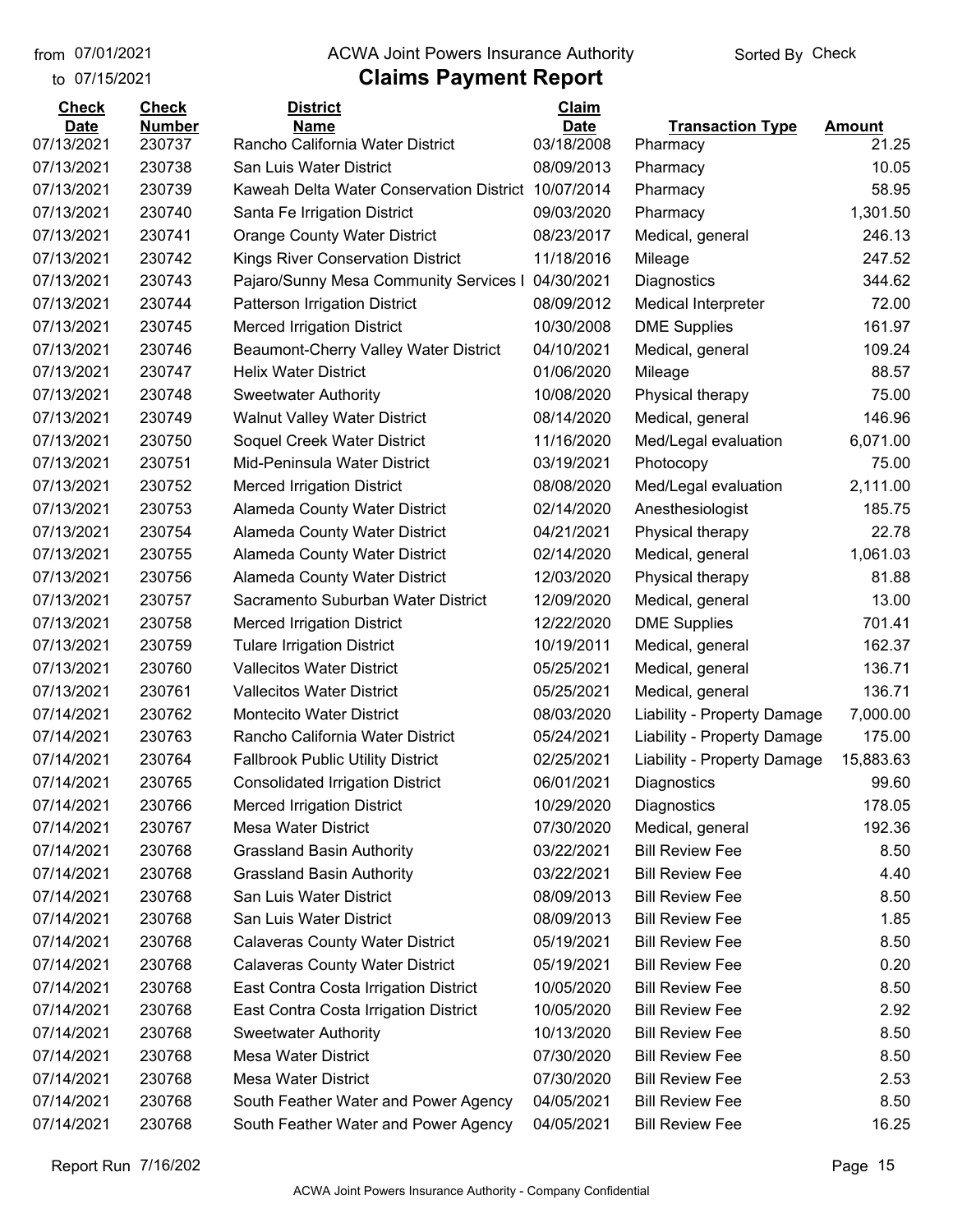#### from 07/01/2021 **ACWA Joint Powers Insurance Authority** Sorted By Check

#### to 07/15/2021

| <b>Check</b> | <b>Check</b>  | <b>District</b>                            | Claim       |                             |               |
|--------------|---------------|--------------------------------------------|-------------|-----------------------------|---------------|
| <b>Date</b>  | <b>Number</b> | <b>Name</b>                                | <b>Date</b> | <b>Transaction Type</b>     | <b>Amount</b> |
| 07/14/2021   | 230768        | <b>Merced Irrigation District</b>          | 10/29/2020  | <b>Bill Review Fee</b>      | 8.50          |
| 07/14/2021   | 230768        | <b>Merced Irrigation District</b>          | 10/29/2020  | <b>Bill Review Fee</b>      | 7.86          |
| 07/14/2021   | 230768        | Sweetwater Authority                       | 10/08/2020  | <b>Bill Review Fee</b>      | 8.50          |
| 07/14/2021   | 230768        | <b>Sweetwater Authority</b>                | 10/08/2020  | <b>Bill Review Fee</b>      | 6.79          |
| 07/14/2021   | 230768        | Soquel Creek Water District                | 11/16/2020  | <b>Bill Review Fee</b>      | 8.50          |
| 07/14/2021   | 230768        | Soquel Creek Water District                | 11/16/2020  | <b>Bill Review Fee</b>      | 3.53          |
| 07/14/2021   | 230768        | <b>Consolidated Irrigation District</b>    | 06/01/2021  | <b>Bill Review Fee</b>      | 8.50          |
| 07/14/2021   | 230768        | <b>Consolidated Irrigation District</b>    | 06/01/2021  | <b>Bill Review Fee</b>      | 0.25          |
| 07/14/2021   | 230768        | <b>Tulare Irrigation District</b>          | 10/19/2011  | <b>Bill Review Fee</b>      | 8.50          |
| 07/14/2021   | 230768        | <b>Tulare Irrigation District</b>          | 10/19/2011  | <b>Bill Review Fee</b>      | 6.38          |
| 07/14/2021   | 230768        | <b>Tulare Irrigation District</b>          | 10/19/2011  | <b>Bill Review Fee</b>      | 8.50          |
| 07/14/2021   | 230768        | <b>Tulare Irrigation District</b>          | 10/19/2011  | <b>Bill Review Fee</b>      | 7.16          |
| 07/14/2021   | 230769        | Santa Fe Irrigation District               | 09/03/2020  | Mileage                     | 146.72        |
| 07/14/2021   | 230770        | East Contra Costa Irrigation District      | 10/05/2020  | Medical, general            | 155.31        |
| 07/14/2021   | 230771        | Soquel Creek Water District                | 11/16/2020  | Medical, general            | 187.30        |
| 07/14/2021   | 230772        | Vista Irrigation District                  | 02/04/2019  | Legal (Defense)             | 659.67        |
| 07/14/2021   | 230773        | <b>Idyllwild Water District</b>            | 02/13/2020  | Legal (Defense)             | 916.50        |
| 07/14/2021   | 230774        | <b>Moulton Niguel Water District</b>       | 01/23/2019  | Legal (Defense)             | 397.14        |
| 07/14/2021   | 230775        | Padre Dam Municipal Water District         | 12/26/2001  | Legal (Defense)             | 49.04         |
| 07/14/2021   | 230776        | <b>Helix Water District</b>                | 07/23/2019  | Legal (Defense)             | 926.90        |
| 07/14/2021   | 230777        | <b>Sweetwater Authority</b>                | 06/30/2020  | Legal (Defense)             | 312.00        |
| 07/14/2021   | 230778        | Ramona Municipal Water District            | 04/10/2013  | Legal (Defense)             | 498.24        |
| 07/14/2021   | 230779        | <b>Calaveras County Water District</b>     | 05/19/2021  | Medical, general            | 98.94         |
| 07/14/2021   | 230780        | <b>Sweetwater Authority</b>                | 06/30/2020  | <b>IMR Fee</b>              | 345.00        |
| 07/14/2021   | 230781        | <b>Mission Springs Water District</b>      | 05/11/2021  | Photocopy                   | 75.00         |
| 07/14/2021   | 230782        | <b>Mission Springs Water District</b>      | 05/11/2021  | Photocopy                   | 75.00         |
| 07/14/2021   | 230783        | <b>Sweetwater Authority</b>                | 10/13/2020  | <b>DME Supplies</b>         | 331.92        |
| 07/14/2021   | 230784        | Carpinteria Valley Water District          | 01/29/2018  | Legal (Defense)             | 315.00        |
| 07/14/2021   | 230785        | <b>Idyllwild Water District</b>            | 02/13/2020  | Deposition/Witness fees     | 1,239.00      |
| 07/14/2021   | 230786        | South Feather Water and Power Agency       | 04/05/2021  | Diagnostics                 | 585.10        |
| 07/14/2021   | 230787        | <b>Grassland Basin Authority</b>           | 03/22/2021  | Medical, general            | 233.69        |
| 07/14/2021   | 230788        | San Luis Water District                    | 08/09/2013  | Medical, general            | 98.27         |
| 07/14/2021   | 230789        | <b>Sweetwater Authority</b>                | 10/08/2020  | Physical therapy            | 75.00         |
| 07/14/2021   | 230790        | <b>Merced Irrigation District</b>          | 04/21/2020  | Photocopy                   | 199.34        |
| 07/14/2021   | 230791        | El Dorado Irrigation District              | 06/14/2008  | Photocopy                   | 32.33         |
| 07/14/2021   | 230792        | Corcoran Irrigation District               | 03/23/2021  | Mileage                     | 279.22        |
| 07/14/2021   | 230793        | <b>Tulare Irrigation District</b>          | 10/19/2011  | Medical, general            | 144.50        |
| 07/14/2021   | 230794        | <b>Tulare Irrigation District</b>          | 10/19/2011  | Medical, general            | 162.37        |
| 07/15/2021   | 230795        | <b>Water Employee Services Authority</b>   | 04/12/2021  | Liability - Property Damage | 5,500.00      |
| 07/15/2021   | 230796        | Santa Clarita Valley Water Agency          | 05/11/2021  | Liability - Property Damage | 6,044.77      |
| 07/15/2021   | 230797        | Fresno Metropolitan Flood Control District | 08/25/2018  | Physical therapy            | 113.63        |
| 07/15/2021   | 230798        | Goleta Water District                      | 02/08/2010  | Medical, general            | 193.81        |
| 07/15/2021   | 230799        | Berrenda Mesa Water District               | 02/25/2013  | <b>PPD</b>                  | 460.00        |
| 07/15/2021   | 230800        | Yorba Linda Water District                 | 01/14/2021  | Med/Legal evaluation        | 2,696.00      |
|              |               |                                            |             |                             |               |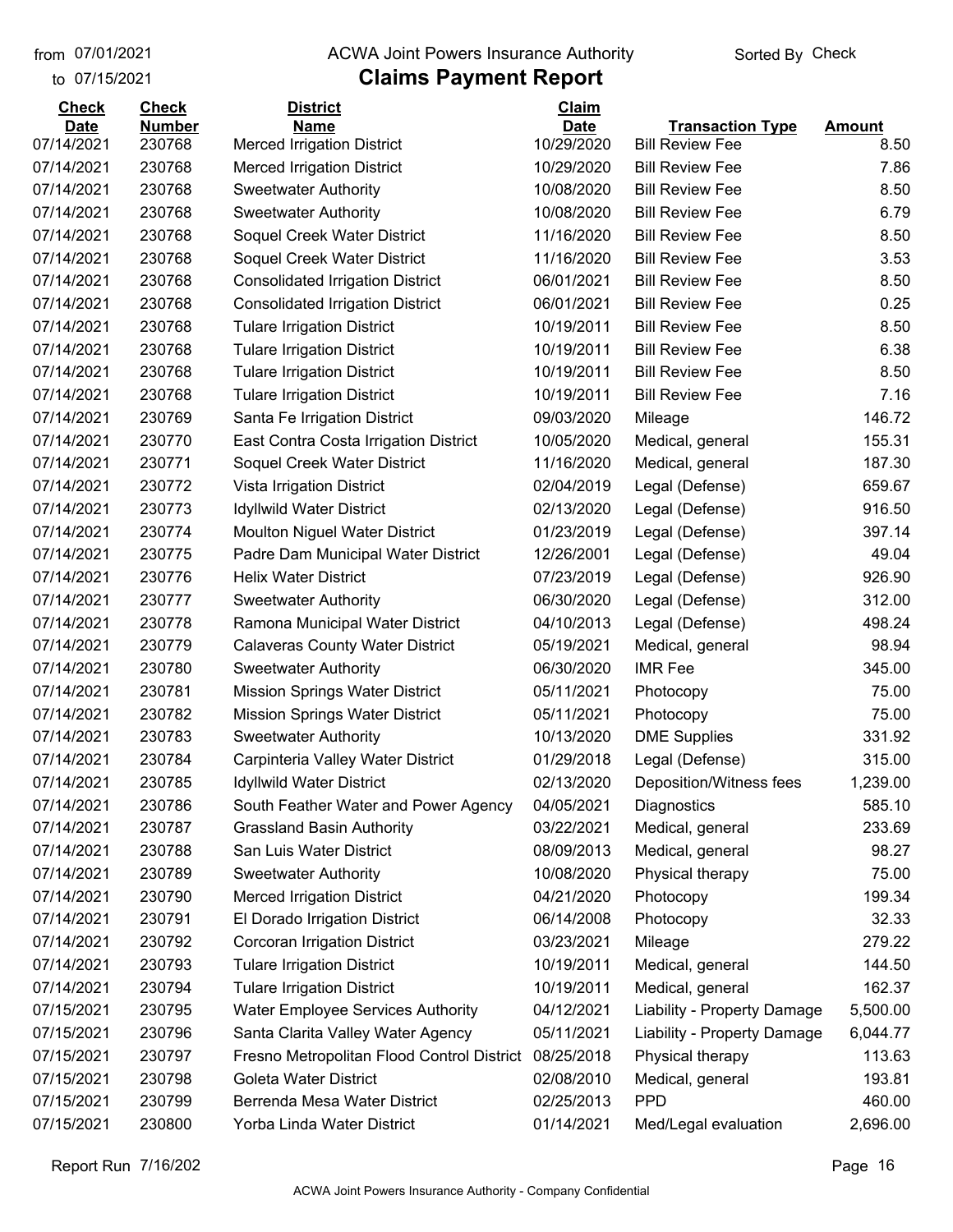#### from 07/01/2021 **ACWA Joint Powers Insurance Authority** Sorted By Check

to 07/15/2021

| <b>Check</b> | <b>Check</b>  | <b>District</b>                                 | Claim       |                         |               |
|--------------|---------------|-------------------------------------------------|-------------|-------------------------|---------------|
| <b>Date</b>  | <b>Number</b> | <b>Name</b>                                     | <b>Date</b> | <b>Transaction Type</b> | <b>Amount</b> |
| 07/15/2021   | 230801        | San Luis Water District                         | 09/04/2020  | <b>TTD</b>              | 239.48        |
| 07/15/2021   | 230802        | <b>Orange County Water District</b>             | 11/17/2003  | Diagnostics             | 53.45         |
| 07/15/2021   | 230803        | Cucamonga Valley Water District                 | 03/01/2016  | <b>Bill Review Fee</b>  | 8.50          |
| 07/15/2021   | 230803        | Cucamonga Valley Water District                 | 03/01/2016  | <b>Bill Review Fee</b>  | 7.24          |
| 07/15/2021   | 230803        | Vista Irrigation District                       | 06/07/2019  | <b>Bill Review Fee</b>  | 8.50          |
| 07/15/2021   | 230803        | Vista Irrigation District                       | 06/07/2019  | <b>Bill Review Fee</b>  | 3.84          |
| 07/15/2021   | 230803        | <b>Orange County Water District</b>             | 11/17/2003  | <b>Bill Review Fee</b>  | 8.50          |
| 07/15/2021   | 230803        | <b>Orange County Water District</b>             | 11/17/2003  | <b>Bill Review Fee</b>  | 6.90          |
| 07/15/2021   | 230803        | <b>Yuba County Water Agency</b>                 | 05/12/2021  | <b>Bill Review Fee</b>  | 8.50          |
| 07/15/2021   | 230803        | <b>Yuba County Water Agency</b>                 | 05/12/2021  | <b>Bill Review Fee</b>  | 0.80          |
| 07/15/2021   | 230803        | <b>Trabuco Canyon Water District</b>            | 02/06/2014  | <b>Bill Review Fee</b>  | 8.50          |
| 07/15/2021   | 230803        | Trabuco Canyon Water District                   | 02/06/2014  | <b>Bill Review Fee</b>  | 13.68         |
| 07/15/2021   | 230803        | South Feather Water and Power Agency            | 04/05/2021  | <b>Bill Review Fee</b>  | 8.50          |
| 07/15/2021   | 230803        | South Feather Water and Power Agency            | 04/05/2021  | <b>Bill Review Fee</b>  | 11.08         |
| 07/15/2021   | 230803        | <b>Vallecitos Water District</b>                | 10/15/2020  | <b>Bill Review Fee</b>  | 8.50          |
| 07/15/2021   | 230803        | Fresno Metropolitan Flood Control District      | 08/25/2018  | <b>Bill Review Fee</b>  | 8.50          |
| 07/15/2021   | 230803        | Fresno Metropolitan Flood Control District      | 08/25/2018  | <b>Bill Review Fee</b>  | 5.01          |
| 07/15/2021   | 230803        | Humboldt Bay Municipal Water District           | 05/29/2019  | <b>Bill Review Fee</b>  | 8.50          |
| 07/15/2021   | 230803        | Humboldt Bay Municipal Water District           | 05/29/2019  | <b>Bill Review Fee</b>  | 3.06          |
| 07/15/2021   | 230803        | El Toro Water District                          | 06/14/2012  | <b>Bill Review Fee</b>  | 35.15         |
| 07/15/2021   | 230803        | <b>El Toro Water District</b>                   | 06/14/2012  | <b>Bill Review Fee</b>  | 8.50          |
| 07/15/2021   | 230803        | <b>El Toro Water District</b>                   | 06/22/2015  | <b>Bill Review Fee</b>  | 8.50          |
| 07/15/2021   | 230803        | El Toro Water District                          | 06/22/2015  | <b>Bill Review Fee</b>  | 14.71         |
| 07/15/2021   | 230803        | Palmdale Water District                         | 12/03/2020  | <b>Bill Review Fee</b>  | 8.50          |
| 07/15/2021   | 230803        | San Juan Water District                         | 10/12/2016  | <b>Bill Review Fee</b>  | 8.50          |
| 07/15/2021   | 230803        | San Juan Water District                         | 10/12/2016  | <b>Bill Review Fee</b>  | 26.34         |
| 07/15/2021   | 230803        | <b>Goleta Water District</b>                    | 02/08/2010  | <b>Bill Review Fee</b>  | 8.50          |
| 07/15/2021   | 230803        | <b>Goleta Water District</b>                    | 02/08/2010  | <b>Bill Review Fee</b>  | 24.03         |
| 07/15/2021   | 230803        | <b>Sweetwater Authority</b>                     | 06/22/2019  | <b>Bill Review Fee</b>  | 8.50          |
| 07/15/2021   | 230803        | <b>Sweetwater Authority</b>                     | 06/22/2019  | <b>Bill Review Fee</b>  | 27.86         |
| 07/15/2021   | 230803        | <b>Corcoran Irrigation District</b>             | 03/23/2021  | <b>Bill Review Fee</b>  | 8.50          |
| 07/15/2021   | 230803        | Corcoran Irrigation District                    | 03/23/2021  | <b>Bill Review Fee</b>  | 6.91          |
| 07/15/2021   | 230803        | Yorba Linda Water District                      | 01/14/2021  | <b>Bill Review Fee</b>  | 8.50          |
| 07/15/2021   | 230804        | <b>Reclamation District #108</b>                | 06/22/2021  | TTD                     | 974.40        |
| 07/15/2021   | 230805        | <b>Reclamation District #108</b>                | 06/22/2021  | <b>TTD</b>              | 208.80        |
| 07/15/2021   | 230806        | <b>Sutter Extension Water District</b>          | 04/19/2019  | Legal (Defense)         | 152.96        |
| 07/15/2021   | 230807        | Yorba Linda Water District                      | 09/09/2019  | Legal (Defense)         | 50.99         |
| 07/15/2021   | 230808        | Laguna Beach County Water District              | 10/29/2019  | Legal (Defense)         | 1,495.56      |
| 07/15/2021   | 230809        | <b>Elsinore Valley Municipal Water District</b> | 05/05/2014  | Legal (Defense)         | 67.98         |
| 07/15/2021   | 230810        | San Luis Water District                         | 09/04/2020  | Legal (Defense)         | 288.92        |
| 07/15/2021   | 230811        | Panoche Water District                          | 08/17/2019  | Legal (Defense)         | 152.96        |
| 07/15/2021   | 230812        | San Juan Water District                         | 01/26/2016  | Legal (Defense)         | 414.58        |
| 07/15/2021   | 230813        | <b>Calleguas Municipal Water District</b>       | 07/31/2017  | Legal (Defense)         | 747.78        |
| 07/15/2021   | 230814        | San Luis & Delta-Mendota Water Authority        | 02/10/2020  | Legal (Defense)         | 67.98         |
|              |               |                                                 |             |                         |               |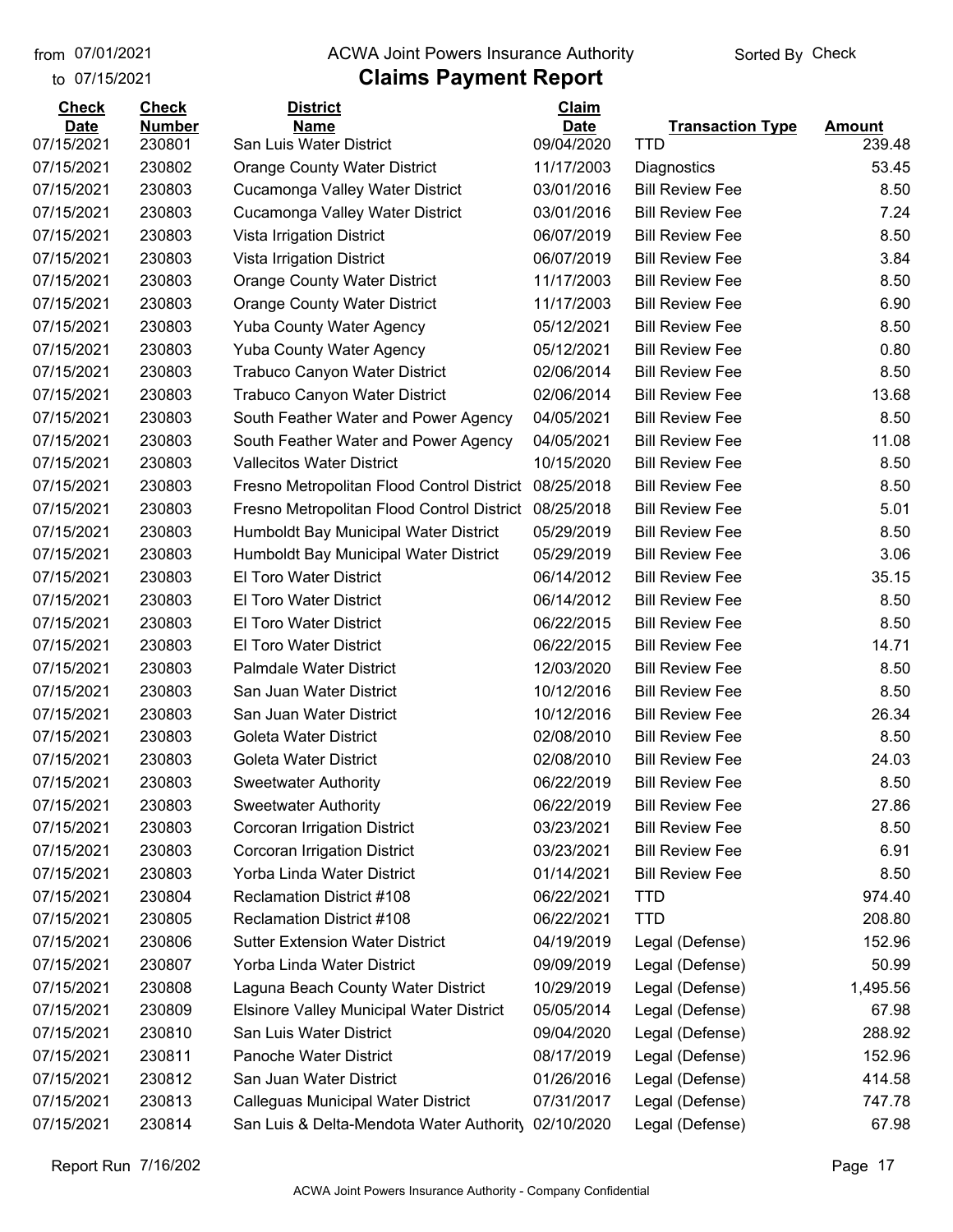to 07/15/2021 07/01/2021

#### from 07/01/2021 **ACWA Joint Powers Insurance Authority** Sorted By Check

| <b>Check</b> | <b>Check</b>  | <b>District</b>                               | Claim       |                           |               |
|--------------|---------------|-----------------------------------------------|-------------|---------------------------|---------------|
| <b>Date</b>  | <b>Number</b> | <b>Name</b>                                   | <b>Date</b> | <b>Transaction Type</b>   | <b>Amount</b> |
| 07/15/2021   | 230815        | Carpinteria Valley Water District             | 03/19/2018  | Legal (Defense)           | 118.97        |
| 07/15/2021   | 230816        | <b>Mission Springs Water District</b>         | 08/21/2011  | Legal (Defense)           | 492.86        |
| 07/15/2021   | 230817        | <b>Carmichael Water District</b>              | 12/12/2019  | Legal (Defense)           | 118.97        |
| 07/15/2021   | 230818        | Clearlake Oaks County Water District          | 12/11/2020  | Legal (Defense)           | 186.95        |
| 07/15/2021   | 230819        | Mid-Peninsula Water District                  | 03/19/2021  | Legal (Defense)           | 339.90        |
| 07/15/2021   | 230820        | <b>El Toro Water District</b>                 | 06/22/2015  | Legal (Defense)           | 594.83        |
| 07/15/2021   | 230821        | Solano Irrigation District                    | 07/15/2014  | Legal (Defense)           | 254.93        |
| 07/15/2021   | 230822        | Soquel Creek Water District                   | 11/16/2020  | Legal (Defense)           | 407.88        |
| 07/15/2021   | 230823        | Kings River Conservation District             | 11/18/2016  | Legal (Defense)           | 118.97        |
| 07/15/2021   | 230824        | <b>Orange County Water District</b>           | 08/16/2019  | Legal (Defense)           | 373.89        |
| 07/15/2021   | 230825        | Paradise Irrigation District                  | 05/11/1993  | Legal (Defense)           | 2,456.55      |
| 07/15/2021   | 230826        | <b>Merced Irrigation District</b>             | 04/21/2020  | Legal (Defense)           | 305.91        |
| 07/15/2021   | 230827        | <b>Merced Irrigation District</b>             | 12/22/2020  | Legal (Defense)           | 305.91        |
| 07/15/2021   | 230828        | <b>Mission Springs Water District</b>         | 05/11/2021  | Legal (Defense)           | 1,359.60      |
| 07/15/2021   | 230829        | <b>Merced Irrigation District</b>             | 08/08/2020  | Legal (Defense)           | 169.95        |
| 07/15/2021   | 230830        | El Dorado Irrigation District                 | 06/14/2008  | Diagnostics               | 537.03        |
| 07/15/2021   | 230831        | <b>Sweetwater Authority</b>                   | 06/22/2021  | <b>TTD</b>                | 2,712.62      |
| 07/15/2021   | 230832        | <b>Sweetwater Authority</b>                   | 06/22/2021  | <b>TTD</b>                | 581.28        |
| 07/15/2021   | 230833        | <b>Sweetwater Authority</b>                   | 03/24/2021  | Utilization review        | 250.00        |
| 07/15/2021   | 230833        | Sacramento Suburban Water District            | 12/09/2020  | Utilization review        | 450.00        |
| 07/15/2021   | 230833        | Glenn-Colusa Irrigation District              | 05/08/2019  | Utilization review        | 350.00        |
| 07/15/2021   | 230833        | Laguna Beach County Water District            | 10/29/2019  | Utilization review        | 400.00        |
| 07/15/2021   | 230833        | Ramona Municipal Water District               | 10/03/2017  | Utilization review        | 300.00        |
| 07/15/2021   | 230833        | Soquel Creek Water District                   | 08/17/2017  | Utilization review        | 400.00        |
| 07/15/2021   | 230833        | <b>Carmichael Water District</b>              | 12/12/2019  | Utilization review        | 250.00        |
| 07/15/2021   | 230833        | <b>Clearlake Oaks County Water District</b>   | 12/11/2020  | Utilization review        | 150.00        |
| 07/15/2021   | 230833        | <b>Truckee Donner Public Utility District</b> | 03/31/2021  | Utilization review        | 500.00        |
| 07/15/2021   | 230833        | Valley of the Moon Water District             | 03/26/2020  | Utilization review        | 950.00        |
| 07/15/2021   | 230833        | El Dorado Irrigation District                 | 12/02/2019  | Utilization review        | 500.00        |
| 07/15/2021   | 230833        | San Luis Water District                       | 09/04/2020  | Utilization review        | 600.00        |
| 07/15/2021   | 230833        | <b>Panoche Water District</b>                 | 08/17/2019  | <b>Utilization review</b> | 300.00        |
| 07/15/2021   | 230833        | <b>El Toro Water District</b>                 | 06/14/2012  | Utilization review        | 200.00        |
| 07/15/2021   | 230833        | <b>Helix Water District</b>                   | 08/06/2013  | Utilization review        | 750.00        |
| 07/15/2021   | 230833        | <b>Sweetwater Authority</b>                   | 03/23/2019  | Utilization review        | 150.00        |
| 07/15/2021   | 230833        | <b>Sweetwater Authority</b>                   | 06/30/2020  | Utilization review        | 150.00        |
| 07/15/2021   | 230833        | San Juan Water District                       | 10/12/2016  | Utilization review        | 275.00        |
| 07/15/2021   | 230833        | Rancho California Water District              | 03/18/2008  | Utilization review        | 150.00        |
| 07/15/2021   | 230833        | Carpinteria Valley Water District             | 01/29/2018  | Utilization review        | 350.00        |
| 07/15/2021   | 230833        | Kern County Water Agency                      | 09/16/2016  | Utilization review        | 250.00        |
| 07/15/2021   | 230833        | <b>Merced Irrigation District</b>             | 12/22/2020  | Utilization review        | 150.00        |
| 07/15/2021   | 230833        | <b>Mission Springs Water District</b>         | 05/11/2021  | Utilization review        | 300.00        |
| 07/15/2021   | 230833        | <b>Merced Irrigation District</b>             | 08/08/2020  | Utilization review        | 150.00        |
| 07/15/2021   | 230833        | Las Virgenes Municipal Water District         | 09/18/2019  | Utilization review        | 150.00        |
| 07/15/2021   | 230834        | Crescenta Valley Water District               | 09/25/2019  | <b>TTD</b>                | 2,234.66      |
|              |               |                                               |             |                           |               |